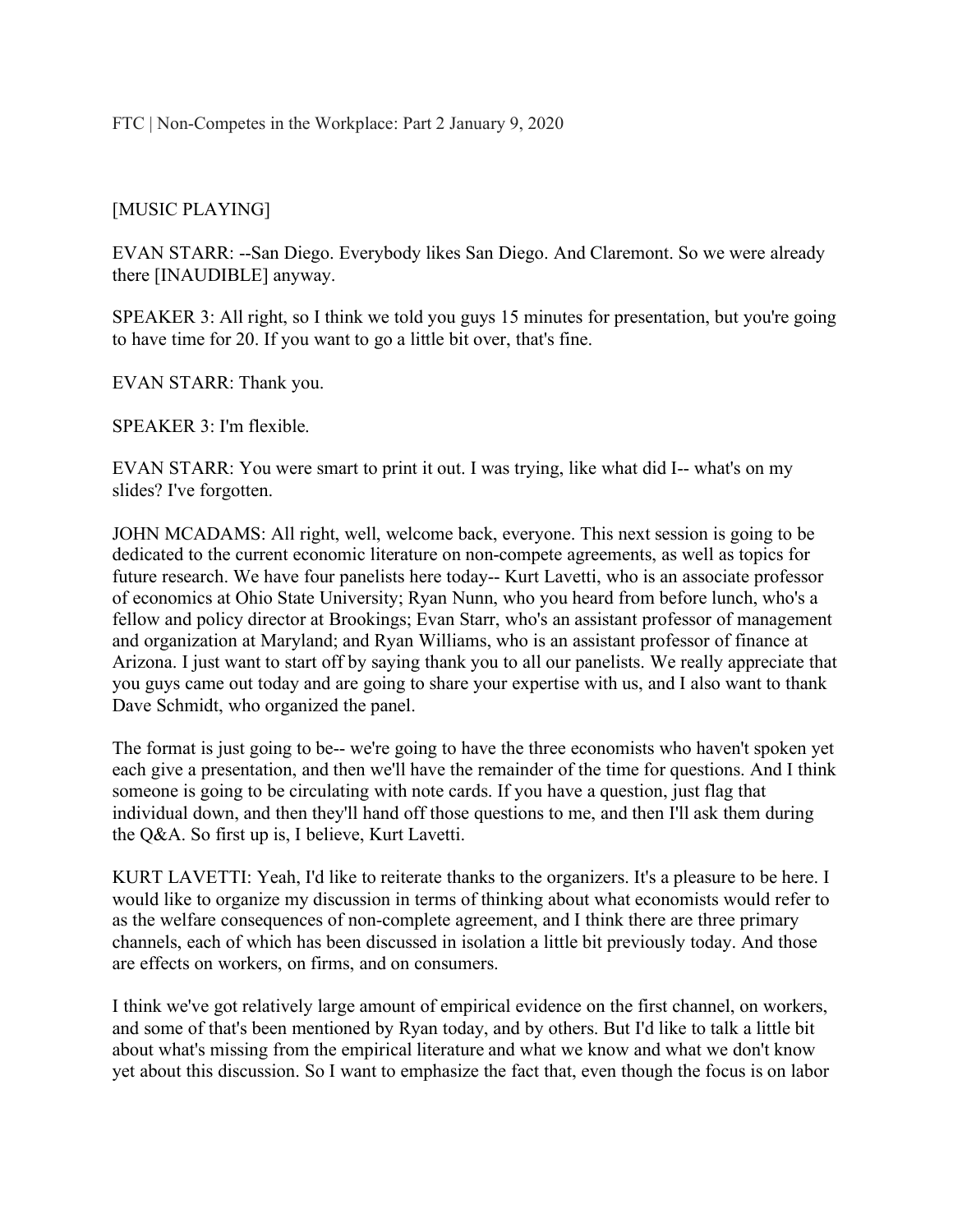markets, rightfully so, there's potential for non-compete agreements to impact welfare outside of labor markets.

 So on the worker dimension, to reiterate what's-- a lot of what has been discussed today, we're frequently concerned about impacts on earnings levels, on the career trajectory of earnings within a job or over one's career, mobility patterns on job matching-- by that, we mean the ability of a worker to be matched to the job at which their skills are most productive-- and on training of workers that impacts the productivity over their career cycle. On the firm side, we might be concerned about hiring costs, both for firms that use non-competes and for those that choose not to use non-competes. Other concerns are the ability to invest in innovative activities, other forms of investment decisions, and competition, both in input and output markets. On the consumer side, the concerns primarily take the form of concerns about product prices, but there's also concerns about access and service continuity, which I'll talk a little bit about in the health care sector.

sector.<br>So my overall assessment, I think I would say, is that the empirical evidence has, quite convincingly, shown that strengthening the enforceability of non-compete laws reduces average earnings and worker mobility, and that has been consistent across a broad range of studies. I think we're still far from reaching a scientific standard of concluding that non-compete agreements are bad for overall welfare, and by overall welfare, I mean including those other two components about which we have relatively less information. I don't think we fully understand the distributional effects of non-competes on workers, and I'll talk a little bit about why I emphasize the word "average" relative to distributional effects.

 I also want to think about-- talk a little bit about the context specific welfare tradeoffs and the extent to which the effects-- the welfare effects might be heterogeneous across context. So with respect to employees-- who we might think about employees of different levels of education, of different earnings levels, some of which has been discussed today-- on the firm side, we might want to distinguish between research intensive firms, manufacturing firms, and service firms, and thinking about the reasons why firms might benefit from non-compete agreements and the justification for using them in different contexts. And then on the consumer side, also, we draw a contrast between things like health care versus Jimmy John's, which has become the punching bag of this discussion, and thinking about the extent to which we should care about things like service continuity across different consumer settings.

 So there's been a lot of great discussion so far summarizing the literature by Ryan. There's also a new working paper by John that provides a great overview of this literature. I'll add a little bit of that from a recent working paper that some co-authors and I just completed a couple months ago, that I think corroborates, I think, what the story is that a lot of others have discussed today.

 So in the recent paper by Matt Johnson and Mike Lipsitz and I, we study, within state changes and the enforceability of non-compete laws over just over 20 years, what we found is that increasing the enforceability from the 10th percentile to the 90th percentile of the distribution-- that is, so if we think about the entire policy space, California doesn't allow the enforceability of non-competes at all. Other states, like Florida, allow them to be enforced quite liberally. We think about, so what is the range of policy spectrums that we could consider? If we move from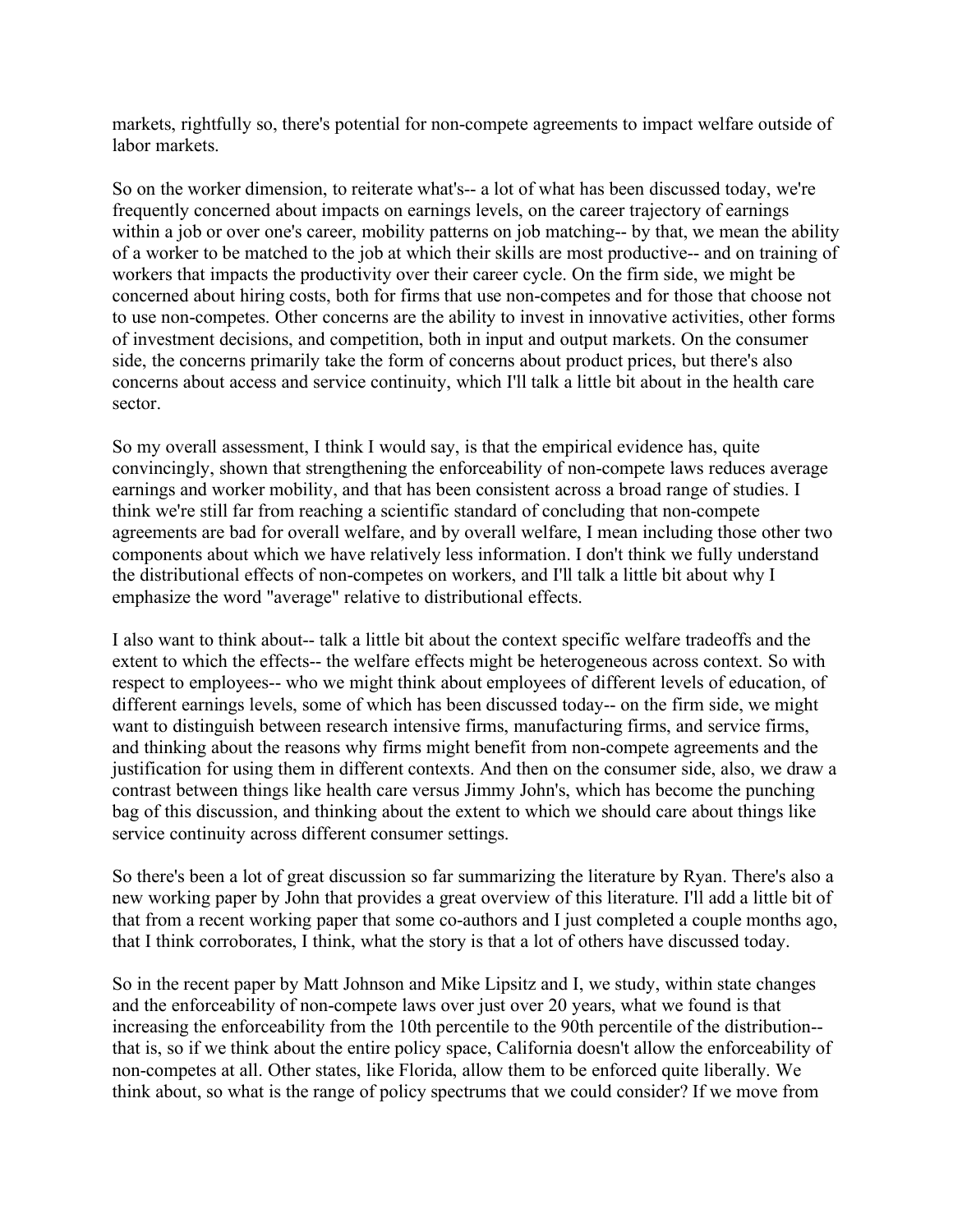the low end of that spectrum to the high end of that spectrum, wages fall, on average, by about 3% to 4% for a typical worker, and job mobility falls by about 9%.

 If you were to extrapolate, a bit further, what would an outright ban do, we estimate that wages would increase, on average, by about 7%. Now, that's a sort of extreme extrapolation a little bit, but I think when you-- so that's the headline number, and a lot of similar numbers have been discussed today. But when you dig into the details, it actually looks even a little bit worse than this. The earnings effects are twice as big among women and minority workers as they are for white males, so to some extent, there appears to be an interaction between the impact of non- compete agreements and these demographic groups for whom observably similar skills are not rewarded as highly in the labor market, potentially due to other concerns about bargaining and bargaining position.

 If you think about the labor-- the literature and labor economics more broadly, there's longstanding evidence that firms tend to insure workers against shocks to productivity. So most workers understand this colloquially, but this was first shown by [INAUDIBLE] in 1991. Essentially, what that means is that past labor market conditions affect wages today, even conditional on current conditions.

 One simple story of that is that, during a recession, firms tend to not cut nominal wages, so workers are protected. Even though the firm might take a productivity hit, they might be losing money, workers wages are not cut commensurately. But when firms are doing well, to some degree, workers share in the upside growth of that. So firms implicitly insure their workers against shocks to productivity. This is a known fact about labor markets.

 What we show in this paper is that, even though this fact is true on average, and it remains true today despite many changes in the labor market over the last 30 years, there's a lot-- there appears to be an interaction between the enforceability of non-competes and the extent to which this is true today. So we find that this fact only holds true in states that have weakly enforceable non-compete laws. If you look at states where-- that allow strict enforceability, it is not true that this holds, so firms do not appear to be insuring their workers against risk, downside risk, and shocks the productivity, and the mechanism through which this occurs seems to be that non- competes dampen the ability of workers to renegotiate higher wages during good times commencerate with the productivity gains of their firms. So even these things that we think of as stylized facts about the way that labor markets hold seem to be evolving today, and our understanding of them interacts with the enforceability of non-compete agreements.

 And then a third argument, which Eric Posner mentioned this morning, relates to the freedom of contract-- freedom to contract argument. So one argument in favor of allowing non-compete agreements to be enforced is that they potentially fall within the scope of freedom to contract, that an informed worker and an informed firm should be allowed to write such an agreement. From a policymaker perspective, that argument comes, really, into question if you think that there are spillover effects on other workers who are not themselves a party to this contract, and we find exactly that in the study.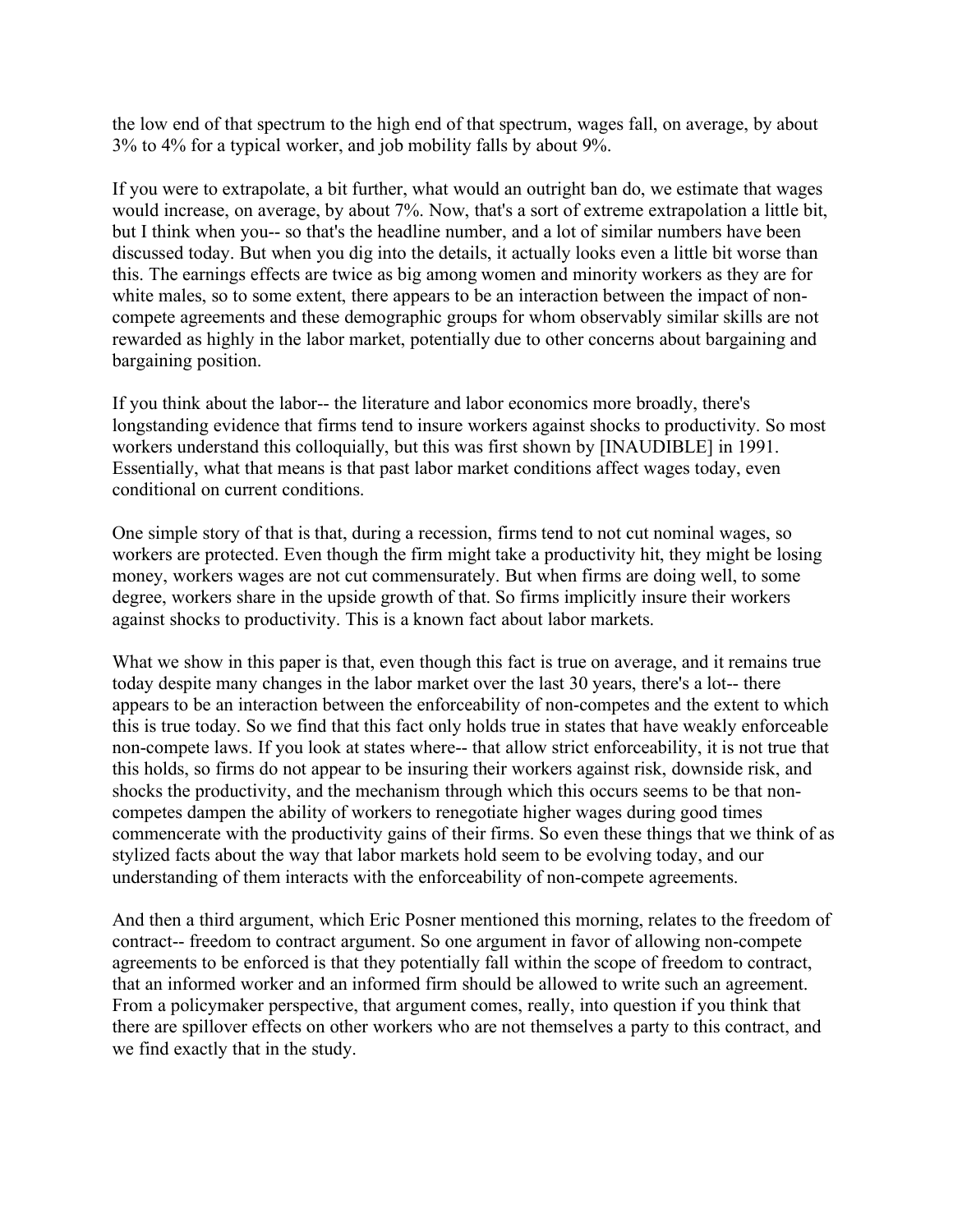So the way that we do that is we look at labor markets that are commuting zones that are bisected by state borders, so you can think about Cincinnati on the Ohio-Kentucky border. It's a single labor market that spans both states. Each of those states has different policies regarding the enforceability of non-compete agreements. What happens when one state changes the laws that affects a portion of the labor market, but not the other portion?

 What we found was that there are, in fact, spillover impacts on workers across the state border. Those workers are not, themselves, directly affected by the non-compete laws. These are workers that live and work in a different state, but their-- they share an overlapping labor market with the workers who are affected. We estimate that, on average, about 90% of the negative wage effect spills over to the bordering counties. As you go further away from the border, the effects dampen.

dampen.<br>We can reject that the spillover is smaller than 10%. So there is very convincing evidence that there are spillover effects. There are negative externalities on other workers, and I think this is pretty convincing evidence that something ought to be done to protect especially vulnerable workers.

workers.<br>But returning to a broader discussion of the welfare components, I'd like to return to the idea that the context matters. So although non-compete agreements can reduce earnings on average, in some context, there's evidence that they might systematically increase earnings. There's work by Ryan and co-authors on corporate executives.

 There's some other great work on this. I have a paper with some co-authors, studying physicians, that shows that both physician firms and workers appear to benefit from the use of non-compete agreements. I'll talk a little bit more about the extent to which consumers benefit from that, but the context seems to matter.

 A little bit of background on the primary care physician case, because I think this is an informative and a little bit cautionary example about the potential impacts of a blanket ban on non-compete agreements. So in this paper with Carol Simon and Will White, we conducted a survey of primary care physicians in five states. We found that about 45% of primary care doctors operating in group practices were currently bound by a non-compete agreement, and in the paper, we explore the reasons why physicians tend to use non-compete agreements and try to compare empirical evidence with theoretical models about what is the justification for using them.

 What we conclude is that non-compete agreements actually appear to play a fairly valuable role in this context in the sense that patient relationships are a valuable asset to physicians. It's illegal for physicians to implicitly buy or sell patient referrals. We have laws protecting against that, so this very valuable asset-- essentially, physician groups, physicians themselves, have no legal control over their primary asset. If you look at when physician practices are bought and sold, the price of the purchase is typically a function of the book of patients. But there's really no way to protect that asset, and non-compete agreements are a mechanism that allows firms to have a second best form of protection.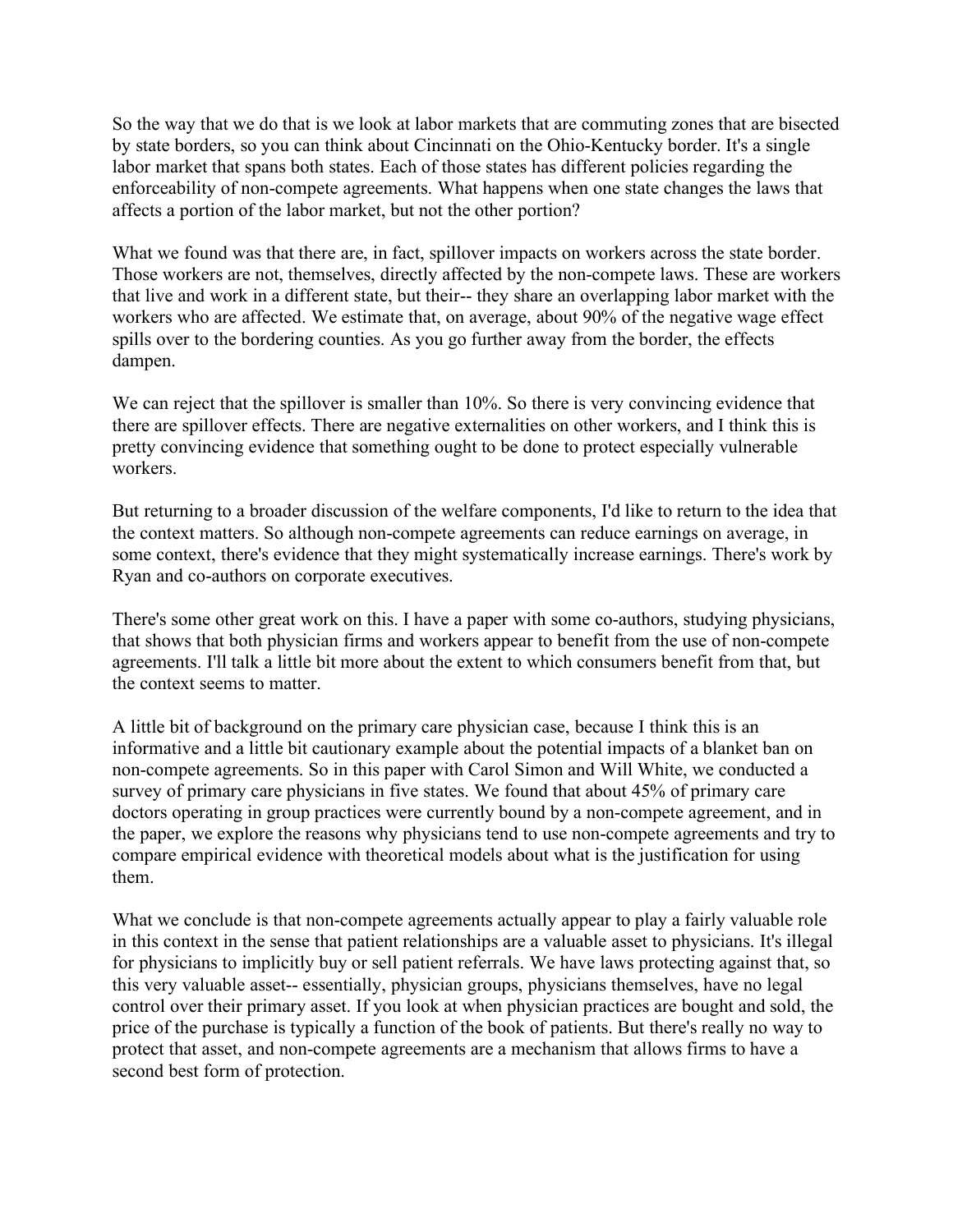What we find is that, in physician groups that use non-compete agreements, doctors are much more likely to make referrals of their patients to other doctors within the same practice because they don't have to be as concerned about their fellow colleagues getting to know their patients and then opening a business next door and poaching the patients. That, in turn, leads these practices to generate 17% more revenue per hour worked. For an average physician who signs a non-compete agreement, the net present value of the earnings effect at the time that they signed the contract is positive \$650,000 over a single job spell, which is about 15 years on average. They make substantially more money, and all of that difference comes from larger within job earnings growth.

 So the time they sign the contract, they make about the same amount of money as physicians that don't, but their earnings grow much faster, and the story's really this patient sharing story. There's much more fluid referral of patients across doctors within groups that use these types of contracts, and these gains don't seem to occur in states that have non enforceable NCA laws. So I think there is a potential argument to be made here that both workers and firms can benefit in some cases, but on average, that's not, of course, the overarching story. It's just a cautionary case study, and thinking about the extent to which we should consider boundaries in policy regulation that limits the ability to use non-competes.

 I want to point to one other case study that builds on this, as a cautionary-- another cautionary tale in thinking about what those boundaries should look like. So if you listen to this physician case study, you might think that, in the context of high skilled service firms that care about relationships with their patients, there's potential value to non-compete agreements such as physicians. There's a recent working paper by Gurun, Stoffman, and Yonker, that study what looks like a very similar market-- financial advisors. What they find is that, when non-compete agreement policies are relaxed-- and this was due to a within-industry change specific to financial advisors-- advisors take clients with them to other firms, and this looks very similar to the story of patient relationships with doctors. It's client relationships with financial advisors.

 But what they show is that relaxing the enforceability of non-competes actually makes firms less willing to fire their workers and leads to higher rates of misconduct among financial advisors. So this could actually be potentially harmful for consumers. Consumers are also charged higher fees. So even though it looks like the motivation and rationale for using these contracts is very similar to the physician case, where both workers and firms appear to benefit, in this case, it might not be as obvious that this is a positive welfare effect because of the higher rates of misconduct.

misconduct.<br>Impacts on firms-- so the second major channel through which non-competes might relate to or might cause welfare consequences is through impacts on firms. There is some suggestive evidence in the empirical literature on innovation and investment incentives and the extent to which they relate to the use and enforceability of non-competes, but I don't think we have nearly as much comprehensive evidence on this dimension as we do for labor markets. I'll talk about one recent study that Naomi Houseman and I just completed on impacts on firms that I think gives you some intuition for why this channel might potentially be important even though we know a lot less empirically about this channel overall. So this is from a study of primary care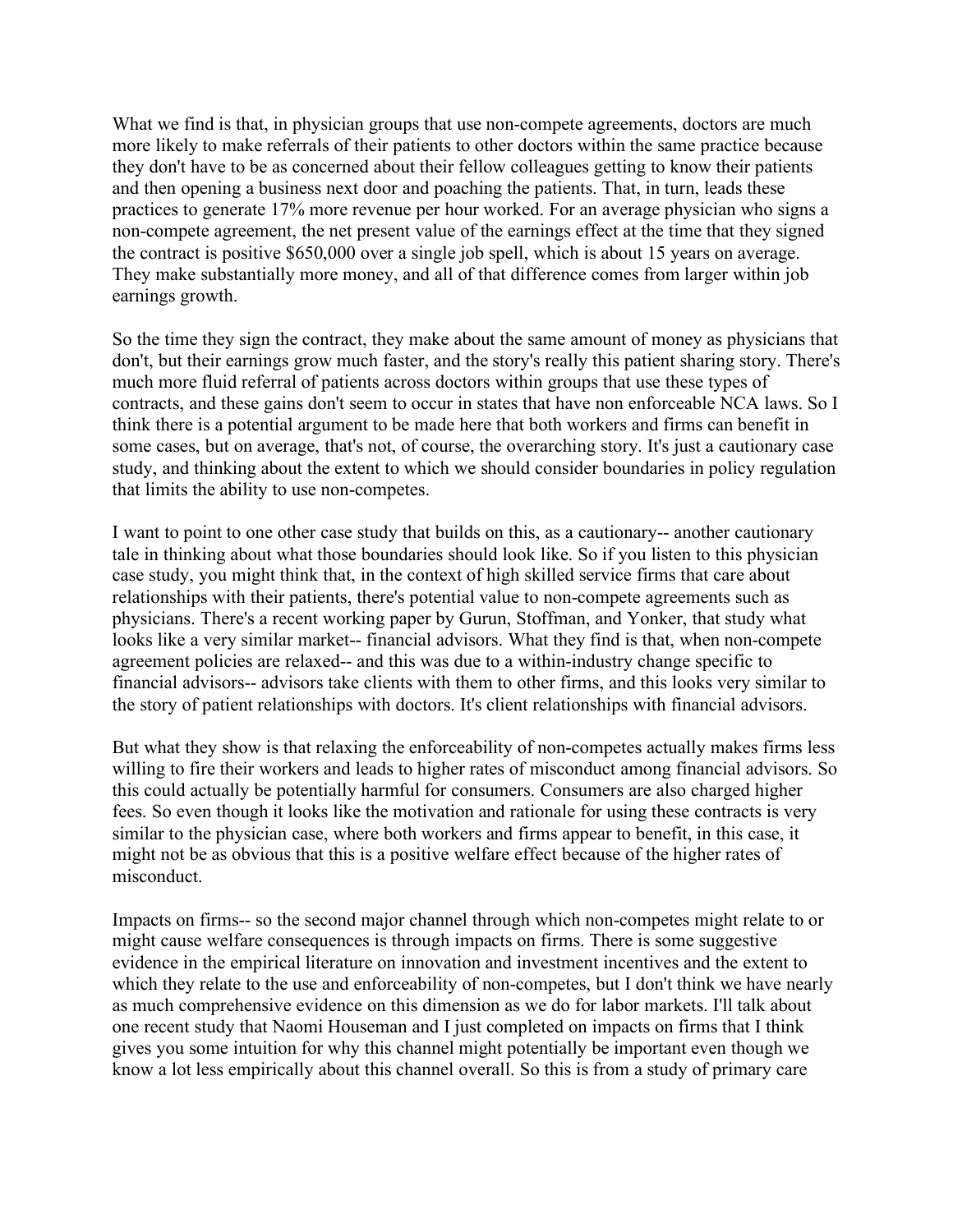physicians looking at changes within state enforceability of non-compete laws and what happens to the organization of physician practices as these laws change.

 So this is a graph, if you can see it. The vertical axis here is the concentration in physician markets measured by practice size. So loosely, how many doctors are there at each office? The vertical line in the middle is Year 0. That's the year in which the enforceability of non-compete agreements in that state increases.

 So what you can see is that, essentially, after the ability to enforce non-compete agreements goes up, physician offices got smaller. There are fewer doctors per office. So something about the use of non-compete agreements was related to firms' decisions about staffing and how many doctors were going to be employed at each office.

 However if you recalculate the axis-- instead of thinking about the size of a particular office, think about the size of the firm as a whole, allowing for the possibility that physician groups often have multiple locations at which the doctors treat patients-- firms overall are growing. So firms increase in size, even though there are fewer doctors at each location. This is suggestive that the ability to use and enforce non-compete agreements potentially has some impact on firms to coordinate across locations, potentially impacting merger decisions.

 It remains to be seen whether this is good or bad for consumers. Consumers may, of course, value access to convenient integrated practices, where records and computer systems are shared across locations. There are more location-- there are more convenient locations for them. The flip side of having larger firms, of course, is that there could be higher prices negotiated with insurance companies, and in fact, that's what this slide shows.

 This is showing that, when the enforceability of non-compete agreements goes up, a 1/10 increase in the policy spectrum-- so moving from, say, the median state policy to the 16th percentile, a relatively modest increase, is associated with 10% higher physician prices for an average bundle of services. If you were to extrapolate that to estimate what the impact would be of a national ban on the enforceability of non-competes, on just physician spending alone, it would be \$25 billion per year. So potentially, very large consequences for consumers in terms of prices.

prices.<br>Now, a lot of this, I want to caution, comes from the fact that we see smaller establishments. Because establishment size is shrinking, small establishments tend to have higher overhead and, therefore, higher prices. And so this is really operating through an organizational channel in part, and that's-- but there are implications for consumers and prices.

 So just to summarize, I think, overall, I would say that more empirical evidence is necessary before a comprehensive ban would be scientifically justified to curtail non-competes in all contexts. It does seem like there is very convincing evidence that workers are harmed on average, but there are some important exemptions. And I think it's worth exploring whether there is a scope for reasonable compromise between worker protection and the need for more evidence to be gathered before a more comprehensive ban would be justified.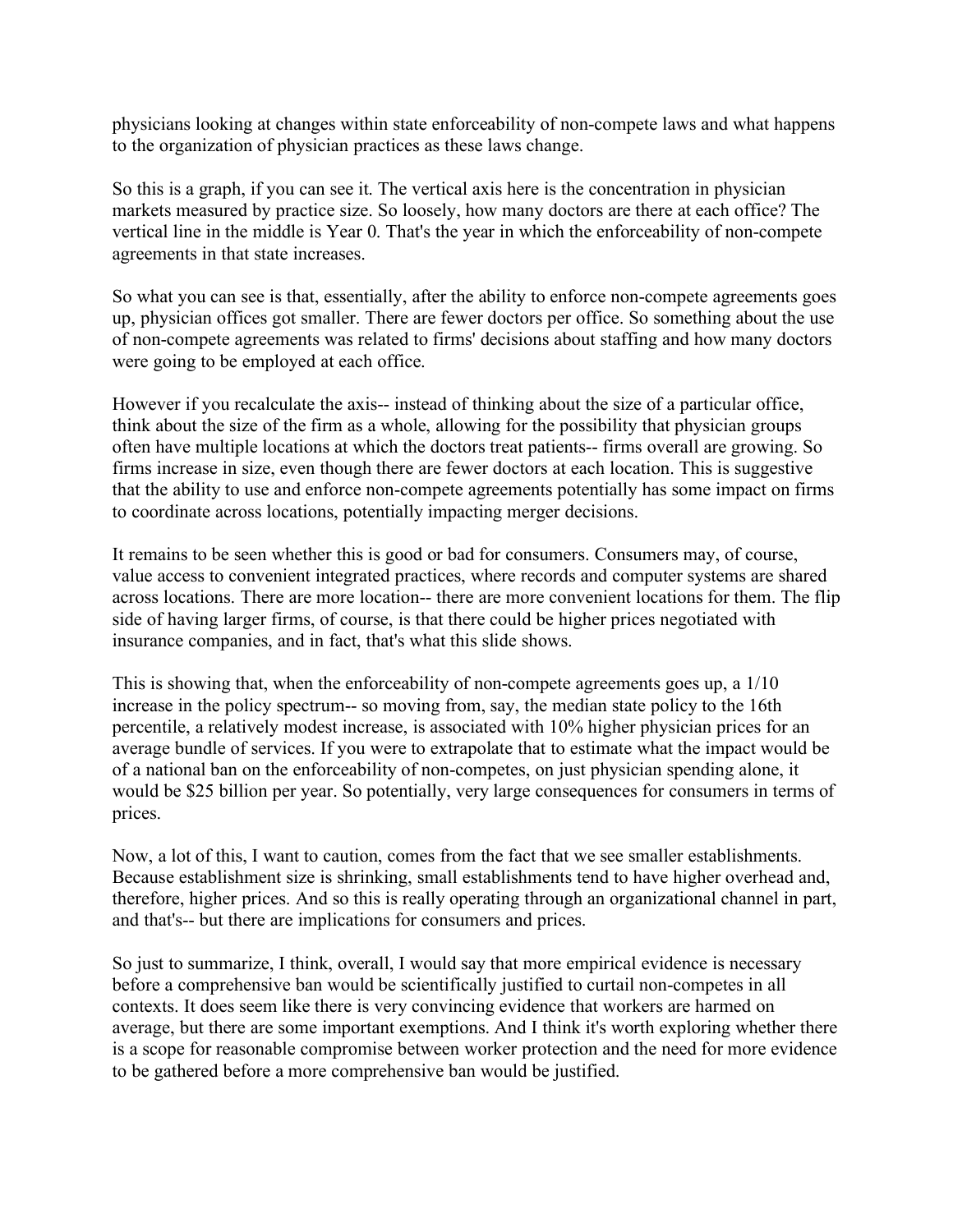There is a lot of discussion about attributing general wage stagnation in the labor market to non- compete agreements. I just want to comment that I think, to some extent, that's an oversimplification. There's a lot of factors that have contributed to this, and I don't think we really are-- have come close to being able to conduct a thorough decomposition of all these factors, including changes in skill biased technological change and how those types of other exogenous things that have been happening in the labor market interact with the use and enforceability of non-compete agreements over time.

 So I just want to caution against thinking that policy changes are really going to have a first order effect on wage stagnation given how much is unknown elsewhere about the broader labor market trends. The empirical evidence, as I mentioned, is a lot more sparse when we think about the welfare-- the channels through which non-compete agreements might affect welfare on the firmer consumer sides. Even in the case of physicians, where as a case study industry, I think the literature is a little bit more developed, it's still quite difficult to make an overall welfare assessment about the extent to which the labor market or firm side of things offset the consumer side.

side.<br>So my summary opinion overall, just to wrap up, is that-- my own opinion is that the scientific standard for a complete ban on non-compete agreements should be quite high. Non-competes have been used for a long time, and the literature is, in a relative sense, nascent compared to the history of the use of non-compete agreements. I think there are policies that can be used to protect vulnerable workers while still permitting non-competes in other contexts. A lot of other people today have discussed examples of such policies, like setting minimum earnings and wage floors for non-compete-- for workers who are bound by non-compete agreements.

 Another way of structuring this would be to say that, if you sign a non-compete agreement, there has to be an explicit compensating wage differential that's tied to that non-compete agreement. So for example, in the contract, it might say, if you accept this non-compete agreement, your wage will increase by X dollars. That will also potentially deal with some of the other issues that panelists have been discussing today, about the salience of non-competes in contracts, the fact that a lot of workers don't read their contracts thoroughly or might not be aware that they're signing these.

signing these.<br>If there's a line in your contract that says your salary is going to be \$5,000 higher if you check this box, that will potentially reduce some of the salience issues. So making a more explicit tie between compensation-- a change in compensation and the acceptance or rejection of a non- compete agreement, rather than just a wage floor, might be a way to approach these two birds with one stone. And then building on the discussion of timing, it seems unequivocal to me that some progress can be made here in regulating the extent to which firms should be allowed to disclose the requirement of a non-compete after a job has already been accepted. It's hard to imagine any economic rationale why it would be welfare improving to allow firms to do that.

JOHN MCADAMS: Great. Thank you, Kurt. Next up, we have Evan Starr.

EVAN STARR: (WHISPERING) Thank you. Can I get the clicker?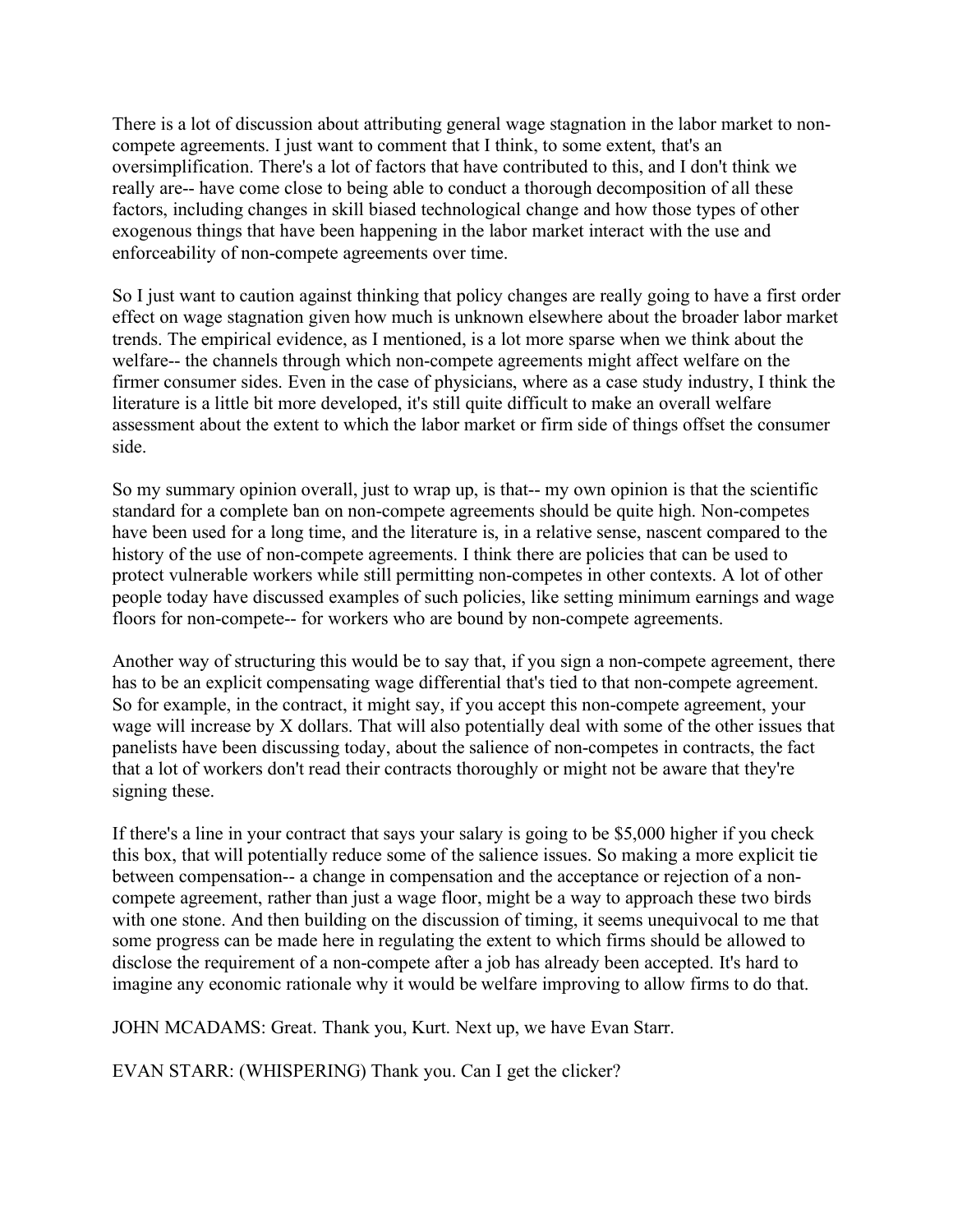## KURT LAVETTI: (WHISPERING) Oh, yeah.

### EVAN STARR: (WHISPERING) Thank you.

 I'm going to come over to the podium. Thank you. Thank you to John and to David for organizing and for having me here. It's a real pleasure.

 Over the last five years or so, I've been working on understanding the use and effects of non- competes and the policies that enforce them, and I want to share with you, today, some of that research. So I want to begin with a simple description of why I think the FTC should care about non-compete, and many of the points I'm going to make were discussed in the first panel. So first, I just highlight that these are restraints of trade in the labor and the product markets because they prohibit workers from starting new firms, not just joining incumbents.

 The second thing I want to-- the second point I want to make is maybe a little bit nuanced, but I just want to say it upfront-- that if you're thinking about measuring labor market concentration in the first place, and there's a whole range of recent studies which are trying to do exactly this, many of them don't account for non-competes or similar restrictions. And I just want to highlight that, if you're trying to measure labor market concentration, then a non-compete is essentially going to knock out many of the within-industry opportunities that you have. And so if you ignore that, what it means is that you're going to essentially find that the observed concentration that you can see in the data is less than the effective concentration that would be in place if you could see that there were non-compete in that labor market. And so if you're going to think about anything to do with concentration, M&A, whatever it is, non-competes and similar provisions are going to be important for the Federal Trade Commission to think about, and the DOJ.

 I also want to highlight that, because these are also restraints on entering the product market, that if you have a concentrated market, sometimes justifications are made that potential competition in the future is going to prevent firms from abusing their market power. And so if you think that this argument about potential competition in the future is really important, then you also need to think about non-competes, because non-competes are going to potentially prevent that future potential competition from coming to fruition. And so I just want to start with those broad points.

 The key tension in the non-compete debate, as I see it, is that non-competes essentially give firms future labor and product market power, and there are many bad things that we can think of that will come with that power. There is potential for reduced wages, for firms to underemploy their workers, lower entrepreneurship, lower firm output, higher consumer prices, and the potential for negative externalities. On the upside, though, there are several efficiency justifications, a few of which we've touched on. The first one is this incentive motivation, that firms can basically be incentivized to invest because they're not scared that their employee is going to go and join a competitor and share everything that they have given to them.

 The second common argument is what-- is this freedom to contract argument. This is pretty straightforward. It just says workers are never going to agree to a contract that hurts them, and these are, I think, really good arguments.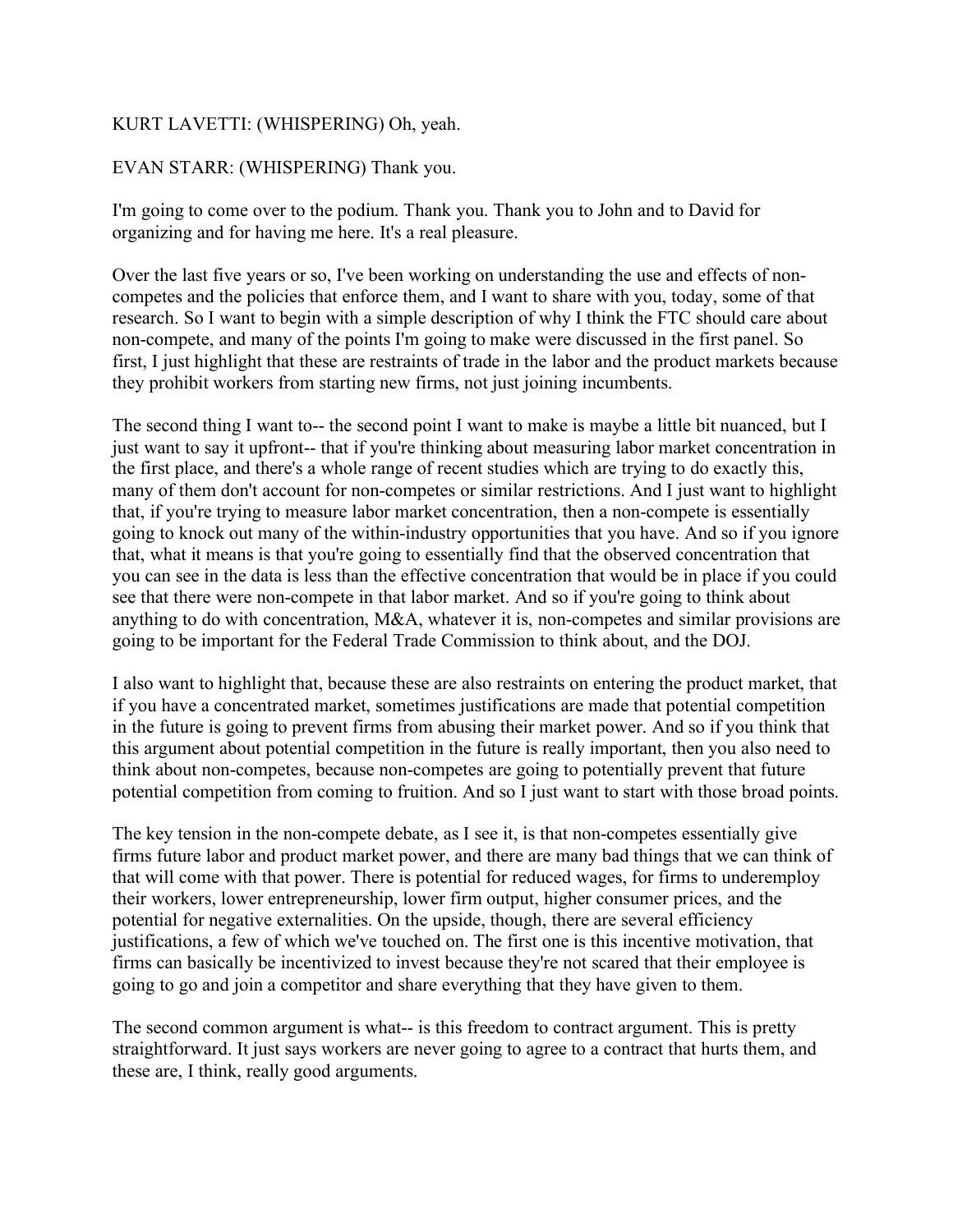And the question is, where does the evidence lie? Where does this put us? And so let me let me just summarize some existing evidence today, and I'd like to highlight some of the discrepancies in the work, including Kurt's and Ryan's, and point to some directions for future work here.

 So let me start with what I see as a key distinction in this literature. I want to make the distinction between the study in the use of non-competes and the enforceability of non-competes. So most of the studies that are in this literature are examining within or across state changes, so this is like studying California versus Florida or examining, for example, Oregon before and after they pass a ban on non-competes relative to a set of states whose policies remain the same. That's a study of enforceability.

 A study of use would be comparing a worker who has signed a non-compete to another worker who isn't bound by one, and-- or you can imagine comparing the same worker over time when they're bound by a non-compete versus when they're not, and a few recent studies take this approach. And I just want to highlight that these two approaches estimate very different parameters. One estimates, hopefully, the causal effect of passing a certain policy. The other one estimates the causal effect of signing such an agreement, and those can be very different, though they might be related. In particular, the approach of enforceability incorporates the possibility of spillovers because you're allowing the possibility that other workers in the market are affected, and that's not the case in the studies of use.

 I also want to highlight that it's much harder to estimate the causal effect of using non-compete agreements. I'll show you some evidence in a moment. CEOs are the most likely to sign a non- compete agreements. Low wage workers still sign them, but less so. And so when you compare workers who have signed a non-compete to those who haven't, you have to worry that there are other differences between those workers, not just whether they've signed the non-compete, which could be driving any outcomes you observe. And it makes it really tricky, and I don't think we really have any great studies so far that really isolate random variation in the use of noncompetes.

competes.<br>So let me just start with some facts. Non-competes are widespread in a 2014 survey that I ran with JJ Prescott and Norman Bishara. We found that about 18% of the US workforce was bound by non-competes. Colvin and Shierholz have an establishment level survey which suggests the number is closer to 28%, at least 28% as the lower bound.

 You find them more frequently in executive positions, about 70% to 80%. You find that tech workers are more likely to sign them. Physicians are more likely to sign them. But you still find them in low wage occupations, so you find 14% of them that are earning less than \$40,000.

 And I think this is, for me, one of the most surprising facts. When you look at who is bound by a non-compete, 53% of them are paid by the hour, which means that the modal non-compete signer is not some executive or not some high tech worker or some physician. It is an hourly paid worker, and the median earnings for those guys is around \$14 an hour.

 So what happens when we ban non-competes? So let me run through a few studies here. So this is a recent study with Mike Lipsitz, where we examine this policy in Oregon, where Oregon was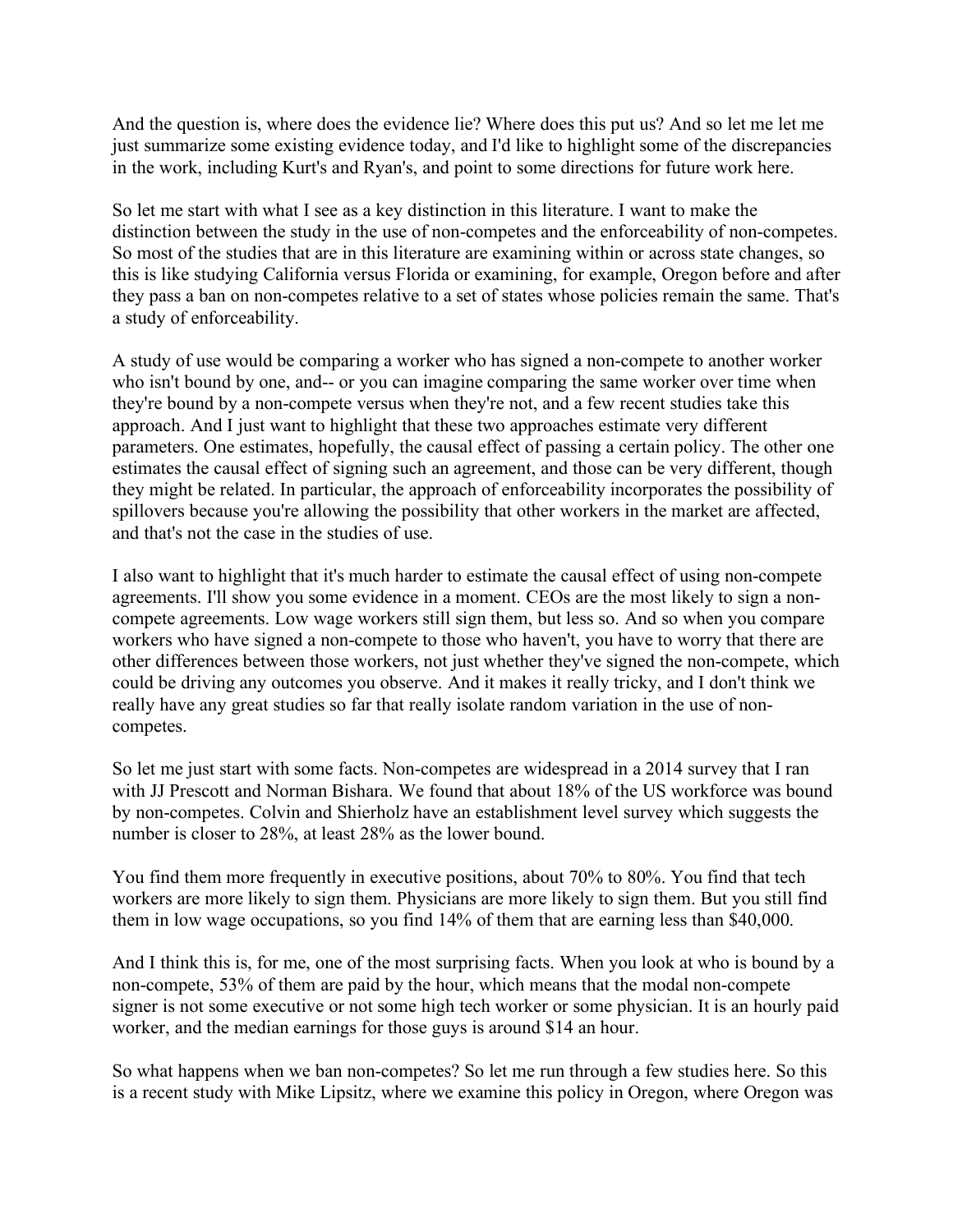the first state to ban non-competes for low wage workers. And so Oregon passed this law under some very recent pressure from lawyers who were discovering that non-competes were used in jobs where they didn't quite expect them to be used. And so what they did is they banned them for hourly workers and for workers who were under the median income for a household of four.

 The hourly ban alone, just-- so to keep us in perspective-- accounts for 67% of the workforce in Oregon. So this ban affected over 2/3 of the workers in Oregon even though hourly workers don't necessarily sign them at very high rates. And so what we do in this study is we look at the wages and mobility of workers in Oregon relative to workers in surrounding states that didn't have their policies changed.

 And so the graph on the left here shows you two patterns. The dotted blue line is looking at those who were in job-- so all these are hourly workers. The blue line are those in jobs that are most likely to be bound by non-compete agreements.

 The black line is the overall average, and you can see the pattern is roughly the same, that before 2008, Oregon is trending similar to other states, but then there's this discrete increase rising over time up to, in the high-use occupations, quite large point estimates of around 10%. For the average population, we get up to about 5% or 6%.

 If you look at what happens to job to job mobility in Oregon, that's in the right panel. In the right panel, what you can see is that overall mobility rises after 2008, and that this is largely driven by an increase in within-industry mobility, which is what non-competes would prohibit. And so overall, this paper kind of suggests that banning them for low wage workers does appear to benefit low wage workers. We do a whole bunch of extra analysis. We find the effects are stronger for women, just like Kurt did in his other paper, and so I think this is interesting, to say that maybe these low wage bans that have been proposed, maybe they are on somewhat solid footing here.

footing here.<br>But what about moving up the occupation chain? What happens if we ban them, let's say, for high tech workers? And so here in this paper with Natarajan Balasubramanian, and many other co-authors, we study the recent ban on non-competes for high tech workers that Hawaii implemented in 2015. And I'll show you the same graphs here as I showed you for the mobility graph on the last slide-- the low wage graph on the left side.

 So Hawaii bans non-competes in 2015. On the left graph, what you can see is that the wages for new hires starts rising almost immediately after the ban. It's about four 4 and 1/2% higher, and we also see mobility in Hawaii starts spiking after this ban is in place. And so it looks like, even when you ban them for high tech workers, we see wages and mobility rise similar to the low wage workers.

 So what about the investment story? Well, in a followup paper, I look at training and wages as separate outcomes for workers, and I'm trying to get a sense of, are workers-- if you happen to live in a state that more vigorously enforce is non-competes, do firms actually invest more in their workers? And so on the left graph, what I find is that workers do receive more training,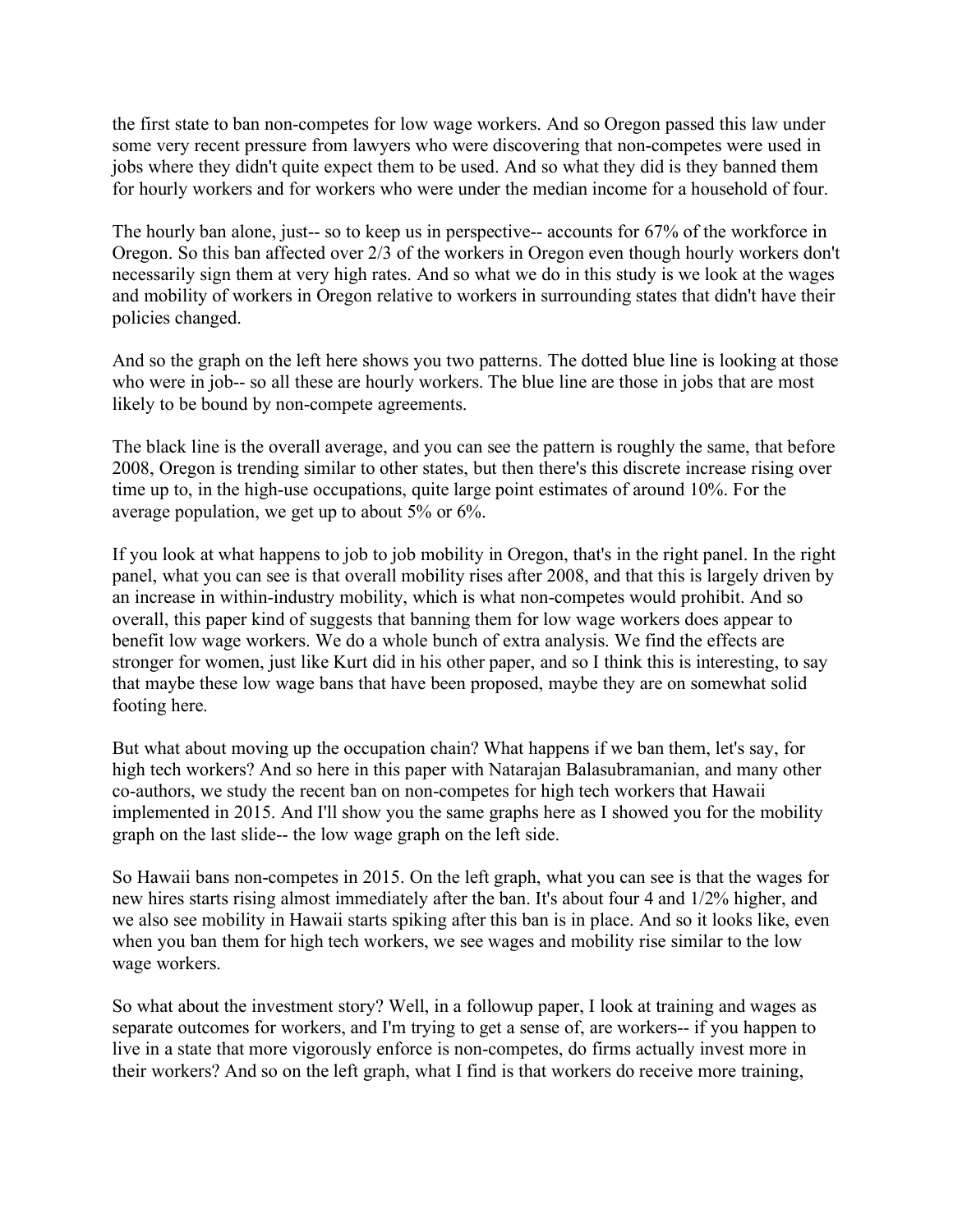about 14% if you compare an average enforcing state to one that doesn't enforce them at all, but workers also suffer wage losses.

 So they're not capturing the returns to this training. The firms appear to be capturing the returns to this training. So there's a little bit of trade off there.

 I want to talk about entry as well. So similar to Kurt's study, I have a paper where we're looking at physicians and the provision of medical care, and what we exploit in this paper are several bans that occurred in the late '70s and '80s of non-competes for physicians. And so there's been a recent move by several states to ban non-competes for physicians, and-- but it's actually an old policy that was adopted in the late '70s and '80s. And so there are three states here-- Delaware, Massachusetts, and Colorado-- which banned them all around the same time period.

 And so what we do is compare those states where non-competes became banned relative to states where they were still enforced, and we're looking at a variety of outcomes here. I'll just show you two. This is the log number of medical practices in the county, and then the log number of practice locations, and some practices could have multiple locations. In both of them, we find that the number rises after these bans take place, suggesting that there were-- the non-competes were, in fact, holding down medical-- the number of medical establishments in the area, that banning them would increase access to care.

 I want to highlight another dimension as well, which is that non-competes may not only discourage entry, but they may also make it harder for firms to hire. And I think Eric Posner highlighted this earlier, that if you agree to a non-compete with a worker, one of the third parties that's affected by that are the firms that are-- that may want to hire that worker in the future who are not party to that contract. And so in this paper with Natarajan Balasubramanian and Mari Sakibara, we look at the universe of workers in 30 states, and we find firms-- we look at what happens to the size of new firms and their subsequent growth and survival if they happen to be in a state that enforces non-competes more vigorously, versus those that are less likely to enforce them.

 We also exploit, in this paper, the little known fact that non-competes are unenforceable for lawyers in all 50 states, and that forms part of our control group. And so I'm not going to run through all the numbers here, but in column 8, you'll see there's a negative 0.14, which highlights that if you are a firm that more vigorously enforces non-competes, those firms tend to start out smaller if you are in a higher enforcing state, which is indicative that these firms struggle to hire. It's harder for them. There are some differential effects here for firms that we call within-industry spinouts, which-- there are fewer of those in states that enforce non-competes, but they appear to be relatively better off through what we think is a screening mechanism.

 So coming back to some of the key questions, does this evidence suggests that the freedom to contract story is wrong? And if you look at the evidence from enforceability, you would say, yes, workers appear to be hurt. Why would they be hurt? But if you look at some evidence of the use of non-competes, the evidence has been more nuanced.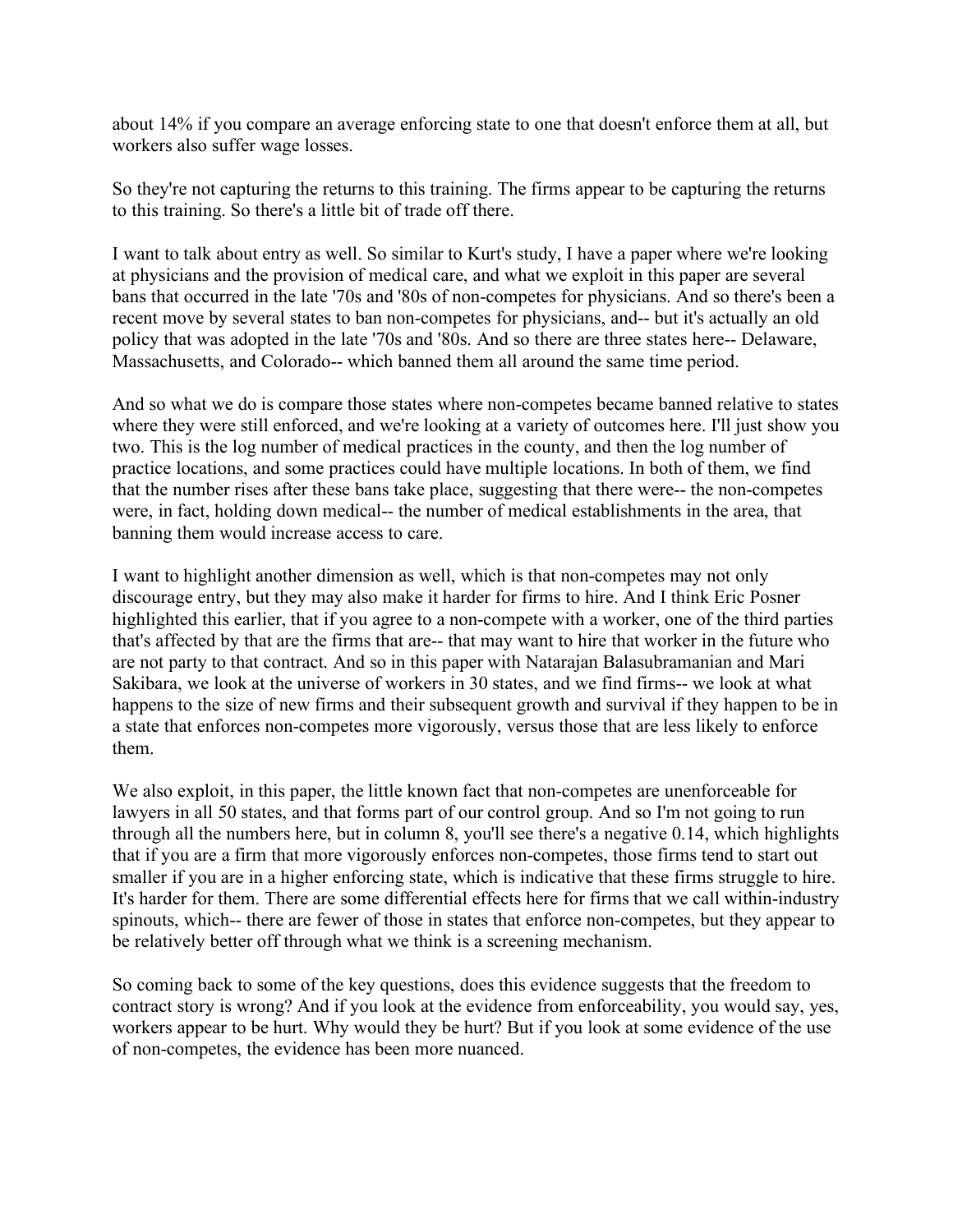So there is some evidence that suggests the freedom to contract story is wrong. One is that, less than 10% of workers reported negotiating over non-competes. Another one is that 83%, when you ask them, simply sign and read the contract. Only 17% report consulting friends or family or legal counsel.

 When you ask workers, what did you-- what were you promised in exchange for signing a non- compete, 86% of them say nothing, and roughly a third of non-competes were delayed until after the worker accepted the job without any change in responsibilities or a promotion. So all of this suggests that maybe this freedom to contract stories is a little bit wrong, but when you look at some of the correlations you do see that, when workers are provided with non-competes upfront, they appear to have higher earnings. And there are some caveats to that finding, one which I think is really important, is that when you include controls for other contractual provisions that workers sign-- like nondisclosure agreements, non-solicitation agreements, non-poaching agreements-- a lot of the non-compete, the positive non-compete [INAUDIBLE]-- it falls, suggesting that there could be some selection here that we're not accounting for.

 The second thing that is counterintuitive is that we do find positive wage effects, but they are reduced in states that more vigorously enforce non-compete agreements, which is the opposite of what you would expect. If you thought the non-competes would be always good for workers, you would expect that, in higher enforcing states, the workers-- those are the workers that would benefit the most, and that's not what we find here. And then of course, Kurt's study, which he just went through, and Ryan's study of executives, which I'll let him talk about, find that there may be some benefits to workers from signing non-competes.

 I also want to highlight that these studies all ignore the potential for spillovers. And I want to just iterate-- reiterate Kurt's concern about spillovers in the market, and I have one study on the topic. And the idea here is to compare workers in labor markets where non-competes are really prevalent and highly enforceable, to labor markets where they may be less prevalent or less enforceable. And what we're going to do is look at the workers who haven't signed them, so look at the workers who are not bound by these provisions, and we're going to ask if they're affected by the use and enforceability of these contracts.

 Now, what you would expect-- if half of the workforce, let's say, was bound by a non-compete, you might expect that the other half would get all of labor demand, and that their wages would rise more. They would be more in demand, and so you would expect that there'd be positive spillovers. But that's not what we find at all. We find that, where non-competes are really common and highly enforced, the whole labor market suffers.

 Wages are lower. Mobility is lower. Job satisfaction is lower. Job offers are less frequent. And so it seems to me that there are some negative spillovers here that maybe pushes outside of this freedom to contract argument a little bit and provide maybe a more sound base for public policy responses.

responses.<br>So what about the investment argument? Is that wrong? So I just want to highlight a few arguments here that you hear quite commonly.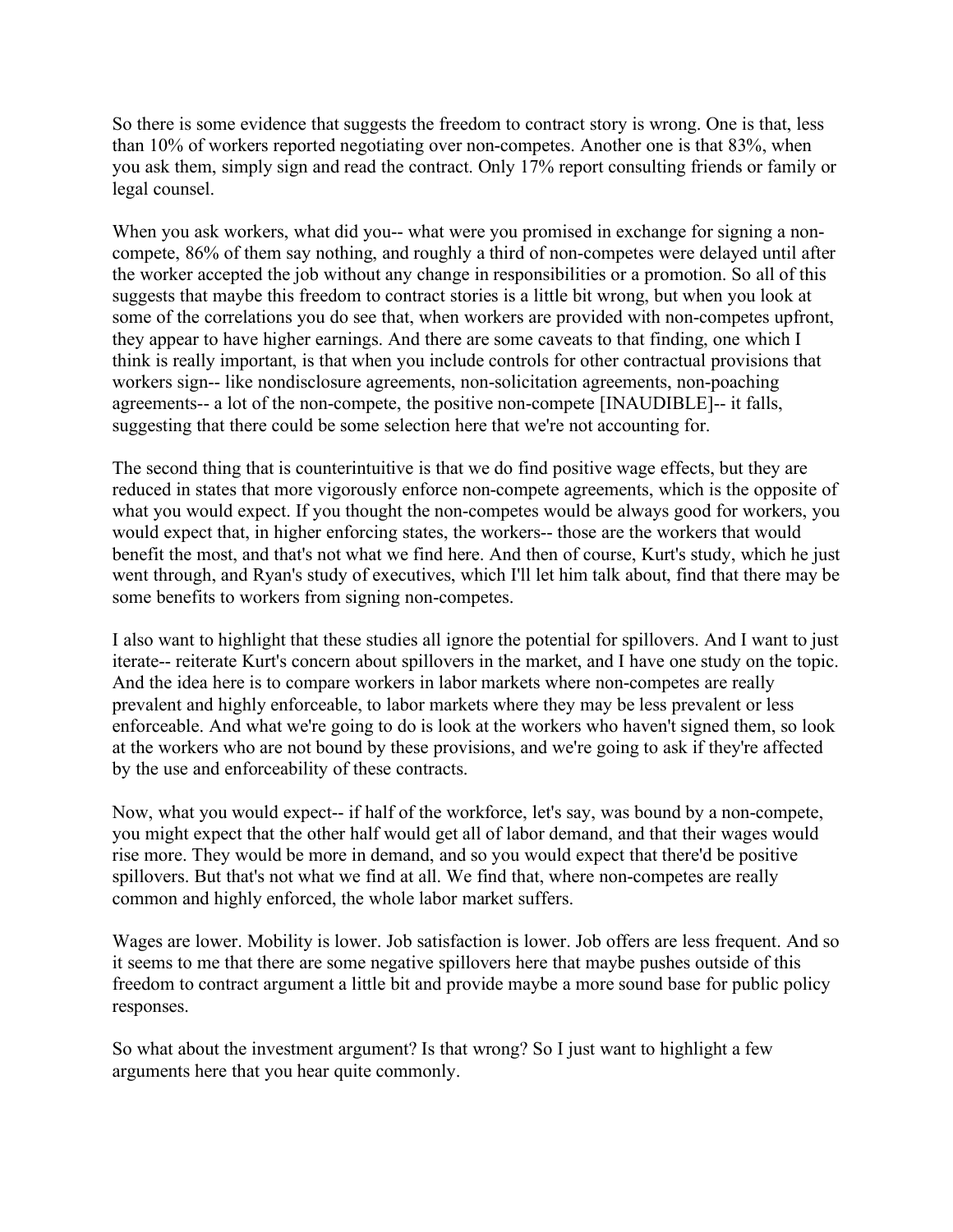The first one is that people point to Silicon Valley as an obvious counter argument to say that, well, how could it hurt innovation if we have Silicon Valley in California? That provides a baseline of maybe thinking that maybe it's actually good that we've banned non-competes for innovation, and there is some evidence suggesting that investment and innovation is hurt when you enforce non-competes. On the other, side there are few studies which find benefits here from non-compete use and enforceability, and so I think that we really-- we haven't really resolved this question of which is correct, and this is an important avenue for future work.

 But I want to push forward, and I want to ask this question about unenforceable non-competes. So here's a map of the US. We've talked about how non-competes are unenforceable in several states-- here in California, Oklahoma, North Dakota. And there's also-- they're permitted with some exceptions in the gray states and permitted more liberally in the black states.

 So where do you find non-competes? So this is a very, very recent-- literally, I think, three weeks ago from Heidi Shierholz and Alexander Colvin, looking at the use of non-competes, and they break it out by states. So here's California at the top, and what they do is they ask-- this is an employment survey. So it's a survey of firms, and they ask, does your firm use any non-competes with any of your workers? And then they ask, do you use it with all workers?

 So just look at that top line result. They find that 50% use them with any employees, and 31% use them with all employees. If you go to the second line, you'll see that broken down by California. So this-- they find, as I found in my other work, and I think others have found as well, that 28.6% of firms in California use non-competes with all employees, and these non-competes would be totally unenforceable if they made it to a court a court of law.

 So you might ask yourself, well, so what? Who cares? Does this matter? So I have a second paper looking at the importance of even unenforceable non-competes.

 So this is from survey work with JJ Prescott and Norman Bashara, and we asked workers in this survey about job offers they'd received from competitors. And if they told us that they had declined a job offer from a competitor, we just asked them a direct question that you can see here in panel A. Was your non-compete factor in your choice to turn down your job offer from a competitor? And these are only people who are bound by non-competes.

 So overall, 41% said their non-compete was a factor, but we can break it down further based on the state that they were in. And we find that the percentage in non-enforcing states, like California, Oklahoma, and North Dakota, 37.5% versus 42% in states that enforce non-competes, so roughly the same. So then we followed up, and we tried to figure out why some workers were more likely to say that their non-compete was a factor, but others weren't, and what we found was that the role of the law actually had nothing to do with it. What mattered were a few things.

 The first things were, what do you believe about the law? The second is, do you believe your firm's going to go after you? And the third was, did your firm remind you about your non- compete? So this prompted us to look more into the beliefs. What do workers believe about non-competes?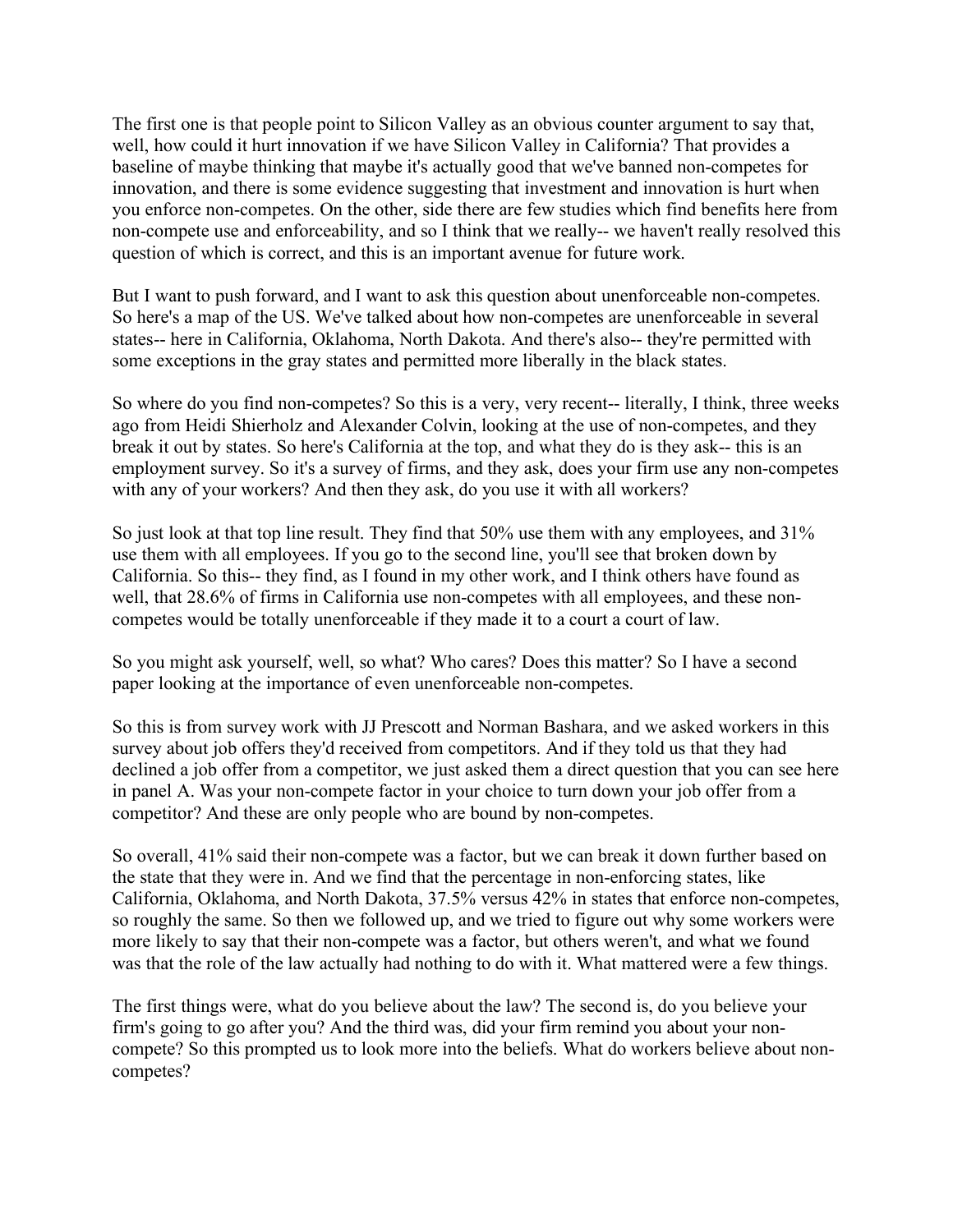So I want to show you some very recent work with JJ Prescott. We also asked workers in the survey who signed non-competes, if you went to court, what's the likelihood that your court-- that the court would enforce your non-compete agreement. That's the probability on the left axis here of this graph. On the x-axis is the level of enforceability.

 On the far left, you've got states like California, North Dakota, Oklahoma. On the far right, you've got states like Florida and Connecticut that vigorously enforce them. And then I'm breaking this graph out here both by education, just to show you that it doesn't matter.

 So what you see here is that, essentially, workers are totally uninformed about the law. In fact, in California and these non-enforcing states, workers still believe their non-competes are enforceable. And if they were informed about the law, there should be an upward-- these all should be upward sloping lines, but they're relatively flat, and in fact, maybe even downward sloping.

sloping.<br>So this prompted us to look into one potential reason why, and that's that workers can be reminded about non-competes. So if you're leaving your job, you get an alternative offer, your firm can say, hey, remember that contract you signed. We're going to call that a reminder.

We also asked about that in the survey, and to our surprise-- we couldn't believe this. But when you look at reminders, they happened about 50% of the time, but they're almost 25 percentage points more likely in states that don't even enforce non-competes. And so you have these firms in California who are more likely to remind workers of unenforceable contracts when they're departing than in states where they are actually enforceable.

 So finally, I want to end here-- I may have one more slide after this-- looking at the whole suite of provisions. So non-competes are just maybe the tip of the iceberg-- maybe the most restrictive tip, but just the tip of the iceberg. So there's many other restrictions you can think of that are relevant. So here, just six of them-- you've got a nondisclosure agreement, a non-solicitation agreement of clients, non-solicitation of co-workers, you have a non-compete, an IP assignment agreement, which gives the firm ownership of any intellectual property you create on the job, and then you've also got arbitration agreements.

 So in a survey of firms, we were able to ask the firms, do you use these provisions with some or with all of your workers, and I just want to show you the histogram of the use here. So these are- - this is the histogram looking at, does your firm use any or all of these provisions? And so what you can see is, bunching here at 5 and 6, those are the highest likelihood outcomes, which means that most firms here are using all of these provisions together.

 It is not just non-competes. It's not just NDAs. They're bunching all of these practices together, and so I think I want to echo Orly's comments in the beginning-- to begin to expand our inquiry outside of just non-competes.

 So let me close up here. So where do I think future work should go? I think we need to ask-- we need studies to estimate the causal effect of non-compete use. I think this is really challenging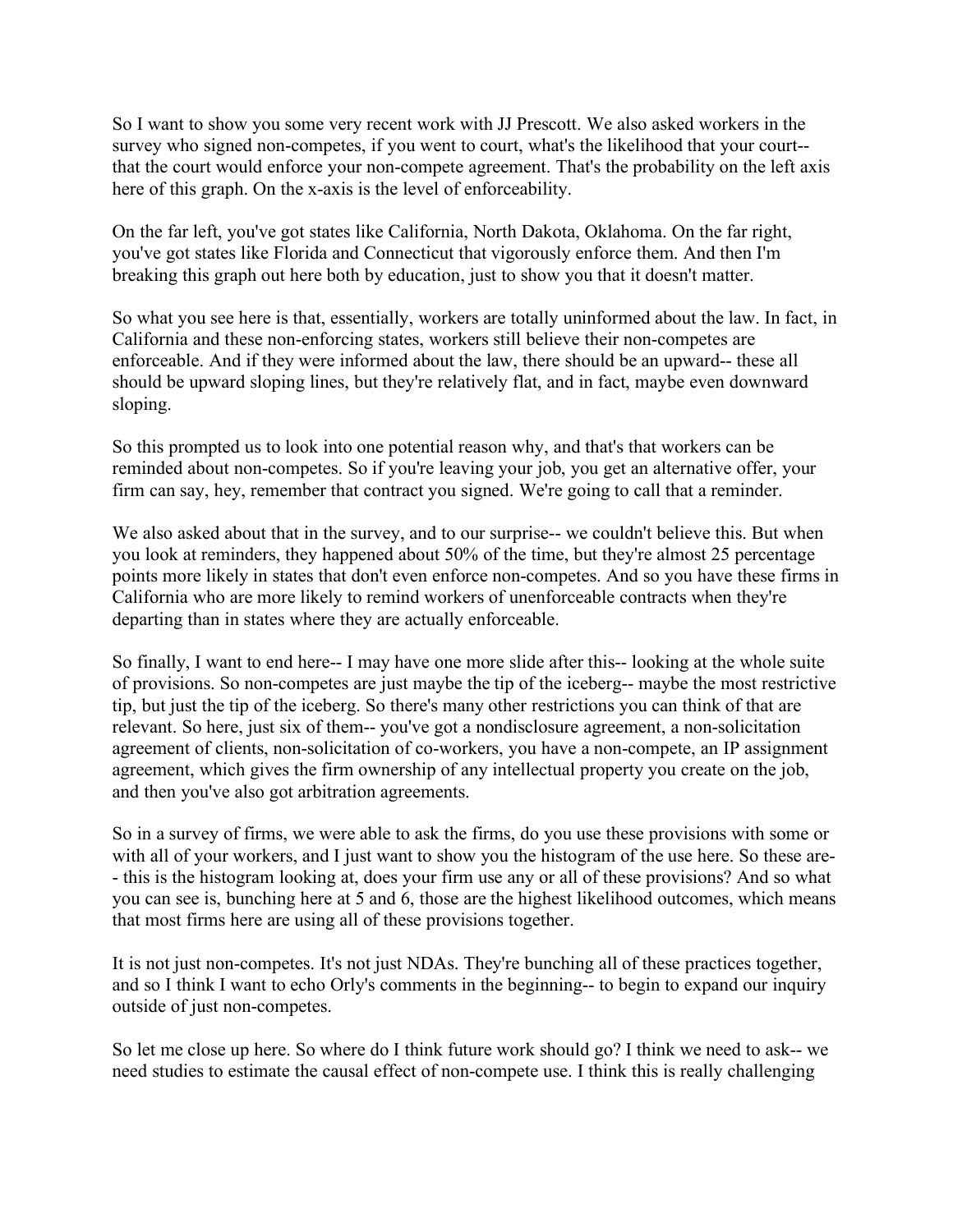because, one, you need some longitudinal data, and second, you need some exogenous variation. And that's-- we haven't had that so far.

 I think we need to reconcile some of the investment discrepancies in the literature that exists. I think we need to examine substitution across all of these various provisions and see if there is differential effects on investment, especially. It would help to have data on actual contracts to do that instead of relying on surveys, and more on product market effects, like Kurt suggested.

 So let me just say where were they I think there is consensus. So I think there is consensus on the fact that non-competes are widespread and in jobs where they're totally unwarranted. The fact that 53% of them are paid hourly and that they can be implemented in less than transparent ways-- those are very concerning on their own right. I think there's agreement that banning non- competes raises wages and mobility for even technical workers, and that there's evidence of negative spillovers. And this, in some sense, challenges the freedom to contract and investment arguments on their own.

 Finally, CNCs are prevalent and effective in states where they are entirely unenforceable, and so because they're unenforceable, they can serve very little investment purposes. And I think that, once you realize that it raises-- the fact that they're so prevalent in non-enforcing states should raise some concern about the validity of the investment arguments in states where they are actually enforceable. So I think I will end on that point. Thank you.

JOHN MCADAMS: Thank you, Evan. Next up, we have Ryan Williams.

 RYAN WILLIAMS: Thank you to the organizers for the invitation. I appreciate coming out here. I'll try to keep things quick given-- uh-oh-- given that we all had lunch and all that other good stuff. So speaking of lunch, I had a really awesome sandwich, and given that Jimmy John's has been the whipping boy today, I found myself wanting to ask the workers about non-compete contracts. Even living in Arizona, my Spanish was not quite up to snuff for such a joke, so I had to skip that.

to skip that.<br>As Kirk mentioned, I get to be Professor Happy here and say some good things about non- compete contracts. So we're looking at CEOs here, so specifically, non-compete contracts for executives. And we do have some of the data that Evan highlighted, so hopefully, we-- it's a starting point for researchers.

 So if I look at this from the company's point of view, I have a bunch of assets. I have factories. I have machines. I have forklifts, and I have [INAUDIBLE] pulleys.

 My human capital assets are unique in that, in our legal system, I'm not allowed to own human capital. I can own every other form of capital except for human capital. As a retired college baseball player, I'd also like to say there's this weird social loophole for athletes. They can be bought and sold, apparently with no problem. I like to joke with attorneys that they wish they could trade one partner for two principles at another firm just to terrify their staff and associate to be named later, some of these other things.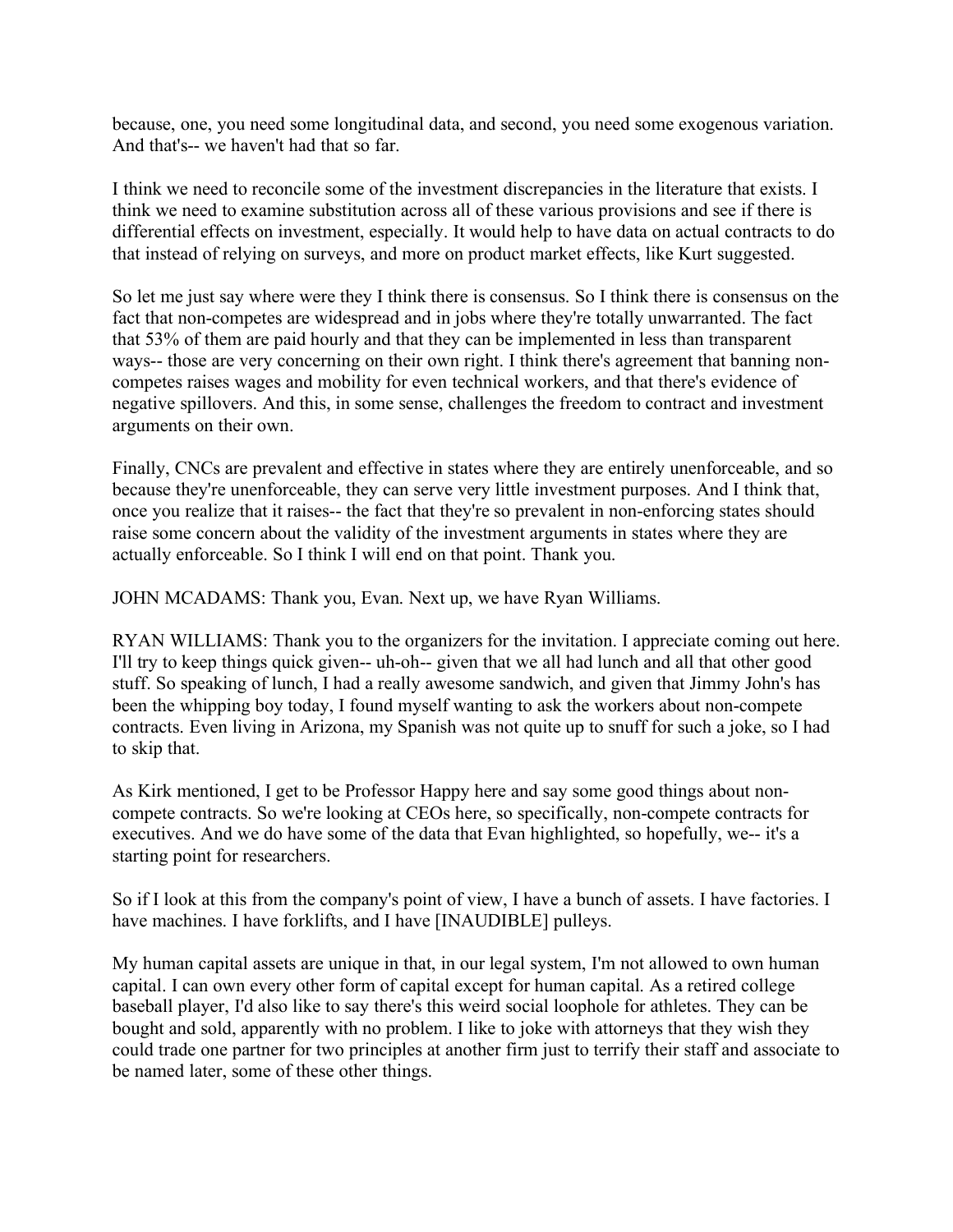So it is-- there is this one weird situation where you can buy and sell humans, sports, but otherwise, you can't do it. And so companies obviously want to control these assets somehow, and we look at non-competes as a way for them to not own, but in some way control top talent within the boundaries of the firm. So again, the way we're looking at this problem is a little bit different than what we've seen today.

 We're not talking about low level workers. We're talking about CEOs, who presumably, a lot of times, they have their own legal representation in these contracts. So we're kind of evening out, in a sense, the bargaining power that you don't get with regular employees in our study.

 So we look at three things basically they're all related. So where do non-compete contracts come from in these settings? So as Evan mentioned, some CEOs and firms have them. Some CEOs and firms don't, so we try to explain who has them and who don't.

 There's this puzzle in finance that's been around for a while that shows that CEOs don't get fired for poor performance as often as theory would predict they do. And so we look at non-competes in that context and hope to solve-- not solve, but partially solve that puzzle. And then we look at what happens after these things are signed. So what do CEOs do, and what do firms do after they sign these non-competes contracts?

 So again, as I mentioned, my tone is going to be mostly positive because we're talking about CEOs and not sandwich workers, but it does seem like there is some rational bargaining going on here between the CEO and the firm. So I'll give some details in a minute, but as a company, as my predation risks go up, as I worry more about competitors poaching my talent, they're more likely to insist on these things. And then as me, as the CEO, as my perceived job risk goes up, I'm less likely to agree to one. So if the company is riskier, if the industry is riskier, then I'm going to push back harder not to sign one of these things. So again, a rational story here between both players, and again, this is because there is a bargaining game here, unlike some of the worker level studies that we've seen today.

 The other thing you see is that, when there's a non-compete in place, the firm is more likely to fire a CEO for bad performance. So you-- as I mentioned, there's this weird puzzle that's been around for decades in finance, that CEOs don't seem to get fired often enough for poor performance. What seems to be going on is, even if they're not that great as a CEO, if you fire them, and they run with all your trade secrets to the competitor, then you're worse off. So there's more leash when there's not a non-compete.

 There's a lot of states where non-competes are enforceable even if you're fired, and that's where we tend to find this effect. So it does seem to make them more accountable for performance when they have a non-compete in place, and then after the fact, as mentioned earlier-- so the CEOs understand that this increases their job risk. They're losing something by signing a non- compete, so they get more compensation as a tradeoff for this job risk. And I'll talk very quickly about our empirical identification for my econometrics nerds out there, but I'm not going to spend a lot of time on it today.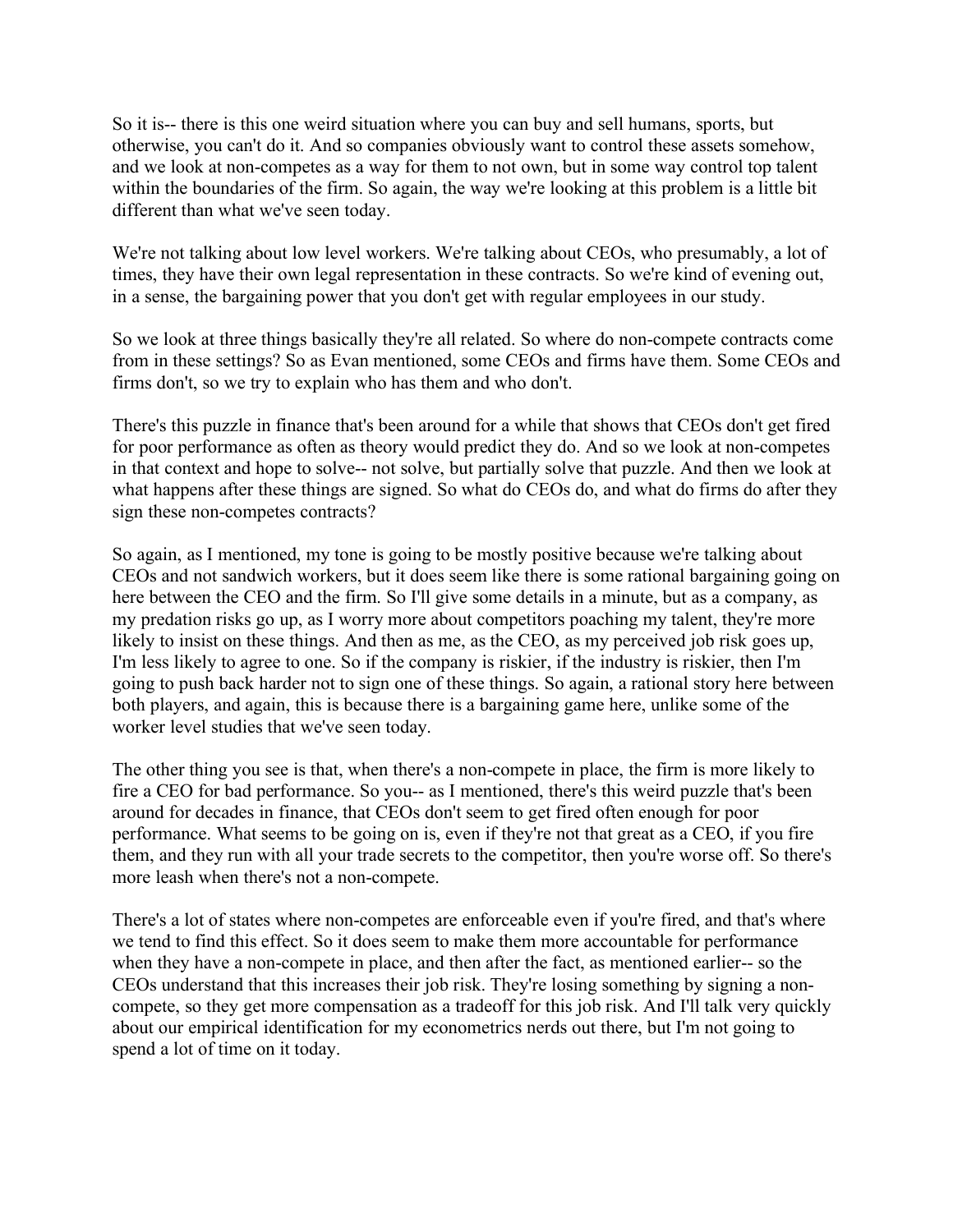And so the firm does give them higher compensation, but remember that, as a CEO, I can do things to make the firm less risky, so things that may not be in my shareholders' best interests. So I can cut back on R&D spending. That's probably not a great thing for the firm, but it makes my job safer.

job safer.<br>So the firm responds with compensation in a form of equity base pay that does encourage these guys and gals not to screw around with the risk levels of the firm. So overall, between executives in the firm, what we find seems to be a relatively positive story, that there is bargaining going on before the contract is signed. And then after the contract gets signed, the CEO gets compensated for this risk, and the firm compensates them in a way that makes them make good decisions, in a sense.

sense.<br>So we actually-- to Evan's point, in our study, we do use the state level data on enforceability that I'll talk about in a second. But we actually also had an army of research assistants go out for 1,5000 publicly traded companies over 22 years, read every one of these contracts, and build a database. This took about two years, and I just want to flash a couple up here. So we have individual contract level data for the 1,500 largest companies in the US, publicly traded, and give you an idea of what the courts look at when they decide the enforceability of these things.

 So this was DirecTV's, I think, 2010 non-compete agreement with their CEO. So this was for two years, which is, you tend to see between one to three here, and it very, very specifically says what companies they can't go to. So they're basically saying, you can't go to any sort of a multi-channel video company.

 The other thing I wanted to point out-- it's kind of funny. This is in California. I'll have a little bit to say on California as well. And if you notice down here in the last paragraph, this is written under New York law.

 So you tend to see about 20% or 30% of these are written under the state law of the state that they're not in. If they got sued in California, tough luck. California court's just won't-- they don't care what state you put on the contract. If the lawsuit happens in California, California courts will enforce California law. So you do tend to see, in about a third-- less than a third of our sample, that the state of the legal regime is different from the physical location of the headquarters.

headquarters.<br>And then another one, just a flash-- this was for PetSmart, and I like this one because, if you look and see who they're not allowed to go to, it's basically Petco. So for my pet owners in here, it says you can't go to a pet food story that has 10,000 square feet of retail space. In the US, that's Petco, so they're basically saying Petco without saying Petco in the contract. And this one was for one year.

 So again, we collected data. I think we have, in whole, about 17,000 CEO contract years in the sample, and that's about half, because about half of these men and women do not have official employment contracts at all. So again, I mentioned we collected this for 22 years for 1,500 companies. They have to put these in SEC filings, so we did have an army of RAs go through and read these.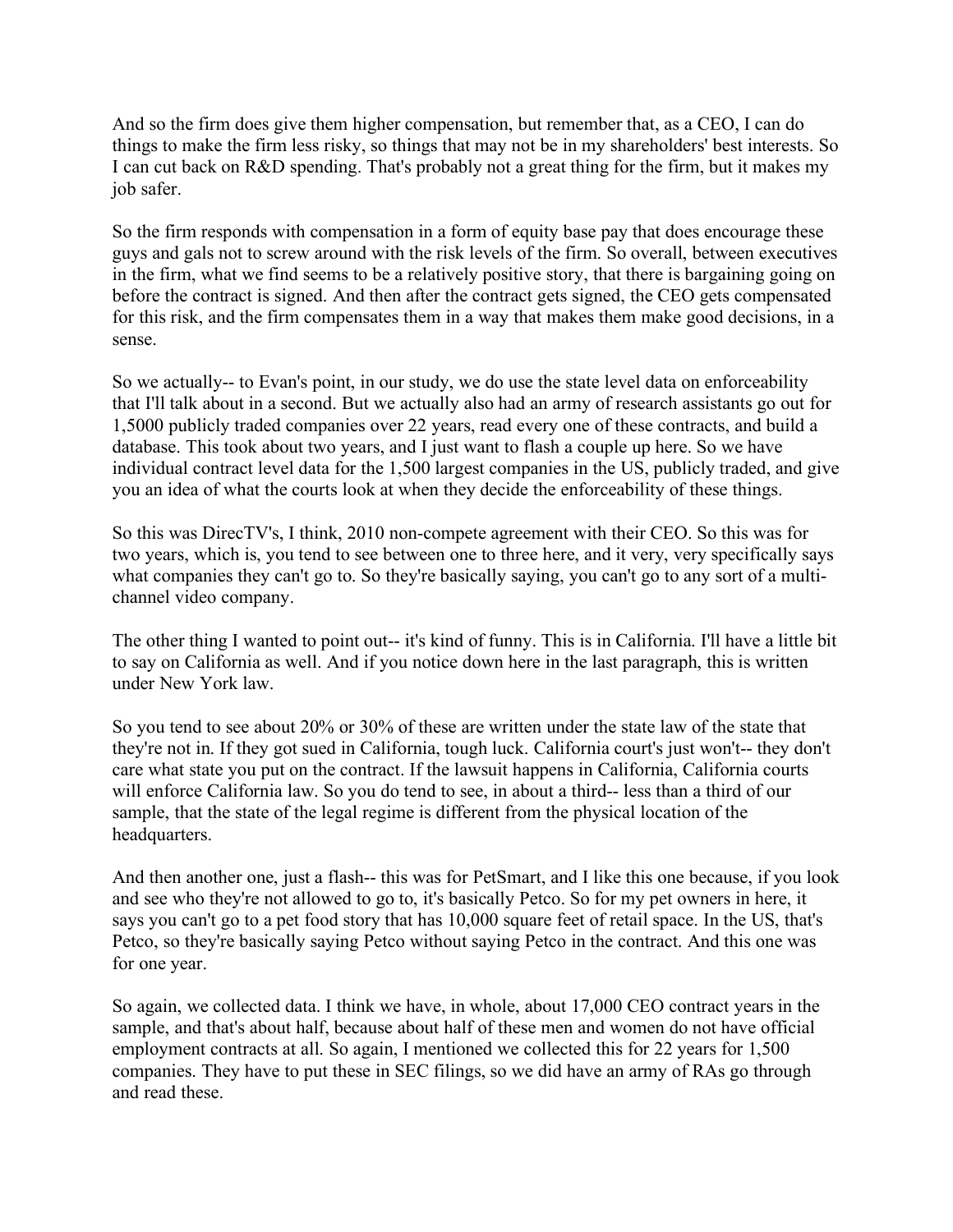And again, about half of these companies don't use contracts at all with their CEOs, so kind of a surprise. There's implicit contracting going on, not explicit contracting. Out of the half we find the contracts for, about 60% of the CEOs have non-compete clauses in their contracts.

 So again, just very quickly on the empirical stuff, so we have all sorts of control variables that mostly are interested in the job risk of the CEO and the product market [INAUDIBLE] risk for the firm. And as the job risk goes up, CEOs less likely to sign these, and as the firm's product market risks go up, they're more likely to insist on them. Then we go in, and what we're going to do-- so Evan spent a lot of time talking about use versus enforcement, and since we have data for both, we have time series variation in the state's enforceability as well as cross-sectional and time series variation in the firms with contracts. So CEOs within the firm go from not having a non- compete to having a non-compete, and it's rare, but also the other direction. They go from having one to not having one, especially later in their career.

 So we piggybacked on a great study by Garmaise, and we have a discrete index that goes from 0 to 14 on how enforceable non-competes are in that state, and these are just a sample of some of the questions. So does the state have a law about non-competes, is the first one, yes or no. Basically, who has the burden of proof in court? So sometimes, it's the company that has to prove damages, and other times, it's the employee that has to prove damages. If it's the company, then they're less enforceable.

 And then this-- there's one in here called Blue Pencil that's a really fun one. So it's already mentioned today, but basically it's, if there's one line in the contract that violates state law, in some states the entire contract gets tossed. In other states, the judge can go in and what's called Blue Pencil-- sometimes, you see Purple Pencil as well. It's kind of a hybrid between the two. The judge can go in and change the one offending item.

 So my favorite example, and this is in our-- the state is in our data actually. But there was one state where the contract just said, you can't compete for 12, period, onto the next sentence. And so two weeks later, the employee was working for another company. They sued each other, and the employee got to court and said, oh, I thought it was 12 days.

 And the judge said, clearly, they meant 12 months and basically took his blue pencil and wrote "months" into the contract, so where you don't have to toss the entire contract for a typo. We're human beings. We screw up. There's no such thing as a perfect contract, so that also factors into this questionnaire.

this questionnaire.<br>So again, we piggybacked-- Garmaise had done this up to, I think, 2008. And then Russell Beck, who's in the audience, was kind enough to share his year by year survey for the rest of the year so that we were able to extend Garmaise's enforceability index out into the end of our sample period. So this is a little bit of a busy slide, but it basically shows, for each state, what that score was. This is in our paper, so I won't spent some time on it.

 But you also have, up here, column 4, whether or not these things are enforceable if you get fired or not, which is kind of important for our study. And you see that, in a lot of states, they are. A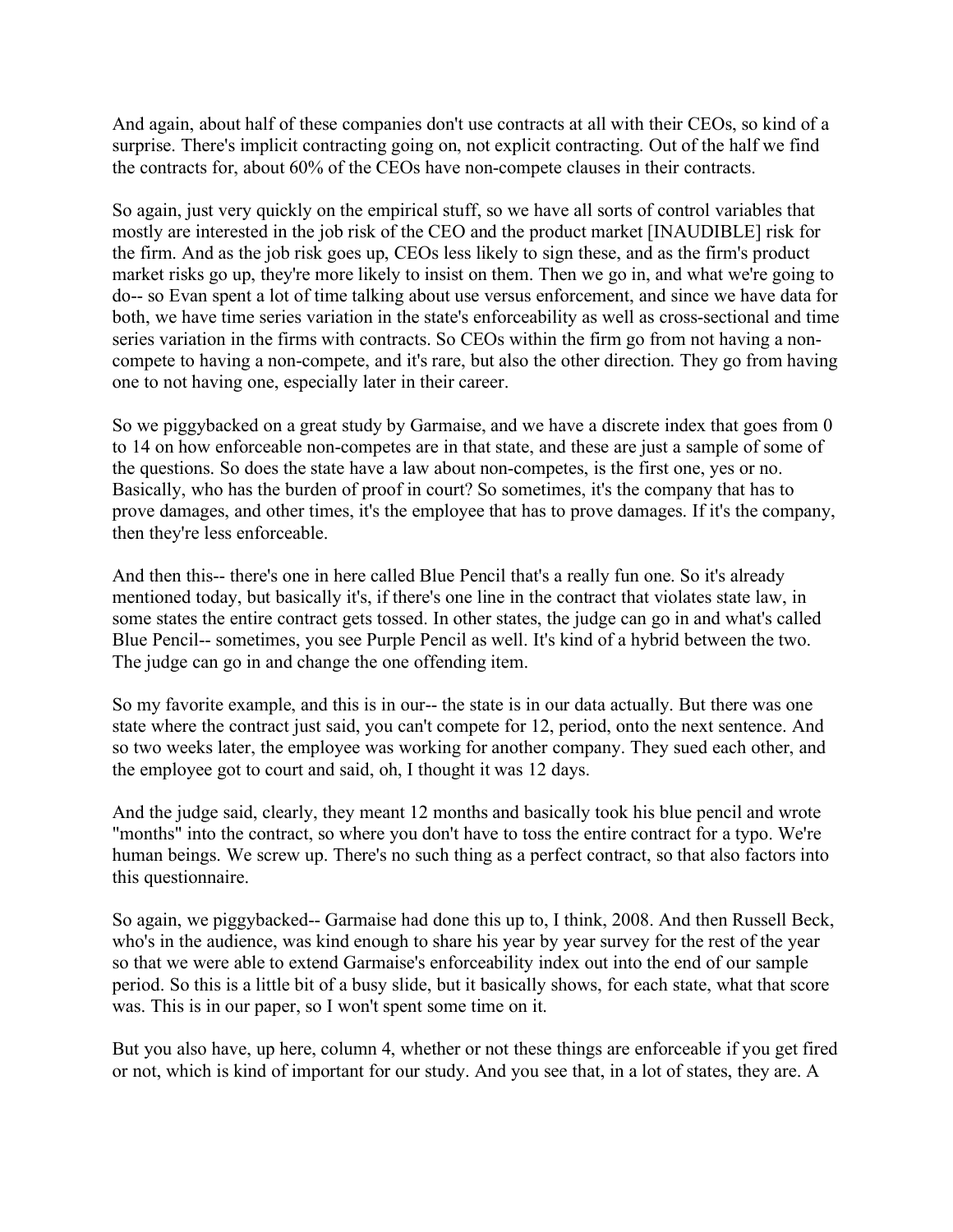lot of states, it's not come before a judge, and so all my attorneys in the crowd, these are the states to go sue somebody in because you can set precedent.

 And then again, just to piggyback on something, I did want to say something about California here. So this is-- the index goes up left to right, and then we've got our states plotted up here. So you can see that, even for the CEOs with contracts, about 40% of them in California have signed a non-compete.

a non-compete.<br>And so just to play devil's advocate to a lot of the discussion that's been going on today about California, which is these-- the companies are being mean to their employees and threatening them with non-competes even when they're not enforceable. That may be true at the worker level, but the CEOs and the firms are not stupid. So if it's going on in California with the CEOs, then they're clearly making some sort of rational choice here, and it's not because the CEOs and the firms are dumb or they're feeling threatened or something.

 In my litigation consulting work, I've done some evaluation of these non-competes for California firms, and what seems to be going on is, as long as they abide by them, and they don't-- there's no lawsuit, then they can use the cost of the non-compete agreement-- remember, it costs the CEO something to sign these. They can't go work for another competitor. They can use the economic value of that cost to offset their severance package for tax purposes. So if there's no IRS people in the room, there is no federal law, which is part of what today is meant to discuss.

 But it seems like, at the federal level, since there is no overarching federal non-compete law, they're using it to offset income taxes, basically, for these non-competes in California. So again, just to provide a little bit of a different tint here, because for executives, it's pretty unlikely that they don't know what they're signing. At least 40% of the largest firms in the US and California-- I think that's kind of a tougher one to swallow.

 So again, this is the time series variation. I think it was-- Illinois, down at the bottom, was the one with the 12 months that the employee said 12 days. And again, from 2008 onward, this data came from Russell Beck, so thank you. I'm really indebted to him.

 So again, basically, I have, again, a largely positive story when we talk about these things for executives, because here, unlike the employees, where I think there is a strong argument that the bargaining power is heavily in favor of the firm with the employee level things, for CEOs, this is equalized a little bit. They seem to know what they're signing. As their job risk goes up, they're less likely to sign these things, and as the firm's product market risks go up, they're more likely to insist on them. It seems to improve the turnover performance sensitivity, so the CEOs are more likely to get fired for bad performance when there's a non-compete in place. So it seems to, in that sense, benefit shareholders.

 CEOs seem like they understand this job risk. They demand higher compensation. The board gives them higher compensation, but it's highly incentive based pay to keep the CEOs from messing around with the firm's risk as well. So at least for the CEO executive side, it seems to be more of a rational bargaining game than what we're seeing the evidence at the employee level here today, and again, we do have contract level data.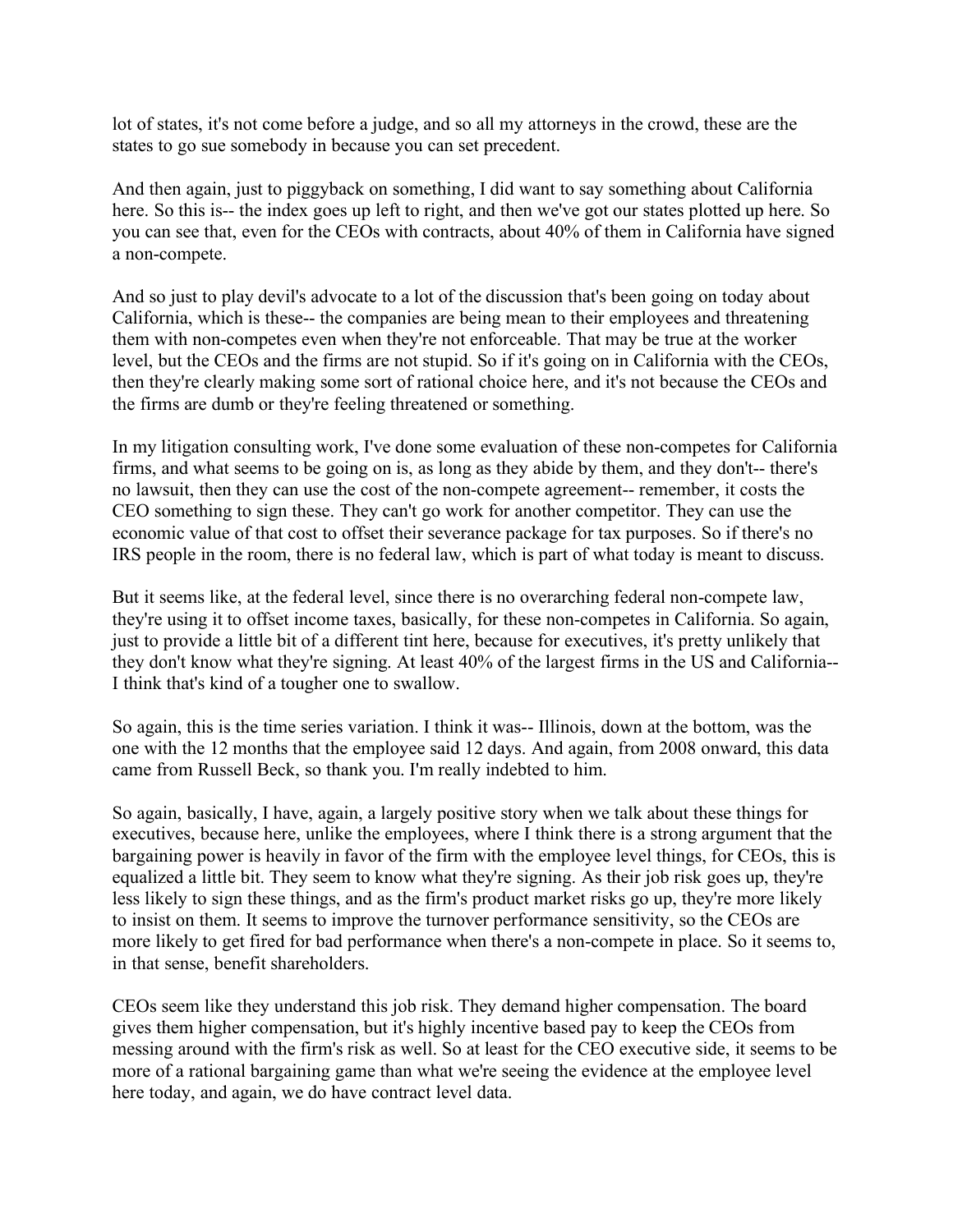So hopefully it's a step in some of Evan's calls to future research, in that we have contract level data. We have longitudinal time series panels to where we can use some of these staggered shocks and things to get better identification and make more causal arguments than we've gotten in the past. So I'll finish early, so we have some time for questions. That's all I got.

 JOHN MCADAMS: Great. Thank you, Ryan. So we have time now, about half an hour, for questions. If there are any questions from the audience, we can take those. Dave, you want to go ahead?

ahead?<br>AUDIENCE: So on the last point-- so we observed, in California-- we observed non-competes, and we suspect that they're supposed to serve the same function, as in businesses where they're unenforceable, people don't know they're unenforceable. But if your story is that, for CEOs, everybody knows the score, then why would you ever see one?

 RYAN WILLIAMS: So I mean, that question is-- come to mind, we don't have any data on that. But having spoken to other valuation people out in California, one potential story-- again, in case there's any IRS people in the room, one potential story is that there is an economic cost of these, and as a financial valuation guy, I can value that. So I look at what my salary would be without a non-compete, I look at what it's going to cost me in terms of lost salary in the future to have that non-compete, and I can put a price on what that is worth, or what it cost me.

 And so when they get fired or leave or whatever, and they get a big severance payout, they can apply the cost of that non-compete against the severance and reduce their taxable income to the IRS. So that seems-- and as long as they don't go to court, and I just go sit on the sidelines for six months or whatever, then there's no-- I mean, you have to sue somebody to end up in front of a judge to get it tossed. That discussion was happening all morning, that the lower level employees don't know, or don't have the resources to take this to court.

AUDIENCE: Can I ask one follow-up?

RYAN WILLIAMS: Yeah.

 AUDIENCE: If that's the case, that the only reason why fully sophisticated have them was for this tax reason--

RYAN WILLIAMS: Yeah, I don't know that that's the only reason.

 AUDIENCE: But if that is the reason, that would have the implication that you could look and see if they are confined to people for whom that tax deduction is available. I assume it's not for every worker in the company. So you can see whether you take the set of people for whom it's true, that if this-- that you deduct this cost and see if the non-competes are confined to find them among the sophisticates or not, and then that would inform that story.

 RYAN WILLIAMS: Yeah, so there's definitely a positive relation between the existence of a severance package and a non-compete, but I can't say that that's causal. So it could just be that those are the people more likely to have all this-- I mean, as Evans said, when you look at these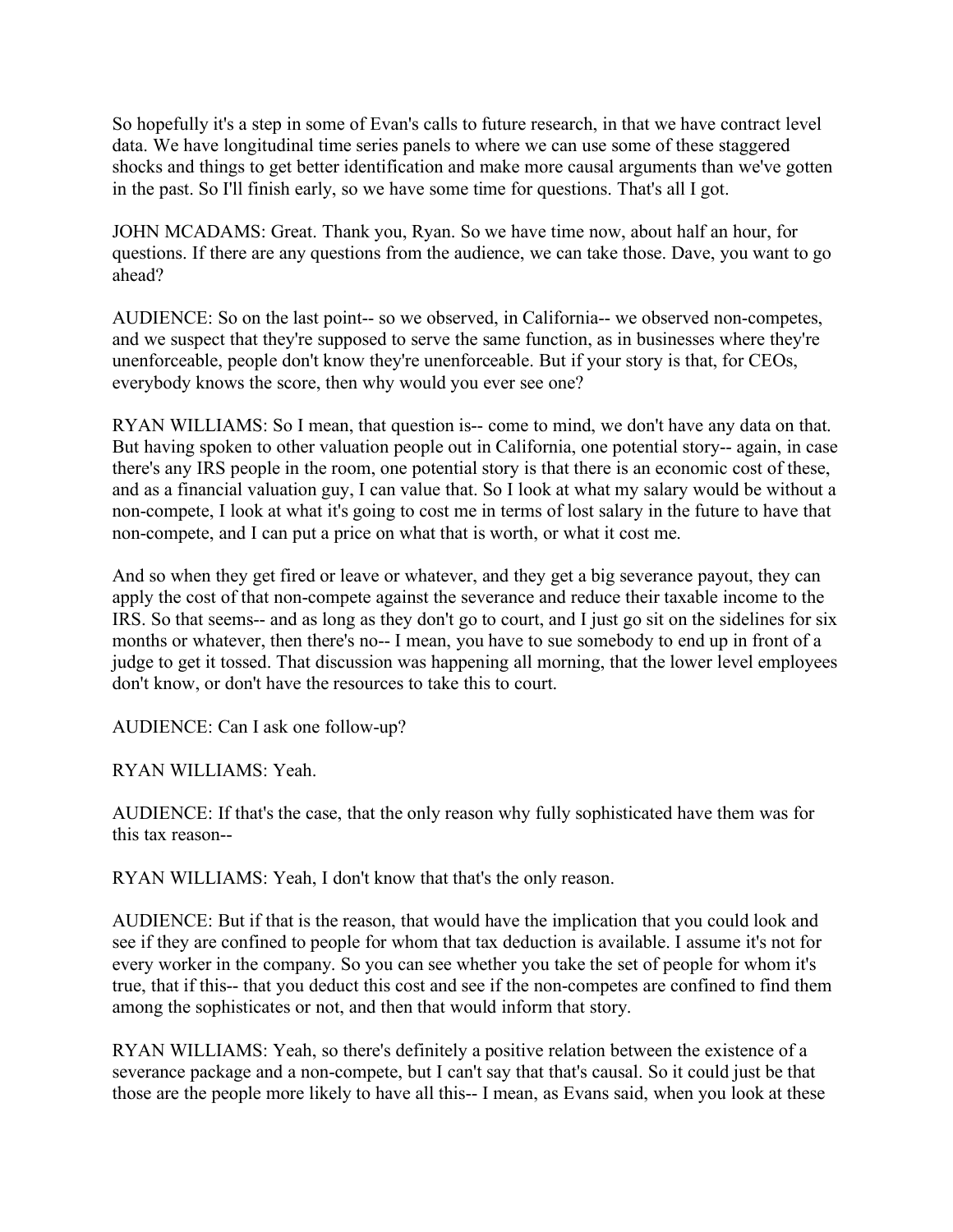contracts, they tend to just have the kitchen sink thrown in. So I don't know that the non-compete is causally affected by the severance, but-- or that they just put all that stuff in the contract. But definitely, there is a positive relation between the existence of a severance agreement and the existence of a non-compete clause for CEOs at least, so consistent with what your idea was.

 JOHN MCADAMS: So do we have any idea why states like California don't just ban non-competes rather than making them unenforceable?

 RYAN WILLIAMS: Yeah, so in-- one thing I kind of skipped over is that, in the states, there's some states don't have non-competes because there was a court decision. That's most of them. But about a third of them, the legislative body in the state has passed a law.

 So Georgia is one in our study where it was actually a legislative decision and not a court decision, but as mentioned, it's kind of a patchwork at the state level. So some are court, some are legislated, and it's frustrating for everybody here. But as an empirical researcher, I love this patchwork because it gives me clean identification through the studies.

 EVAN STARR: Can I jump on there, John? So I think that the California law was adopted in 1872, and it's-- I think that, in many situations, there aren't penalties written into most of these laws for banning non-competes. That's a relatively recent phenomenon. I think most people thought that making it voidable would do most of the work, and so I think, that as we uncover more evidence that-- about how even unenforceable contracts affect worker behavior, I think we're going to see more attempts to deter firms from using purely unenforceable provisions. But I think it's a relatively recent phenomenon.

 JOHN MCADAMS: And here's a more technical question from the audience. So for studies that use variation in state enforceability for identification, are we worried that there's sort of-- not no first stage effect on use, but sort of a somewhat attenuated first stage effect on use?

 RYAN WILLIAMS: So just in ours, when we-- the first thing we do is try to predict whether-- or when-- what situation do you see a non-compete or not. And definitely, the enforceability plays a role in whether you're going to see the non-compete or not. So the states where they're enforcable-- and I had the graph up. So states where they're enforceable, you definitely see, on average, more non-competes at the CEO level.

What we did is, since we had data on the contracts, is we interacted, in a sense, enforcement times use. And the technical side, we put in firm fixed effects, so that within a firm, when it goes from a 0 to a 1, in a sense-- non-compete to not having a non-compete-- we can look at the effect within the firm of the change of non-compete status, change in enforceability, on things like the turnover performance relation or salaries or these sorts of things. So again, it's not perfect identification, but hopefully, it's getting towards what Evan was demanding in his presentation.

 RYAN NUNN: I think the premise of the question, though, is well taken when it comes to the bulk of workers for whom we're just starting to get this evidence. Evan talked about that. The beliefs are not really associated with the actual regime at the state level, and as tied away as we might worry.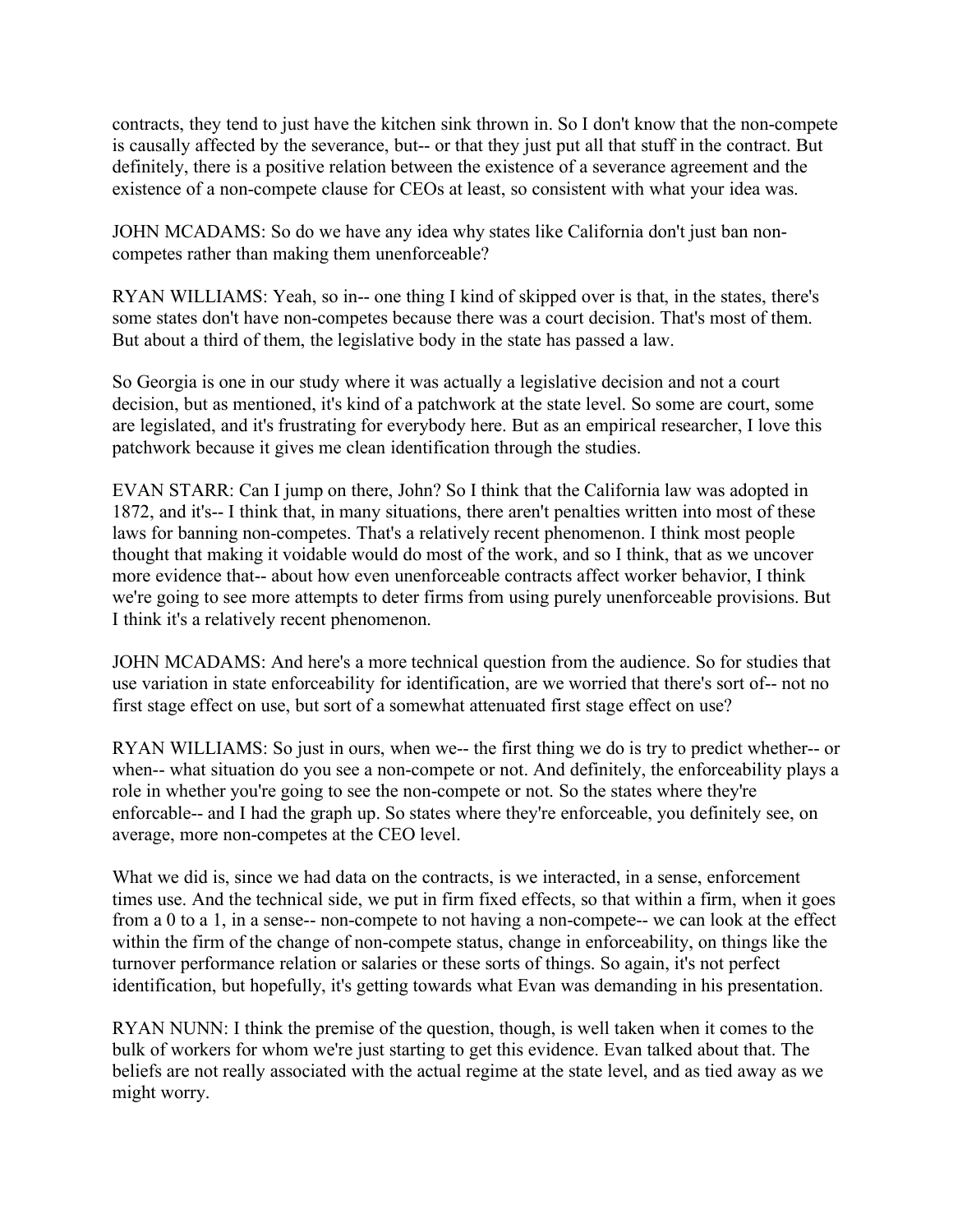But it does make me think of what exactly are we thinking of as the first stage here? Is it the use of non-competes, or is it worker beliefs about non-competes? And maybe there's a different answer depending on that.

 EVAN STARR: I would say it is concerning to me, John. It's a great question that-- the first time I saw there wasn't a super high correlation, at least in some of my data sets, about the use of non- competes enforceability, it raised red flags. And I do think that it's possible that a non-compete in California versus a non-compete in Florida could have differential effects. I think it certainly concerns me, and I would say, at this point, I don't think we have a great understanding of why non-competes are so common in states where they're entirely unenforceable and have been so for a long time.

 KURT LAVETTI: I guess I would add, this is somewhat of an interpretation question. If you think about the fact that policymakers, the lever that they have is enforceability. To some extent, it's less of a concern exactly who has a non-compete and who doesn't if what you know is the aggregate effect is x. That's the lever you have to work with. So it could be that changing enforceability changes the share of the workforce that's bound by a non-compete agreement, and these complicated changes in composition and changes in the size of an effect translate into some aggregate dimension.

 But ultimately, as a policymaker, what you might care about is just the overall outcome. I would also add that, because of the evidence in many studies of externalities, it doesn't necessarily matter what the size of the first stage is because you can't take an intent to treat estimate and scale it by the fraction of workers who are bound by non-compete agreements to recover a treatment on the treated when they're externalities. Their spillover effects on the unaffected people. So that information, while it's useful, is secondary, I think, in this case.

 JOHN MCADAMS: So, Evan, you mentioned heterogeneity, and I know state policy variation's hard to come by in this context. But do we know anything about the components that go into these enforceability indexes, like how different levers might have different effects?

 EVAN STARR: So I mean, I think Ryan did a pretty good job describing several of the pieces that go into these overall indices. And I'm not sure it's worth running through all 14 components that Brian Malsberger covers in his book. But basically, the way these are constructed are based on this enormous tome by Brian Malsberger, which is updated every year, on every single state policy on several dimensions.

 And basically, we have people read these books, and they calculate some index for all of these different components, and then they weight them and add them up together. And that's how you're getting these overall scores. And I do think that, in about 10 years, after several of these states have passed new laws, like Massachusetts and Illinois and Washington, in five, six, seven, eight years, we can do studies looking at the long term effects of those, and that's going to be a much more clean on/off switch than these kind of policies that we've studied in the past.

 RYAN NUNN: Let me just put a plug in for-- Evan didn't mention he has a somewhat more sophisticated way to provide relative weights to those components, which I think is a nice-- using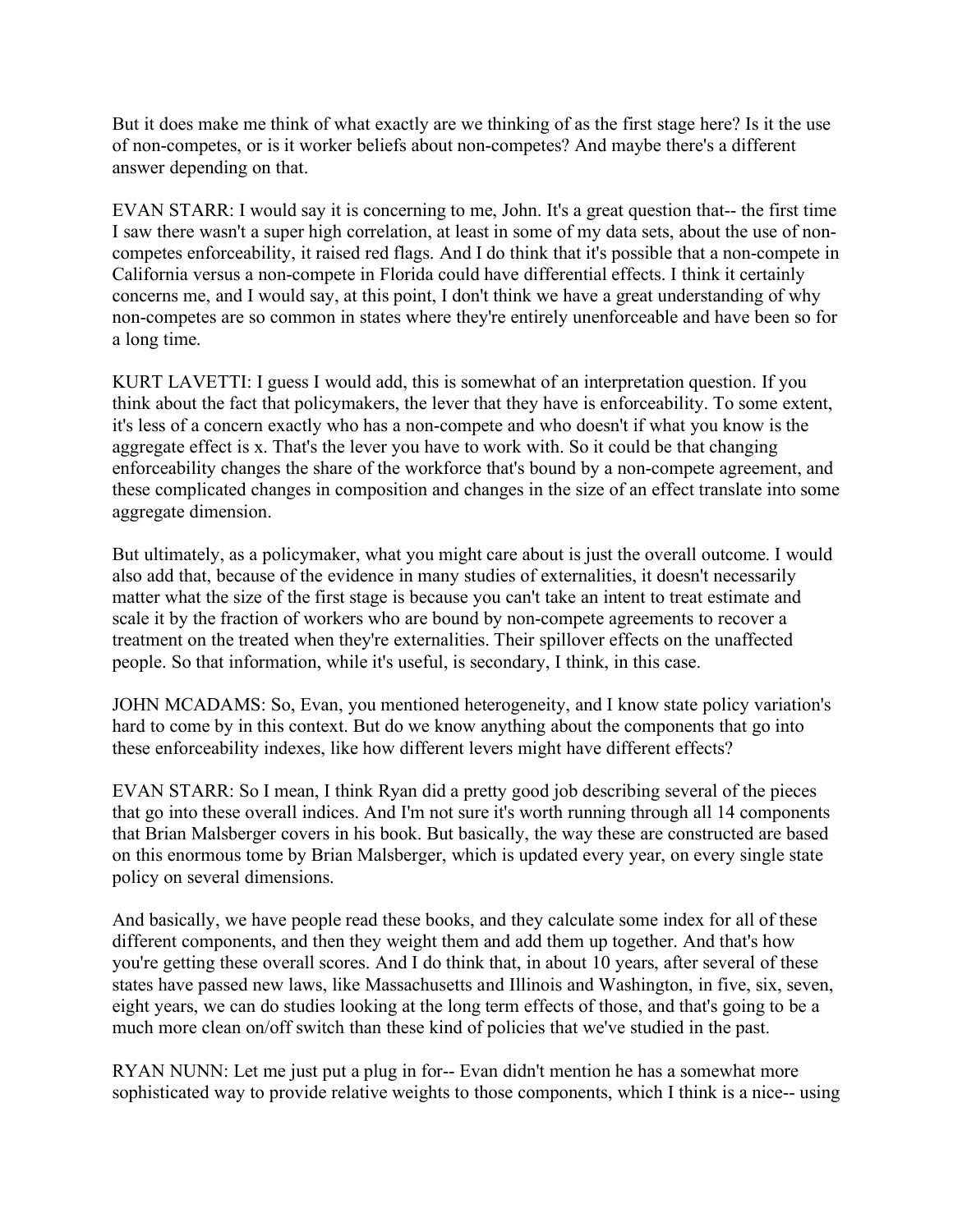confirmatory factor analysis and letting the data speak as to which dimensions of enforceability are most important.

 EVAN STARR: Yeah. Yeah, and I think that the conceptual point is that, suppose you're interested in, for example, the firing dimension. You want to know-- Willis did enforce a non- compete even if the worker's fired from their job. But suppose that rarely ever happens. Suppose that happens less than 1% of the time. Then if a state changes their policy, there's not much of an effective change, and so that's the argument for wanting to weight these various dimensions.

 JOHN MCADAMS: So I think we've heard two series as to why we might see relatively high incidences of non-competes in states that don't enforce them. Are there any other theories you've heard or evidence you've seen? The two theories being there's some sort of tax benefit, and it might be a low cost way for employers to dissuade workers from leaving.

 RYAN NUNN: The other explanation I've heard is that firms that have operations across many states are just not trying to deploy contracts that are specialized to the conditions in a given state.

 KURT LAVETTI: I guess I would add, we found that about 30% of doctors in California have non-competes. These are non hospital owned primary care doctors that typically don't span state borders, so they're common even within established-- within state establishments.

 RYAN WILLIAMS: Again, just to add to Ryan's point, I'd shown the DirecTV example, where they were headquartered in California, but the contract it was written under New York law. What you see sometimes, is even if I'm in California, I write the contract under the law of the state where my competitor is headquartered, and so if they go to work for the competitor, I can sue them in that state's court, which is where the contract is written. So again, this kind of patchwork of state laws is a bit of a mess.

 From a legal perspective is, there's some shopping for the jurisdiction, and again, this is at the CEO level. It's unlikely I'm going to go chase down my Jimmy John's worker in Texas, but you-- there is some strategic choice of contract based on where the competitor is likely to be as well. So I think there's-- to Ryan's point, when you have a national or international firm, does it really matter if your headquarters are in California if your competitor's not?

 JOHN MCADAMS: And I know some of you have touched on this already, but what types of policy responses do you think the current economic evidence supports? So a broad based ban, a targeted ban towards certain occupations or income levels, some sort of disclosure requirement, a garden leaf provision-- that sort of thing?

 EVAN STARR: I'll start. So for me, I think the low wage story is relatively compelling. I haven't heard anyone really offer a great reason why minimum wage workers, or even those making the median income, should be bound by these things. Maybe there are some specific occupations you can think of, but I haven't heard great arguments. I think there's broad based agreement on that.

 The other arguments-- the other one that I think there's broad based agreement on is the need for transparency and-- especially in contracting. I think there's a-- so I think both of those are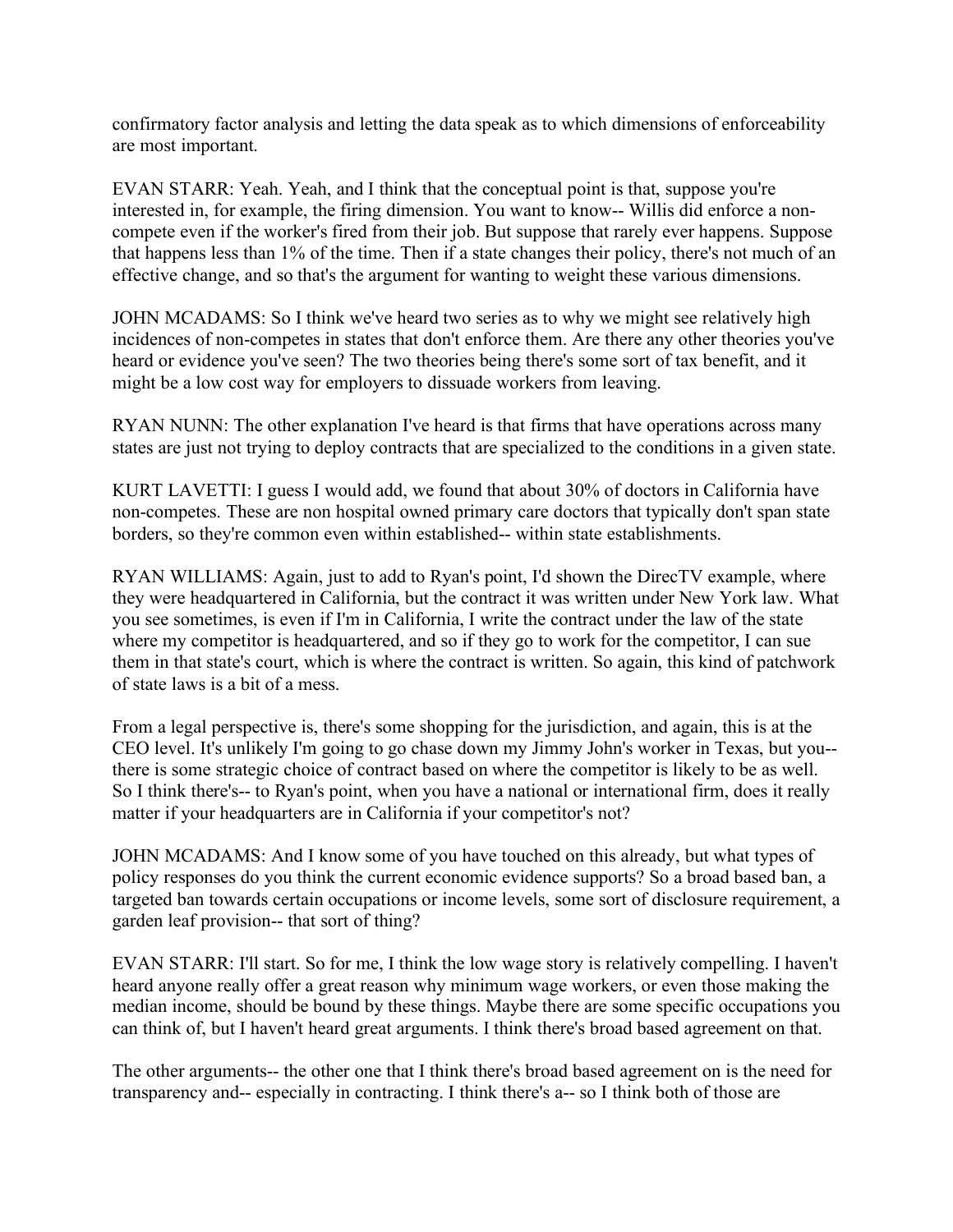uncontroversial. The question is, how high up the ladder do you go if you're going to ban these things?

things?<br>And I think there, you get into questions like, maybe you're OK with executives signing non- competes. I'm totally OK with that. But if you look at the study of tech workers, and you see that their wages don't respond, maybe that suggests that the threshold should be relatively high. So I think that there are some questions here that-- about exactly what that level is and how exactly to pitch it that need to be resolved in a way that attempts to be not totally arbitrary.

 So Russell Beck and I have talked about maybe using FLSA and non-exempt status, other ways to tie it to existing law. I think that the evidence does support a ban for some occupations, low wage occupations. I think that evidence is pretty strong. We do see more evidence on outcomes, on various prices and another outcomes, but I think the evidence, at least for the worker side, is pretty strong at this point.

 RYAN NUNN: I agree with Evan and would add just that I think on the modification of overbroad non-compete contracts by courts that we do want to avoid the situation where it's not that employers have a typo in their contract, it's that they've intentionally written an overbroad contract to have the chilling effect of that, knowing that in the event that it does go to litigation, they'll be able to rewrite the contract. And so that seems like a relatively easy thing to modify.

 EVAN STARR: Can I amend my testimony briefly? The thing that most concerns me is really not what happens in the or are not what happens to executives. It's all of the workers who are chilled by these provisions in the first place. Especially ones that wouldn't hold sway in court at all.

 And so from a policy perspective, I think the question is how do you deter the use of these provisions in the first place? And I think that is a place where we don't have a lot of answers. Because if you hold them unenforceable like we do in California, we see that that didn't really do very much. And we can debate about the executives at another time.

 And so if the goal is to reduce the use of non-competes, then you need to think about either offering some carrots to employers. You need to think about maybe requiring the employers to pay workers during the prohibition period, or otherwise known as garden leave. Or you try to catch them and you find them.

 Another approach, which I think is really interesting, is just to provide information. Just a few years ago, Amazon was caught using a non-compete with hourly temporary workers. It came out in the news. Within a day they dropped the non-compete. Cushman and Wakefield was involved in litigation, I think it was last year-- where's Erik, somewhere here-- and with a janitorial supervisor. And the janitorial supervisor was making \$18 an hour. It wasn't a pure non-compete. It was a contract that said she couldn't work at a particular location that she had worked at before.

before.<br>That got some press and they dropped it immediately. And so somehow the provision of this information appears to be enough, in some cases, to get these firms to drop these lawsuits and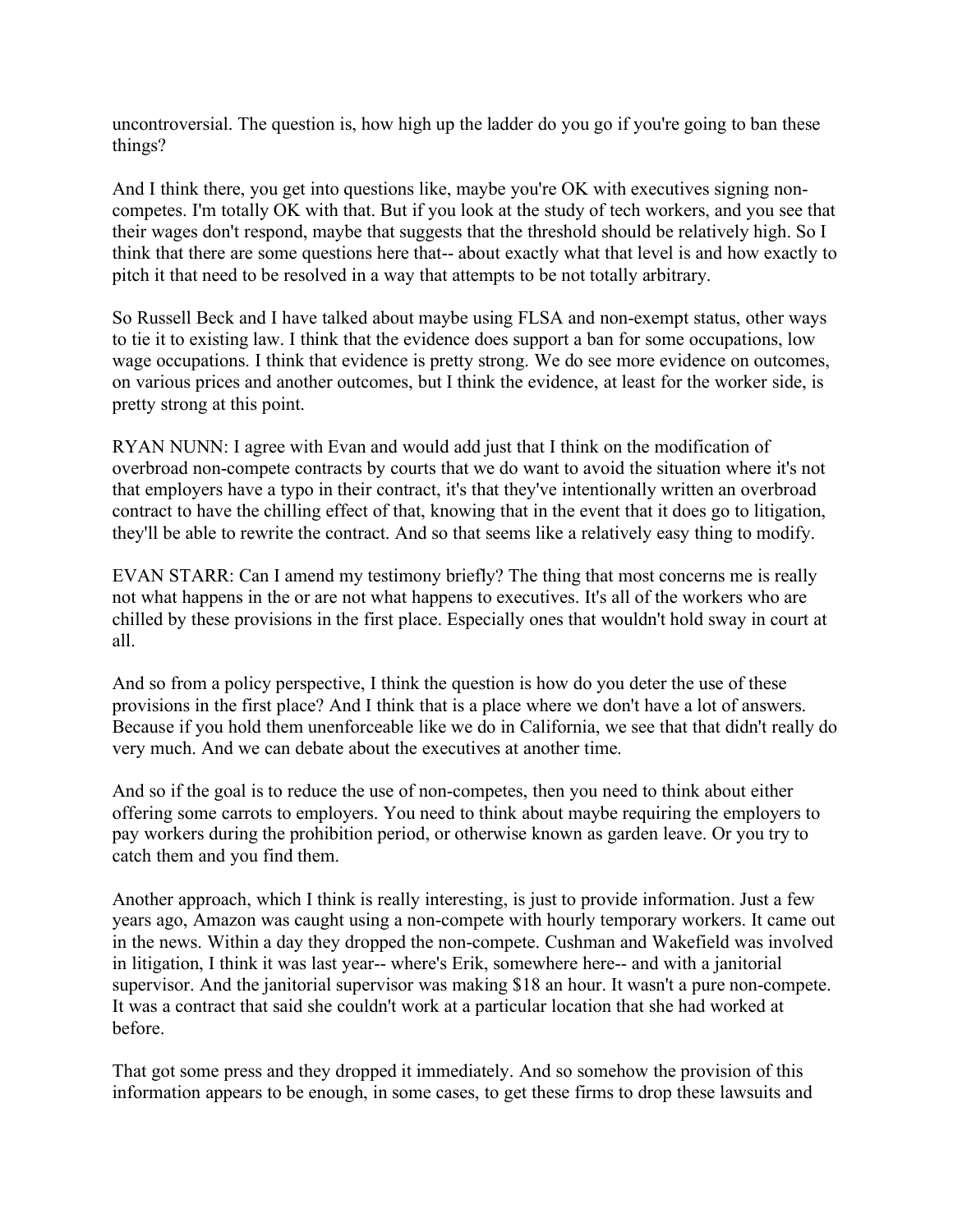knock its entirely. And so I think that if there was a more sustained effort to gather evidence, to require firms to report, and to post it publicly, I think that could go a long way on its own.

 RYAN WILLIAMS: Yeah, just to jump in as well. I think there-- even in mine, right, I've made a big emphasis on bargaining power. And I think that's really kind of the key. Where do you draw the line? I think that's always a sticky-- it's kind of a national minimum wage. It's mean something very different in rural Nebraska than it does in New York City.

 The tech worker thing is interesting to me, as well, because the R&D has a longer term lifecycle, I'd say, in the sense. And if you talk to people in Massachusetts that have been in this game for a long time, there is a perception-- because until the early '90s, Massachusetts was the tech hub of the US, right? And so there's this perception that California used the unenforceability of non-competes to suck the tech talent out of Massachusetts out to California and create the tech boom.

 And they're kind of giggling and pointing now when you see things like Uber steal the guy at Google who is doing the self-driving car technology, and there is not a darn thing that Google could do about it since they're all headquartered in California. I mean, so now as these tech startups are becoming more mature companies 20, 30 years down the road, you're starting to see that those companies have different incentives now than they had when they were startup companies and poaching talent. Now they're getting their talent poached and they're singing a very different tune than they were 20 or 30 years ago.

 So Evan did mention 10 years from now going back and looking at things. I'd be curious to see the tech workers stuff looked at again, now that California's become giant firms instead of startups. So I'm just curious. You get a very different perspective when you speak to employment attorneys in Boston, for example, that have done this for 30 years.

AUDIENCE: If I could just say, it's not that there's not a darn thing that can be sued--

RYAN WILLIAMS: Yeah, yeah.

 AUDIENCE: --they actually got a huge settlement and that guy was ousted and now he's criminally prosecuted.

criminally prosecuted.<br>RYAN WILLIAMS: Right. And so this-- and so that was-- that was a good point cause this morning in your presentation, the non-compete agreements are just one piece in this patchwork of trade secret laws and involuntary disclosure laws. And you have other weapons in the arsenal, even if the non-compete is not enforceable. So I think that you made that point this morning. That's an excellent point. Yeah, absolutely.

 JOHN MCADAMS: So is there any empirical evidence or data on how often employers take legal action to enforce non-competes? Understanding that they might have a chilling effect even if they are enforced in the courts.

 EVAN STARR: I think if you look at the data, there's about-- where's Russell? Correct me if I'm wrong-- about 1,500 non-compete lawsuits a year.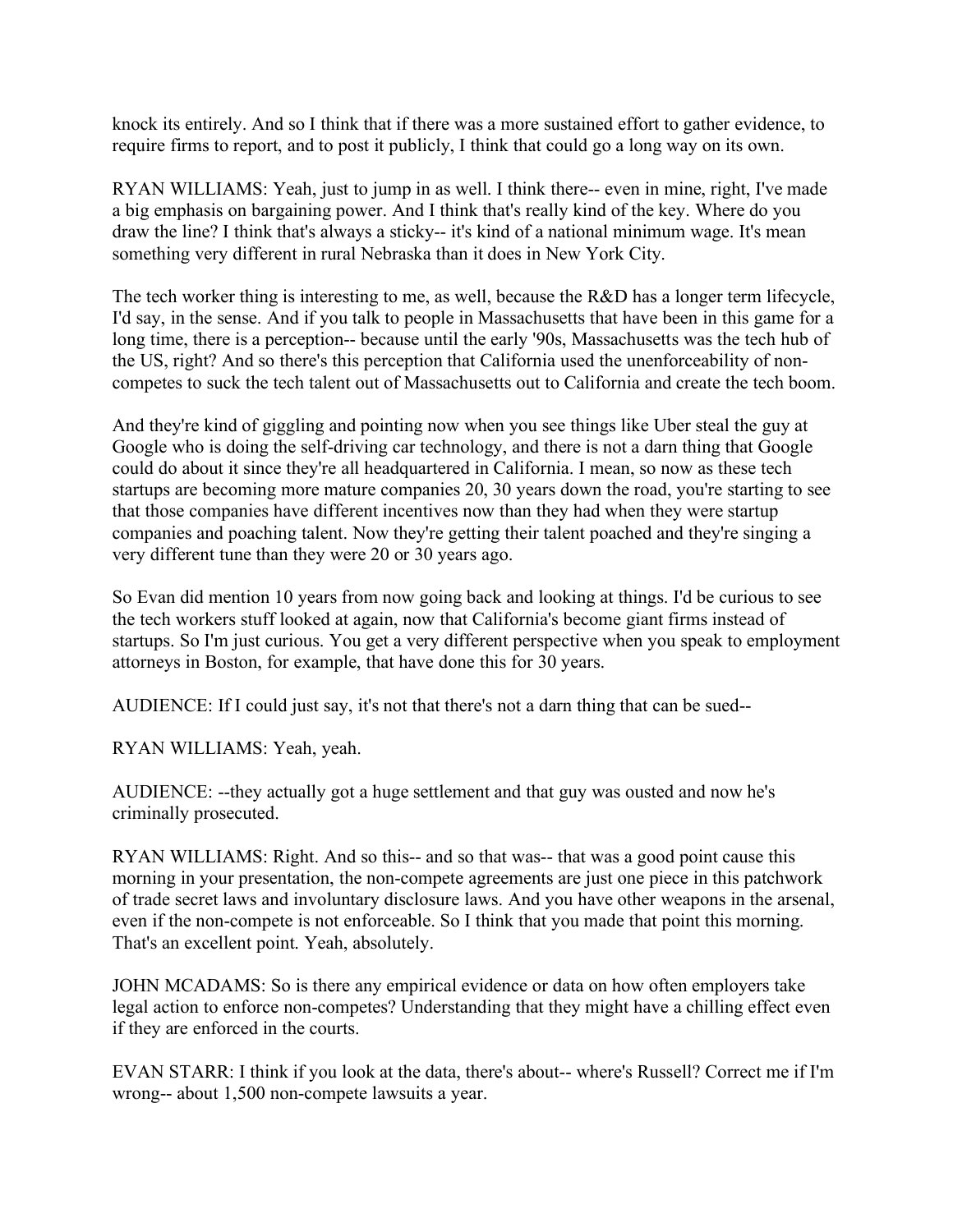AUDIENCE: I don't remember the number but it has leveled off.

 EVAN STARR: Yeah, it's level. But I think it's more than-- it's like 1500 reported cases in a year. But I think that-- and I'm not an attorney who litigates these things. But from my conversations, I think that those case-- that's just the tip of the iceberg in terms of what you mean by enforcement. That's kind of the final stage. But if you think about firms sending threatening letters, that's-- from what I've heard, 90% of the time that just-- that stops it right there. So that's kind of the most common and formal enforcement mechanism.

 JOHN MCADAMS: And I have one last question. So if I hypothetically speaking you were tasked with designing a study to understand the effects of non-competes and you had the resources of the FTC behind you, what do you think would be sort of the data or information you think would be most useful to acquire?

 RYAN NUNN: First thing I'd love to be able to do is go back in time and ask workers 10, 20, 30 years ago how likely they were to have non-competes. Sadly, we don't have that.

EVAN STARR: There's so many things.

KURT LAVETTI: You've written a lot of papers on this.

 EVAN STARR: Yeah. I mean, I think-- so the key issue-- so I think there's a few low hanging fruits. One is that the FTC could gather data and just report the data. Whether you're going to report the firm name alongside, I'm not sure of the legal issues. Firms may be unwilling to share that information with you if they know their name's going to come along with it. And so I think those are issues that-- but I think that the FTC could begin collecting this data on a longitudinal **basis** 

basis.<br>I do think that, hopefully, the Bureau of Labor Statistics is, I think, added a question to one of their longitudinal surveys and should have more data forthcoming. But the FTC-- there's no reason the FTC couldn't also engage in that sort of practice. I think that the key would be to identify places where the use of non-competes becomes-- is random. And so you can identify the proper counterfactuals.

proper counterfactuals.<br>And so I think that that is-- I think it's going to be challenging to do. I don't have the best research design, because you don't control the firms and the CEOs. And you can't tell them to randomly deploy them at some branches and not other ones. You can't randomly tell them to use them as some workers and not other workers. And so it's a really tricky question. A shot in the dark, the FTC could form another branch and then randomly deploy them with some workers over there. See how it goes.

 RYAN WILLIAMS: Yeah. I mean, just to echo that, I think just knowing what's going-- it goes back to disclosure calls all morning long is to make firms disclose what they're doing to the workers. It'd be great if they disclosed it to researchers, as well, right? That was a really pain in the neck to spend those two years just getting the CEO contracts.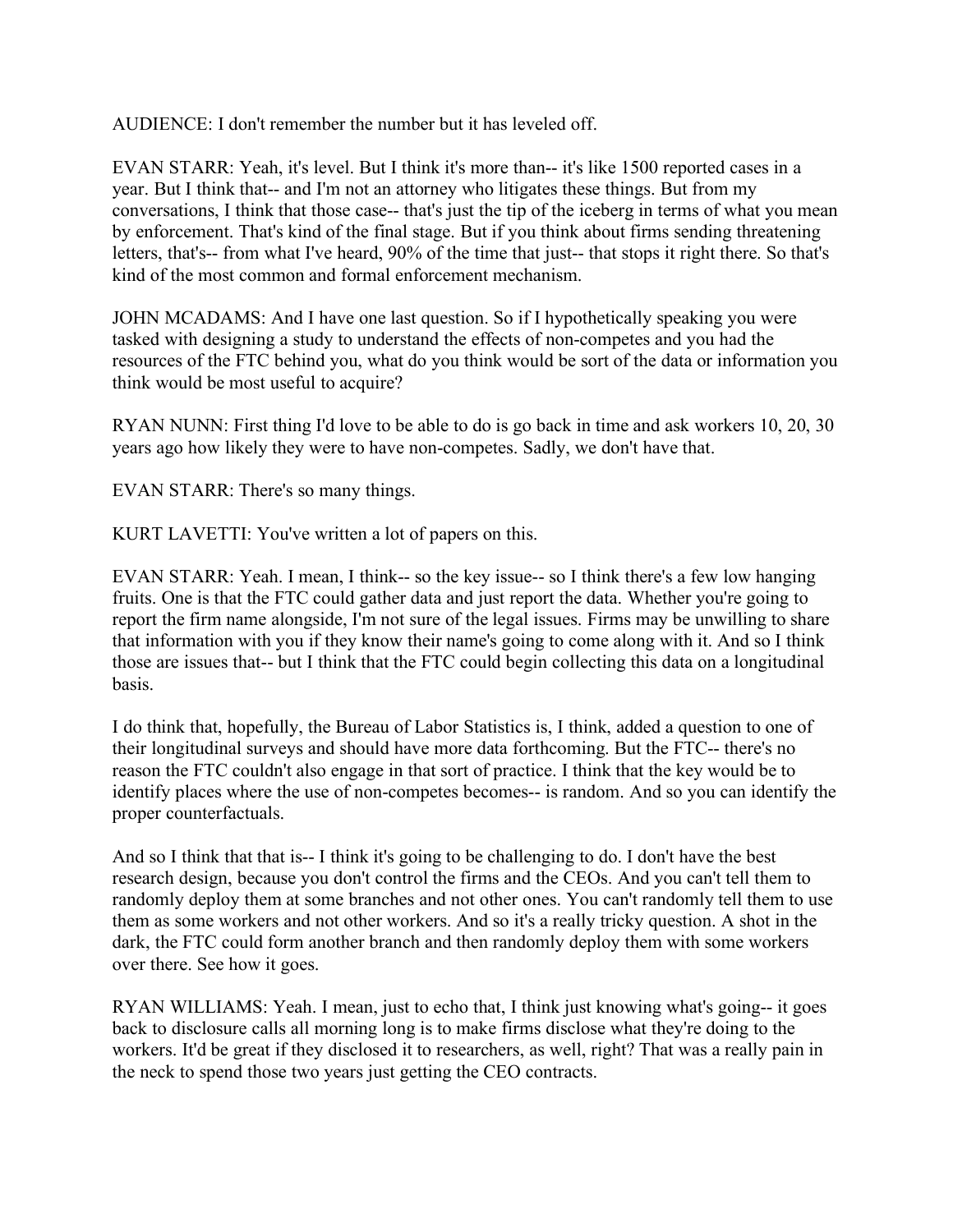I couldn't imagine the workload involved to get it at the employee level for all of these companies, right? I mean, I think it would have to be something that they report to maybe the Bureau of Labor Statistics, or something, which sounds like it's going on.

 EVAN STARR: And let me just-- the challenge is even if the FTC did collect all the data, all right, so you know which firms using non-competes, which ones aren't for which types of workers there, which ones there, the key issue is maybe there are other differences outside of the non-compete that are going to cause wages to be different, that are going to cause innovative outcomes to be different. And so it's not clear you're going to be able to overcome any of those challenges with just purely observational data.

 And so you're going to need-- you might need something else, maybe a natural experiment or something, to take advantage of. So I'm not-- maybe there's examples of firms who are dropping them randomly that you could exploit. But it is not an easy task.

 KURT LAVETTI: I was moving in the same direction as Evan. I think for all the discussion of how prevalent these are in labor markets, if we think of non-competes as this costless thing that firms can tack onto any contract, it should be surprising that not all firms use them. The majority of firms still don't use them.

 And I like to think, as a labor economist, that although labor markets are very frictional and there are lots of information, asymmetries, and gaps in this market, there's still a market here. And that some of the firms that are not using non-compete agreements and some of the workers that are not bound to them are sorting into those jobs by choice. And so there's something taming the market. And without a study that can accommodate the sort of sorting on preferences, for example, that is really difficult to address all of these confounding factors. I think to do it appropriately would probably have to randomize at the worker level rather than at the firm level to get around some of those issues.

 EVAN STARR: The SEC has been known to do this just randomly, short selling bans on random firms so we can do experiments in academia. So these guys-- you guys could do the same thing.

 RYAN NUNN: If I could just add a real quick research question that we haven't discussed that kind of concerns me that I'd love to know more about. It's-- what's the substitution on the employer side between non-competes and other restrictive covenants, and illegal employer collusion? I mean, I worry in places where non-compete certain are not use-- they're not enforceable that they might go that route. And I just-- I don't think there's much evidence here.

 AUDIENCE: Can I just jump in on that? It's not only those substitutions, but also because of the carrots we tend to [INAUDIBLE].

JOHN MCADAMS: Is there any international evidence on non-competes?

 EVAN STARR: I think the answer is yes. I don't know how high quality evidence it is, though, so I-- yeah, I would be-- I mean, there's one study I'm aware of which looks at enforceability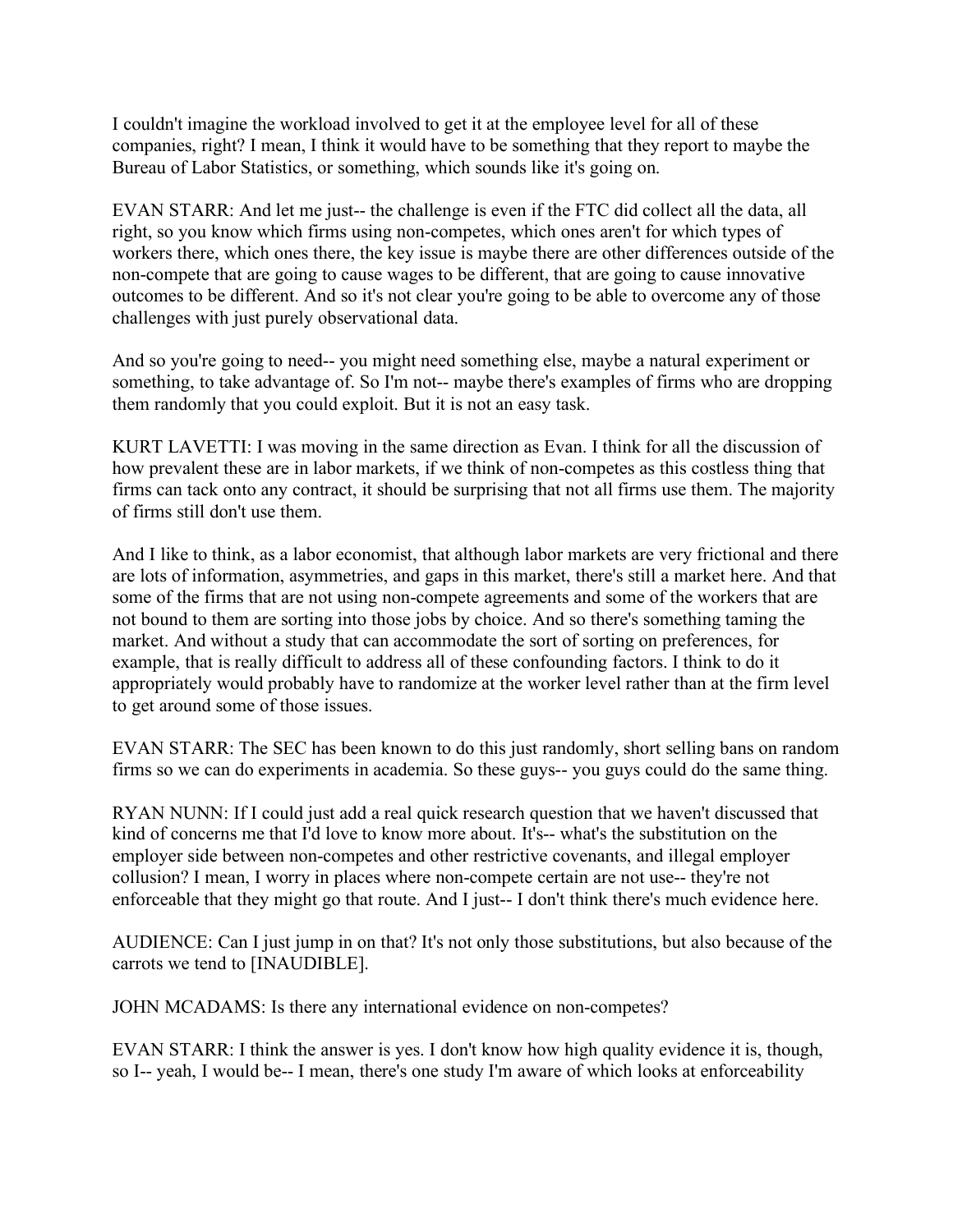across countries and finds reduced entry of firms. But I think that there's not much international evidence at this point.

 RYAN WILLIAMS: We were trading emails a couple weeks ago and apparently they have them in France, which surprised both of us. So I was stuck there for the strikes recently and we were talking about French non-compete contracts. They have them, which is surprising, given their employment laws.

 JOHN MCADAMS: So my questions are exhausted. If there are any more, we have three minutes.

minutes.<br>AUDIENCE: Are there any-- so CEOs might be the ones for whom those sort of efficiency [INAUDIBLE] would be strongest, that they'll take all their [INAUDIBLE] with them. Are there-- is there any similar evidence-- probably not-- [INAUDIBLE] of people who are like high enough that you would think they would be sophisticated enough to noe be easily pushed around, but don't have a high insurgent or something like that? They get paid a fortune because they're graded [INAUDIBLE], or whatever. But they don't know anything that is-- that would-- because that would matter. Because if they really are confined to the people even at the high end, to people for whom one of these sufficient justifications seems to attach, then that would make me really say, all right, unless you have a great inten-- if you observe these where there's not a great efficiency story, you should think there are [INAUDIBLE]. Is that question clear?

RYAN WILLIAMS: Yeah, I think so.

 AUDIENCE: [INAUDIBLE] who don't have we don't have that kind of efficiency [INAUDIBLE].

 RYAN WILLIAMS: Yeah. Yeah. I mean, again, our study was only on CEOs. But you definitely see that when there's a lot of intellectual property and these sorts of things they're more likely. And, specifically, if sort on industry, you get some weird industry outliers where you wouldn't expect to see non-competes. But one thing that comes up in industries is these industries where there's a lot of processes that are non-patentable-- so, for example, I can't patent algorithms or computer code and things-- you tend to see the non-competes more in those industries.

 So if I can patent this thing, it doesn't really matter if they walk away or not. They can't use my patent. But if the intellectual property is up here and I don't have any legal claims to that, I try to exercise that if I can through a non-competes. Is that kind of what you're going after me?

 EVAN STARR: I mean, I think so. In my paper of low-wage workers with Mike Lipsitz, we do look at managers. And we find that after you ban non-competes the wages go up the most for managers. And so now these are hourly paid managers. And so maybe they're not the VP or whatever level you're thinking of.

 But the fact that wages rise when you ban non-competes from managers suggests that, even that high up, they were being hurt by these provisions. That it wasn't the kind of executives that Ryan's looking at.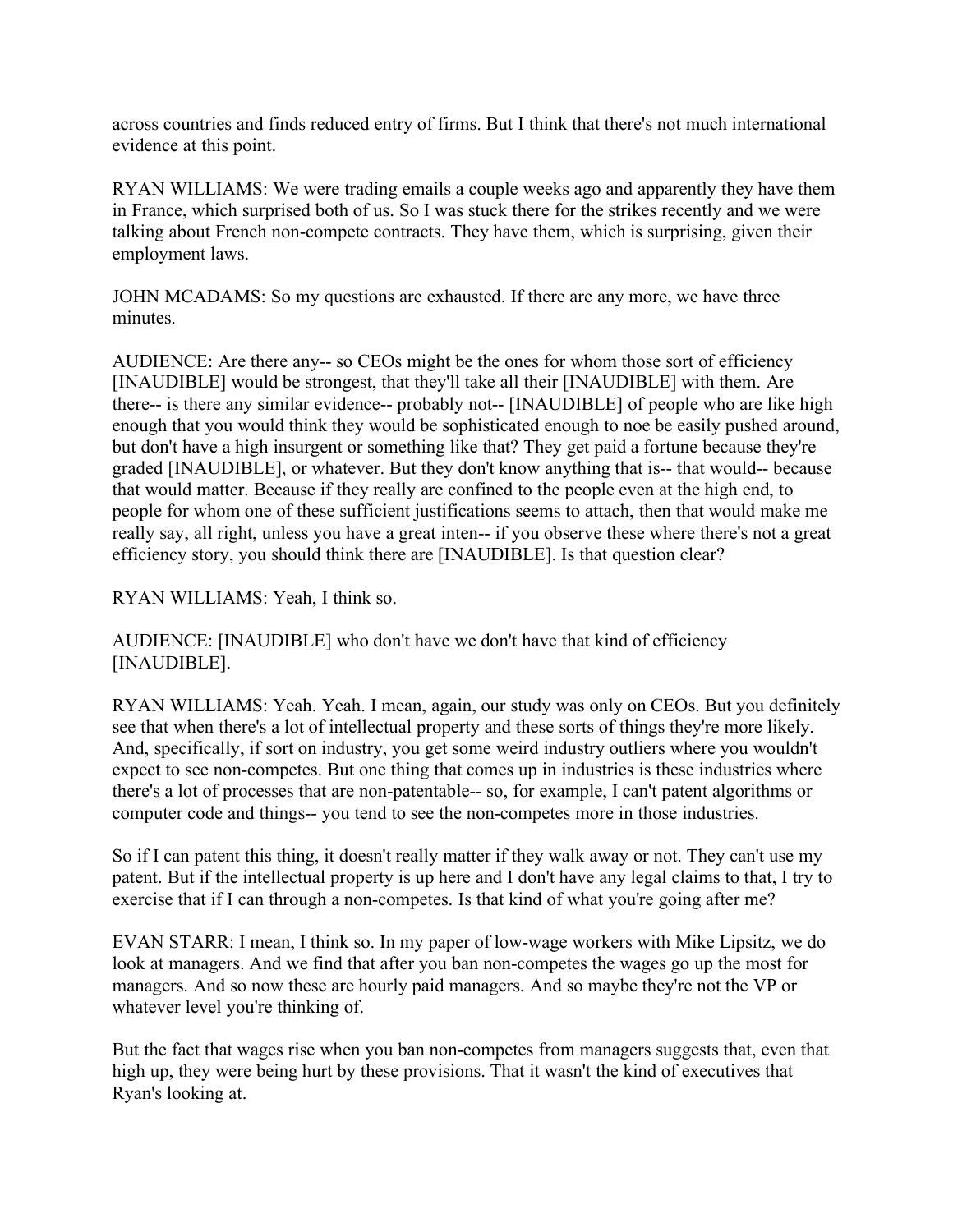JOHN MCADAMS: So does the existence or prevalence of arbitration clauses impact data availability and outcomes?

availability and outcomes? EVAN STARR: Well, I don't know if we--

RYAN WILLIAMS: I don't know actually.

## [LAUGHTER]

 EVAN STARR: I think we're just beginning to learn about these arbitration agreements, as well. I mean, I think that-- what was the most recent evidence? Something like over 50% of firms are using arbitration agreements? I mean, our study, Ryan and mine, I think we find that firms are bundling arbitration agreements with these other contracts. And so, certainly, I think they're often found together.

 And I think we should probably all talk about class action waivers, as well. And I think a large concern with low-wage workers, if you think about the whole bundle, is that workers have signed away their right to be part of a class and they've agreed to arbitrate.

 And so it makes it really hard for them to get legal counsel if they experience some wrongdoing in the workplace, whether it's a non-compete or wage theft or something else.

 KURT LAVETTI: Building on a comment that Orly made and that others have touched on with respect to these other contractual restrictions, I think it's worth thinking about, and I don't think we know empirically any answers about this yet, of like what the substitution patterns would be if non-competes were banned in a specific occupation. Are there substitute provisions that would likely be used?

 And those might not be the types of provisions that are on your list. So, for example, there's a paper by Jim Rebitzer and Lowell Taylor that argues that the reason why we see law practices use these sort of up or out style structure and promotion to partner is because the legal profession bars the use of non-compete agreements. And that's sort of a second or third best actually way of rewarding the people who stick around, sort of back-loading compensation because they can't use non-compete agreements.

 So there are substitution patterns that are not just these restrictive covenants within contracts but might affect the entire organizational practice of firms. And I don't think we know enough about what the substitution patterns will look like.

 JOHN MCADAMS: And I think we have time for one more question. So do any states have penalties for signing non-competes?

 EVAN STARR: I think also in Oregon's 2008 law, they mandate that the worker would pay 50% of their-- well, it's going to be that the greater of your-- 50% of your salary or your annual salary or the median income for a household of four during the prohibition period. And so you can think of that as a penalty that the firm would have to pay. Enforcement of that, I'm not sure-- I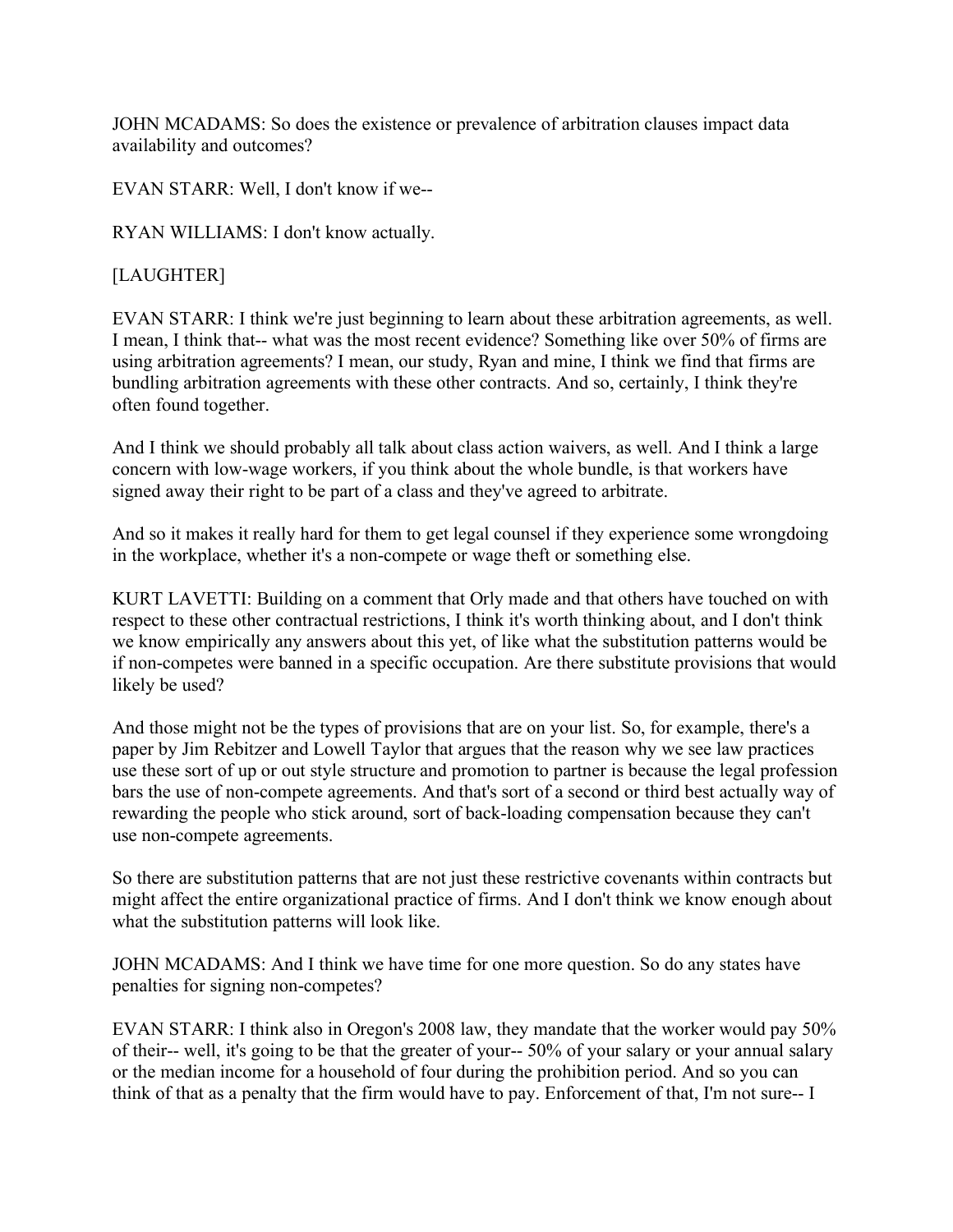haven't seen evidence of how often firms abide or don't abide by that. But that's one evidence of a penalty.

And I think there-- Illinois didn't pass them, right? Yeah.

AUDIENCE: I think the new Washington state law does and puts penalties for illegal use.

EVAN STARR: Yeah.

AUDIENCE: So use now barred by the new law.

 EVAN STARR: That's right. Yeah. So Washington does allow some penalty. Does Massachusetts, too?

AUDIENCE: No, but Maine does.

EVAN STARR: Maine does. OK. Yeah. I'm so glad you guys were here.

[LAUGHTER]

 JOHN MCADAMS: Well, I think we're out of time. I just want to say thank you again to our wonderful panel. We're going to break until 2:45, after which we'll hear from--

AUDIENCE: [INAUDIBLE]

JOHN MCADAMS: Oh, there's one more question. Sorry.

 AUDIENCE: That was my question, but if you read the next line where I was talking about garden leave. So I'm from Massachusetts. And so my question was, if there's no penalties for unenforceable-- so for example, I applied for a non-exempt job this summer and there was no garden leave, first of all, I'm supposed to be exempt altogether. No garden leave, two years, 100 miles.

 And when I tried to negotiate I was told, best of luck, when it should have been exempt altogether. Two other jobs, same thing. I was supposed to be inside sales. They were calling me outside sales.

 And then the third one was with a recruiter. And, basically, they told me, these recruiters said, we don't know anything about this new law. And we're surprised that we haven't been told anything about this new law.

 And from talking with a lot of people, the 10 days is never followed. I've never heard of anyone who's had the 10 days notice. And I've worked in an industry that non-competes were very persuasive, used all the time because it was a [INAUDIBLE] say, a fierce competition.

So I can tell you that there's no teeth that long. And no one's following it. From my experience.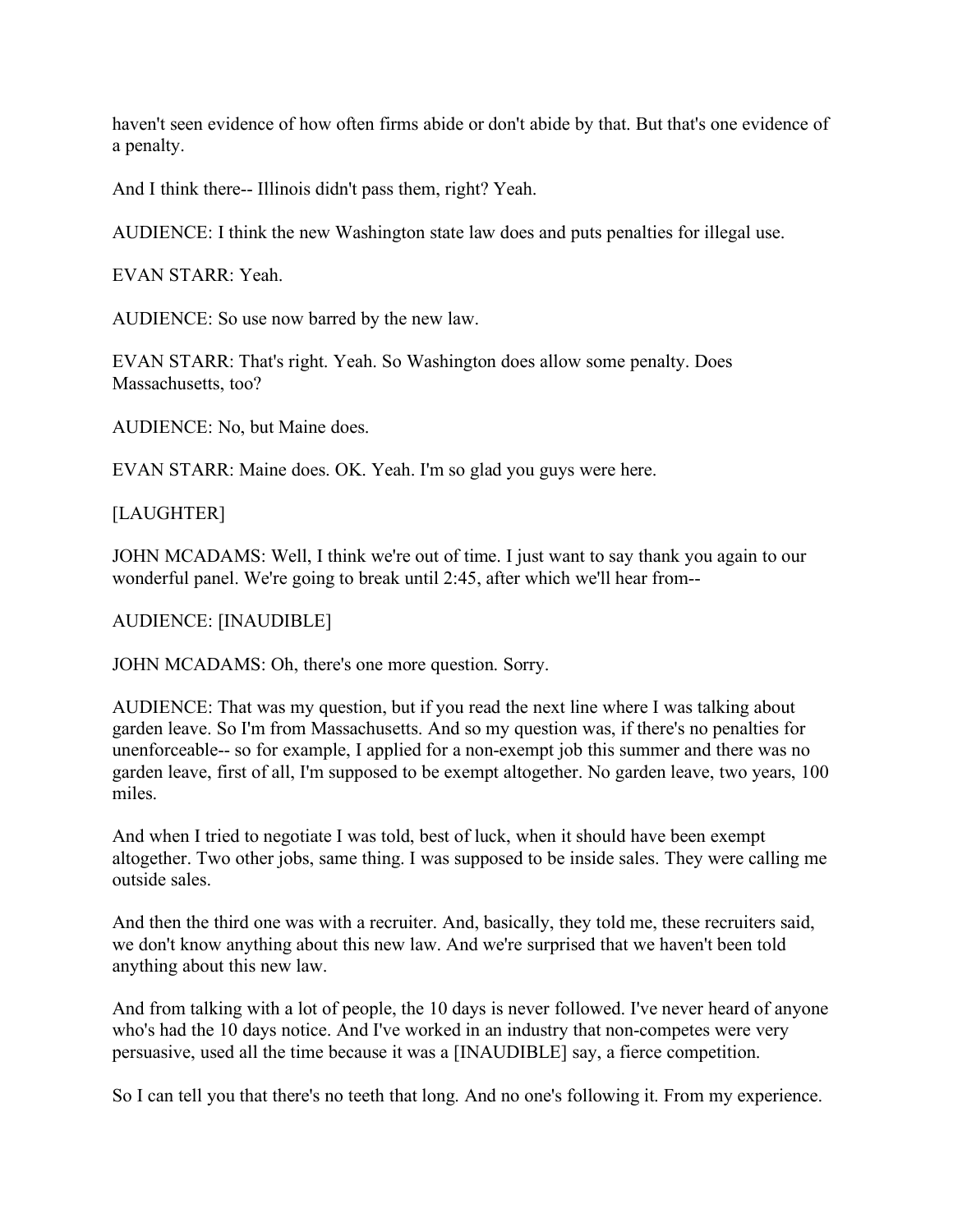# [LAUGHTER]

 JOHN MCADAMS: Thank you for that. All right. We're going to break and reconvene at 2:45. Thanks.

### [APPLAUSE]

 NOAH PHILLIPS: OK. Good afternoon, everyone. It's great to be here. Today's workshop-- oh, sorry. I'm Noah Phillips. I'm the Commissioner here at the FTC.

 Today's workshop is a great example of one of our agency's most important functions. And that is convening experts to inform policy-making about competition and consumer protection issues with an impact on the American economy.

 It's great to see familiar faces. I think Orly-- oh, Orly Lobel is in the back now and Evan Starr, who presumably is somewhere here, and to learn from them and all of the rest of the incredible group that's been gathered here today. And with that in mind, thanks to Sarah and Bilal and the rest of the staff for putting together a really interesting day.

 This workshop comes at a critical time. America has a labor mobility problem. Over the past several decades, American workers have been increasingly unlikely to move to new places, or start new jobs, or even to switch jobs in the same location. The New York Times' Sabrina Tavernise recently reported citing data from the Census Bureau that Americans are moving at the lowest rate since the government started keeping track.

 And that's in the 1940s. It's not the '70s, the 1940s. In a world of declining transportation and communication costs, where moving ought to be easier, those are surprising and I think troubling results.

results.<br>Labor mobility is good for the economy. It helps businesses by allowing labor to allocate itself more efficiently. As David Schleicher describes in his article, Stuck! it allows the federal economic policies that we choose, whatever they are, to work better.

 And, critically, as we've heard today, labor mobility helps workers. Evidence shows that people get bigger raises when they switch jobs than when they stay where they are.

 But labor mobility isn't just about leaving for the job you want tomorrow, it's about making the job that you have today better. AO Hirschman described three responses that employees can have to declining working conditions-- exit, voice, and loyalty. When you can exit a job, you have greater leverage to improve the terms of your employment. It is therefore unsurprising that scholars point to declining labor mobility as a culprit in slow wage growth.

 The story of declining labor mobility is a very complex one. But the non-compete clauses that we're discussing today are, I believe, a part of it. As we at this agency well know, competition matters a great deal. And labor markets are no exception to that.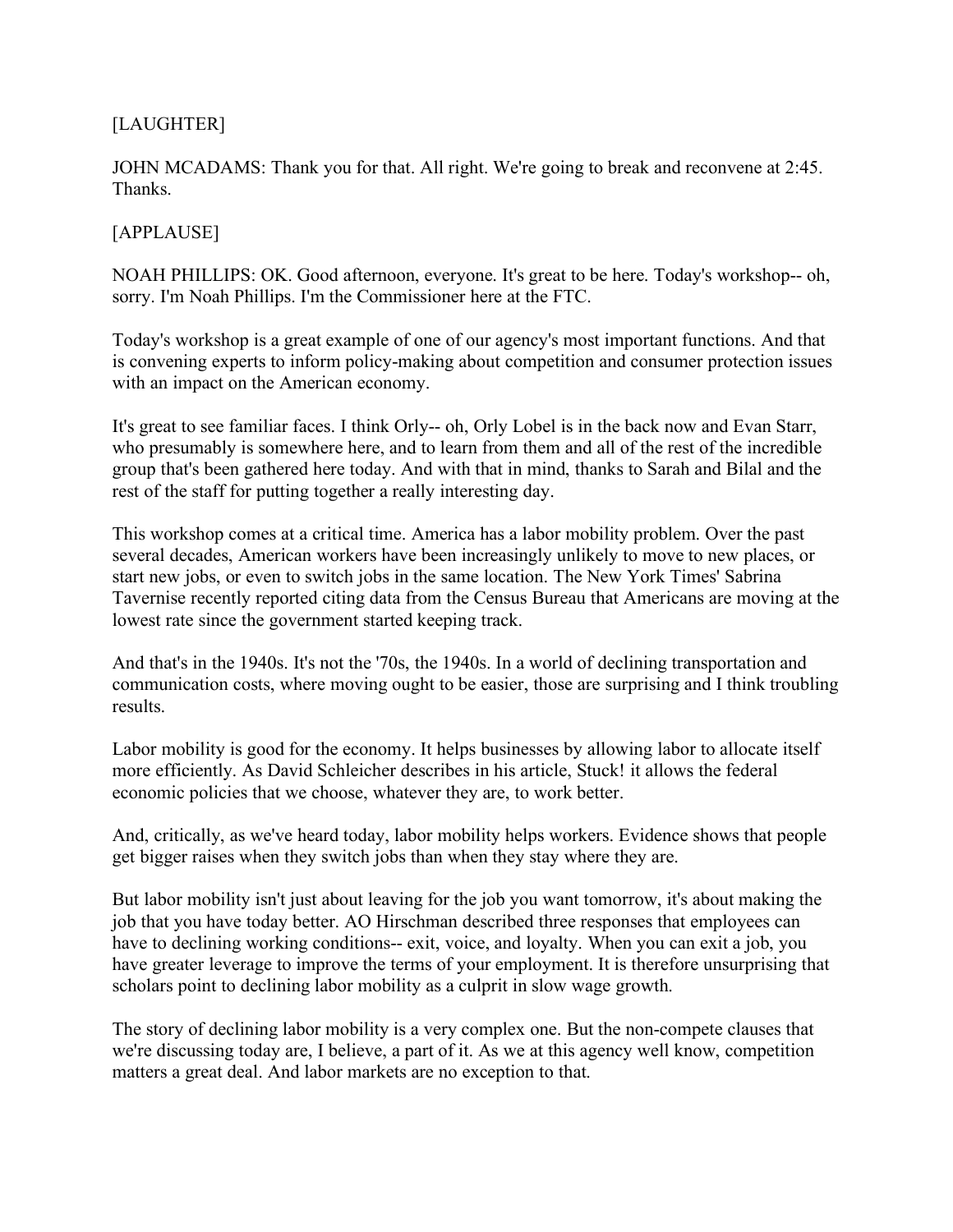The more mobile workers are, the more firms effectively compete for their labor. Policies that favor labor mobility increase that competition and practices that inhibit it, including non-competes, reduce it and prevent work from getting where it needs to go.

 Over the past several years, empirical research by Professor Starr, Professor Williams, and others has advanced our understanding of the prevalence and potential effects of non-compete clauses. We do not know if non-competes have been increasing in frequency. But they are certainly more ubiquitous than many of us thought.

 And they appear in contexts where the traditional justifications for non-competes are not obvious, for example, some 12% of workers earning less than \$40,000 a year, or seasonal Amazon warehouse workers. They also appear where they are not allowed or not enforced. And all of that concerns me.

 At the same time, as we've heard today, non-competes can serve good purposes-- incentivising investment in workers and protecting trade secrets, worthy goals in our increasingly knowledge- based economy. Evidence on the effects of non-competes seems to tell both sides of the story, indicating harms to workers but also benefits in some contexts.

 Today, federal and state legislators, Republican and Democrats alike, are grappling with how to address non-compete agreements. I was honored in October to testify before the House Subcommittee on Antitrust about competition in labor markets. And I focused on the role of non-competes. Above all, I hope today's workshop informs that policy-making process.

 Do non-competes present a policy problem? If so, is law enforcement or changing the law the way to address it? Federal or state law? Are there grounds for blanket prohibition? Or how and where should the law demarcate legality and illegality or tip the scales through legal presumptions?

presumptions?<br>Would disclosure requirements increase the likelihood that workers share in the benefits that non-competes can foster? We've already heard some really interesting testimony bearing on some of these questions.

 While legislators consider these questions, some stakeholders are pushing for the FTC itself to address non-competes through a rule-making. We heard some of those calls this morning.

 We heard a little less, however, about the legal basis for doing so. This is a real issue that gives me-- someone who is concerned about non-competes-- pause and about which I want to learn more. To the extent the rule-making in question regards unfair methods of competition, how we proceed may implicate not only the law of non-compete clauses, but also more fundamental questions about the Constitution and its separation of powers.

 The FTC has issued a competition rule just once in its history in the 1960s. That rule, which was never enforced and was withdrawn in the 1990s, prescribed conduct more or less barred by the Robinson-Patman Act. To reach non-competes, by contrast, we would have to rely on the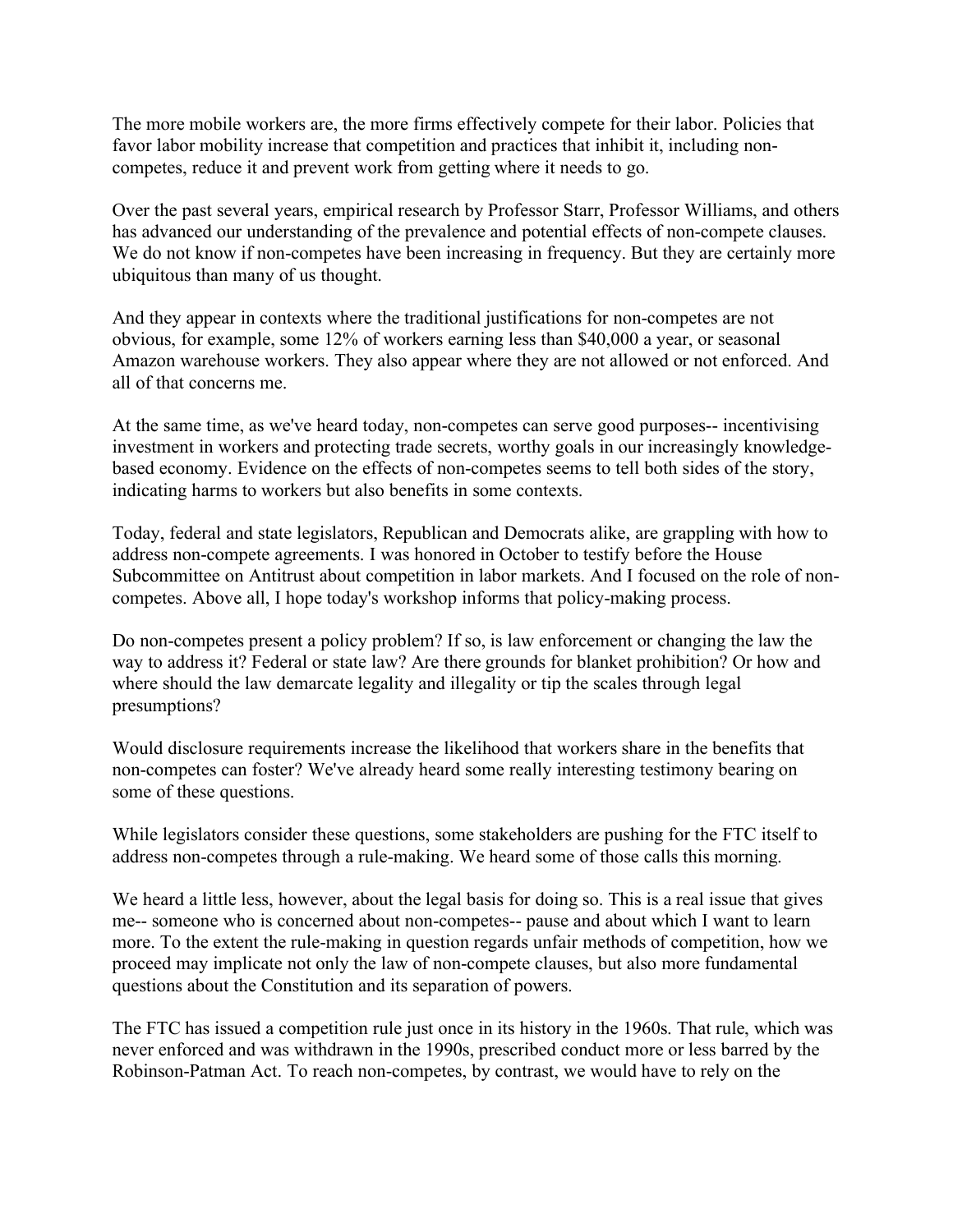competition role side for the first time solely on the FTC Act's prohibition of unfair methods of competition.

competition.<br>That broad language raises the specter of the nondelegation doctrine, which requires Congress to provide an intelligible principle to guide an agency to which it has delegated legislative discretion

discretion.<br>As Justice Gorsuch wrote in his recent dissent in Gundy vs. United States, enforcing the Constitution's separation of powers to prohibit unconstitutional delegations of legislative power is quote, "about respecting the people's sovereign choice to vest the legislative power in Congress alone. It's about safeguarding a structure designed to protect their liberties, minority rights, fair notice, and the rule of law."

 Justice Gorsuch cited the Schechter Poultry case in which the Supreme Court struck down Congress' delegation under the National Industrial Recovery Act, the New Deal law that gave the president authority to approve-- wait for it-- codes of fair competition, almost the exact wording at issue here.

 Justice Cardozo dubbed this "delegation running riot." In Schechter Poultry, the court explicitly distinguishes the NIRA from the FTC Act. But the key distinction that saved the FTC was its adjudicative process in which the Commission, acting as a quote, "quasi-judicial body" determines what are unfair methods of competition in particular instances upon evidence in light of particular competitive conditions via a process of formal complaint, fair notice, and hearing, and findings supported by evidence, all subject to judicial review.

 That is different from rule-making. Nondelegation concerns may also be exacerbated by other factors here, including the lack of clarity in the rule-making authority, the traditional commitment of the issue to the states, the fact that neither the FTC nor any court has found non- competes to violate the FTC's Act's prohibition against unfair methods of competition, and the lack of a good historical precedent.

 All of that concerns me, as well. And I hope to hear more. Today's proceedings, as I said earlier, have been great in general. And I look forward to hearing what the upcoming presenters have to say on all of these important questions as well as to reviewing comments that are submitted.

 So, with all of that said, I do want to introduce our next speaker. Where is Aaron? Aaron Nielson. Aaron is a Professor at Brigham Young Law School, where he focuses on administrative law, civil procedure, federal courts, and antitrust. Before joining Brigham Young, Aaron was a partner at Kirkland & Ellis, where he remains of counsel. So, Aaron, thanks very much.

[APPLAUSE]

much.<br>[APPLAUSE]<br>AARON NIELSON: All right. Do I have the clicker? All right.

AUDIENCE: [INAUDIBLE]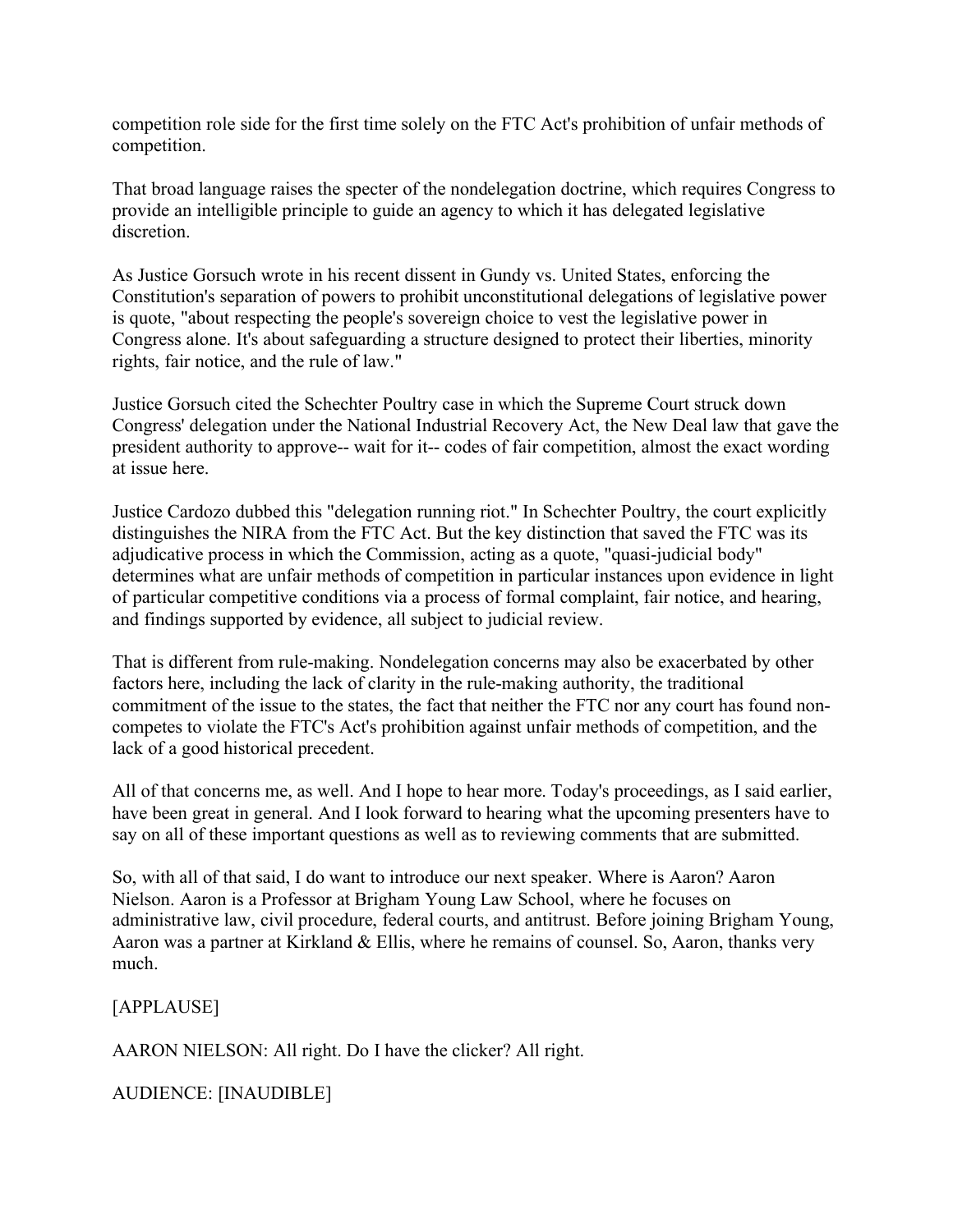AARON NIELSON: While we're waiting for the clicker, I'll tell a story. Why not? I've got the room.

room.<br>So when I was a brand new law student, their very first job I ever had was here at the Federal Trade Commission. I worked in the Office of Policy Planning. And I never thought the day would come when I would get to sit up here in this very formidable table.

So I'm glad to be here. I'm honored to be here. Thank you so much.

Well, how does this clicker work? Just--

AUDIENCE: [INAUDIBLE]

AARON NIELSON: OK. There we go. Awesome. All right. So here it is.

 I came back, not in a capacity as an antitrust expert. But I'm here to speak about administrative law and, in particular, rule-making. So you've heard all day all sorts of substantive content about whether non-competes are good or bad, or when they're good, and when they're bad. All of that is not what I'm here to talk about.

 I'm here to talk about the procedures that the FTC would use to do a rule-making. So this is for any type of rule-making. I am content neutral. I'm here as a strict proceduralist. So let's talk procedure.

 With that, here's the basics. I wasn't sure what the screen would be. Maybe the bigger is better than the small here.

 This is the steps you have to go through any agency to do a rule-making. Thankfully, at least in terms of simplicity, the FTC is a little bit different. The FTC, as an independent agency, does not have the same interface with the White House and OMB as some of the other agencies. But there's still a whole bunch of steps.

 And we're going to talk about those steps today so you get a feel for what it would take to do a rule-making on non-competes. And it's actually fairly complicated. So let's start here.

 One of the first things you need to know is what law authorizes rule-making. So you need to go and find the relevant statute. Now, not all agencies have rule-making power. Sometimes they have rule-making power for certain things and not for other things.

 So a good threshold question you always want to know is, under what statute am I regulating? And do I have rule-making power? And, if so, subject to what conditions?

 So I went back and said, well, what are the FTC's rule-making powers? Well, the FTC thankfully-- I'm not going to go through this entire thing. Thankfully, the FTC has a web page that says, here is our rule-making authority. And we'll kind of skim here to the parts that really matter for our purposes here.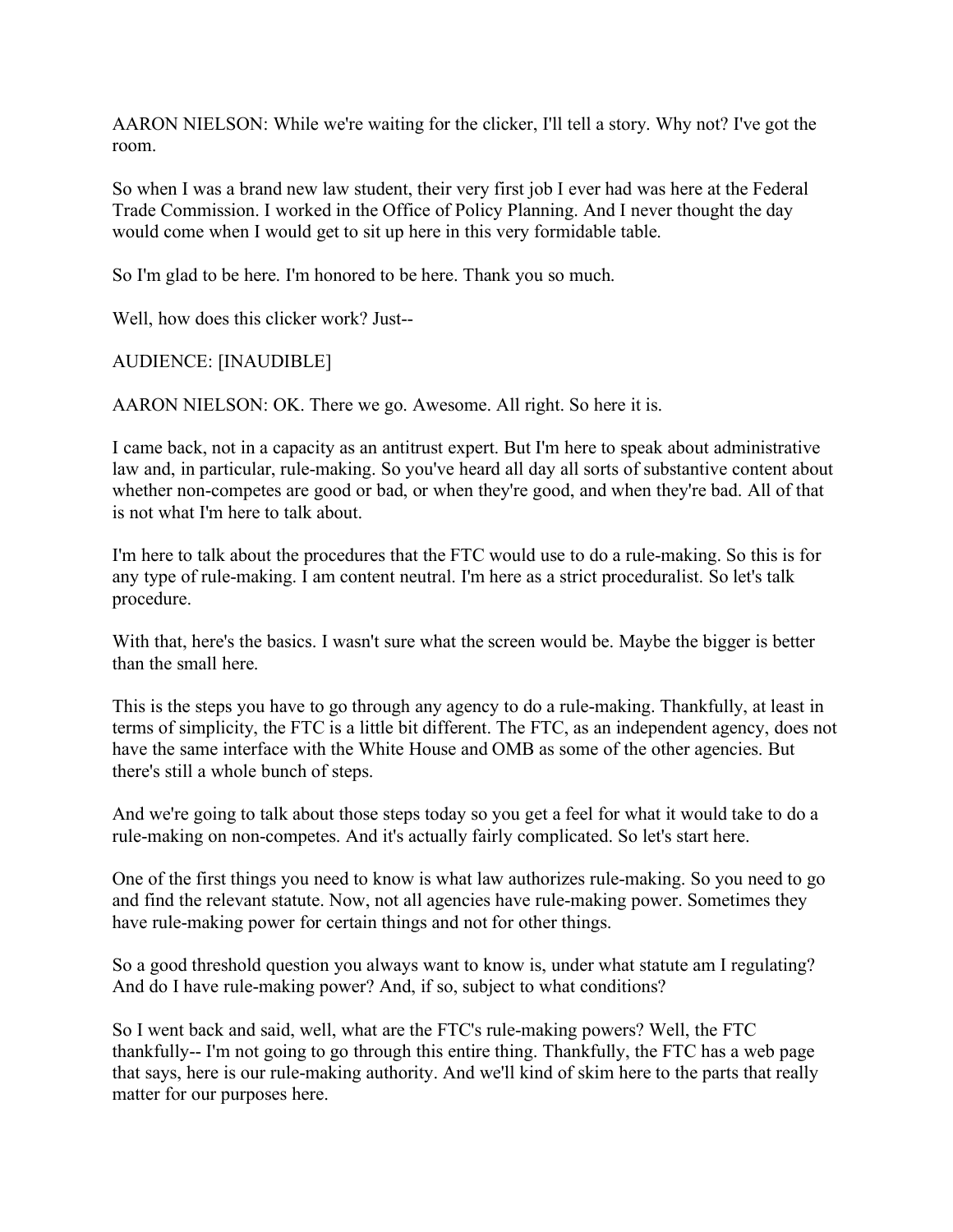And that is, in the original FTC Act, there was an authority to make rules. That's under Rule 6, or Section 6. And it's the authority to make rules.

 And in the 1970s, there was a case that said that authority includes not just the power to make procedural rules for the agency, it also includes the power to make substantive rules. So that case in 1973, National Petroleum Refiners Association is one of the big cases in administrative law in general and a big case in particular for the Federal Trade Commission.

 But here's where it gets a little bit more complicated. Following that case, the FTC, through some adventures in the 1970s that did not have a good political outcome in terms of the Hill, received a bunch of restrictions on the agency's power to make rules when it comes to consumer protection. And that's where we're going to talk a little bit first.

 So I wasn't sure what it would be. The green is the regular rule-making. The yellow is going to be what's called "Magnuson-Moss rule-making." So here we go.

 And I'm going to borrow a lot here from an article written by Jeff Lubbers. Jeff is an Administrative Law Professor at American. He knows as much about rule-making as anybody alive. And he has studied this issue at length. This was recently in an issue of The George Washington Law Review. And he went through all of the steps of Magnuson-Moss rule-making, or Mag-Moss rule-making for short.

 So anyone who's thinking about how this works, I recommend go look at the article. It's really helpful. And it goes through empirically and shows all of the pieces.

 Here's a whole bunch of steps the Magnuson-Moss requires, which are different from ordinary rule-making that are under the Administrative Procedure Act. And we're to spend a little bit of time going through the various steps of rule-making under Mag-Moss. So here we go.

 Before you ever do anything with Mag-Moss, you will do an advanced notice of proposed rule- making. So we've got two future things. We have a rule-making. Before you get to the rule-making, you have a notice of proposed rule-making.

 Before you get to the notice of proposed rule-making, you need an advance notice of proposed rule-making. And that is a notice of what you're going to do. You're put in the Federal Register. It's going to have a description of what you're trying to accomplish and why you're trying to accomplish it.

accomplish it.<br>And then you send it over to the Senate. And it'll go to certain committees of the Senate. So they have to have a heads up. Before you do anything in the consumer protection space, you're letting the Senate know.

 This is not typical. This is not how most agencies operate. It is how the FTC operates when it comes to consumer protection. So start doing your homework now, if that's the plan. Because you need to have a pretty good-- you need to see the end before you get started in ways that are not necessarily the same with other agencies.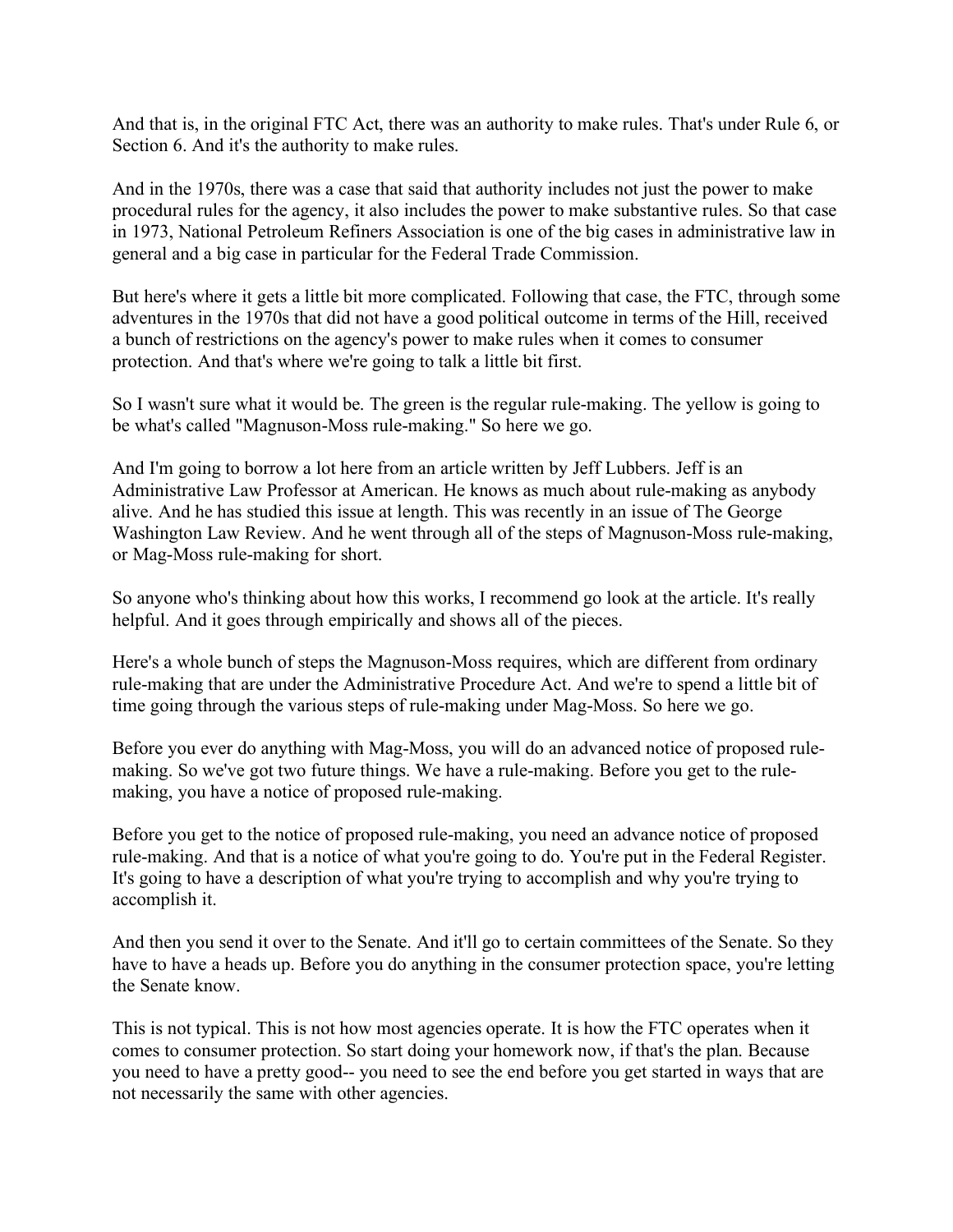Second, you need a detailed notice of proposed rule-making. All agencies under the APA do a notice of proposed rule-making. The FTC's requirements are particularly specific.

 So you're going to say with particularity the text of the rule, including any alternatives which the Commission proposes to promulgate, and the reason for the proposed rule. So you need to not have just a general sense of what you might do, and then get comments, and then figure out what it is.

 No, no, no, no, no. You need specificity, particularity, in what the proposal is going to be. Again, that means start doing your homework because you're not going to have the ability to necessarily change what you end up with. So you have to have the work done early and you'll see comprehensively.

comprehensively.<br>Next, a preliminary regulatory analysis. Again, you're going to have to go through a concise statement of the need for and the objectives of the proposed rule, a description of any reasonable alternatives to the rule, and a preliminary analysis of the projected benefits and adverse costs or economic effects of the rule. So in other words, you're going to do cost-benefit analysis.

 So there's a lot of economists in the building. This is the sort of thing that they do. But be ready for that because that's part of the Mag-Moss process.

 Next, an oral hearing. This is very, very unusual. One of the things that I study is formal rule- making. It's called the Yeti of administrative law. That is what Justice Thomas called it because it's essentially disappeared from the administrative process.

 Not so at the FTC. At the same time where most other agencies do not have to have oral cross- examination and hearings of that sort, the FTC, they re-added it to the FTC. So the FTC is different from most agencies in that respect, which means that if you're going to have one of these things, there will be a hearing.

 And they'll have the experts and they'll testify. And the other side will have the opportunity to cross-examine, all in oral, all in person. Not just written comments. But it's an actual hearing process, complete with the cross-examination.

 Next, and this is for the staff. You will have a staff report with a hearing officer. So the staff will do a detailed comprehensive report about what they've learned from the comments, and the hearing, recommending why they're going to do something, why they're not going to do something.

something.<br>And then the hearing officer, which is going to be there when they have the cross-examination and what not, is going to write a detailed report about what is going on here, why they think regulation makes sense, and so on, and so on that's going to end up to the Commission.

 So and you're going to have a publication, a Federal Register notice seeking comments, at least 60 days on the staff report, and the hearing officer's report, as well. There's more.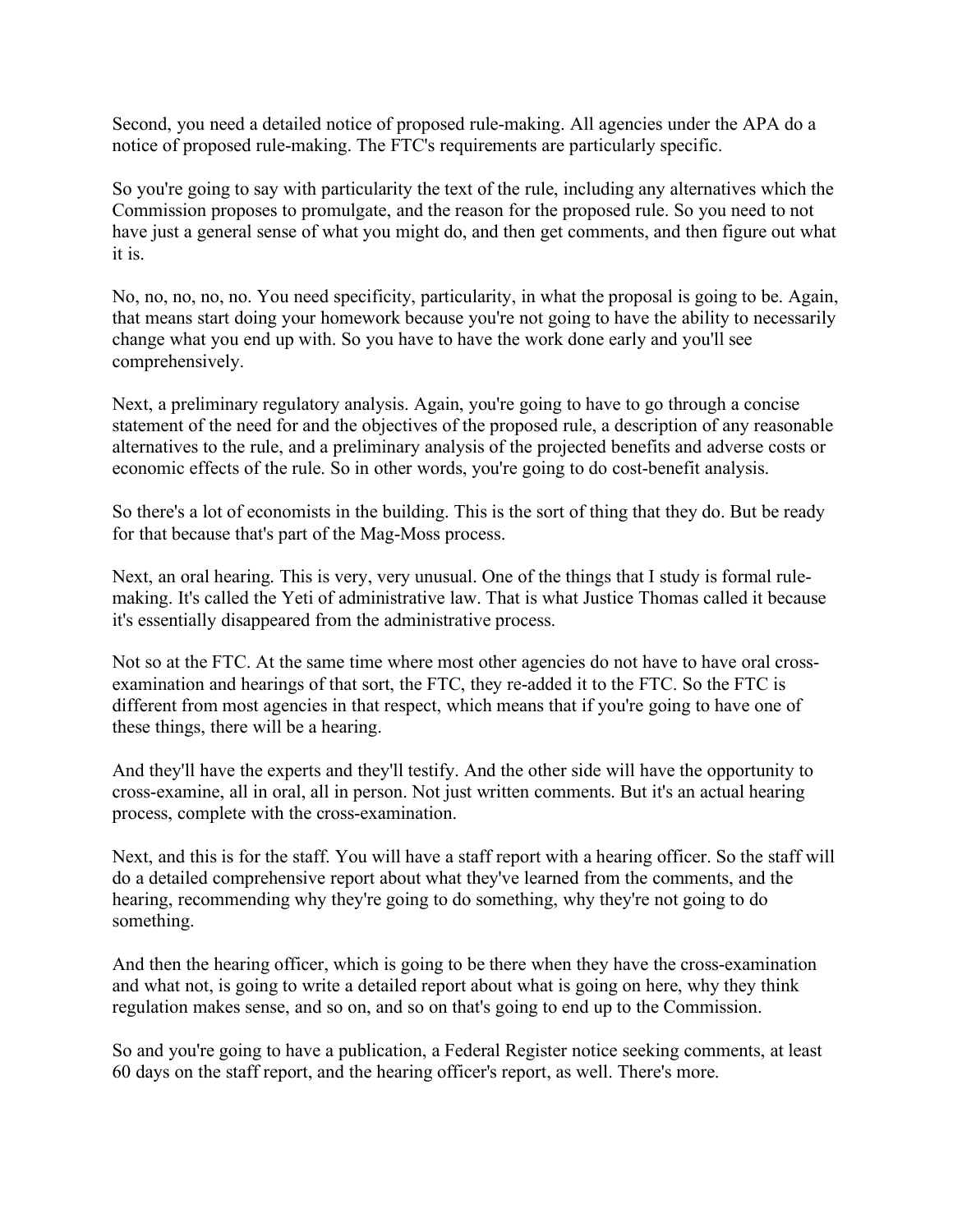Next, communication with outside parties and commissioners. I thought this was very interesting. Notice of meetings with outside parties must be included on the FTC's weekly calendar. And quote, "a verbatim record or summary of any such meeting, or of any communication relating to any such meeting, shall be kept, made available to the public, and included in the rule-making record. Communications between officers, employees, and agents of the FTC with any investigative responsibility relating to any rule-making proceeding within the operating bureau of the Commission and commissioners or their personal staff must be made available to the public and included in the rule-making record."

 So if the commissioners are involved in this process, make sure that that ends up in the administrative record. This is a close record type of proceeding. That is not the way a lot of rule- making works. A lot of rule-making, you have the public record. But if, say, one of the heads of the agencies is curious or wants to talk to staff and figure out what's going on, that doesn't end up necessarily in the record.

 Not so with Mag-Moss. With Mag-Moss, that is going to be in the record. So if you're working from the staff, you're doing that, make sure all that information makes it into the record.

 Why? Why do they have this? Well, this way-- I mean, just to go back for the theory, is you want to make sure-- you know, the theory is that what's coming out of the process isn't tainted by outside influences. Everybody knows who's saying what to whom. And it's going to based a lot of on the record that comes through the cross-examination and the hearing officer kind of process. It's a much more formal type process of regulation.

 Then you will have a final regulatory analysis, which is similar to the preliminary regulatory analysis, but the final version of it. They'll go through with the statement of need, a description of any alternatives to the final rule that should be considered, an analysis of the projected benefits and costs, an explanation for the rule, and a summary of any significant issues raised by the comments.

 So all of these things are going to go out into the record and it's going t take a lot of work to do it. But people will be able to look exactly at why the agency did this. Did they consider this? Did they consider that? Here's a comment. What's your response to all of the comments?

 You'll have a statement of basis of the purpose of the rule. And then there's special provisions for judicial review that come under Magnuson-Moss, as well, including that the facts will be reviewed for substantial evidence, not ordinary arbitrary and capricious review.

 So it's the heightened-- arguably heightened standard. We'll talk about whether it's really heightened or not. But arguably a heightened standard of review of your factual conclusions that are reached, whereas in the ordinary APA process, if they're arbitrary and capricious, here, they have to be supported by substantial evidence.

 All right. So where does this lead? This leads to what Professor Lubbers calls "mossification." In the admin law, that's like the funniest joke.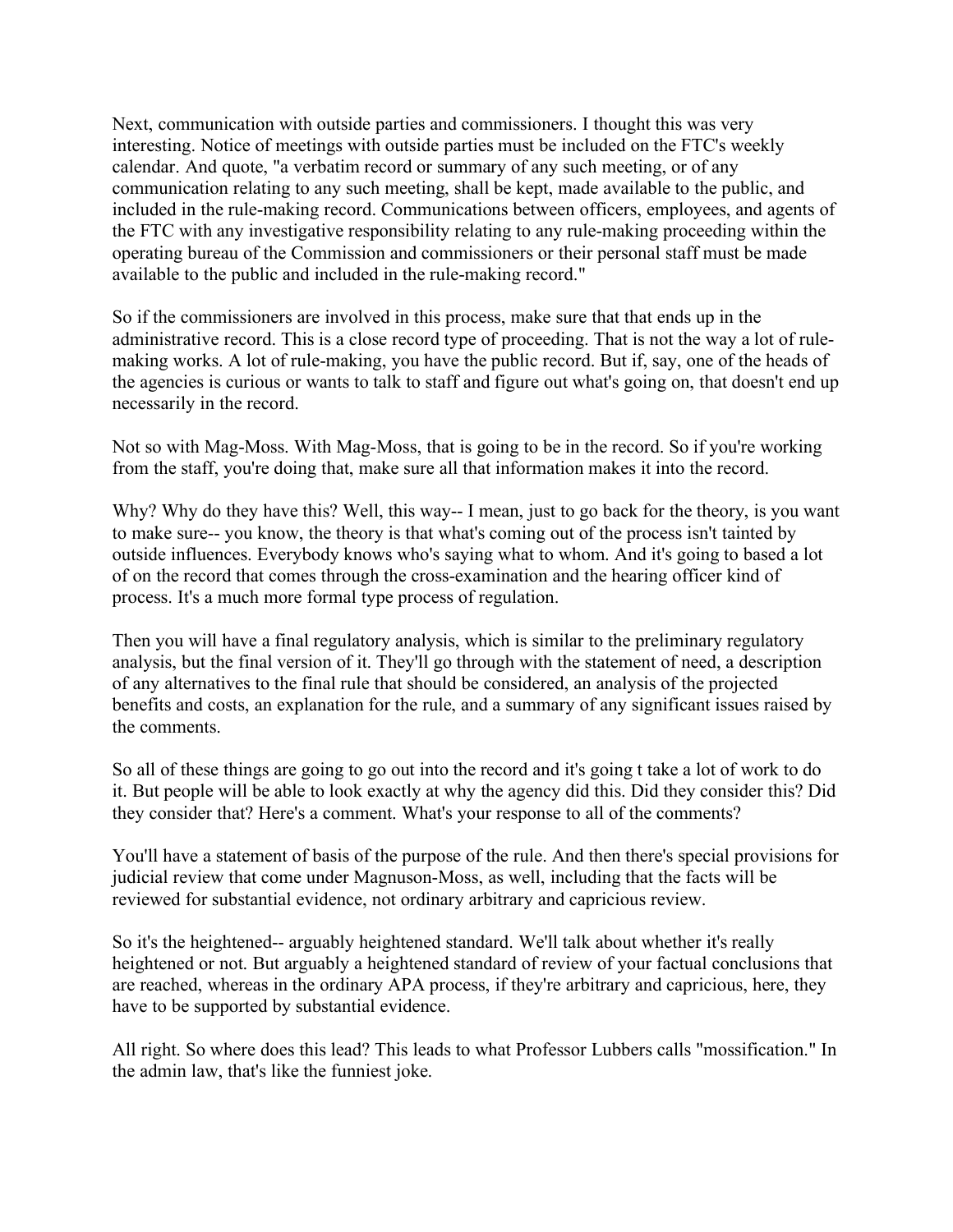## [LAUGHTER]

Welcome to my world.<br>[LAUGHTER]

 But the idea being that it's actually really, really hard for the FTC to use Mag-Moss to make rules. So what Jeff, Professor Lubbers did is he went back and he looked at all of the rule- makings that have been done under Mag-Moss to figure out how long it really takes. And since Mag-Moss-- and it was amended in the early '80s-- there's only been really one rule done.

 But there was a space when they were doing rules. And the average time worked out to be a little bit over five years, including some rules that they just never finished because it took just a very long time.

long time.<br>Whereas, if you look at some of the others, Professor Lubbers said it looks like they're closer to three years. And there's some others where the FTC has discrete rule-making power. They could do it in less than one year. So Mag-Moss slows things down.

 Up here, the remarks, this is from former Chairman Leibowitz who went through and complained in a speech about Mag-Moss makes it so hard to do the consumer protection-type regulations through the process. Professor Lubbers just takes the position that they should they should amend this. Congress to change this. This is just too complicated.

 Those are bigger questions that we can talk about whether that makes sense or whether it doesn't. I'm one of a few folks who is on record saying that I think there's some value in cross-examination in the rule-making context. I might be the only one. But that's the theory.

 So some of you, at this point, are saying, Mag-Moss, is there a way we can not do Mag-Moss? Is there an alternate type of rule-making that we can do here that avoids a five year process?

 And this is where I think things get particularly interesting. Is it always required? And the argument is, maybe we can just do this under ordinary APA rule-making.

 So if you look at the statute that has Mag-Moss, it says that all of that Mag-Moss stuff I was talking about applies in the consumer protection space, but says nothing, leaves open, what do you do about competition issues.

you do about competition issues.<br>It leaves the law as it found it. So the question is, does the law, as it exists before Mag-Moss, allow the agency to do regular APA rule-making for competition law? So now we're going to go back and we're going to look at National Petroleum Refiners, the 1973 case from the DC Circuit, which said that the agency does have substantive rule-making authority.

 As we heard before my remarks, the FTC has only done one competition rule-making ever. That was in the '60s and was not enforced. The 1970s one was both consumer protection and competition. And since then, the agency has not promulgated a competition rule.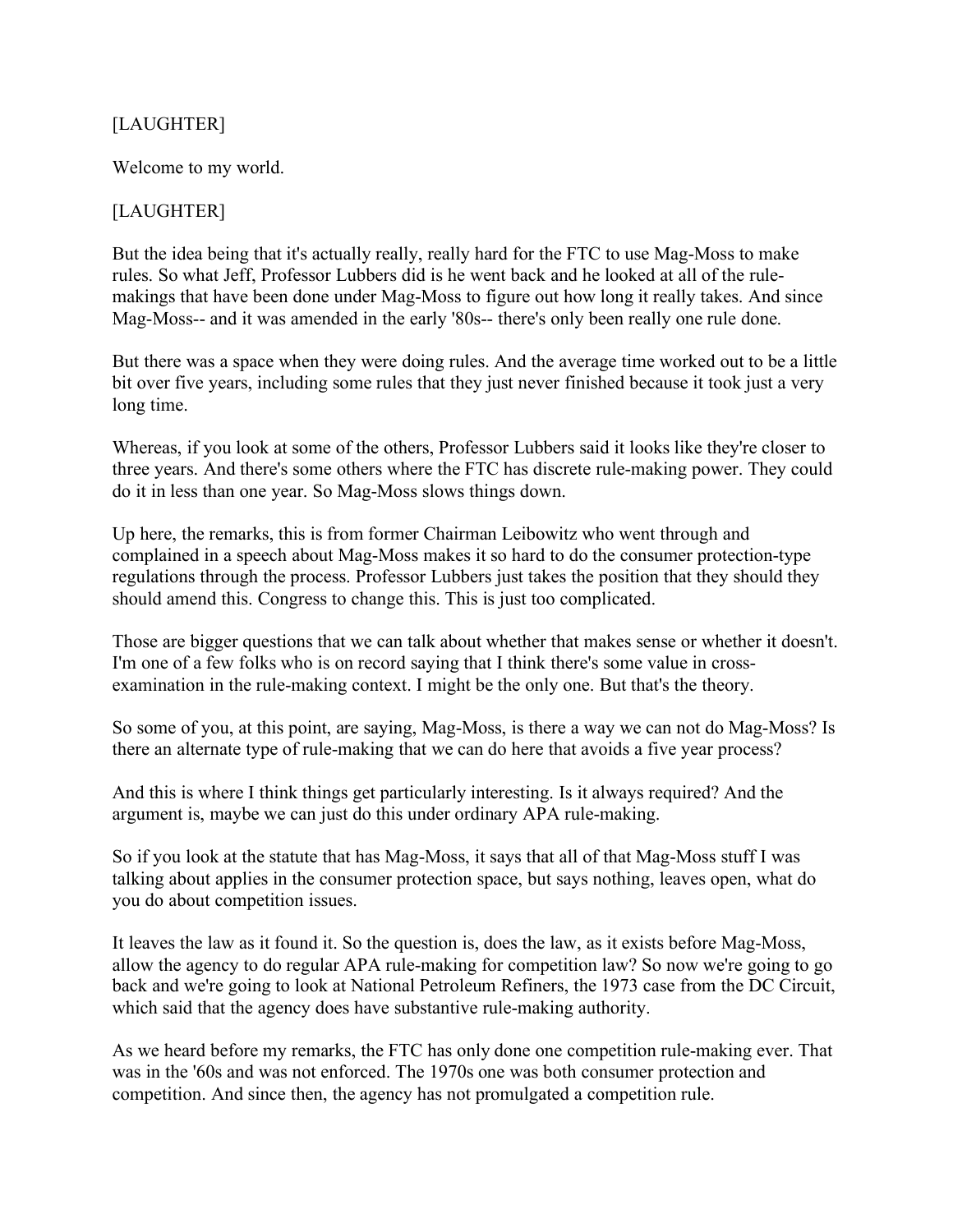So I'm looking at the FTC treatise to say, well, what was the state of the law on this question? And I thought it was interesting the treatise says, "if, however, the FTC does promulgate rules in this area--" in other words, in competition, "it will amount to nothing less than a legal revolution. It will mean a determination before adjudication whether a particular act covered by the rule constitutes unfair method of competition under Section 5."

 Debate in legal journals on both sides of this topic has been fierce. The stakes are enormous. Nothing less than a bypassing of traditional adjudicative and legislative process to allow the Commission to find unfair methods of competition for American industry. Fast forward, a question that is sure to inspire future litigation is whether the FTC presently has the power to promulgate rules with the force and effect of law which prescribe acts which are solely unfair methods of competition without being unfair or deceptive acts or practices.

 So, I'm like, whoa. I guess I don't know the answer. I would have thought that we had a clear answer as to whether or not the agency has the power. We don't.

 Now, here's the thing. If you read National Petroleum Refineries, it says that the FTC does. It's a 1973 case from the DC Circuit. So the question is-- and the FTC points to it. Says, we've got it. They've not used it.

 So I went back and said, well, does the FTC really have that power? In other words, what would a court today say if they had to look at the question anew? Because presumably if the agency was to promulgate a rule, they would do so. And, presumably, would be subject to challenge. Somebody would challenge it.

 Where does that case end up? And that I'm not sure. That's other folks out there thinking about this three steps ahead, saying, where would I seek judicial review of this rule? It's possible they seek review in the DC Circuit.

 And the DC Circuit would say, well, look, we have a 1973 case. We're bound by it. So let's assume that's the fact pattern.

 And probably it doesn't go to the Supreme Court because the Supreme Court doesn't take very many cases. You know, 70 cases a year. But let's assume that it did. Let's assume that National Petroleum Refineries question ends up in front of the Supreme Court. Would today's Supreme Court look at the question the same way that the 1973 DC Circuit did?

 I went back and I read the opinion. It was written by Judge Skelly Wright. It was judged by Judge Bazelon and Judge Spottswood Robinson, all very talented judges. Their method of interpretation is not the same as Justice Neil Gorsuch.

 As I'm reading through, they say about a particular canon of construction, well, these canons, we don't use the canons of construction. OK. Well, that's interesting. Or they say-- though they do focus on the text because there is a good textual argument. But they say, well, the fact that the FTC has-- and I'm paraphrasing here, obviously.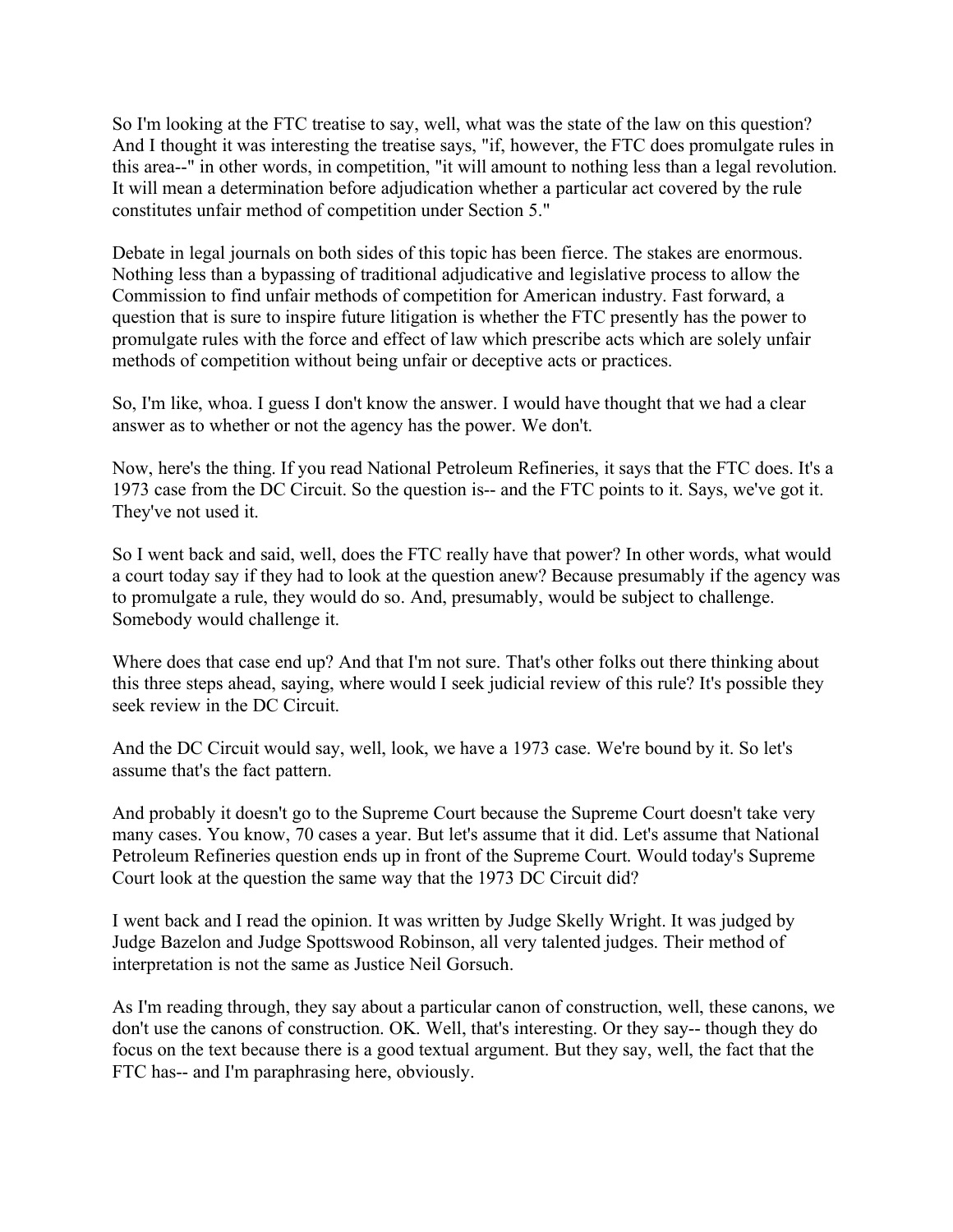The fact that the FTC has said it has disavowed the power to do this, that's actually not that important because that's not what really defines an agency's authority, even though for a long time they've disavowed the power. I'm reading, well, wait a minute. There was a case in the Supreme Court called Brown & Williamson where it actually was tremendously important that the agency did not purport to have the power and then they changed their mind. And so on and so on.

 I'm not here to make a final legal conclusion on this. I'm just saying that there is litigation risk. Now, let's assume that the case doesn't end up in the DC Circuit. Let's say it ends up in the 5th Circuit or the 11th Circuit. I'm not sure how that plays out.

 But I think that there would be real litigation here for the folks who are thinking about how that works. But let's assume now-- let's assume that it's fine. Let's assume that that National Petroleum Refineries is good law and the agency does have authority to make rules for unfair competition under the ordinary APA process and not under Mag-Moss. Well, what is that going to entail?

to entail?<br>Well, on paper, it looks like it's going to be pretty easy. You read the text of the APA's-- that's the original text of the APA. And it's 553, which is informal rule-making. It's super, super short. And I could even get rid of some of this text because it actually wouldn't come up.

 This is what it would be. This is what the APA says you need. It says you need a general notice, including a statement of the time, place, and nature of a public rule-making proceeding if you're going to have one, a reference to the authority, and either the terms or a substance of the proposal or description.

 And then the procedure is, after notice of a section, the agency shall afford interested parties an opportunity to participate through submission of written materials. They don't have to allow oral examination or anything of that sort. And then, in the final rule, it just says, a concise, general statement of their basis and purpose.

 So I went through all of those steps from Mag-Moss. Almost none of those steps appear in this section of 553. So you might be thinking, well, if we are in the 553 space, it actually isn't going to be all that complicated because I'm just reading the text. It's really easy.

 No. Things have become much, much more complicated than a quick glance of 553 might suggest. And some of those procedures that are associated with Mag-Moss are nonetheless also applied in ordinary APA rule-making. All right. Here you go.

 So go back to this chart. One of the big conversations in administrative law is about ossification, hence the mossification joke, which is, it looks like rule-making should be quick and easy. But, nonetheless, it has become slow and hard.

 And what are some of the things that have come up? There's the Portland Cement doctrine, which we will talk about. There's the material comments doctrine, which we will talk about.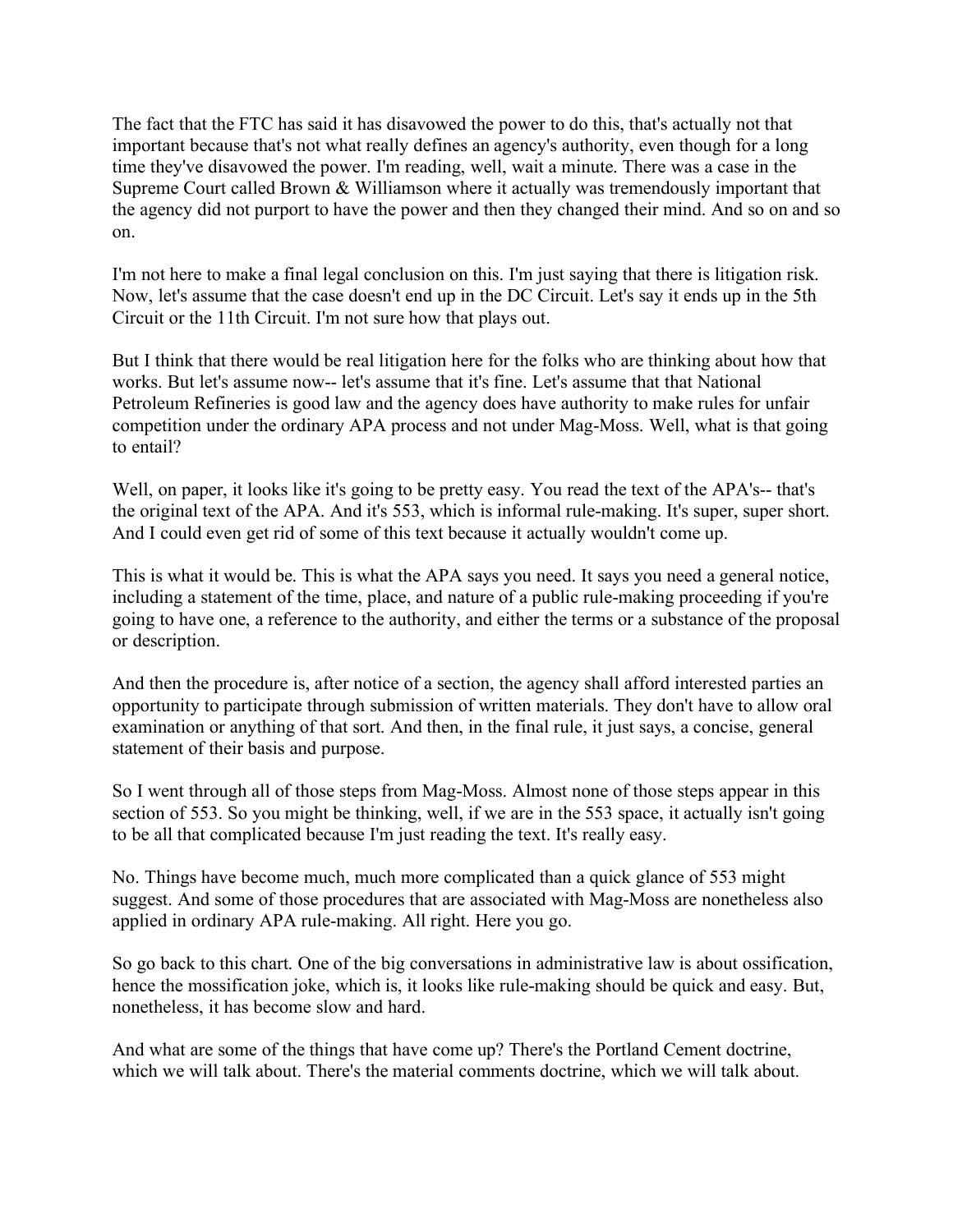There's the logical outgrowth. And then there's hard look review. Let's go ahead and go through and see how these work.

 Portland Cement. Portland Cement was decided in the DC Circuit also in 1973. 1973 was a busy time in the DC Circuit. But here's the rule, which is now very much still in force. "It is not consonant with the purposes of a rule-making proceeding to promulgate rules on the basis of inadequate data or on data that, to a critical degree, is known only to the agency."

 In other words, before you can go through the rule-making process, if the agency has data, it has to turn it over. And the reason for this is actually pretty commonsensical. It's hard for the regulated world or the public to know what the agency might do unless you know the basis of the data that the agency would use to do that. So how can you tell if the agency is being arbitrary or not unless they turn it over?

 So this is often thought of as a good government kind of thing, that rule-making doesn't make sense unless the agency turns it over. A few years ago-- I guess a few years ago, 10 years ago now, then Judge Kavanaugh on the DC Circuit said, how does this actually sync up with the text of the APA? Whether it's good policy or not, how does it make sense textually with 553?

 And the court said, essentially, look, it's stare decisis. We've done this for 50 years. And that's probably where it would be. The Supreme Court has not ever adopted this issue. Most other courts, I believe-- though we have Dick Pierce here, who will tell me if I'm wrong-- have adopted something like the Portland Cement doctrine.

 But it's very much part of the process. So if the agency has data on, say, to go back, non- competes, that would be part of the rule-making process. You have to turn over all that data, turn over your information, turn over your studies, to be part of the comment process.

 Next, logical outgrowth doctrine. This is the DC Circuit version. This has been adopted by the Supreme Court. Logical outgrowth says is the proposed rule and the final rule have to be a logical outgrowth from what you proposed to what you end up with. In other words, if you say in a proposed rule, we want to do X, Y, Z non-competes, you can't end up with W in the final rule.

 And the reason for this also is because the folks filing comments need to have a fair shot to know what the agency is thinking so they can file informed comments. If they end up with something completely different, the theory is that the comment process just doesn't make any sense anymore. You've nullified the comment process.

 Again, this makes a lot of good common sense kind of good government sense. It makes things more complicated. It means that your ability as a regulator, you have to do your work upfront, at least to a pretty good degree. Because if you change too much of the final thing, a review in court might very well say, that's not a logical outgrowth.

 A regular person could not anticipate where you ended up from where you started. Go back and do it again. That makes a lot of work upfront in the process. Because, otherwise, you might end up in a place where they say, people just didn't know enough to file intelligent comments.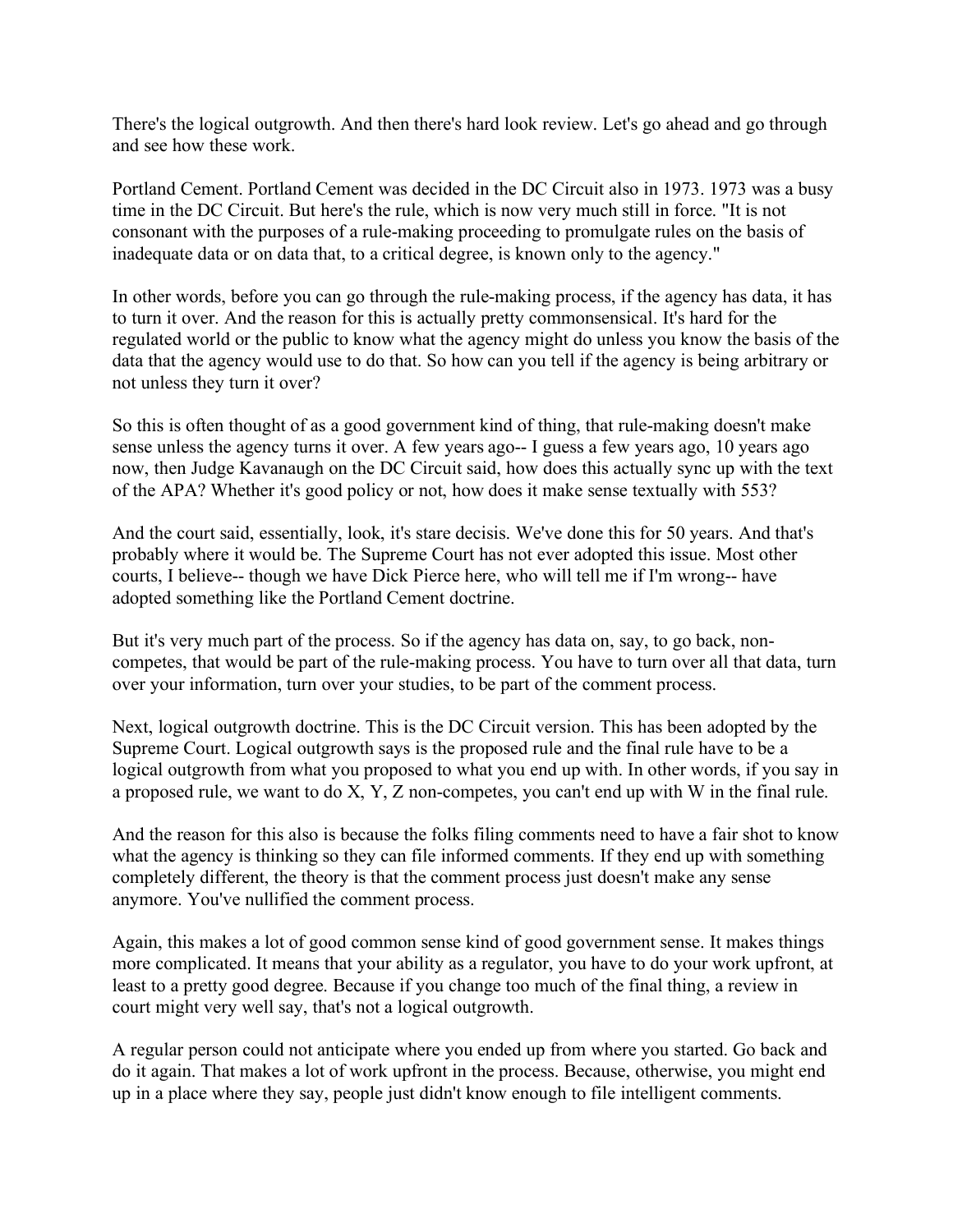Next, the material comments doctrine. An agency must respond to those comments which, if true, would require a change in the proposed rule. So you're going to get a bunch of comments if you do a rule-making, especially in a rule-making of significance. Lots and lots of comments through.

through.<br>Now some of these comments are not going to be material comments. They're just going to be like, I agree with X, Y, Z, or something like that. Or sometimes they do studies about like just like profane comments that come across the wire and things of that sort. You can get those out and machine learning can help, whatever.

 But you're going to have some comments by smart folks, especially on a very kind of highly data specific kind of thing, where they say, this is how it works here. Have you thought about this? Have you thought about this? Have you thought about my industry? Have you thought about my industry?

industry?<br>And there'll be a whole bunch of different comments to the extent that they're material, in other words, that they actually are pertinent to the conversation. The agency who's doing the rule- making has to respond, explain why they did what they did in response to these comments. That can be quite long. Some of the big rules, I spend as much time, more time, than anything else responding to those comments because it's a huge part of the process.

 And then finally you get to court and you're going to have hard look review. Now there's questions, how hard is hard look review? Is it really hard or whatever?

 But the State Farm standard is, have you considered all the kind of important parts of the problem? And if you've consider the important parts of the problem, you're going to be OK. You're not going to arbitrary and capricious. But if there's important things you haven't thought about or things that Congress told you to think about that you haven't thought about, well, go back and do it again.

 Now you'd think hard look review wouldn't be that time consuming. Some folks say that's actually the hardest part because you have to reverse engineer to say, well, what might somebody challenge in court? And then put it all in from the outset. So you've thought through all of the problems so the time you finally get to court you're bulletproof and you don't have to worry about it. That also adds to the time.

 All of this leads to a fight. And it's in the literature, people, smart people, are fighting about just how ossified the process is. You know, the [INAUDIBLE], they did a study where they said it's actually not all that bad. People can do it pretty fast. Dick Pierce, who we're going to hear from in a little bit, says no, no, no, no, no. You're looking at the wrong thing.

 You're looking only at the small rules. The big rules really are ossified. They take a long time to do, especially if you consider all the time that comes before the notice of proposed rule-making, which is hard to measure because you don't know how long they've been working on it. There's a whole bunch of work that goes into that process.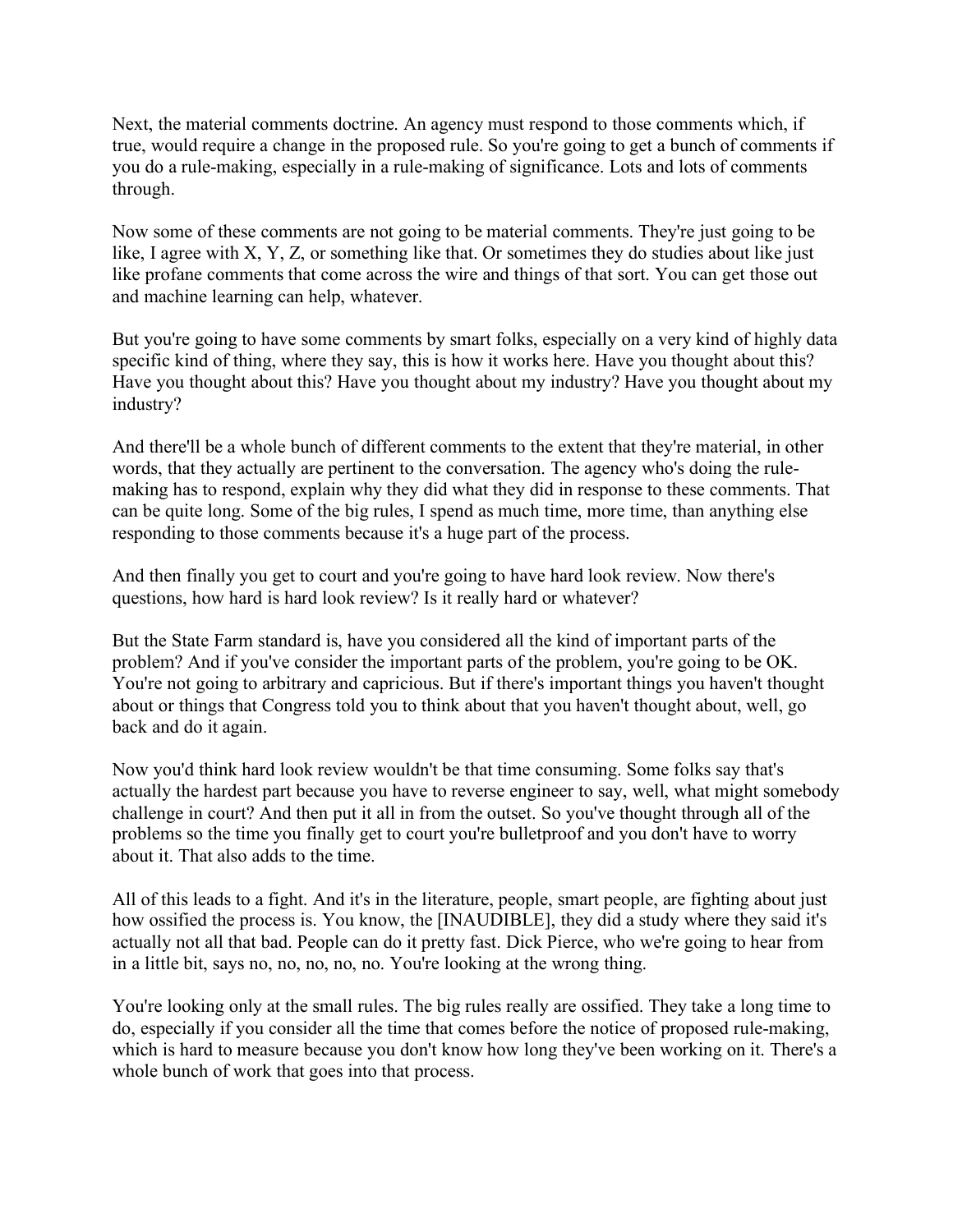I don't know that who's right on the empirics of the fight. But that is the fight. Is rule-making under the ordinary APA is it fast and easy or is it not? Most people would say that for the more significant rules it's not that easy. It takes some time. It takes a lot of work, whether or not OIRA, whether or not OMB is involved.

 Now, for what it's worth, some of you are saying, well, why would anybody ever do a rule- making? One nice thing about a rule is this very onerous process, just the very fact that it's hard gives regulations stickiness. It's hard to make a rule. That means it's hard to unmake a rule. And that means you lock it in and people can then plan their affairs around it.

 If we had an alternate universe where you could do a rule-making instantaneously, well, that would be all well and good, except for a lot of people would say, well, if you can do it in five minutes, you can undo it in five minutes. And it changes the dynamics of how people arrange their economic affairs.

 If you have stickiness, people can make a plan and say, well, this isn't going to go away because they just spent three years doing this thing. Now I need to plan my business accordingly.

 The problem, of course, though is there might be too much stickiness. Stickiness makes a lot of sense for rules, say, where you want to have long-term incentives to invest in certain types of things. If it's takes 10 years to recoup your investment in the power plant, you want to change the rule in five years, for instance.

 Stickiness doesn't make sense in other sorts of conduct arguably where it's more of a, I just want this to stop kind of right away. You know, take that as for what it's worth.

 Last thought here is some people will say-- and here, we'll I think hear maybe a little bit about this on our panel. Well, if rule-making is so hard, can we do something quicker? How about we use a guidance document or something like that to try to tell people what we think without having to go through all of this procedural process?

 And there, I'll say the FTC is an independent agency. It is not bound, but you should be aware that there's been a couple of major executive orders recently that frowned upon using guidance documents in that way or to make big major policy changes by adjudication as opposed to rule-making. But that's kind of the lay of the land.

 And, with that, you are now ready to go. You're all good administrative lawyers. And that is it in exactly 30 minutes. There we are. Thank you.

### [APPLAUSE]

 DEREK MOORE: Thank you, Aaron. The final panel of the day is set to begin in five seconds. So if everyone would come up to the stage.

RICHARD PIERCE, JR.: Takes me 14 hours to go through that, I might as well.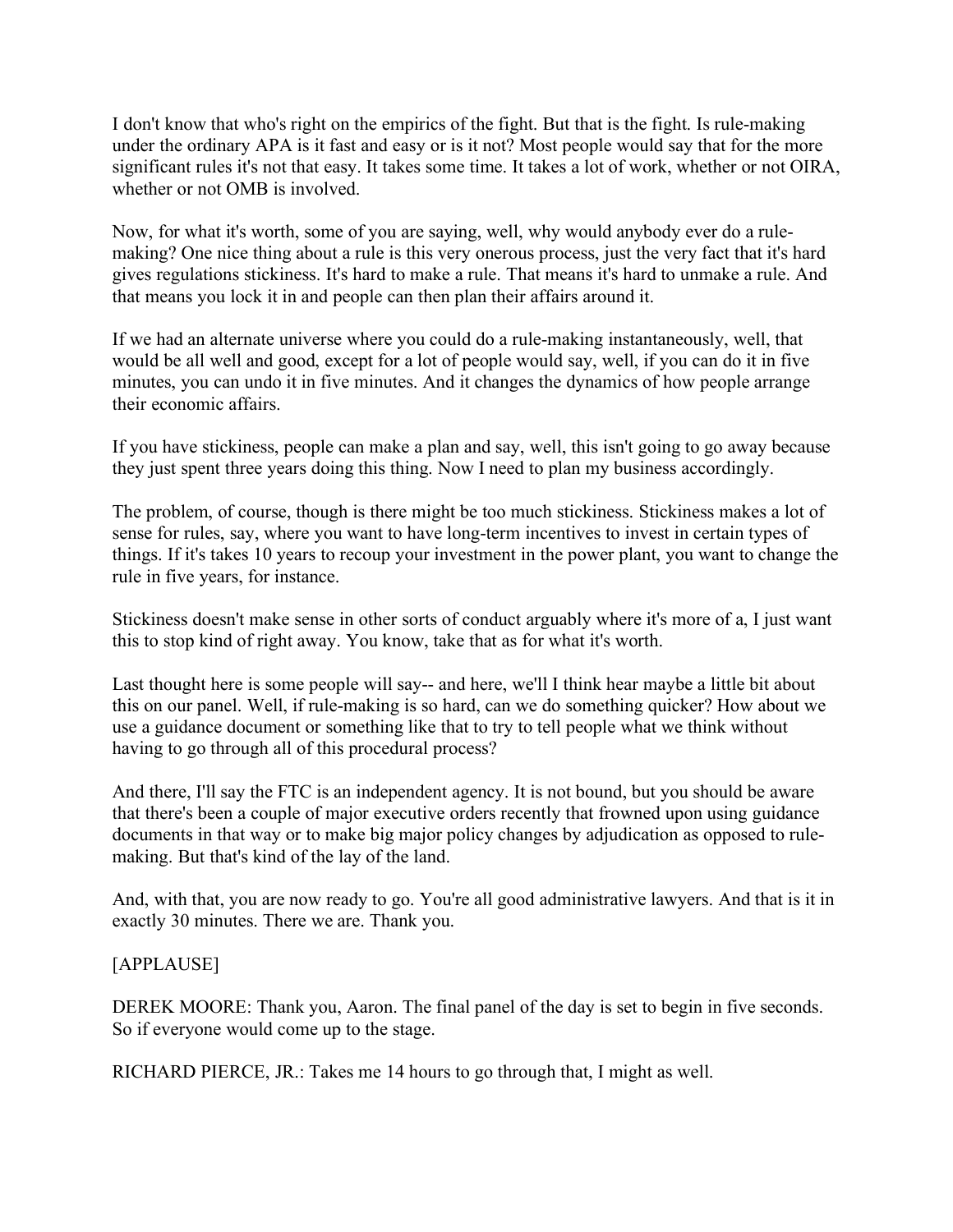AARON NIELSON: Thank you. Let me just grab my iPad here so I can [INAUDIBLE].

KRISTEN LIMARZI: Sounds sensitive. Very emphatic. That's one way of thinking of it.

 DEREK MOORE: Good afternoon, everyone. This is the final panel of the day on FTC rule- making. Before I introduce our distinguished group of panelists, I want to remind all the folks in the room that if you'd like to ask a question, we will be passing around question cards so that you can write your question down. And they'll be passed up to the moderators. And we'll ask those questions.

questions.<br>It's important for us to do it that way so that the folks who are watching on the web can hear and understand what the questions are and then also understand what the responses to those questions are.

 So my name is Derek Moore. I'm an Attorney Advisor in the Office of Policy Planning here at the FTC. And my co-moderator is Kenny Wright, who is legal counsel in the FTC's Office of General Counsel.

 We have biographies of all of our panelists that contain more information than I'm about to give. So I will just identify them and let you know their current positions.

 So to Kenny's left, we have Sally Katzen who is a Professor of Practice and Distinguished Scholar in Residence at the NYU School of Law. Next to her is Kristen Limarzi, who is a partner at Gibson Dunn.

 Next to Kristen is Aaron, who was introduced just a few moments ago. And next to Aaron is Richard Pierce, who is the Lyle T. Alverson Professor of Law at the George Washington Law School. And, finally, to Dick's left, we have Howard Shelanski, who is a Professor at the Georgetown University Law Center and also a partner at the Davis Polk law firm.

The way we're going to structure our panel is to go right into Q&A and dispense with opening statements. And so I will turn it over to Kenny to begin the Q&A.

 KENNY WRIGHT: And we'll just pick up from Professor Aaron Nielson's great presentation with a threshold question about issues agencies should consider. So, as Aaron mentioned, Congress has granted the FTC a broad range of tools to carry out its dual mandates to address unfair methods of competition and unfair or deceptive acts or practices, including enforcement and rule-making authority, as well as the authority to conduct policy studies.

 In choosing among these tools, what factors should the FTC consider? And is one approach better suited to address an issue like non-compete agreements? Or can these various tools work hand-in-hand? And we can start we can start with Sally and let's move right down the group of panelists.

panelists.<br>SALLY KATZEN: Having originally suggested that we dispense with opening comments, I now would like to change gears and comment a little bit on the opening statement of Aaron's, which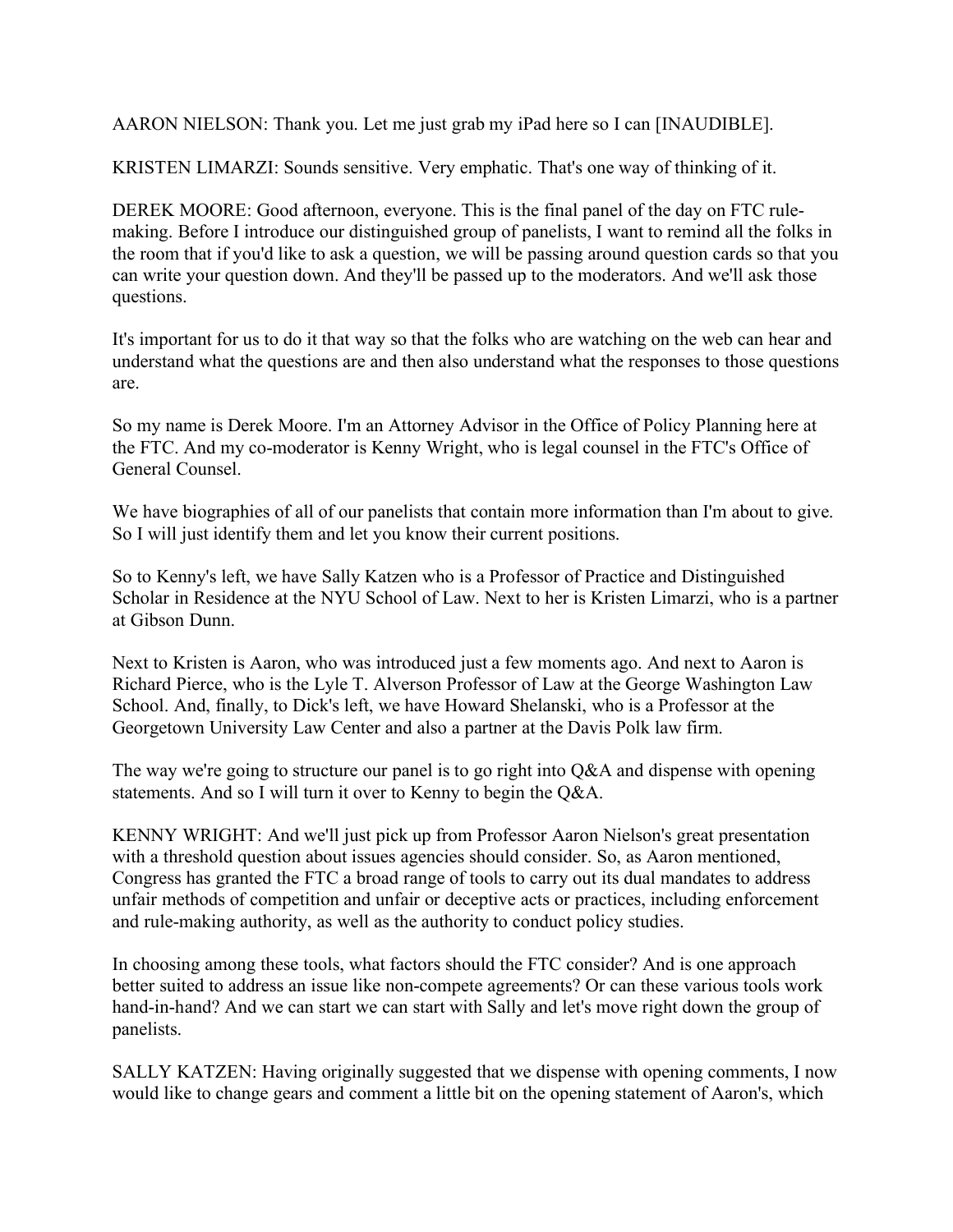was very good and very informative. But it may have caused some people in the audience to think, what the are we doing here? And this is crazy.

 And I would like to say that it's not as bad as he made it appear in many respects. Part of it is that, while Mag-Moss is slightly insane-- and I'm not quite sure why it remains viable-- a lot of the pieces of that do exist in 553 rule-making. This is what he described as the easy stuff. The thing that looks so simple.

 But he then said, well, it's not so simple after all because it has these other complications. Portland Cement, logical outgrowth, we can discuss each and every one of them as we go along. But, for the most part, what's in rule-making generally is virtually the same-- whether it's Mag- Moss or whether it's 553. The agency bears a very heavy burden of documenting what it wants to do, why it wants to do that, on what basis it's thinking of doing that.

 And that all has to go in the record. If you listen to his presentation, you might think that it's insurmountable. Let me tell you that there are many agencies in this town that do it every day and that there are lots of rules that come out-- big, major important rules-- that are issued every single day following all of these rules.

 It does take time. It is a burden that the agencies should willingly go through because you don't want to establish a rule which has the force and effect of law unless it's well-founded. But it's not, I would say, something that is so overwhelming that it's almost impossible to get through.

 And I just wanted to make clear on that one point. The other one point that I do want to mention is he had a wonderful chart where he had two X's on OIRA review. OIRA is the Office of Information of Regulatory Affairs at OMB, the Office of Management and Budget. And Howard was one of the more recent administrators of OIRA. And I was also an administrator of OIRA back in the '90s.

 At the current time, OIRA review is limited to executive branch agencies-- EPA, Department of Labor, Department of Transportation, Department of Commerce, Department of Agriculture, the Department of the Interior, those guys. Not the FTC, or the SEC, or the FCC, the independent regulatory commissions.

regulatory commissions.<br>That is in flux now, I would say. And given that rule-making goes on for a period of time is something that you all should think about over time. Last year, the Trump administration hit a shot across the bow, I think would be the way of describing it, in a guidance on implementing the Congressional Review Act, which is a whole 'nother problem you don't want to think about.

 They said that independent regulatory commissions have to submit their rules to OIRA to determine whether or not they're significant, whether or not they're major, whether or not they trip certain scales. That was a baby step. I can tell you that the Trump administration is currently exploring whether or not it wants to require independent regulatory commissions to submit their rules to OIRA the way executive branch agencies do.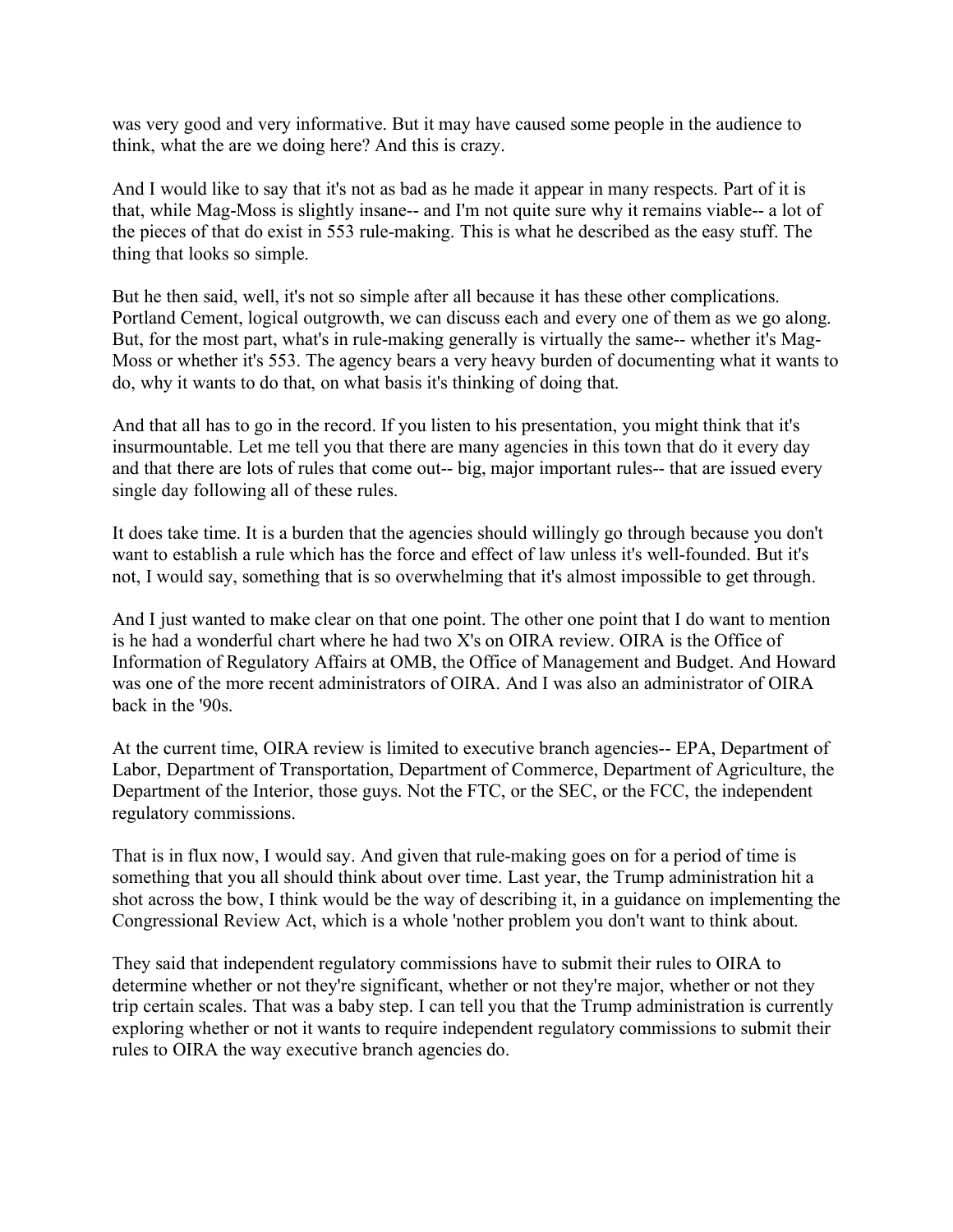It is not a question of whether, it's a question of when this requirement would be imposed. I think it's very clear that if President Trump is reelected, it will happen in November or December of 2020, or January of 2021. It will happen.

 And this is something that should be factored in, that OIRA review is probably something that will occur at some point. So that piece I think is also something I wanted to comment on.

I forgot your question. But maybe somebody else should answer it.

 KENNY WRIGHT: Actually, this brings up a good point. Because we had discussed whether we would have opening statements. So why don't I offer a chance for everyone who is here to respond to Professor Nielson's presentation or give any other opening thoughts you may have. And then we'll double back and start with our threshold questions.

KRISTEN LIMARZI: Changing the rules of the game on me.

KENNY WRIGHT: I know.

 KRISTEN LIMARZI: Well, I guess I am coming at this from not being an ad law professor like everybody else here. And I think the presentation about the administrative law requirements was really well-taken. And I agree with Sally that the real question is, what is the nature of the record? And think what the FTC needs to confront is, what is the best way to develop that record? How do you sort of establish that evidence?

 And I think the some of the theme of the earlier panels is, we don't know as much as we would like to know. That certainly seemed to be the theme of the economist panel, right? There's a long list of things they would like to study, data they would like to have. And a somewhat more modest list of actual conclusions that we can draw in a way that would really support robust rule-making.

 I think there are those who suggest that because this is a sort of novel area that enforcement is the way to develop that record. But I think, to my mind, the challenge to think about rule-making in this area is less about the novelty of this issue and more about the nuance of it. Because that the practice is novel shouldn't be a hurdle to regulating it, right? We do that all the time where the harm from some sort of practice is clear and we can identify a reasonably clear rule that would address the problem.

We can move quite quickly. You can establish that record. I think you can overcome the hurdles. I am more optimistic about that, along the lines of what Sally was suggesting.

 And, of course, even if you thought that novelty was a hurdle to regulation, these aren't novel, right? I mean, non-compete agreements have been around since, I don't know, the guilds? I mean, this is not new conduct.

 The problem is not that they're new but that they are, I think it's acknowledged, at least in certain circumstances useful and in some other circumstances, potentially more circumstances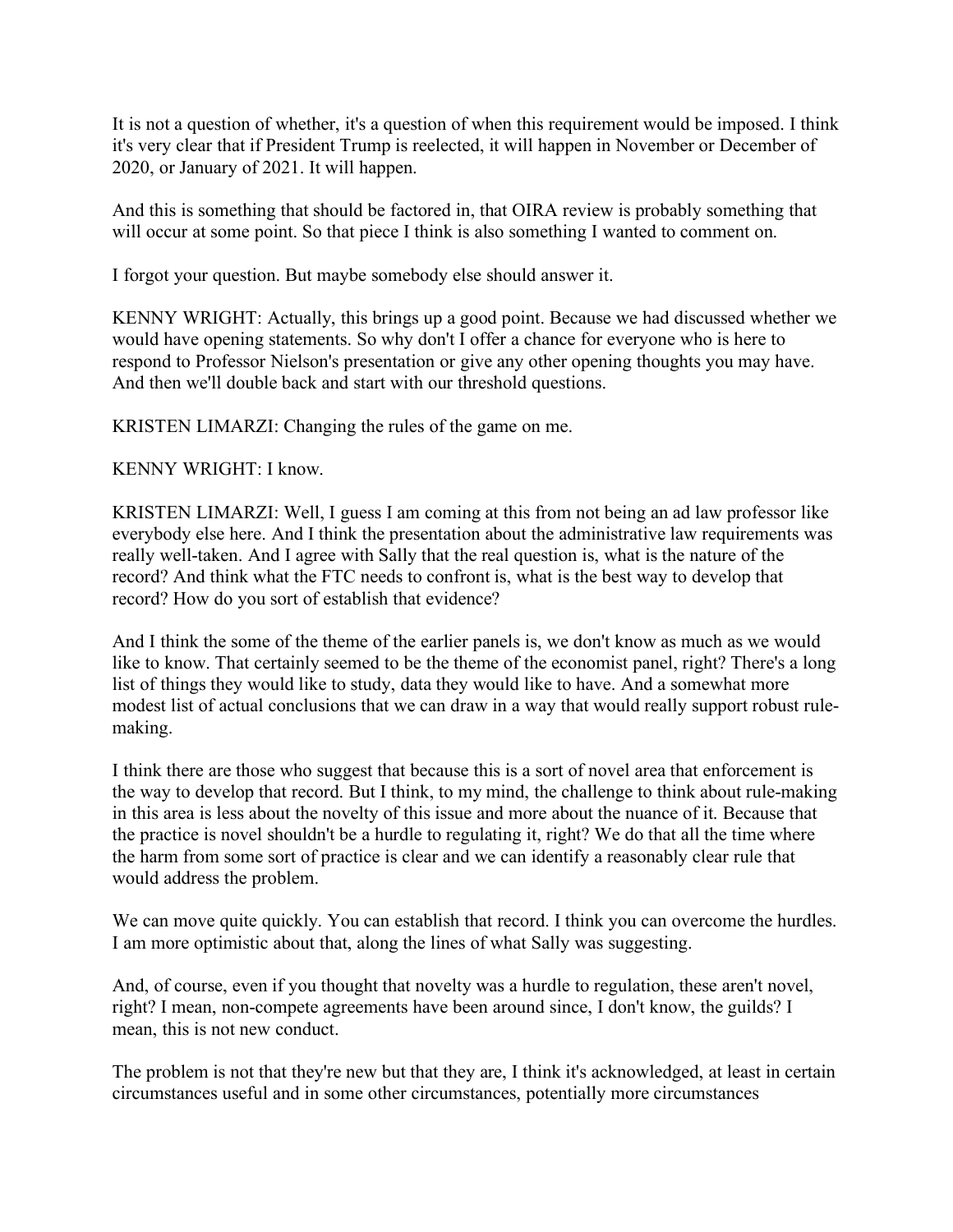depending on who you are, problematic. And the effects are situational. And they depend on a number of different factors.

 And so I think the challenge in regulating in this area is, when do we understand enough about the potential harms and the potential benefits of the practice to write something that actually makes sense, that actually draws that line? And you might be able to develop that understanding through enforcement. But you might be able to develop that understanding through other means.

 And I thought Bill Kovaic's comment this morning that the states really are a huge repository of learning and information in this space was well-taken. There's a lot more experience there and some potential for some natural experiments, although a number of limitations on that, as well. So I think there are other ways to develop that record. But I'm not sure that we've done it yet.

 I think the other thing to think about is whether or not-- the other thing for the FTC to think about is whether or not a national standard is really beneficial here. And I guess I have two thoughts about that. The first is that there seems to be a great variety in state law and even in enforcement of that law, right? Sort of both what's on the books but then also how much of an enforcement priority this really is for state attorneys general.

 And that suggests a sort of lack of-- you know, in many contexts, that would suggest a lack of national consensus that ought to give a federal regulator some pause, right? There are plenty of areas of law that we consider properly regulated state by state. So it's not crazy to think that this is something about which states should primarily concern themselves.

 So I think, in other words, like, is the variation in state law a feature or a bug? And I guess my second thought on that leans on the bug side of that equation, which is, if you could develop a sensible nationwide rule, there is a benefit, potentially a huge benefit, to workers who are subject to abusive non-compete agreements.

 There's also a real benefit to employers in certainty and predictability. And I think we're going to talk later about preemption issues. But I think that's really true if the FTC rule preempts state rules and what you establish is a single national standard that's transparent and known to workers and to employers.

and to employers.<br>Obviously, if it's just another standard layered on top of, then I think you're going to get into criticisms about the costs outweighing the benefits. I'll stop there.

 RICHARD PIERCE, JR.: So I've never conducted a rule-making. But I've done two things. One is I've studied in considerable detail the way that the EPA issues rules. And there the pros. They're the ones who do it every day. They're responsible for more rules I think than all of the other agencies combined.

SALLY KATZEN: Not so. No.

RICHARD PIERCE, JR.: Well--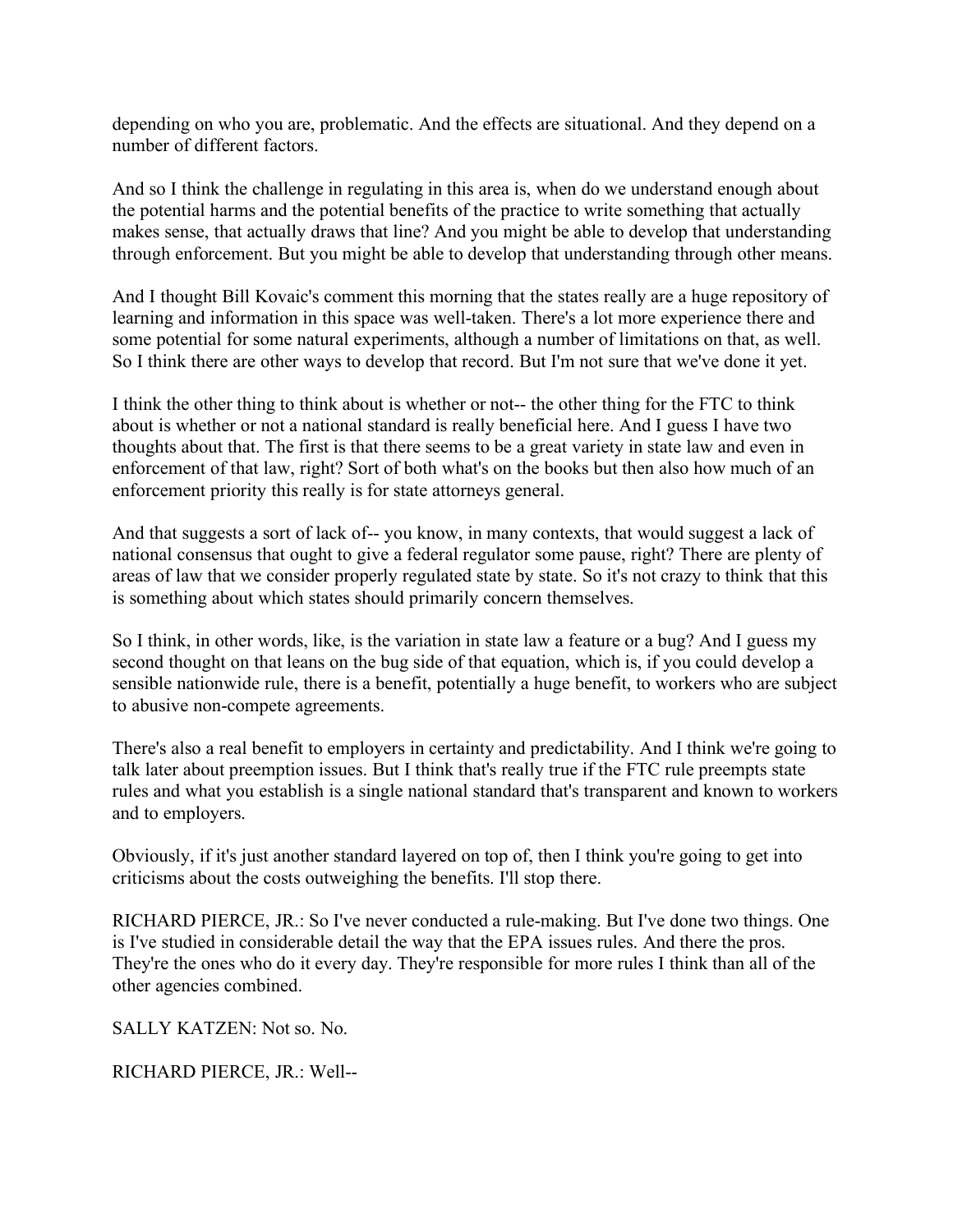SALLY KATZEN: Look at H--

RICHARD PIERCE, JR.: --a whole lot of them, hundreds.

SALLY KATZEN: Look at HHS.

RICHARD PIERCE, JR.: Oh, HHS. I'm sorry. Yeah. Yeah. Yeah.

SALLY KATZEN: Yeah.

 RICHARD PIERCE, JR.: But, well, in any event, I've looked a lot at that process. And I've also played a variety of roles-- lawyer, legal consultant, and economic consultant-- in assisting clients who didn't like proposed rules. And so in terms of the EPA experience, Wendy Wagner, who's a very good scholar at the University of Texas, has done kind of the definitive study of 90 EPA rule-makings.

rule-makings.<br>And she concluded that the average EPA rule-making took approximately five years. So we're not talking about a short process. It is certainly possible to do it in less time than that if you are willing to put tremendous resources into it and necessarily reallocating resources from other functions in order to get it done quickly. That's the way-- if the agency is told by the president, for instance, I want this done in a hurry.

 Well, you can do it in a hurry. You just bring people in from a whole lot of other things. I don't know whether the FTC is willing to do that in this case.

 Another really important variable is whether there is somebody, some firm, or usually it's a trade association, that has a combination of resources and incentive to participate actively, shall we say, in the rule-making. If somebody comes to me and says, I want to participate in this rule-making. And I ask, what's your budget? And they say \$100,000.

 I'll say, yeah. Sure, I can drop them a line, tell them why you dislike it. And they'll throw it away and it'll have no effect whatsoever. If they come to me and say, I'd really like to make it as hard as possible for this agency to issue this rule, require them to do expend a lot of resources, force them to make some changes that I wanted to make in the meantime, and say, and your budget is \$10 million.

\$10 million.<br>Well, if I can't use-- if I can't make it last at least five years, using standard 553 procedures, I should be sued for malpractice. And, by the way, I've got the empirics. I have at least a 30% shot of getting it overturned in court at the end of that five year process.

 And Magnuson-Moss, boy, well, I'm too old to handle a case like that without-- I mean, my life expires long before that rule-making never gets done. I can assure you of that. So that's a very important variable. I frankly don't know whether there is a firm, or more likely a trade association, or maybe multiple trade associations, that would have that kind of incentive to put a lot of resources into trying to make it hard to issue a rule.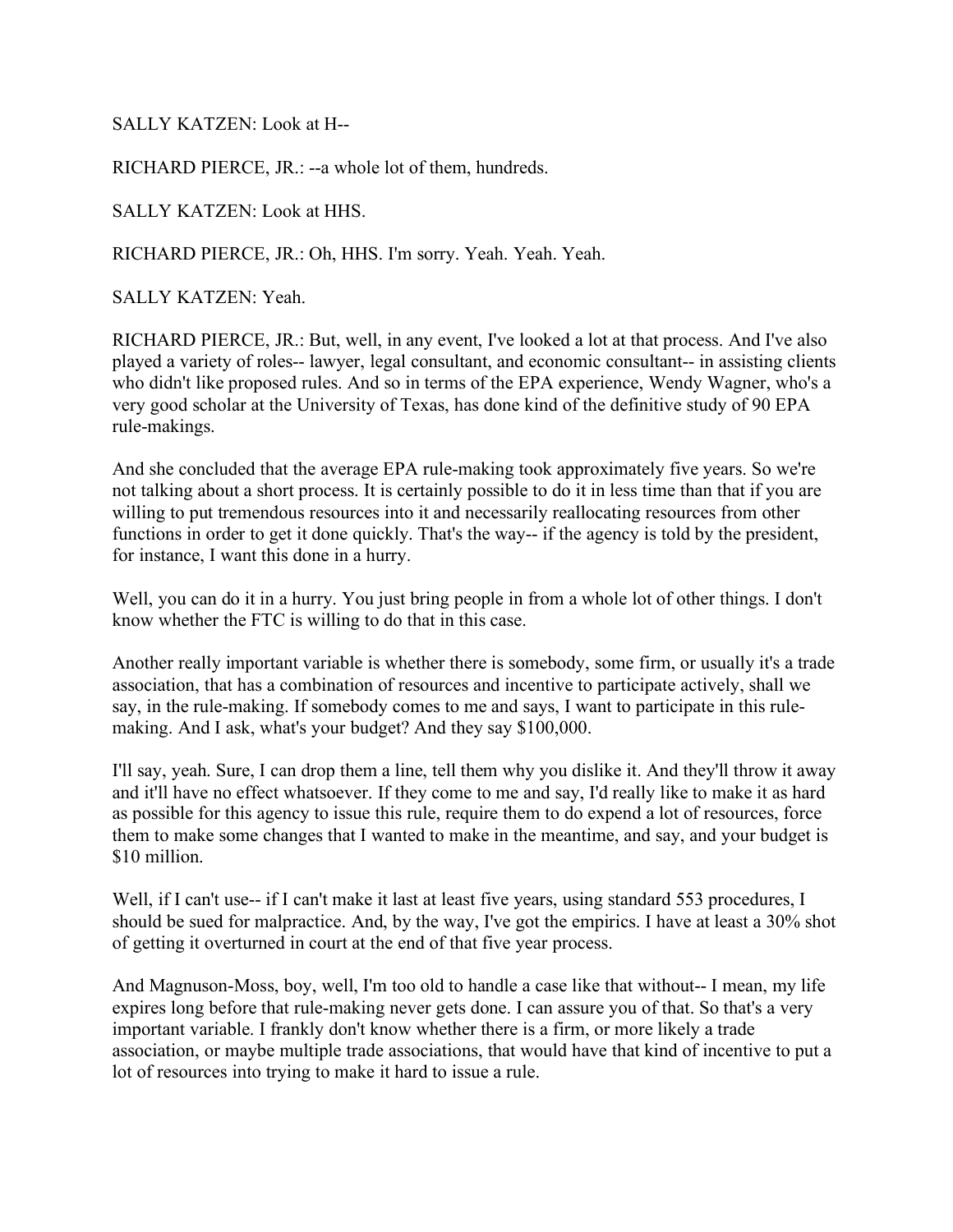But, in any event, even if it's not-- even in the best of circumstances, as Aaron's excellent presentation showed, this is a hard slog. It takes years. During that period of time, new data sources of data analysis become available. And you can't use them because of the Portland Cement doctrine.

 New leadership takes over an agency and they want to do things a little bit different. And you can't change because that would jeopardize you under the adequately foreshadowed doctrine and require enormous burden of explaining why you're making the change. So it's a real hard-- s. That's why my proposed alternative for this context is issue a general statement of policy.

 Now, what I have in mind is a long general statement of policy that says something like, we at the FTC believe that the vast majority of non-compete clauses in contracts are violations of the law. And I would cite both the Sherman Act, which doesn't provide the FTC with the power to issue rules, but certainly allows them to issue policy statements, and the FTC Act.

 And then go into great length on why you're doing it, and on what kind of extraordinary evidence it would take to rebut the presumption that it's unlawful, and to make it clear you plan to go out and hammer people when you catch them doing things that are inconsistent with the policy that you have just announced.

 So a big advantage of that is there are no applicable mandatory procedures. You can use any damn procedures you want. There's a good chance you could persuade a court that the policy statement isn't even reviewable. There's mixed case law on that.

 But a lot of the cases that say, eh, we don't think this is reviewable at all. It doesn't qualify as final agency action. And it doesn't. Even if somebody can get judicial review, it's much easier to satisfy a court in that circumstance because you don't have this elaborate record of these typically-- well, some of the EPA rule-makings, you're talking about-- one of them was seven million comments, and a statement of basis and purposes in one of them that was 2,200 pages long.

long.<br>So you don't have that kind of record. It's much easier to defend an action just by providing some plausible reason for what you did, even if they can get it to court. So it has enormous advantages there.

 What other effects could it have? Well, you can't have a legally binding effect. That's a matter of law. It can't. A rule can and a policy statement can.

 It has one legal effect though that's non-trivial. It provides notice to any firm that acts in a manner contrary to the statement of policy as to what your policy and statutory interpretation is. And that eliminates one argument that you can be sure that every individual firm will make if you try and go after them, and that's, it's nice to knock down an argument.

 Another effect is to enlist involuntarily the support of thousands of lawyers in private practice. Because any competent CEO is going to go to the in-house counsel or outside counsel and say, hey, is this lawful? And in the memo that you write on that, you'll talk about state law. And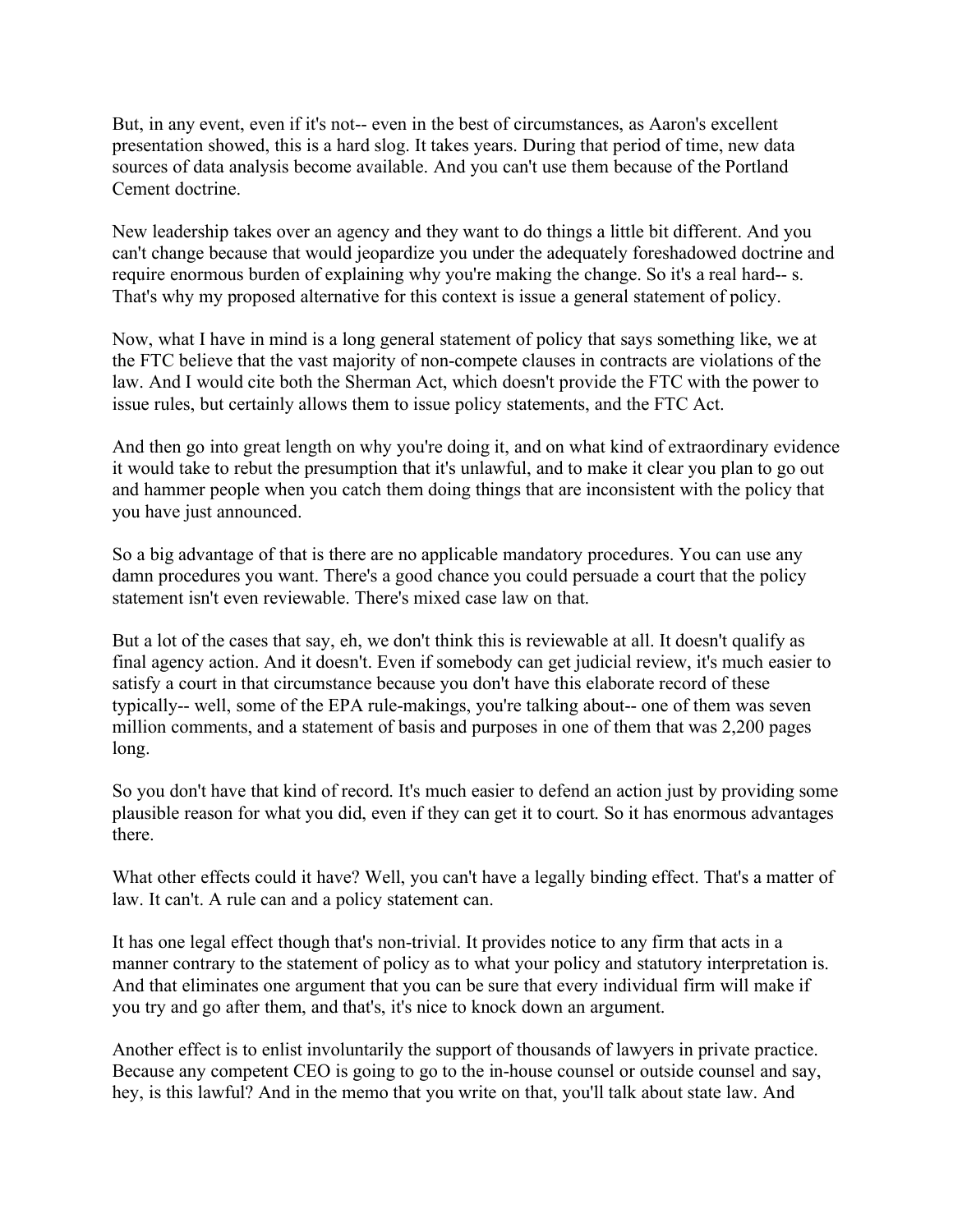you'll also say, there's this federal agency you may never have heard of. And they say this is illegal unless you-- and they say they're going to go after you, and-- now, some firms will go ahead and do it anyway.

But a lot of firms won't. A lot of firms are, oh, do we really want to do that? I don't think so. OK?

 But I would supplement that that policy statement with some selective individual case enforcement actions. I'd pick situations where the adverse effect of the non-competes is real obvious and easy to establish and where there is no justification, no plausible justification.

 I'd bring half a dozen of those. I'd win those. And then those lawyers that are sending all of those memos to the CEOs will be adding, and, by the way, they mean it. They do nail people. And they win. OK?

 So the combination of the policy statement and half a dozen victories in these carefully selected individual cases, I think it will get you a long distance. And it's a lot easier, shorter route than trying to go down the room. I don't think you've got the evidentiary support at this point.

 And if somebody-- and I don't do private consulting solving for a fee anymore. But if somebody offered me the opportunity, based on what I heard today, I got tons of ammunition I can use to make it really hard on the agency to issue a rule. And I am helpless when it comes a policy statement. So that's my pitch.

KENNY WRIGHT: Now, Howard, if you want to respond at all?

### [LAUGHTER]

 HOWARD SHELANSKI: Well, just a couple of very quick points. I mean, the agency obviously has a lot of experience doing guidelines. And those guidelines are very helpful to industry. They're very helpful to the practicing bar.

 And you can imagine a policy statement or some kind of guidelines on non-competes. It could be extremely helpful. Obviously, there has to be a process that precedes that. And I think that the process of fact gathering and analysis that workshops like today can kick off are really valuable.

 I think that the enforcement mechanism is a very imperfect, clunky, and slow way to gather the empirical data that would lead to guidelines, or that would lead to a rule-making. You're going to have a selection bias somewhere you enforce. And you're just not going to understand-- you may get the tip of the iceberg. You're not going to see what the effects are of the vast bulk of the practice that you're getting out through enforcement.

 So as we've seen throughout today, there's other work that is emerging all the time. There is a robust amount of empirical work that is going on out there about the effects of non-compete. And although there's a lot of ambiguity in that, I do think that we're starting to get some definition about the conditions under which non-competes can be beneficial, and the conditions under which they're harmful, and will have negative effects.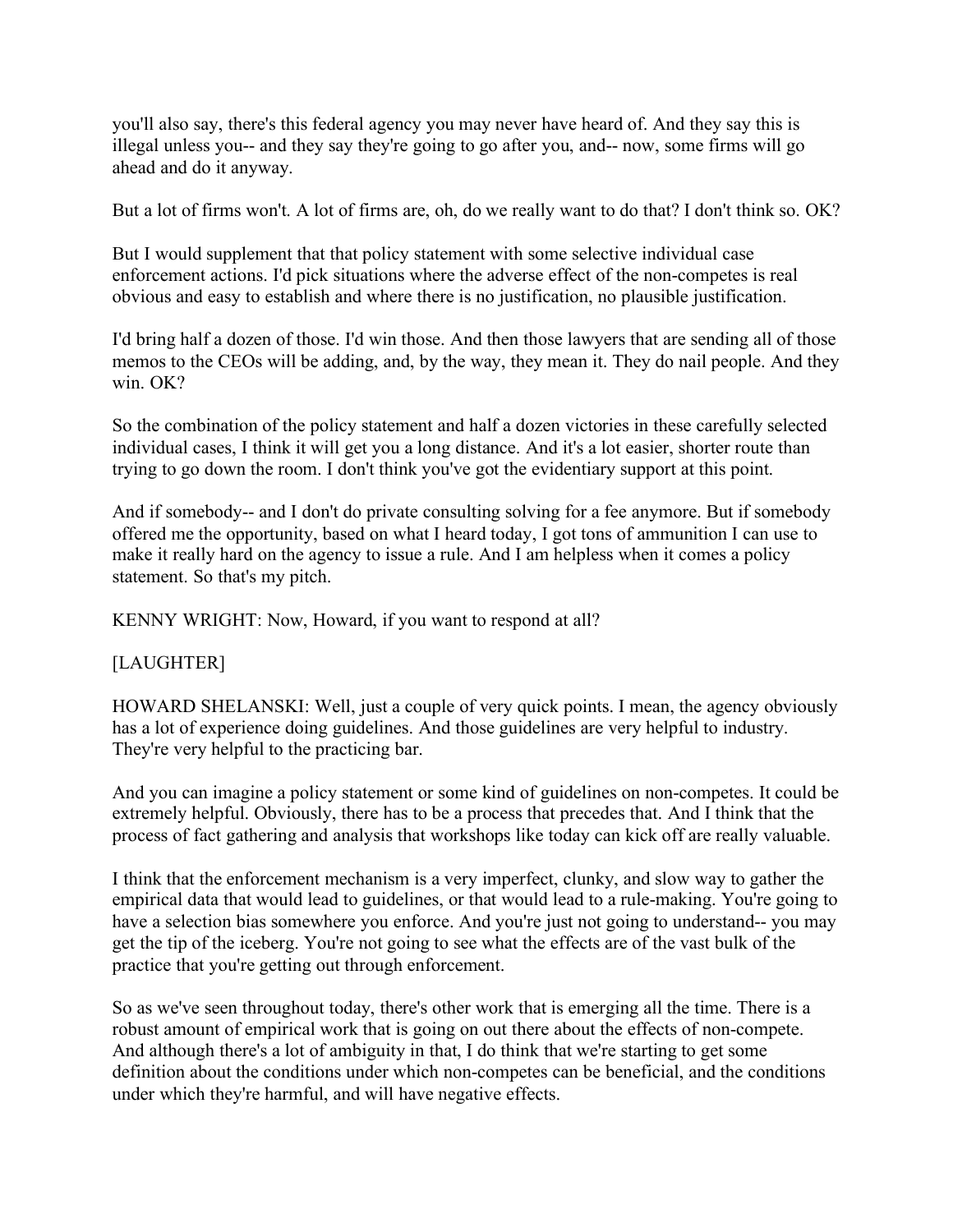I think, as we learn more, you could get towards a policy statement or guidelines that establish some rules for the road. And I think the real value of those is people sincerely trying to stay on the right side of the law will look at those and say, let's make sure our non-competes are going to the right kind of employees for the right purposes in the right circumstances.

 Because I think if we don't-- and this is Dick's very important notice point-- maybe we'll get a light shined upon us. And I will tell you that all of the stuff that comes out of the agencies-- for example, now on no poach agreements. No poach agreements are standard kinds of things during a merger, due diligence and merger negotiation process. Everybody suddenly is very nervous about even a very limited no poach in that context, not because there is a rule but because there have been statements out of the agencies that, hey, we're starting a look here.

 So the first question you get is, how far can we go with this before we get a light shined on us? I would venture to say MFN clauses, very similar kind of thing. So I do think that a lot could be done short of rule-making.

Whether you want to do rule-making or not-- and this gets to the question you actually led us off with-- is when we get that learning underway and we learn enough, I think the question about rule-making versus adjudication is really this-- how much of a particular kind of conduct can we say is presumptively harmful? And how much is contingent on case-specific facts?

 If most of the impact is going to depend on the case-specific facts, rule-making is going to be of limited effect because you're going to have to have a whole proceeding on deciding whether or not the rule applies, which is not going to look a lot different from enforcement.

 On the other hand, if you can find subcategories of non-competes or of any kind of conduct, that really is almost always going to be anti-competitive. Then you can say, at least in this area, we're going to put that in the per se no or presumptively no basket. Other kinds of facts, when they're present, will be in a different basket and either will go through-- it won't be subject to the rule or will get different treatment under the rule.

 But I think that the learning that one needs before one even initiates rule-making is to know, is there any area in which the effects aren't going to be mostly driven by case-specific factors? Because, if so, I think the guideline-- the difference between rule and adjudication becomes very slim and it's probably not worth the candle to go through all of the rule-making.

 Just one point on rule-making. rule-making can be very tough, can be very cumbersome. I'm now thinking that the office that Sally and I ran was the Ossification of Information and Regulatory Affairs Office. We were often accused of that. I think we were regulatory quality control and all for the better. But I truly believe that.

 But I will just give two examples. When Congress passed the Telecom Act of 1996, that was a daunting task for the Federal Communications Commission, daunting. And I just fresh out of clerking and working at the law firm of what was then Kellogg, Huber, and Hansen, was hellbent on tying that process up forever.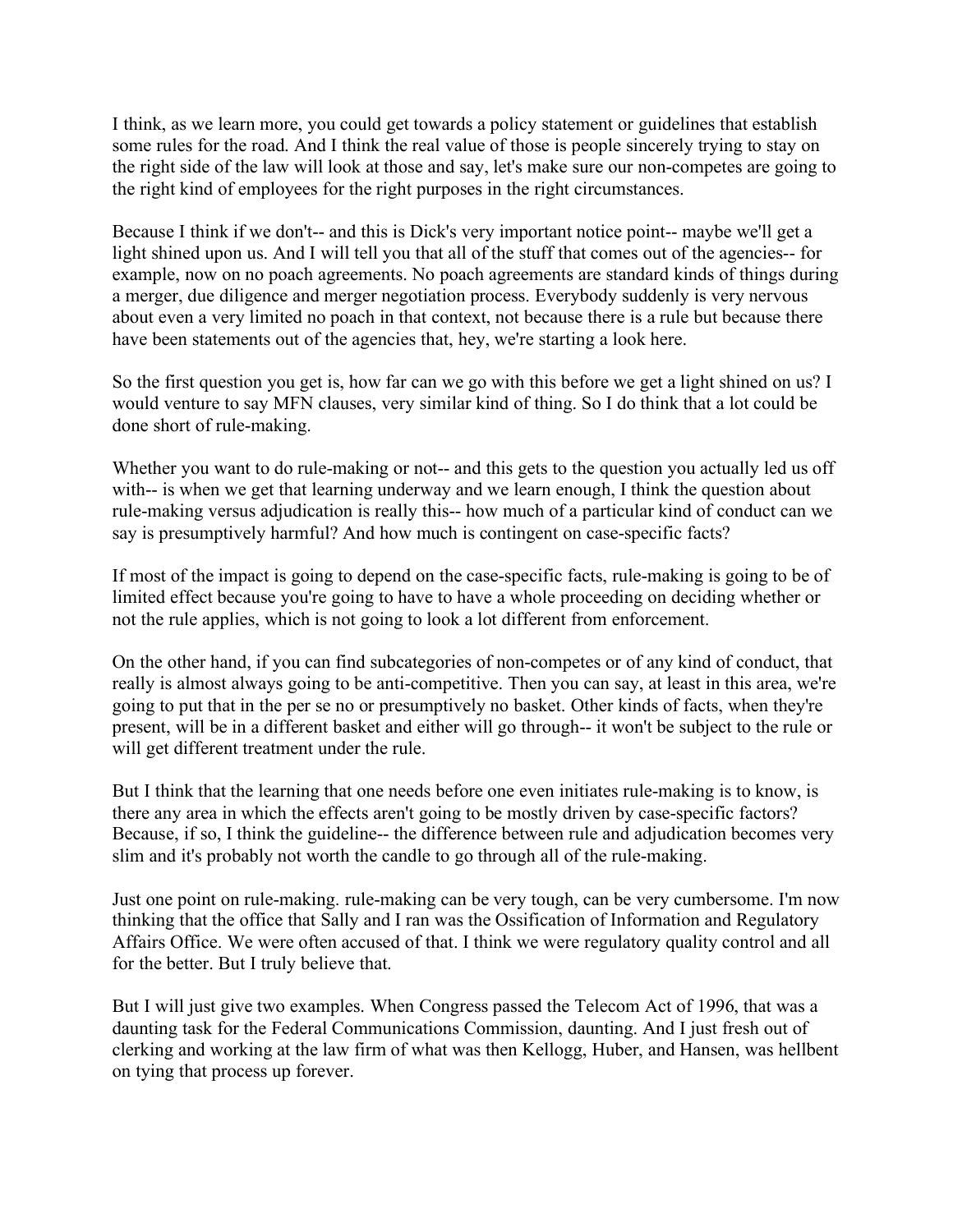Congress gave the FCC a 180-day deadline for passing a really elaborate set of regulations on unbundling the local telephone networks, pricing the access, all kinds of stuff. By gosh, they hit that deadline and those rules went into effect even while they were being fought up and down to the Supreme Court in at least half a dozen different cases.

 Another example is in June of 2013, President Obama went to Georgetown University and said, I direct the EPA to enact regulations that will cut CO2 emissions from power plants. Really tall order, especially because he didn't have an EPA administrator at the time. She was, I think, nominated

nominated.<br>And Gina McCarthy came in maybe September, October? I don't remember exactly. And she got that final rule done inside of two years. And there were billions of dollars arrayed against her efforts to do that. And, fortunately, OIRA was there to help speed things along and really get it done right. And they got the thing done in two years.

 But the point is that where it's important I think these processes can move very effectively. But that doesn't mean you don't have to allocate a lot of resources. That doesn't mean it isn't difficult.

 So I would say in terms of whether or not the tool of rule-making or the tool of adjudication should be used really depends on how much lift you're going to get out of what you can specify ex ante, how much behavioral change you can effectuate by virtue of what you put in the rule.

 KENNY WRIGHT: And I'd like to give Sally a chance to address this question. But, before you do, I'd like to sort of flag it in a way to say that if you were-- since you worked at OIRA, you've been giving the agency the helping hand in crafting rules that will survive judicial review and work effectively in the market. If you look at the FTC's toolkit, what kind of resources would you look at in terms of marshalling, in terms of making sure that we effectively use all of our tools, and the ways in which our tools may help with rule-making?

 As people have said previously, enforcement can inform rule-making. Policy studies can inform rule-making. What should we be thinking about in looking at the toolkit?

 SALLY KATZEN: Well, I think that's a good question. And the answer is, more than one. There's no single lane. I think you can do two things. You can walk and chew gum at the same time, although some people-- never mind.

 Part of the process is gathering information. Part of the process is sending a signal. And that's what we heard from both Dick and Howard, is you want to tell the world this is something of concern and send the signal that you're serious about it.

 And you can do that through guidelines. You can do that through an advance notice of proposed rule-making, even under Mag-Moss, where you say, we've got this issue. We've got these data. We're trying to figure out how to proceed.

 We can identify-- and based on today's discussion, which was phenomenally interesting and informative-- we know that there's a difference between low-wage workers and CEOs. And I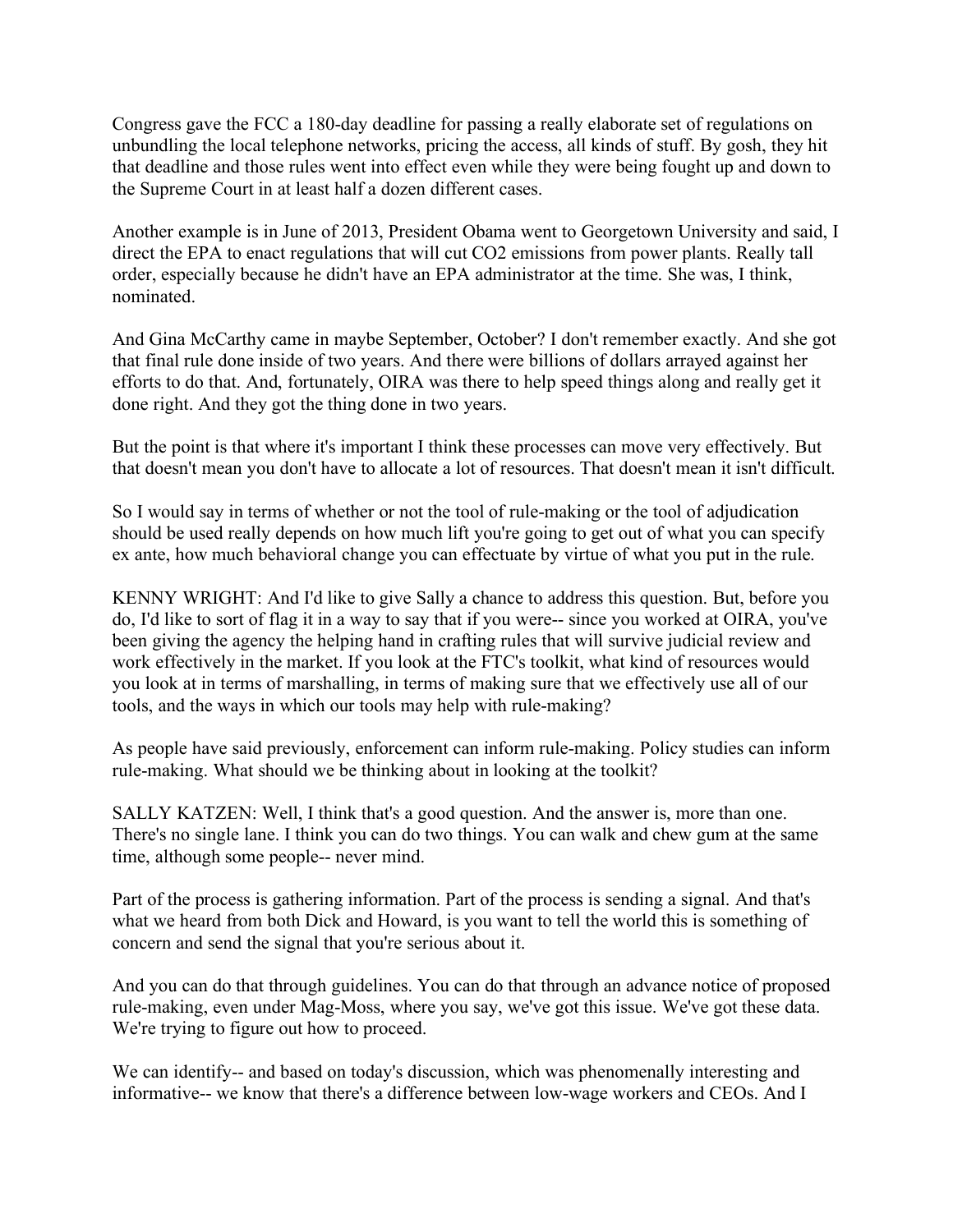think almost everybody who addressed the issue thought that with respect to the low-wage workers, there was very little benefit and a great deal of cost involved.

 You can send that signal now and say that in that area you're looking for a per se rule. And you're looking for guidance as to what the parameters should be, what the measures should be. And you can say that there are, with respect to the upper end of the scale, the CEOs, there are other considerations. And you want to learn more about what goes into it. So requests for information can work hand-in-glove with signals that this is not good.

 The other thing that was so interesting about the earlier discussion was that workers in jurisdictions where they were not enforceable were nonetheless-- they didn't know the law, as one of the panelists said. They were impressed with the fact that it was in their agreement and they better not do it. Raising the bar of education is a very important tool that the FTC has had, and has used successfully in the past.

 And that can be coupled with starting a rule-making, starting guidance, starting informing. And all of that will lead to your getting more information and, therefore, be in a better position to do the kinds of things you want.

 HOWARD SHELANSKI: Can I add something really quick to that? You know, we've talked about the disadvantage that the agency might have with Mag-Moss. The agency has two really big advantages. One is you have statutory authority to conduct studies. OK? Which is a really nice thing and not every agency has it.

 The other thing you learn when you do regulation and you review regulations in the federal government is how poor the infrastructure is in a lot of agencies for actually doing the analysis and the fact-finding that is necessary. The EPA was a big exception, as Dick said, and what has happened at the EPA in terms of the dismantling of the scientific and economic expertise is tragic and worse.

 I will say the FTC has the Bureau of Economics. And, if I may say so, I don't think there is a better organization in the entire federal government in any government of the world for undertaking analysis, research, factual development, that would support competition or consumer protection rule-making. So I would take advantage of those 80-plus extraordinarily capable people to conduct the studies that you have statutory authority to do. And I think that's an advantage that the FTC has that is quite unique.

KENNY WRIGHT: And did you want to go ahead?

 KRISTEN LIMARZI: Just one quick point. And this is a lot of good information being shared. One quick thing on guidelines, and I think I absolutely agree you can proceed on multiple fronts. And I think Howard made some good points about some of the salutary effects that guidelines can have. But I want to be realistic about what they're going to actually do in the market and in the legal community.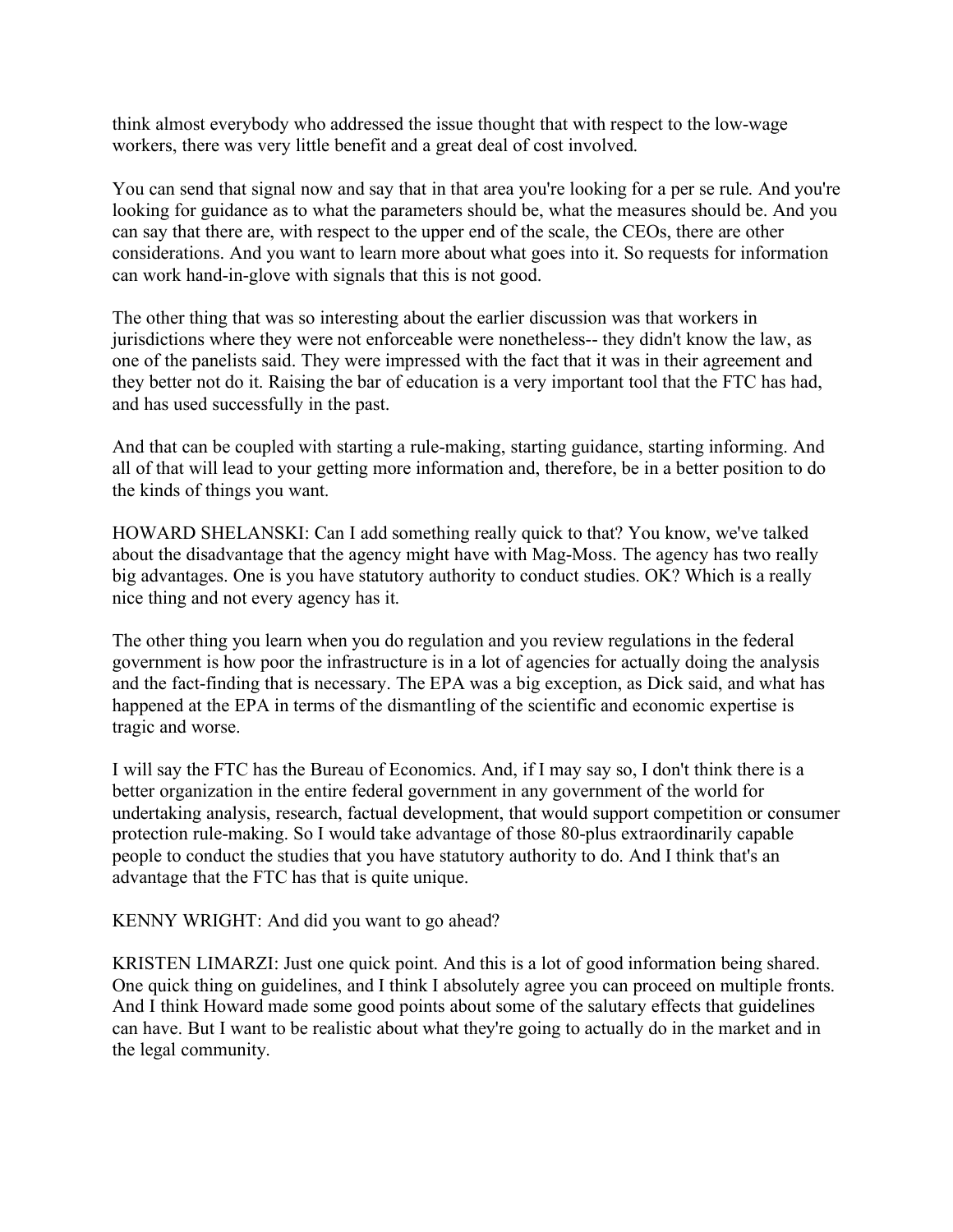If the FTC issues guidelines that says, we think under Section 1 of the Sherman Act non- competes are presumptively unlawful, that is a credibility robbing thing to do because it's not true, right? I mean, we heard today, Eric Posner said he read the 24 or so cases on this and the plaintiff never wins.

 The non-competes are almost invariably a vertical agreement. The Supreme Court could not be clearer about how Section 1 looks at vertical agreements. And it's not with a presumption of illegality.

illegality.<br>And so, if you say, these are presumptively unlawful. We intend to proceed into the market and enforce on that basis, I think you're going to run into a brick wall. Now that's not to say that shining a light on them by highlighting the problems and the circumstances in which they have positive societal benefits and the circumstances in which they clearly don't have positive societal benefits, I think there could be huge advantage to that. But I think you need to be realistic about the fact that I think if the FTC came out and said that, it wouldn't necessarily change the way that-- I mean, I'm thinking about it from a private practitioner perspective.

 I would never tell someone that the FTC is going to be effective in bringing a per se suit against a non-compete. I mean, even if you put it on your website tomorrow. And so I just wanted-- well, a little bit of a caution on that.

SALLY KATZEN: I don't think I was saying, say per se.

KRISTEN LIMARZI: No, no, no. I know.

## SALLY KATZEN: OK.

 KRISTEN LIMARZI: And mostly I'm just thinking about this sort of presumptively putting out something that says either shifts the burden or appears to deviate from what is already existing antitrust principles. And that's why I think-- we're talking a lot about how you would fashion a rule to get at these problems. And then we're talking a lot about the procedure that you might do to write them into and to enact them.

 But I think there's a more fundamental or existential question, which is, where are you grounding them? Because if you have decided that the non-competes are anti-competitive, but somehow not reachable by the antitrust laws, why are they not reachable by the antitrust laws?

 And if they're not, fine. It's acknowledged that Section 5 goes beyond the antitrust laws, although how far and in what direction is somewhat of a mystery. But let's figure out what that is. And maybe that's where you ground to this.

 But saying, these are anti-competitive. But, for some reason, the antitrust laws are inadequate to get at that, I worry that you-- or that a suit under the antitrust laws we could not establish with sufficient economic rigor to prevail in an antitrust suit on this basis, so we're going to do an end run around that, I think it undermines the antitrust laws.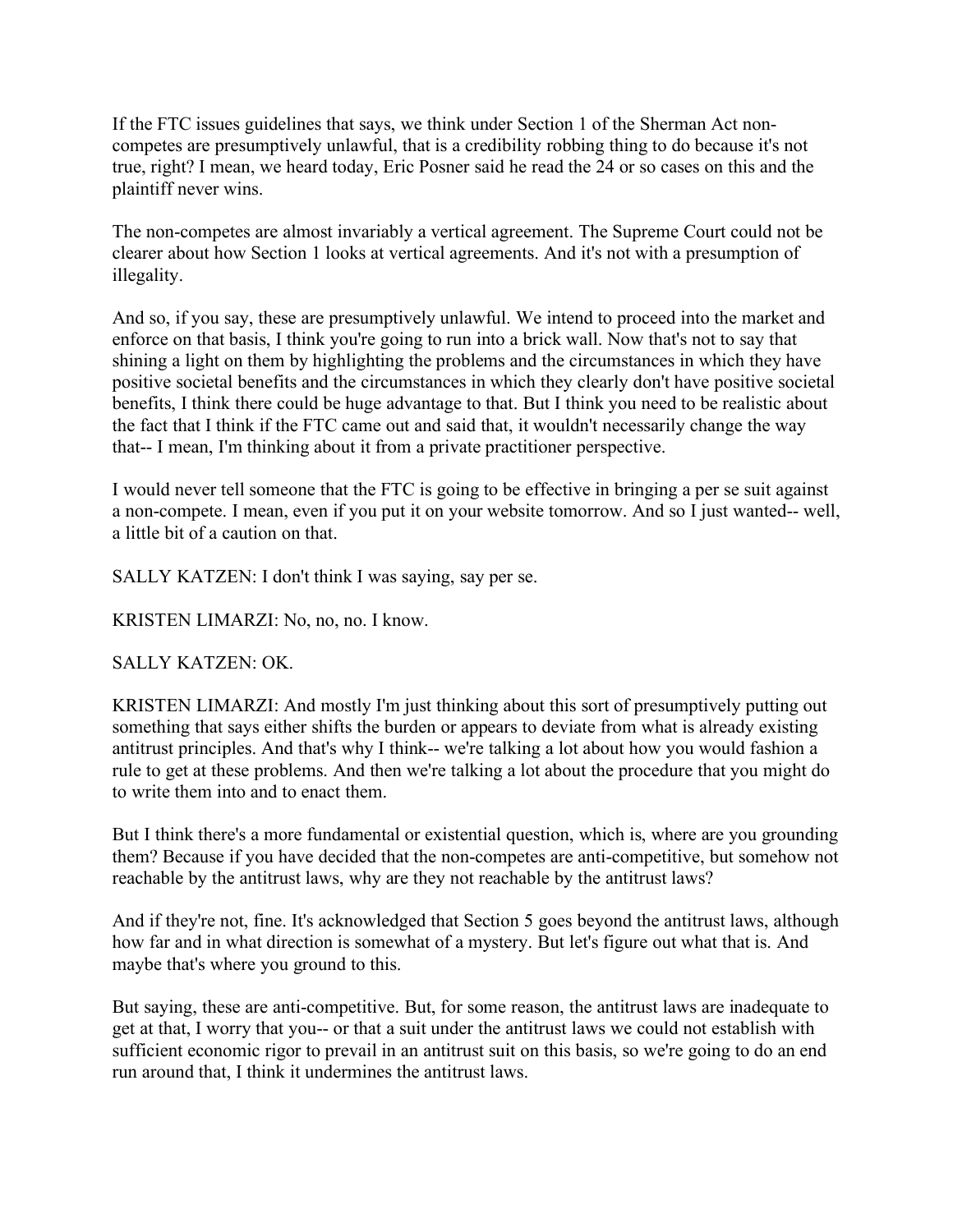I think the agency would be much more effective and much more principled by identifying a related, obviously related, concern that the FTC is empowered to reach, and to address, and to say, this is the problem we're addressing. This is not a problem of market-wide competition failure. We know it's not that because we can't prove that. That's what all of this case law tells us.

 But it is a problem that it contributes to wage stagnation or it is a problem that it contributes to labor mobility. And those are concerns that are within the ambit of the FTC. They're within our power to regulate. And so we're going to regulate them for that purpose. And then build the record that supports that.

 KENNY WRIGHT: So Kristen had perfectly anticipate my follow up question. But I was also going to ask Aaron to weigh in on that, as well. Because you had mentioned a increased skepticism of the use of guidance by agencies. And so, to the extent that the FTC were considering this proposal from Professor Pierce that one option would be to issue an interpretive rule, or an enforcing policy statement, or a hybrid document that was some other form of guidance, do you have any reactions to that proposal as well?

 AARON NIELSON: Sure. But I think I'll-- if I get a chance, I'll say this. One of the most intimidating things you can imagine is teaching 75 years of administrative law to the author of the treatise and two OIRA administrators, and a roomful of FTC experts. So I think a little bit of nuance was lost in what I was trying to say.

 I wasn't trying to say that rule-making is too hard, so never do it. No, no, no, no. I think that that's a-- it's an empirical question about how hard it really is. I suspect I'm probably closer to Sally than I am to Dick on that particular question. And that goes to the point I want to make, which is, rule-making is a very good thing in the sense that it gets public participation.

 It's prospective, which means that people have time to prepare their life around the rule. If you're having a big policy change based on an adjudication, that's retroactive. That means the law was unclear at the time when I did this thing. And now I am being punished for having done something.

something.<br>rule-making is prospective. Everyone has a chance to prepare. You get the comments from everybody. You get all the possible views coming in. So I'm a big fan of rule-making, especially compared to adjudication. I think rule-making makes a lot of sense.

 I think the worst of all of the possibilities is how about we're not going to necessarily do it by rule-making, and we're not going to do like small little adjudications, we're at issue a policy statement. And then we're going to try to have you change your behavior that way.

 Because it is true. You don't have to go through all of those procedures. But I think there's a lot of value in those procedures. I think those procedures is how you get the input from the public. I think those procedures is how to make sure that you're doing the quality kind of control that you like.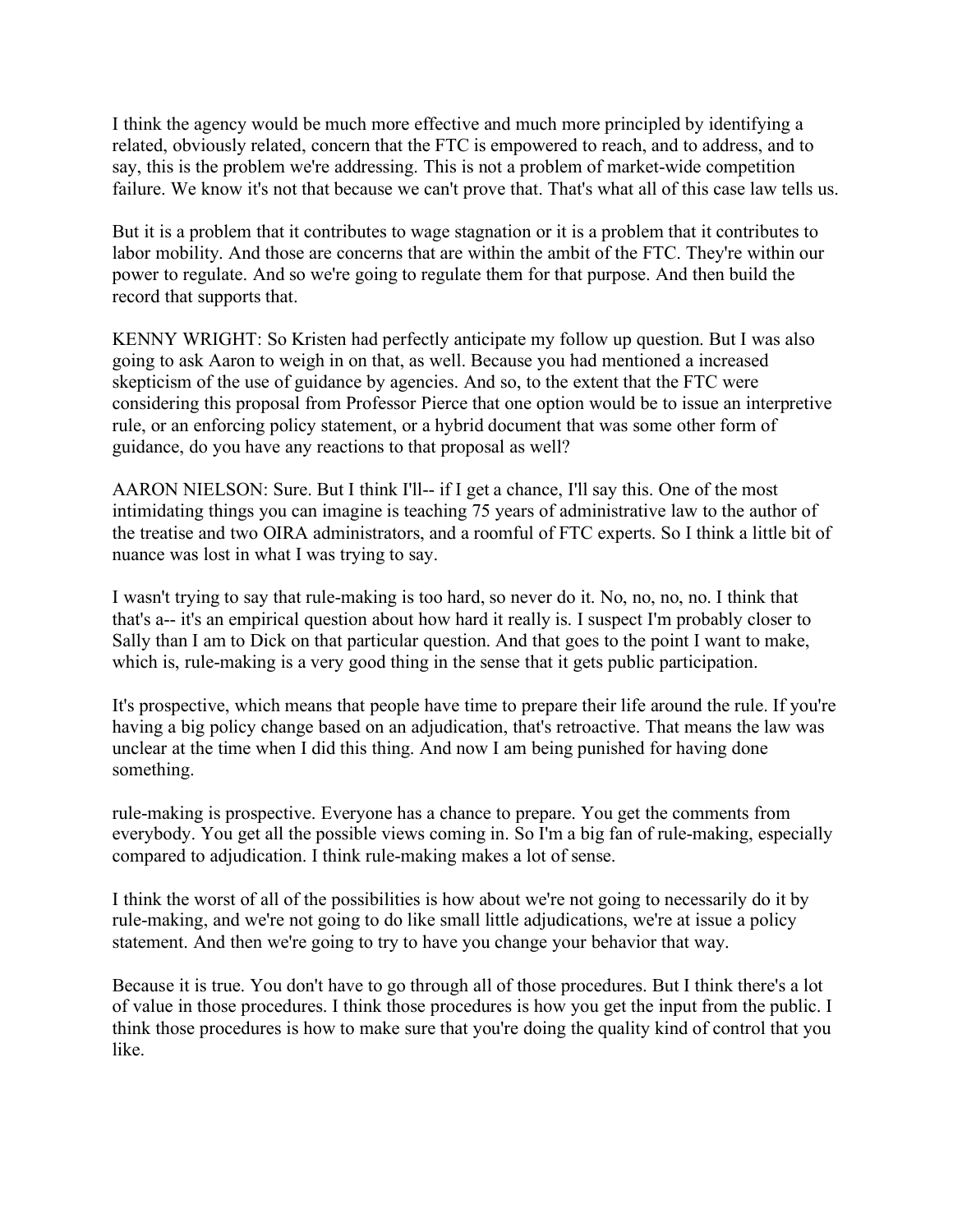So I heard Howard talk about the role of OIRA. I'm a big fan of OIRA, as well. So I suspect between Sally and there, I would say, yeah. It'd be great if we put these things in terms of policy, put them over in OIRA review because I think OIRA would make it even better.

 So when you go say, I want to do a policy statement, you're cutting out all of those kind of quality checks along the way. And to the extent that you are encouraging behavior but you don't necessarily have the quality checks in place to make sure you're doing it in the right way, you might end up having kind of perverse consequences that I don't think anybody would want.

 So I would say, no, rule-making is certainly something that you can do. And there's a lot of really good reasons to do it.

SALLY KATZEN: Thank you.

 KENNY WRIGHT: So we have a question from the audience on this topic of guidance documents. And so it insightfully notes that guidance documents may be subject to submission to Congress under the Congressional Review Act. And that's recently been clarified by executive order by the Trump administration, as well. And so the question notes that that may suggest that poorly predicated guidance documents can even be struck down.

 And that Professor Paul Larkin has argued that there may be a private right of action under the CRA. So do you all have any thoughts on the sort of CRA implications of guidance documents?

SALLY KATZEN: Oh, god.

KENNY WRIGHT: [INAUDIBLE] documents.

KRISTEN LIMARZI: Sally has thoughts.

 SALLY KATZEN: Sally has thoughts. One, when CRA was negotiating, being negotiated in 1995, I actually was representing the administration. And there was no thought that it applied to guidance. And all of this recent legislative history from GAO and now from the administration in the document that you referenced is remarkable, is the only word I could use.

 And if you read through what was intended in CRA, it was full rule-makings. And even though the definition was to 5531, it was not intended to be that way. Having said that, it is now being interpreted to apply. And if you're going to look at CRA, you have to look at 801(b)(2)(1), I think it is, that says that if there is motion of disapproval, then the agency is not permitted to redo that, anything substantially similar.

 And that means that the agency could never do anything in that area absent an affirmative grant of authority by the Congress to have the agency redo that issue. That was a point that was put into the document, into the Act, so that the agency couldn't just take out a couple of commas and send it back.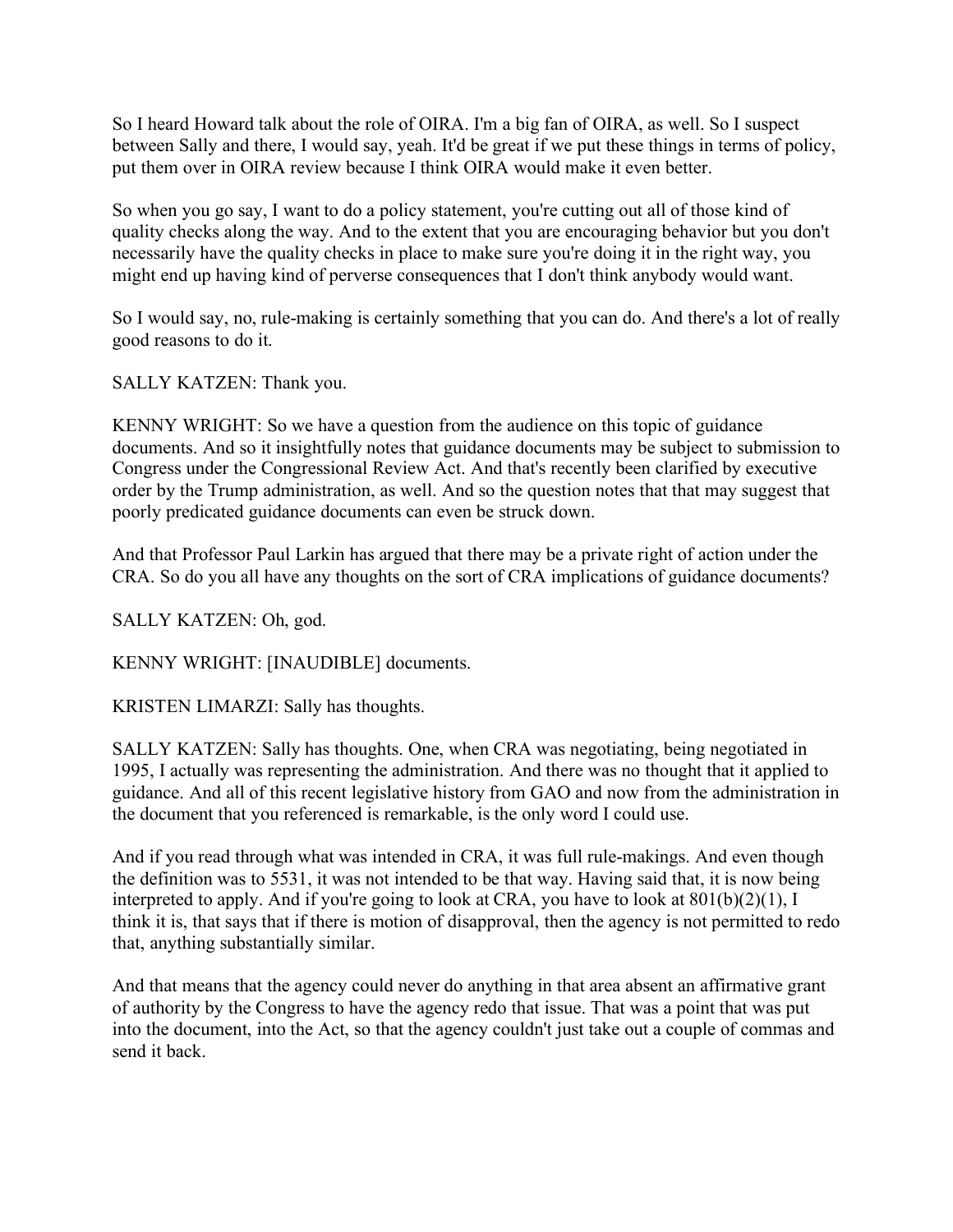Substantially similar was designed to be substantially similar. It has been interpreted to be anything in the ballpark. And so if you did go through guidance, and if guidance is reviewed under CRA, and if, under CRA, there is a motion for disapproval by both houses and by the president, so it doesn't have any kind of problems, then the agency would be precluded from doing anything at all ever again until there is affirmative grant of authority by the Congress.

I know that's very complicated. But you raised the issue. I didn't.

# [LAUGHTER]

 I would say that that's the least problem with guidance. I think a more important problem with guidance is whether you have sacrificed what Aaron correctly identified as all the benefits of rule-making, of the gathering of information, the educating of the agency, the letting people think through what should be done in a way that is informative and that is participatory, so that those regulated entities will feel they have some buy in and understand what has happened.

 And logical outgrowth is not necessarily detrimental. Because you can write a notice of proposed rule-making that gives seven or eight different outs. You give a lot of different possibilities. And you say you're also considering this, that, and the next thing. And there's a way to protect against the logical outgrowth doctrine.

 But there's so many benefits, as Aaron said, of a regulatory proceeding that to go the guidance route, forget CRA. You should all forget CRA anyway. But you can forget it for this purpose, I think

think.<br>RICHARD PIERCE, JR.: To cover, it just to be sure, I'd recommend you send it over to the Hill. Nobody's going to do anything with it. There's no way in hell this is going to be the subject of a CRA. So send it over. And it will get thrown in the trash. And that's that.

 So I think that's all I want to say about CRA. But there's a number of other things I wanted to say. I actually disagree with Kristen. I think it's very risky to go, at least on a standalone basis, with Section 5 of the FTC Act. The courts are really quite leery of that for understandable reasons.

reasons.<br>It's so open-ended that they tend to-- their initial thinking about anything that's coming under Section 5 is, eh, eh, real reason for skepticism. I'd go strictly under Sherman. And I think you can do it.

do it.<br>My starting point, it would have to be a long document with a lot of explanation. And it would have to tie-in with doctrine and Supreme Court opinions. My starting point would be California Dental Association and the four-step decision-making process that the court outlined that's appropriate in some circumstances. I'd argue this is one of those circumstances. And I go through that four-step process and show how it would support a rebuttable presumption-- not a per se prohibition, but a rebuttable presumption.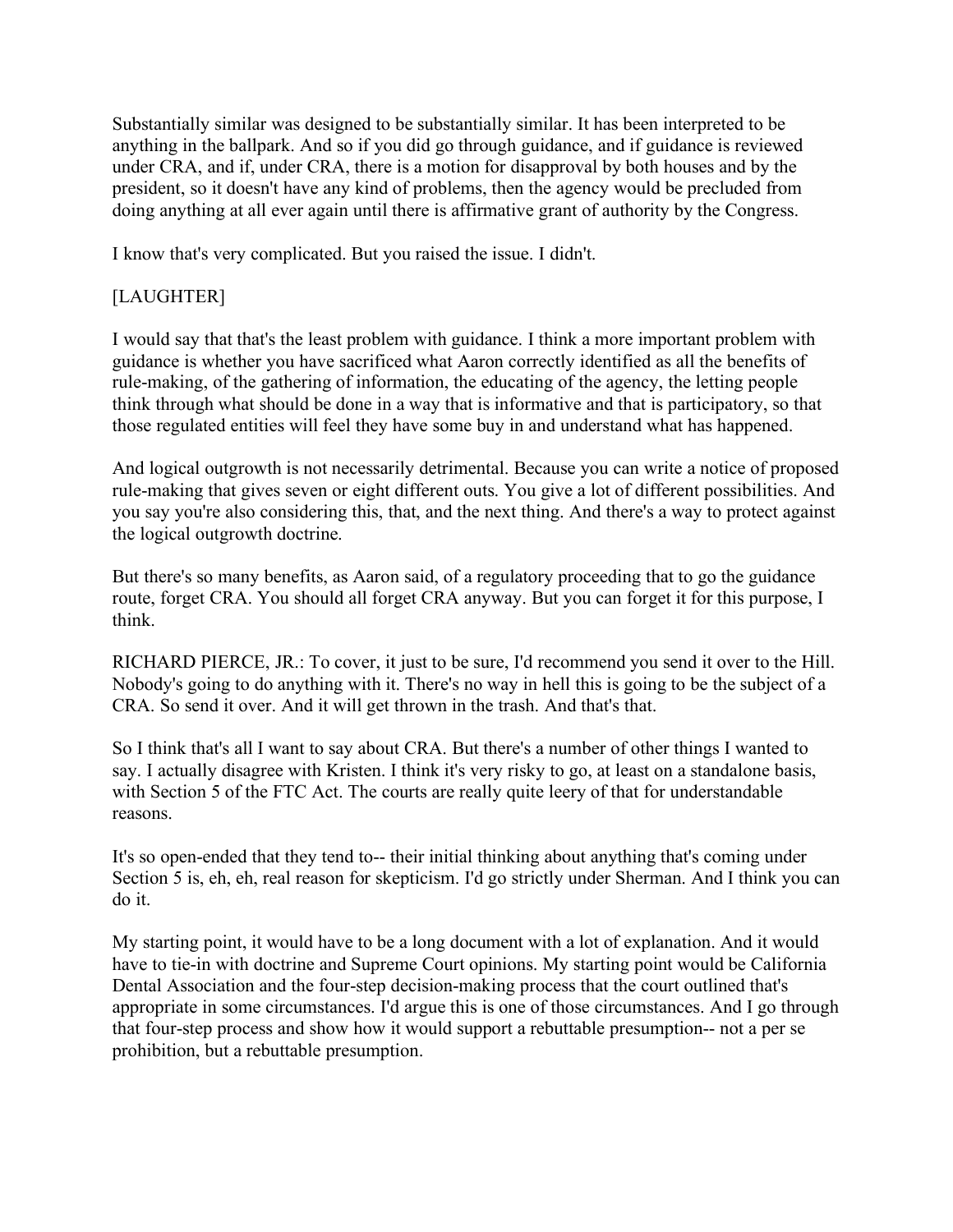And then I'd go with Howard's point. And I'd have the really outstanding researchers at this agency do lots and lots of work to fill the holes that now exist in the research base. And you plug those into your document, along with the doctrinal analysis.

 And then you make it clear that one of the things you're saying is a violation of the law and you will go after is somebody putting in a non-compete clause in a contract where they know it's not enforceable. I mean, I think that's a piece of cake to make the case that those are unlawful.

 And that seems to be the biggest hole in the state proceedings. And I'm not worried about the effect of the half a dozen cases where individuals have tried this in individual cases. Because they didn't have the expertise. They didn't have the record.

 So I think this agency has the capability to do a policy statement that would be effective. I grant that rule-making has a lot of advantages. But, wow. Three years? Five years? Seven years? I don't-- Wendy Wagner concluded that it took EPA an average of a little over two years just to draft a notice of proposed rule-making.

 DEREK MOORE: We've been talking about rule-making in the abstract, or rule-making versus adjudication in the abstract, and I'd like to move on to some specific proposals that we heard earlier today. And I'm going to reverse the order. So Howard, Howard will go first. And Sally will go last. We'll go down the table this way.

 And we've listed several in our preparation materials. But I'm going to focus on just a few to start out with. And then we'll move on to the others.

 So the basic question is, are there clear benefits or drawbacks to the approaches that I'm going to propose? And what would the evidentiary requirements be to support a proposed rule? And, remember, that if we're going to adopt a rule, it would be a rule declaring something illegal or presumptively illegal under Section 5 not under the Sherman Act.

 So that the first possibility would be an outright ban labeling non-compete agreements as an unfair method of competition, writ large. And this is what the Open Market Institute and several other co-signers have petitioned that we do. And related to that, or a subset of that, would be a prohibition against non-compete agreements for a subset of workers.

 Earlier today, we heard a lot of evidence suggesting that non-compete agreements are particularly harmful to low-wage workers. And identifying what a low-wage worker is could be a challenge and potentially could identify a target if we say low-wage is \$X an hour or \$Y a year.

So I'll throw that down to Howard. And then we'll move on down the line.

 HOWARD SHELANSKI: Yeah. I mean, so I think an outright ban, you know, no surprise that I'm going to say I think is deeply problematic and would be opposed to it. I think you could come down to a universe of workers for whom it's appropriate. For me, it's more an issue of low skill rather than low-wage because the primary justification for non-competes is investment in human capital.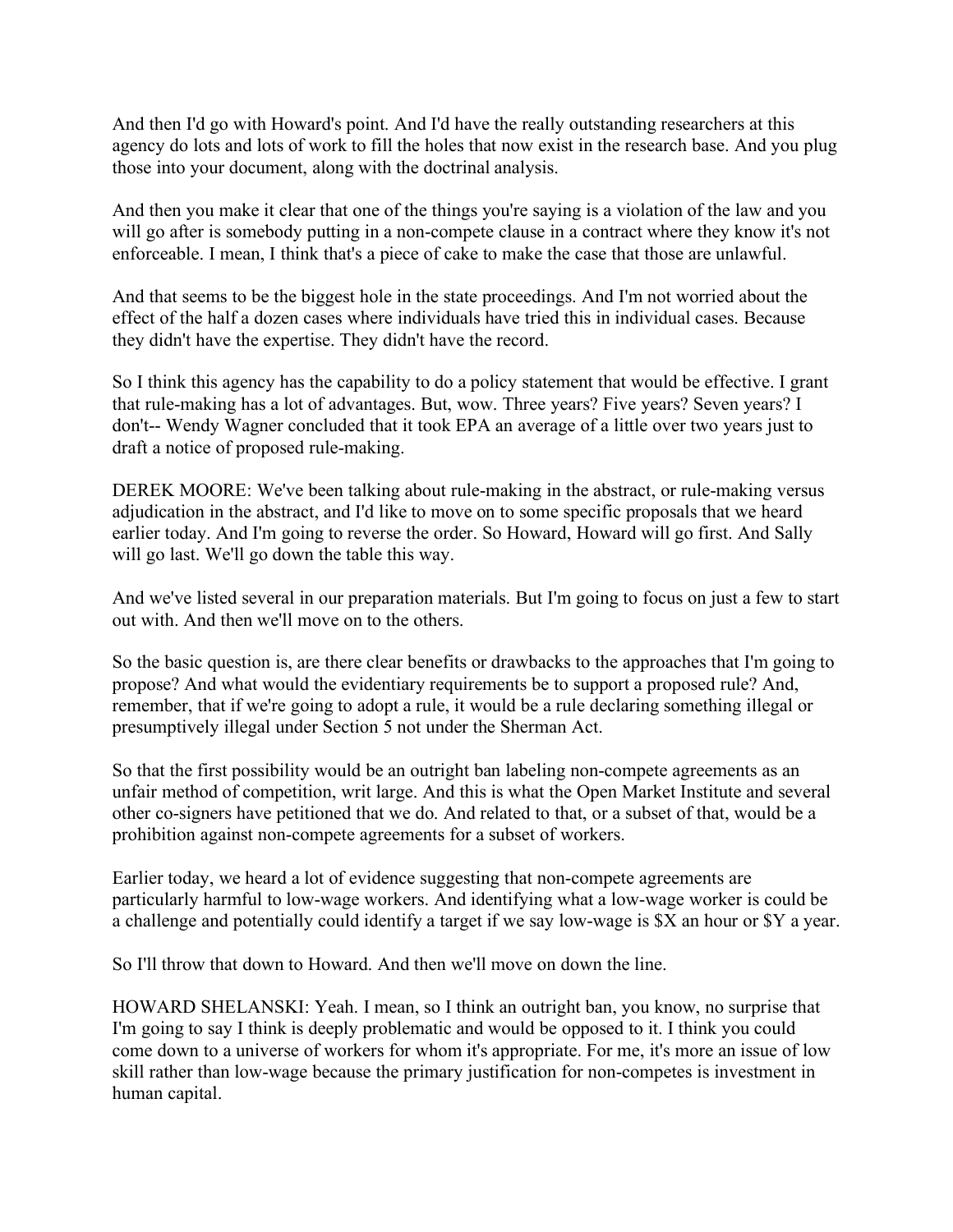You've got other ways of protecting against other kinds of things. And if there's no investment in human capital, what's the purpose of a non-compete? It's to shift the ex post bargaining relationship. It's not to do anything valuable.

 So if one could sufficiently delineate that group of workers, I mean, I don't think you'd necessarily do harm. But I think that delineation is extraordinarily difficult. And so I would say that there is-- you run a real risk of shifting training costs onto workers if you mis-specify that line. Because if I can't have a non-compete agreement in certain segments, I might not invest in training.

training.<br>Let's take a really simple example. Tech firms in Silicon Valley that tend to have several month training periods for their new software engineers, that's almost all investment at that front end. If they can then put themselves up for auction, you could imagine that some of that training would not occur.

 And so what would happen is the costs of finding that training would be shifted onto the workers themselves. It would be less well-tailored. I think you'd have huge inefficiencies and barriers to entry into the labor force all around.

 So you need to make sure you get that line right. And that's what I don't like about a per se ban. And even the corollary proposals for subsets, I'm sure we could find some subset where most people in this room would agree and others would agree, OK. You're not doing any harm by a per se ban there.

 But that seems also a big risk for future policy. If you set the bar at so high, if you will, for finding a non-compete to be illegal, then is every other non-compete in every other context just so fact dependent that you couldn't have a rule? So I would stay away from per se rule-making.

KENNY WRIGHT: Any thoughts, Dick?

 RICHARD PIERCE, JR.: I would just add one point that really follows on a point that Aaron made in his presentation about stickiness. Stickiness certainly can be an advantage. As somebody who's not been fond of some of the things that this administration has been trying to do and rule-making on, I'm kind of happy about stickiness at the moment.

 But stickiness also means you can't make an amendment without going through the same process. And so you better be pretty sure you know what you want before, well, before you issue the notice of proposed rule making. Because it's hard to make changes after you issue the notice, between the time you issue a notice and the time you issue the final rule because of all the doctrines that the courts then apply.

 And once you issue that final rule, the only way you can change it, the only way you can amend it, is by going through that same process. So if you, again, set the bar real low, as Howard pointed out, well, then you've got a hell of a problem of, again, a very long resource intensive process to change the bar.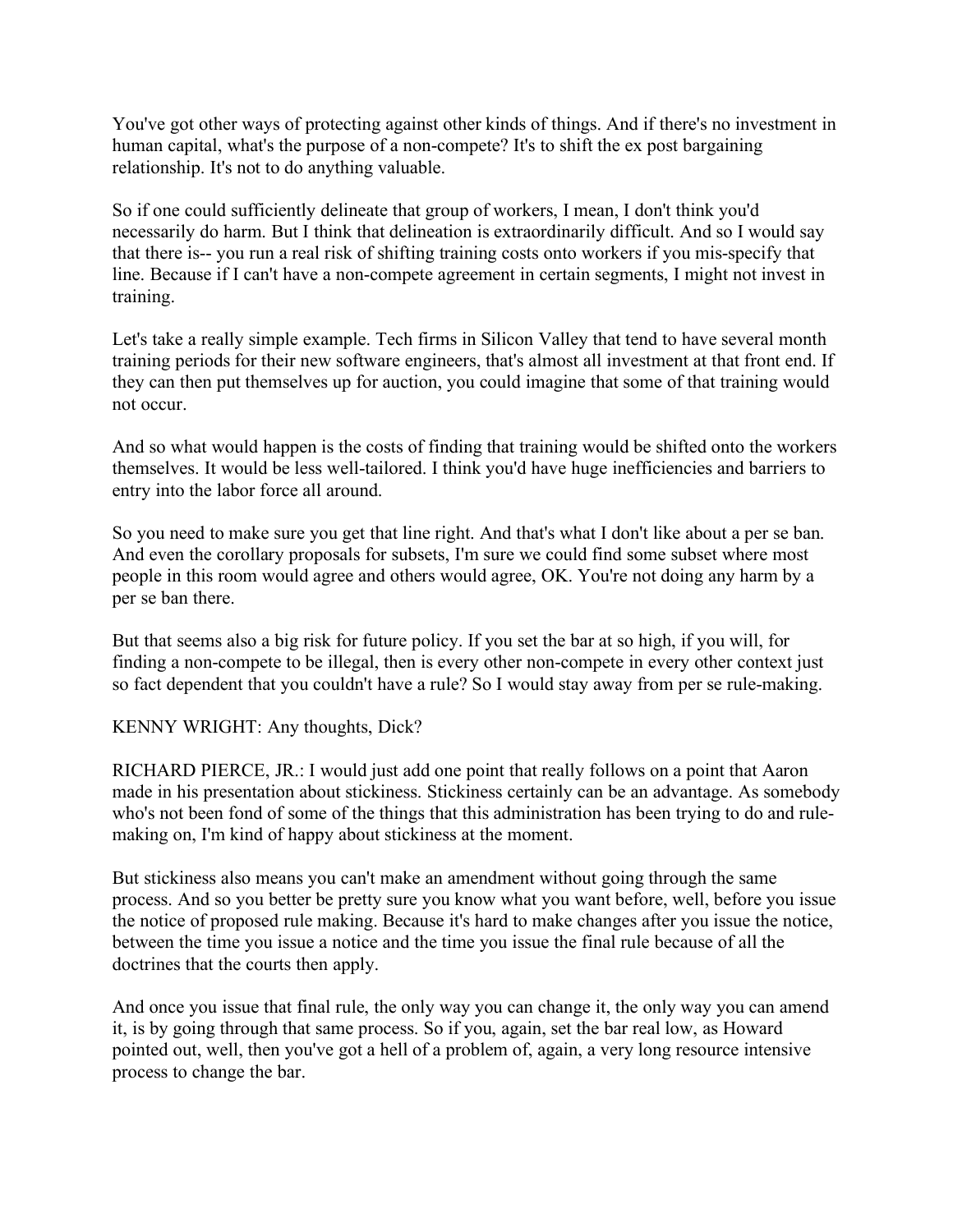If you go the policy statement route, you have to go through procedures. It's still-- it's hard work. But you choose the procedures. And it gives you a lot more flexibility. It is less sticky. That can be both an advantage and a disadvantage.

KENNY WRIGHT: Aaron, any thoughts?

 AARON NIELSON: Yeah. I'll do it really fast. I confess, like I said, that I came in here as a proceduralist. And the specifics of this entire debate is-- it's edifying. I learned a lot today. But I don't claim expertise.

 But I will say this. Just, as a matter of judicial review, it'll be hard to defend a per se rule because, boy, you could come up with all sorts of things that look pretty arbitrary and capricious because there's certain situations where it obviously makes a lot of good economic sense for you to have them. That's why the Commonwealth has had it for centuries, certain doctrines.

 And other ones where you say, well, that's harder to defend. So if you stick a bright-line-- unless it's so narrow, like Howard is saying-- it's just going to be arbitrary and capricious. And the court's going to say, well, wait a minute. Do you think through all that hard aspects of the problem? Well, if so, what's your response to the comments? And they would say, no. No.

 So I think that would be a really hard one unless it's a very, very narrow per se rule. At that point, it's beyond my expertise.

 KRISTEN LIMARZI: Well, I tend to agree with what's been said, I think. And I thought I definitely agree with the sense that there's really-- it would be incredibly difficult to justify a complete per se ban, and even a ban at a wage threshold. In addition to it being difficult to figure out what that might be, I think Howard and others have made a good point which is, it's not a very good approximation for the problem we're trying to solve, right?

 It would be very rough justice to set some sort of a dollar, or a wage threshold. And I think that makes it incredibly vulnerable to judicial review.

 I'll toss out something, an alternative, which is in much the way that a wage threshold isn't very tailored to the problem we're trying to solve, I was interested in some of the learning that came out of the earlier panels, especially the panel with the economists, that disclosure and the time at which the non-compete is shared, and the extent to which there's negotiation and consideration has a huge impact on the effects of the non-compete, on the worker, on the--

 And so if we think that non-competes are justified in circumstances in which there is some consideration, or there is some level of negotiation, or at least it's on the front end. So we know that it's not necessarily going to shift that training costs problem that Howard was mentioning.

 If that's really the issue, then maybe you want a rule that that is aimed at that, that requires disclosure or, I mean, somebody-- one of the economists said today, you know, it has to be a line item in the contract, right? You get this wage if you don't sign the non-compete and this wage if you do sign the non-compete.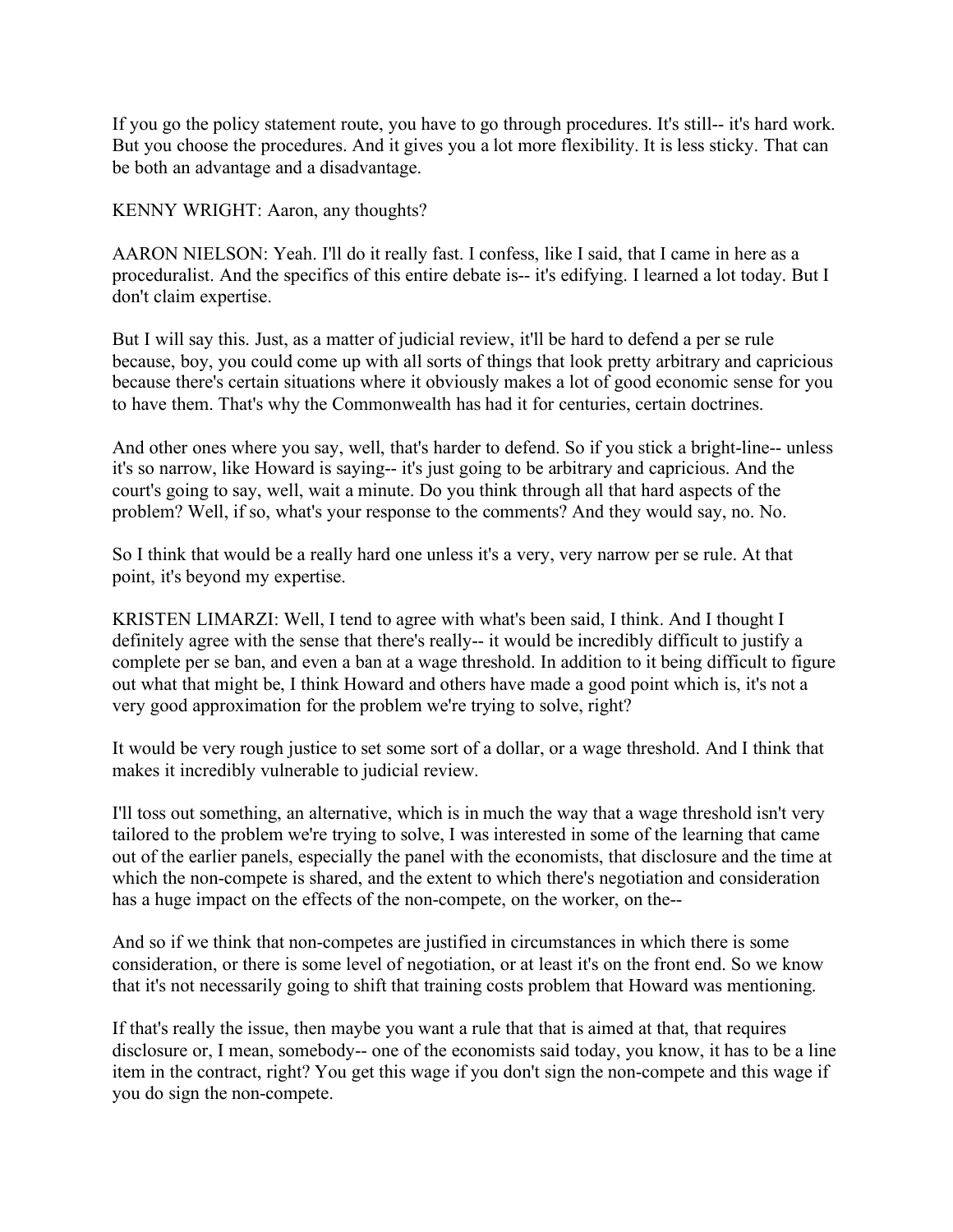I don't know how realistic that is. But that's at least trying to address the problem, or a lot of the problems that I think have been identified through the day.

 SALLY KATZEN: I am with Kristen on the latter points. We heard a lot about transparency, and disclosure, and maybe even compensation for signing. The timing of the revelation is very important. There are some that-- a few where you learn about a non-compete clause before they sign the contract.

 There are some who learn about it when they sign the contract. There is some learn about it after they sign the contract. There are some who don't learn about it until they're about to leave, and that's the first time.

 So we also did not hear a lot in the last panel about the presence or absence of trade secrets, the thing that you're worried about the employee taking forward. And what I hear is the possibility of writing a menu of things that are relevant to evaluating the legitimacy of a non-compete agreement and that these are different categories. You can check some of the boxes or none of the boxes and have the consequences flow from that.

 I am less concerned about distinguishing between low-wage workers. The story of the janitor having a non-compete? I mean, what are we talking about? How much training goes into justification for that?

 I understand that as you move up through middle management, let alone senior management, that there are difficulties in drawing lines. But I think putting the compensation, whether it's an hourly worker or what they're-- less than \$40,000 a year annual compensation, as one of the criteria on the menu seems to me to be completely legitimate. And I would not get shell-shocked by the fact that somebody might have some discrepancy, particularly if we're not saying per se.

 Particularly if we're saying, these are the factors that would go into the consideration. That I think your menu serves that purpose.

 DEREK MOORE: So I'm going to jump ahead just a little bit based in part on some of the responses that we just heard. So, as we all know, the Commission has distinct mandates to address unfair methods of competition, on the one hand, and unfair or deceptive acts and practices, on the other hand. Both categories are under Section 5 of the FTC Act.

 And Aaron ably described the different, or at least the plausibly different, approaches or procedural requirements that the FTC must follow to pursue a rule under unfair methods of competition versus UDAAP, Unfair or Deceptive Acts or Practices. And some of the issues that we've been discussing related to the problems associated with non-compete agreements sound more like unfair or deceptive acts or practices. And when the remedy is a notice requirement, that to me sounds very clearly like a consumer protection issue rather than an antitrust or market power issue.

 And thinking about the different procedures that we would have to follow, we need to anticipate at least the possibility that if if we follow ordinary APA notice and comment rule-making and we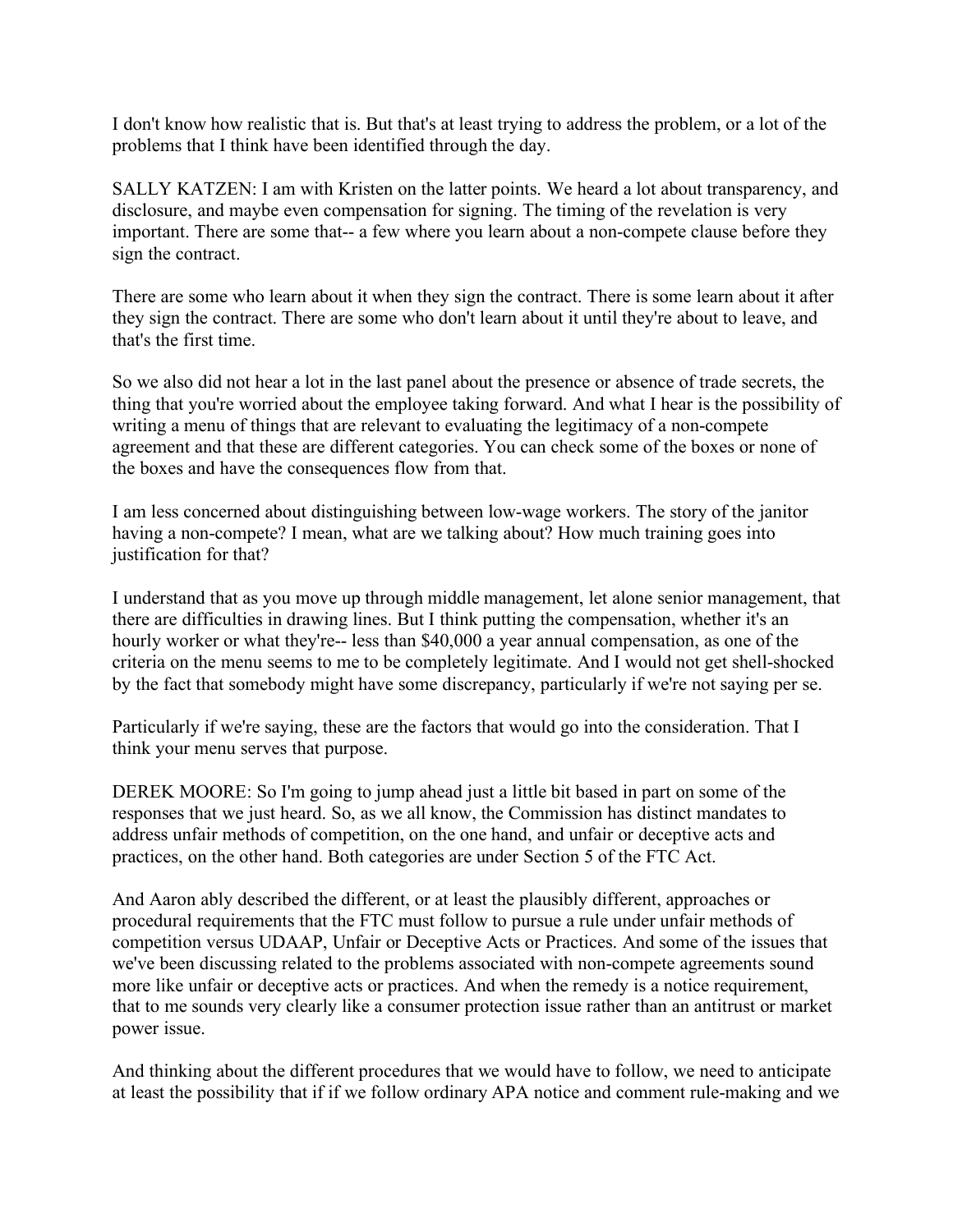import some consumer protection principles into our analysis, a court might come back and say, you should have followed Mag-Moss.

 So the question for the panel, generally, is consumer protection-oriented principles a better fit for the concerns that we have related to non-compete agreements? Putting aside the procedural requirements, just noting that they're different, or is this a market power problem? And I'll throw it down to Howard.

 HOWARD SHELANSKI: Yeah. So, I mean, this is a tricky problem. Because I think, in some way, the UDAAP issue here is empirically and intellectually easier than the competition issue. But it, unfortunately, matches up with the more cumbersome regulatory process, which is too bad. Because if you could do APA for UDAAP, you might have at least something you could do here that's very useful.

 Workers going into the employment process, or into the hiring process, have heterogeneous opportunities. And, therefore, will be extracting different levels of surplus from the package they are offered by an employer. Some people might want the job so badly and find so much benefit to the job that they wouldn't need a different wage to accept a non-compete clause.

 Other people might have a broader array of opportunities and be very close to the threshold. And a non-compete clause could get them to turn the job down. So I think notice to me seems easy.

 It's hard to even think of a justification for not letting the employee know ahead of time, except for gaining ex post bargaining power over that employee. So I would see, for lots of reasons-- empirically, analytically, just basic ethics-- a fairly easy rule there that says you've got to give people 10 days, or whatever it is.

 And, by the way, if you don't observe it, that's just going to be like lying about the benefits of your supposed vitamins or something like that. We're going to come after you through BCP and you're going to have an action against you. And only we're going to have a rule that is the baseline as opposed to a broader sort of common law type approach.

 Unfortunately, you have to go through all of this Mag-Moss process to get there. And you can imagine lots of avenues on which that would be attacked. So I do think that notice is easy and somewhat distinct from the competition problem though, right?

 Because whether or not-- and this is what will be very difficult. It gets a little bit to the point that Kristen made earlier. It's very possible that a small employer that ties up six employees in a non- compete has zero effect on the market. So if you're going to go into a rule of reason kind of anti-trust box, what's the effect?

 And you're going to get into these balancing. And they're going to claim they're doing lots of training and things like that. So I think the consumer protection side of this, or the UDAAP side of this is in a way somewhat easier.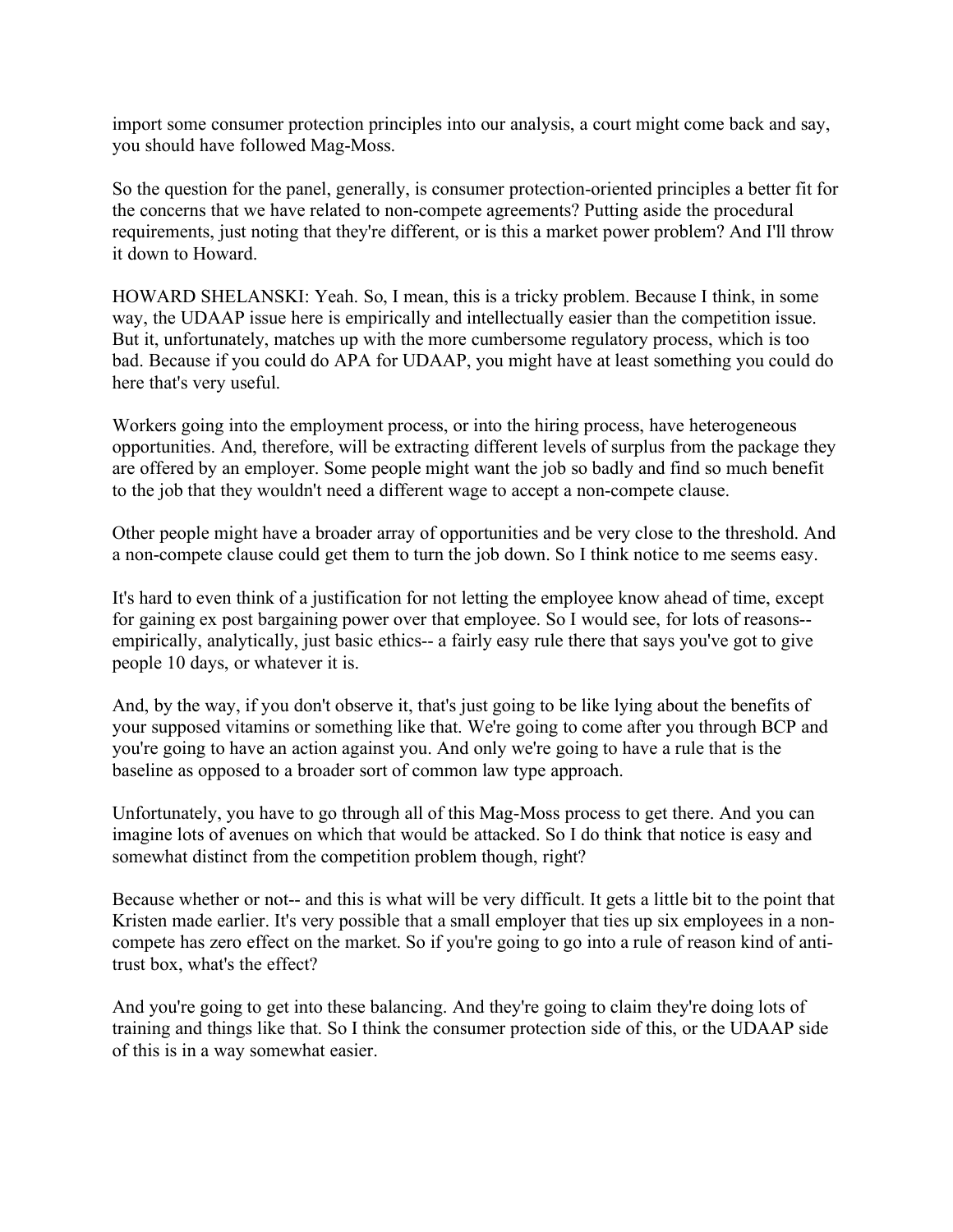I would just add something else. It seems to me that there are three things that matter here, right? Like, in my own view, termination for other than cause, you could have a rule that says, well, if it's termination for other than cause, the non-compete is invalid. OK. You could make that argument.

argument.<br>Does that fit into sort of a UDAAP framework to have at will termination, really anti-employee arbitration provision, and a non-compete all together? Do we have to read the contract as a whole? Is it an unfair contract? Or can we just go after the non-compete?

 So I would say there are two separate rules. I would actually consider doing the rules separately. I don't think you have to have just one rule. You might want to take the easier to defend UDAAP rule and carve it out and do it under the more cumbersome Mag-Moss, only because you might have a stronger case for it and actually survive Mag-Moss.

 And then I would do the competition rule, recognizing that it is not yet clear whether you can do that under APA, although as Aaron's really clear presentation indicated, there's at least some support for that. Although I suspect Justice Gorsuch such might today have a somewhat different view than what the DC Circuit had in the 1970s.

 But I would carve them out so, at very least, the notice provision would survive, even if your competition rule, if you chose to do one, would not succeed. But notice seems to me like a very good place to start.

 RICHARD PIERCE, JR.: Let me just express my complete agreement with Aaron's analysis of the extraordinary fragility of the FTC position that National Petroleum Refiners is going to protect them. I teach National Petroleum Refiners every year. And I teach it as an object lesson in what no court, modern court, would ever do today.

 The reasoning is, by today's standards, preposterous. I mean, people who don't know, I knew J. Skelly Wright quite well. And J. Skelly Wright got on the DC Circuit because he was on the district court in the 5th Circuit and people hated him so much that they pleaded with the president to get him the hell out of the 5th Circuit. And the president said, oh, OK. I'll put him on the DC Circuit.

SALLY KATZEN: Excuse me. A personal privilege, I clerked for J. Skelley Wright.

### [LAUGHTER]

 Number one. And number two, Kennedy brought him up because they were burning crosses on his lawn because he moved to desegregate the buses in New Orleans.

 RICHARD PIERCE, JR.: So the interpretive method that was used in that case was fairly commonly used on the DC Circuit at that time. There is no justice today-- not just Gorsuch, but Kagan, Breyer-- there is no justice today that would-- the reasoning is basically-- the case against was the placement of the context in which that power to issue rules appears in the statute makes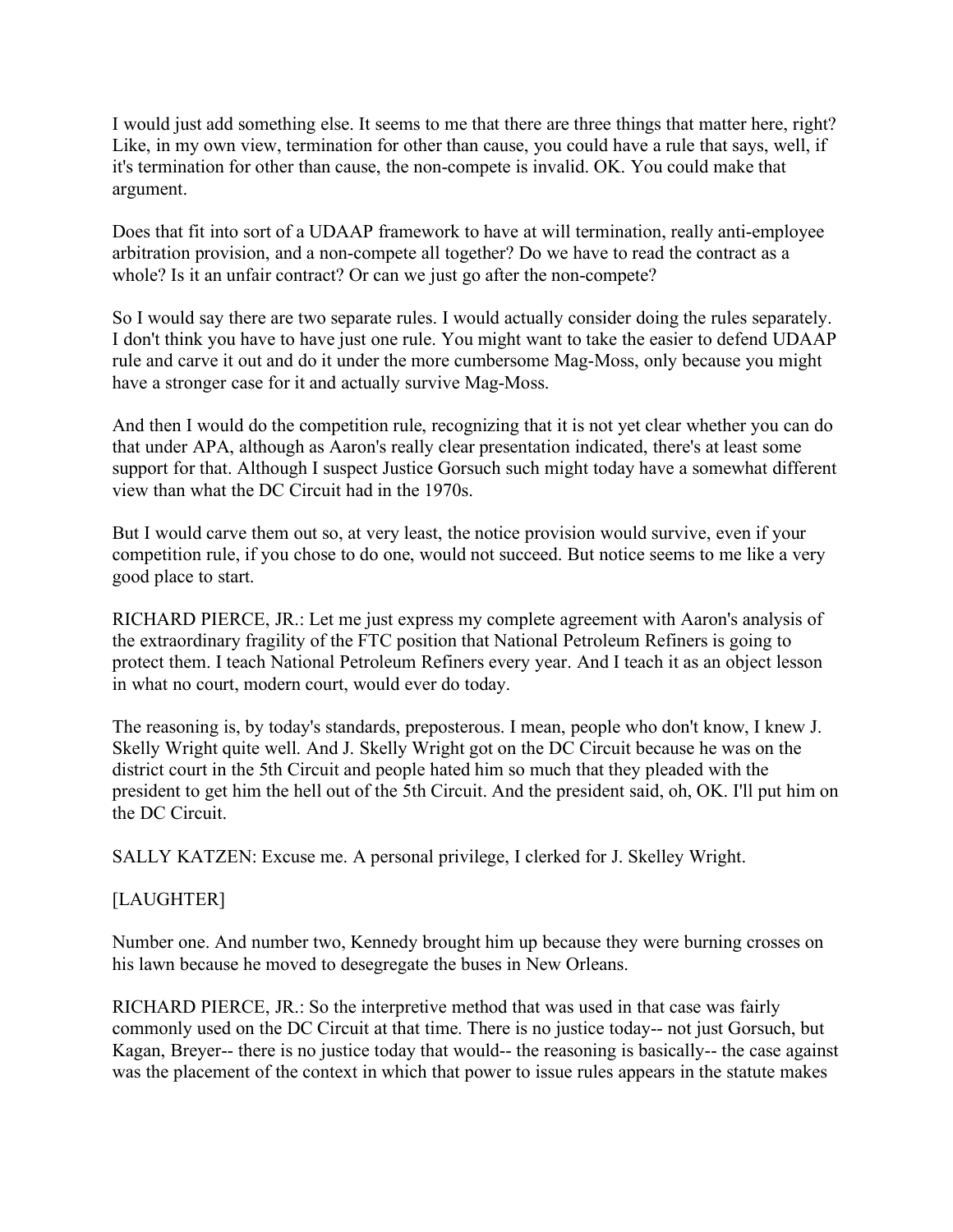it pretty apparent that it applies only to rules of procedure, which makes sense for an agency that was believed to have only the power to adjudicate cases.

 Then you've got the problem that on eight different occasions the Federal Trade Commission had testified before Congress that it did not give them the power to issue anything but procedural rules. That had been the position of the FTC from 1948 until 1967 when, for the first time, it said, oh, now we think it's OK.

 Then the reasoning of the court is basically, rule-making is wonderful. Without the power to make rules an agency really can't do an effective job. I agree completely with that. But then the conclusion is, therefore, we conclude they have rule-making power.

 That, by today's standards, is laughable. I teach it as an illustration of something no modern court would do.

AARON NIELSON: I don't know what to say.

### [LAUGHTER]

No, it's nice to have, like I said, the author of the treatise agree with my very tentative views.

### [LAUGHTER]

 Yeah. But, I mean, I will say this. Obviously, there are very smart lawyers at the FTC and will can judge litigation risk. I'm not sure if the litigation risk is 100%, which I might be hearing over here, that you will definitely lose if you take the view that you have APA powers for competition rules, and you don't have to go through Mag-Moss. I'm not sure that-- and you can do substantive rules.

rules.<br>I'm not sure that that means that you will lose. You do have a case-- the text of 6 says you have authority to issue rules. I would have to look more at what the briefing is. But I would say that there is litigation risk.

 But that goes back to the point which is, if you're going to take the litigation risk, make sure that you have something that you need that risk for. And it seems to me that there are some situations that maybe are consumer protections. Again, competition, as I hear, the discussion, but there are some that they are certainly are not.

 And that goes back to Kristen's point where you say it's just like a small shop. What's the market power here? So if you're going to be really aggressive on your legal theory, you need to be very, very certain on your factual theory. And if you're aggressive on both, that is not a good place to he

be.<br>I would recommend-- I understand you have good lawyers who can do that that analysis themselves. So that suggests that the consumer protection route makes more sense. And if you're going to do the consumer protection route, it seems to me that you'd want to pick something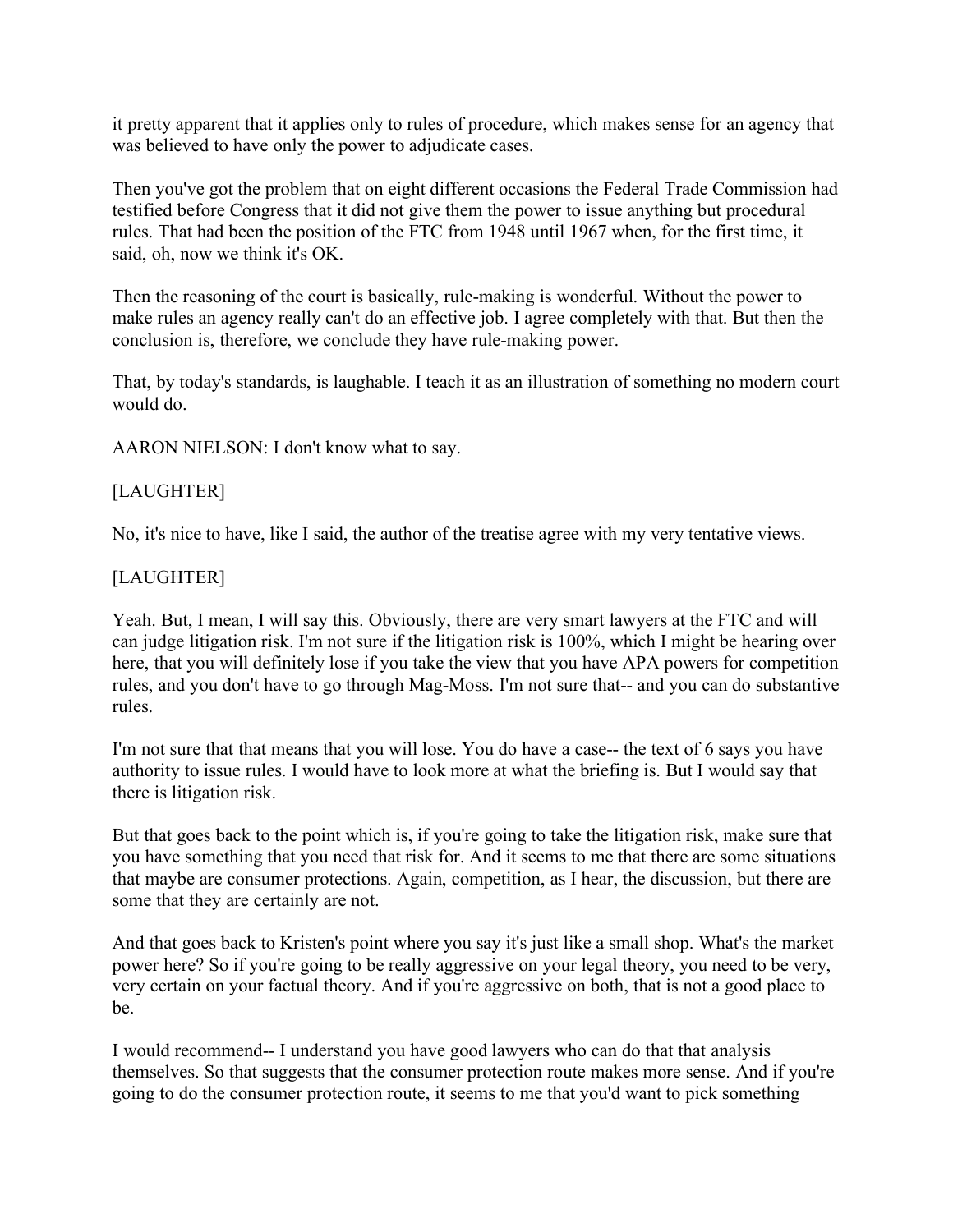narrow or narrower because if you're going through the massive Mag-Moss process, it's easier the more targeted your goal is.

 Now what exactly that is, I don't have the substantive expertise. But just reasoning for first principles, pick something narrow that's effective. It's easier to do the Mag-Moss process. And you're not going to put yourself in a situation where you're defending a very aggressive theory on very bad facts.

very bad facts.<br>KRISTEN LIMARZI: What is that trial lawyers' aphorism? When the facts are on your side, pound the facts. And when the law is on your side, pound the law. And when neither are on your side, pound the table. I think you're saying the FTC shouldn't be in a pound the table situation. Ditto.

[LAUGHTER]

SALLY KATZEN: And I agree with Howard.

KENNY WRIGHT: OK. One last rule formulation question.

SALLY KATZEN: Well, one other thing, actually.

# [LAUGHTER]

 The FTC ought to consider going back to Congress and revisiting Mag-Moss. It's an anachronism. If Dick Pierce can make fun of decisions in the '70s because they don't exist in real time, maybe it's worth at least raising with friends on the Hill, if you have any, that this whole process doesn't make a whole lot of sense.

HOWARD SHELANSKI: So, Sally, just one-- great suggestion. Go ahead, try.

# [LAUGHTER]

 I'll just point out that everything-- that every reg reform bill that I've seen since the Great Heidi Heitkamp left the Senate has gone in the direction of taking APA rule-making towards Mag- Moss rule-making. And, look, like Jim Langford very much. He's a very good person, a sincere guy, who's working hard on this, like Rob Portman, very much sincere guy, working very hard on this. They are not going to be intuitively friendly to peeling back procedure.

SALLY KATZEN: Agreed. Doesn't mean you don't start the conversation.

 HOWARD SHELANSKI: Oh, I started it a few years ago. You're trying to fight back against these reg reform bills, the great battler-- the great battlers were Heidi Heitkamp and Claire McCaskill. Neither is there anymore to do that battle. They were the ones who were willing to come a little bit to the center.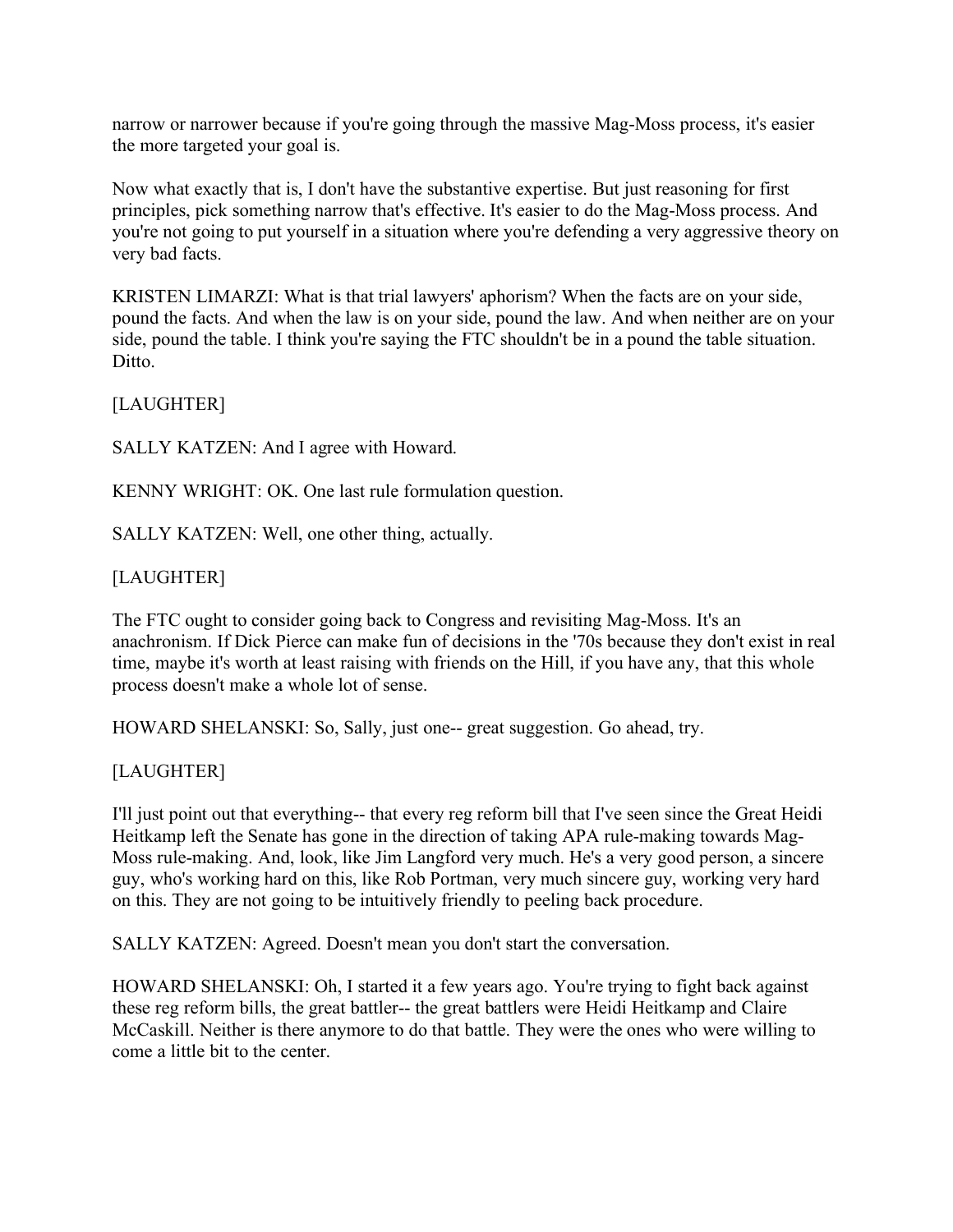And you're not going to get a meaningful conversation between Senator Blumenthal and Senator Langford on regulatory reform. So I just don't know what sort of the avenue is.

 SALLY KATZEN: Agree. But I don't think we should assume that the current status remains forever, or god help us.

 KENNY WRIGHT: I guess as a follow up to that, the FTC has been granted APA rule-making authority for targeted rule-makings in a number of areas like COPPA and the Telemarketing Sales Rule, and issues like that. Since we're discussing Congress, do either of you have a view on whether or not that is a potential route that, given the facts and the sort of groundswell of concern around NCAs, that that would be a potential route?

SALLY KATZEN: Can we agree on that, Howard?

HOWARD SHELANSKI: Oh, yeah.

SALLY KATZEN: All right

 DEREK MOORE: OK. One final rule formulation question, and this relates to Kristen's comment earlier that we can't write a policy statement that says the Sherman Act says non- compete agreements are governed by the per se rule when the court decisions are fairly clear that they're not governed by the per se rule. However, Section 5 of the FTC Act has much less law that we can follow. So we perhaps have more degrees of freedom in that avenue.

 So the rule here is non-compete agreements, rather than being banned or declared per se illegal are deemed presumptively unfair or presumptively an unfair method of competition, which would effectively require the proponent or the defender of the non-compete agreement to bear the burden to justify its use.

 I'm curious what the panel thinks about that approach and what sort of evidence we would need to present to support such a rule? Presumably, we would be able to say the CEO example is not excluded by this sort of rule because it allows for a defense. So we'll start with Howard.

 HOWARD SHELANSKI: Look, I think legally that's probably supportable, especially if the relief is injunctive, which is what you can do. Because that's going to spark a little bit less concern. People will give it a try. They'll get slapped down.

 So I think that's probably legally supportable. What kind of evidence would you want? I think I'd just go back to saying you'd want to know that there was enough of a field of activity in which you could make that statement and have it be empirically accurate.

 Look, the last panel and people here at the agency, and there's a lot of literature out there if people were looking at this empirical question, the results, as we know, are somewhat ambiguous. But they may be strong enough in a large enough zone of activity to have a rule like that.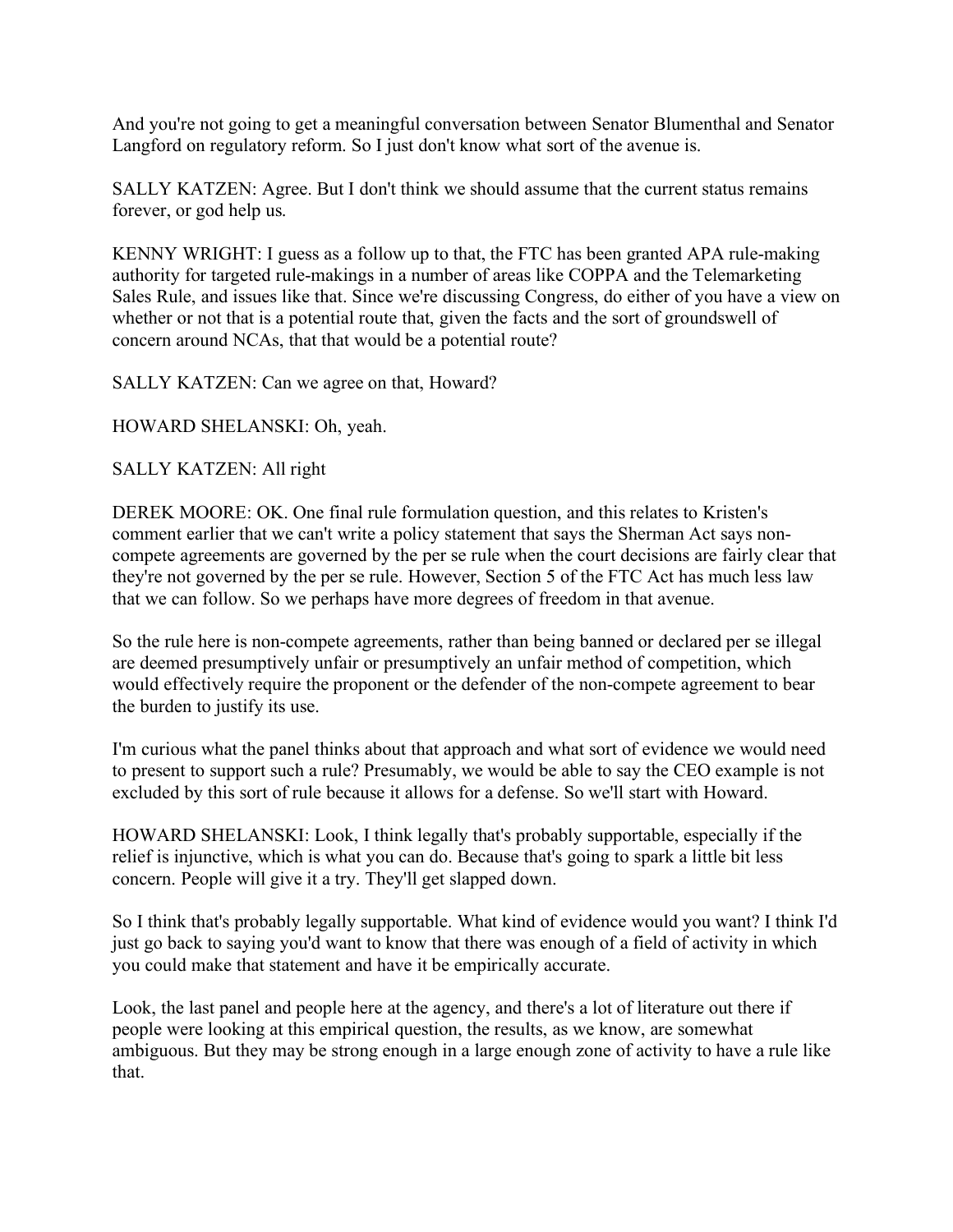And I think that sparks less backlash. I think you have the authority under Section 5, as I read the very limited precedent under Section 5. And I also think that it would give you, if you built enough of a record, you would get enough stickiness because you don't get the private rights of action that follow on something that's done under the Sherman Act.

 And the relief would be injunctive. And it could be a good mechanism for giving guidance to workers in the agency alike.

 RICHARD PIERCE, JR.: One of the advantages of the policy statement approach-- and I'm going t ride that horse continuously-- is you can rely on both statutes and every authority you've got. Because you can't issue a rule under the Sherman Act. That's too bad. I wish you could, but you can't.

you can't.<br>And I think you're going to have to use Mag-Moss under-- none of that applies to-- you can issue a policy statement where you say, we conclude that this is presumptively a violation of both. OK? And then you're going to have a couple of hundred of pages of explanation in there.

 You're going to go through the case law that that applies under the Sherman Act, and all of the evidence that you can amass in the form of studies, and findings from studies, and the case law, such that it exists under Section 5, and why not use both? And you can use both the policy statement approach.

#### DEREK MOORE: Aaron?

 AARON NIELSON: So on the specific contents, I confess that I don't have a lot of expertise about what that would do. I mean, I will push back a little bit again on regulation by guidance document. I don't think that's how government ought to behave.

 It is true that it's easy. But if you're using non-binding law to bind, I think that we've gone off the rails a little. So I would-- again, the executive orders don't apply to the FTC. But I think the principles in them are sound.

 If that's not good enough for you, I would say you can look at the administrative conference. We've also done a lot of work over at ACUS on this, which I think frowns upon regulation by guidance.

guidance.<br>HOWARD SHELANSKI: Can I just draw a distinction that I think is really important here though? I agree completely that agencies whose only enforcement authority comes by virtue of their regulations shouldn't short circuit that through guidance. And it's a battle that OIRA fights year in and year out.

 On the other hand, when the agency has specific statutory enforcement authority, and the guidance is how we are going to exercise our statutory enforcement authority, I think that's very different from regulation by guidance. That's information or notification to the public of how we will use our statutory enforcement authority.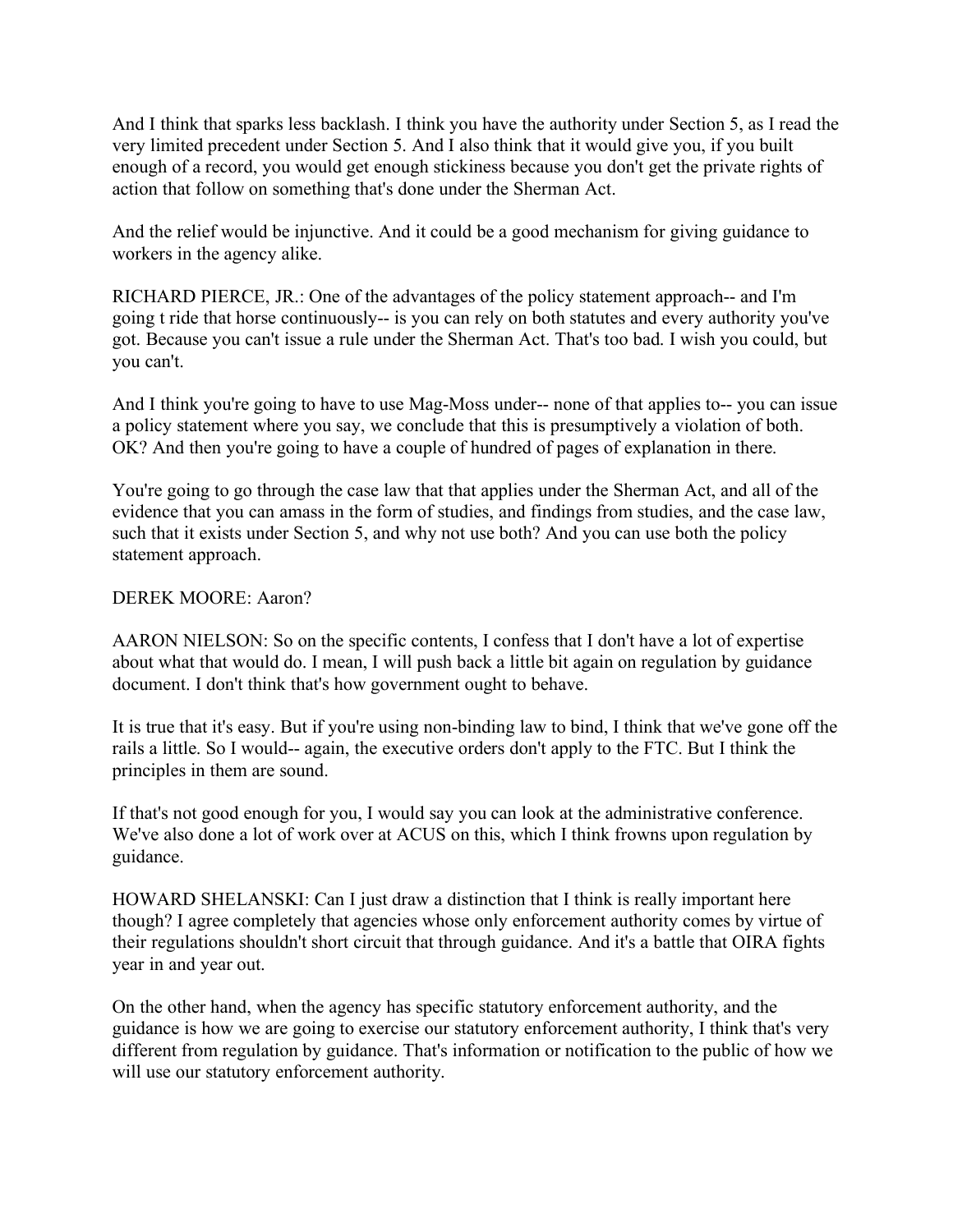So it's not circumventing the statute, which is what I worry more with the executive branch agencies. But it is just a distinction I think is relevant to the FTC.

 AARON NIELSON: That's right. If I could just one quick response. So the question is, if you're going to do this guidance document that says your enforcement policy had better be the enforcement policy and not threat of in terrorem, like we don't want you to do things. But we're not actually going to do it. Then it starts to look more like the other.

HOWARD SHELANSKI: Fair point.

 RICHARD PIERCE, JR.: That's why I would supplement that with half a dozen cases where the targets are very well chosen of the indefensible-- what's the name of that sandwich company--

DEREK MOORE: Jimmy John's.

 RICHARD PIERCE, JR.: --and the janitorial service. I mean, my god. Those are the-- you bring those cases and nail them to the wall. And then that memo from the lawyer to the CEO is going to say, these people are serious. They've already hammered a bunch of people. And you're off and running.

and running.<br>DEREK MOORE: Kristen and Sally, any thoughts on a rule that creates a presumption rather than a ban?

 KRISTEN LIMARZI: Well, I agree with Howard. I think you need the record that is sufficiently robust that you can make that claim that they are, in the vast majority of cases or the vast majority of these circumstances that we're enumerating here, problematic. And I'm not sure based on the economic literature that we heard about in the prior panel that we're there yet.

 I wish that the state experience were more of-- provided more of a natural experiment. But the state laws are changing regularly, right? There's a whole bunch of new states who have adjusted their laws with respect to this. So that may provide some natural experiments that would give us the sort of information that we might want to flesh that out.

SALLY KATZEN: Broken record. I agree with Howard both times he's spoken since I did.

HOWARD SHELANSKI: This is a record.

[LAUGHTER]

DEREK MOORE: OIRA administrators always agree.

[LAUGHTER]

SALLY KATZEN: No, they don't.

AARON NIELSON: Is that the rule?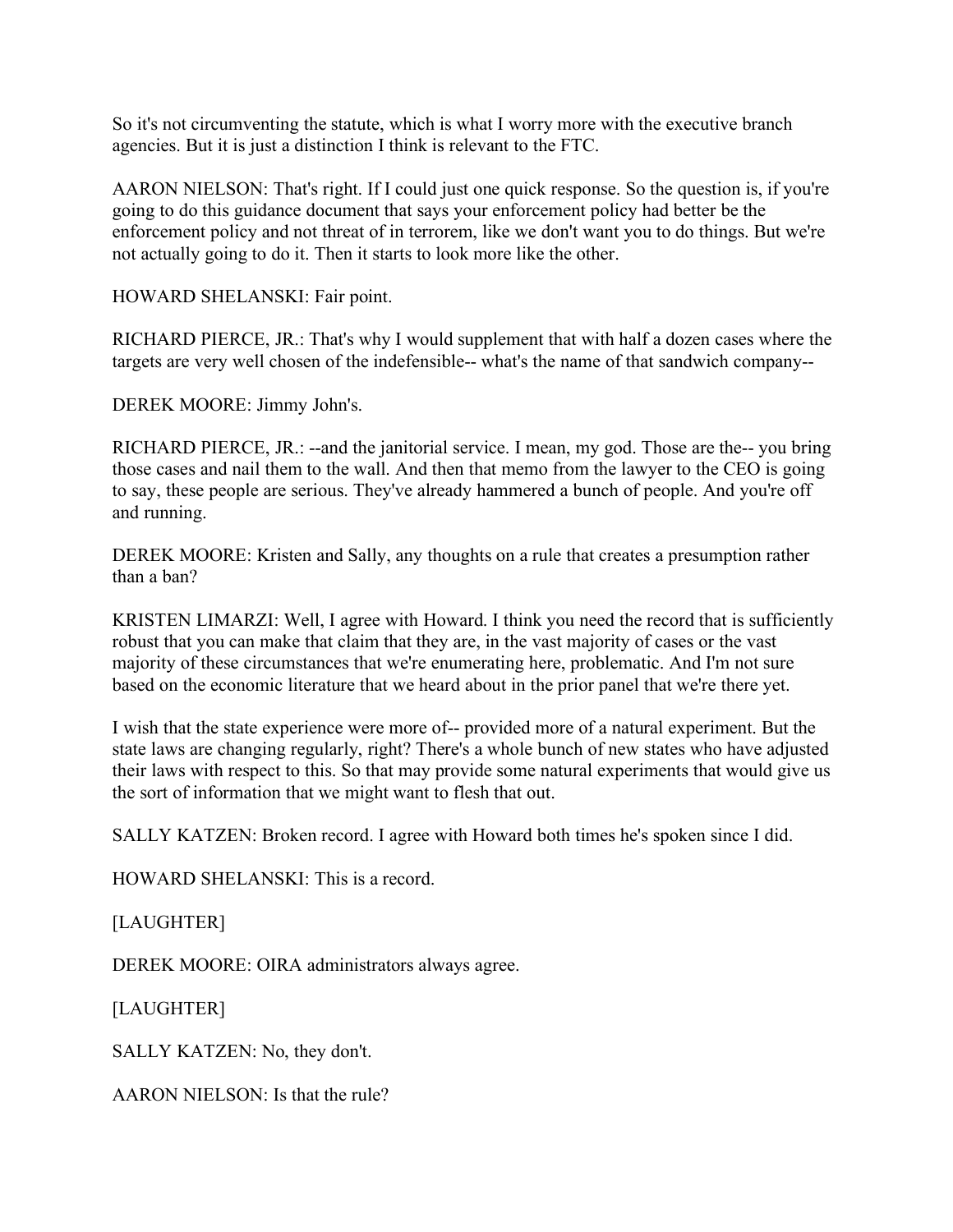# [LAUGHTER]

 HOWARD SHELANSKI: No. Just for the record, I've been informed by the various-- I'm the only OIRA administrator to testify against extending OIRA's review to independent agencies. So we've disagreed on that one for years.

SALLY KATZEN: We do, disagree.

## [LAUGHTER]

 KENNY WRIGHT: So I guess I will take it up a level of generality, away from a specific rule formulation, and ask, Congress has established the FTC as an expert administrative agency to protect consumers and competition. If the FTC were to issue a legislative or interpretive rule to address non-compete agreements, what level of deference should the agency anticipate receiving for its interpretation of either Section 5 or the other anti-trust laws it administers? And what factors would a court consider in assessing the appropriate level of deference?

 For example, the FTC shared enforcement authority with the Department of Justice; the nature of Section 5's broad mandate to address unfair or deceptive actions or practices and unfair methods of competition; the level of evidence that the agency marshaled; or other factors? And if I could make it a little bit more complicated--

SALLY KATZEN: Start with Aaron.

 KENNY WRIGHT: --I would like to I would like to flag something that Commissioner Phillips said in his remarks. If you could also maybe think about the nondelegation doctrine that he raised in conjunction with this. So there you go.

SALLY KATZEN: Where are you starting?

KENNY WRIGHT: You can start with deference.

 SALLY KATZEN: Oh, OK. Deference. If you do a full rule-making, and you have the proper procedures, and you've documented the materials, you are entitled to Chevron deference, which is pretty powerful. There is a rumor afoot that that may not be long-lived and that the current court now may have a majority to get rid of Chevron deference.

 With respect, but not deference, I don't think that you can really get rid of Chevron deference because I think most generalist courts are going to look to the expert agency and credit what it has done to a certain amount, whatever name it chooses to use for that doctrine.

 If you use the Pierce route, no deference at all, as he admitted when he was describing this. Because you haven't had the necessary procedures under Mead and all the other stuff to give you the background for that. So it's depending on whether you meet the standards and you have supported what you're going to do.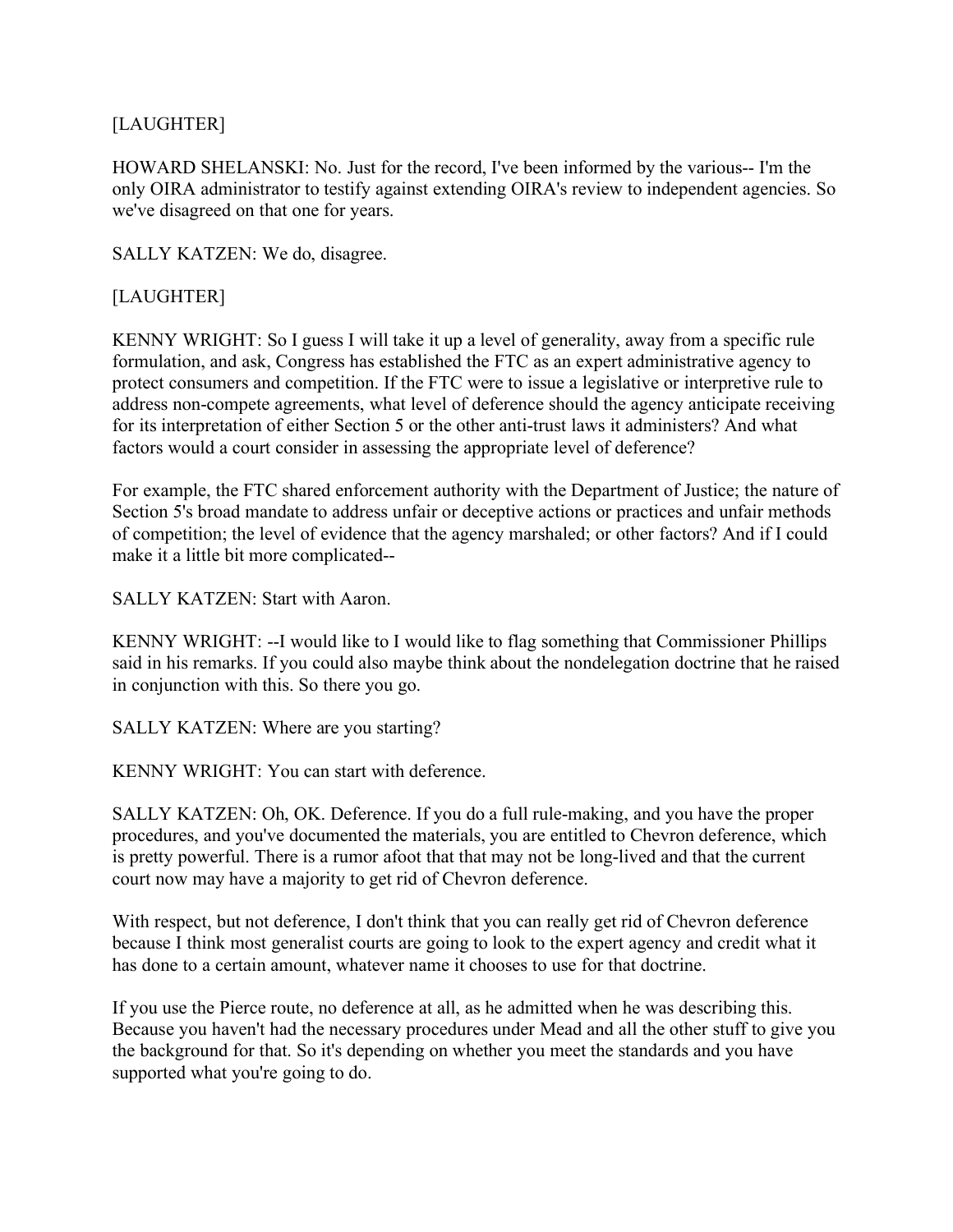As to the nondelegation doctrine, I'm not quite sure where this has come from. It has been around for 220 years, of which it had one good year, two cases-- Schechter Poultry being one of them. And I think Panama was the other. But the courts have said consistently that as long as there is an intelligible principle, that the agencies can proceed.

 It's gotten a lot of press in the last couple of years. And Gorsuch, I think, is one of those who has said that it needs rethinking. Thomas before him had said it needs rethinking. And this may be the consequence of having a court that shifts and shifts and shifts to the right, right, right, that we'll go back to the 1930s and have substantive due process and other things that we thought had been resolved in the area of constitutional law.

 I'm always amazed of what comes up. And the nondelegation doctrine is one that has caught me completely flatfooted.

completely flatfooted.<br>RICHARD PIERCE, JR.: So let me start with the nondelegation doctrine because there are now five justices who are on record as saying they're open to the possibility of figuring out a new way of applying it. I'm not a fan of that, but that is reality. And if they were to do that, I would think that Section 5 of the FTC Act would be a pretty good starting point.

 What is far more likely though is that the attitude that courts have I think always had toward Section 5. It's just so open-ended that they're skeptical and they want to kind of figure out ways of handling it.

 And so on the deference point, I'll give you a little background there. I now believe that degrees of deference in which-- Chevron vs. Seminole Rock, you don't know how many law professors have gotten tenure by writing their article about Chevron vs.-- oh, god, it goes on and on. There's thousands of pages of debate about something that I've concluded isn't terribly important.

 A little background there. Right after the court decided Chevron, I started a debate with a good friend who taught at Harvard named Steve Breyer who said, this is a horrible opinion. We should stick to what we've always done. This is a terrible, simplistic approach.

 And I said, oh, no, Steve, there's this all these advantages. And about five years ago, I told him, I give up. I think you're probably right. It's too simplistic.

 And what the court has done in the meantime in Kisor, which is actually an Auer case, but it is referred to as the Chevronization of Auer, is they have qualified Chevron to such a point where in his concurring opinion the Chief Justice said, I don't see any damn difference between what these four justices want and these four justices want.

 So I don't think that's terribly important. What any court is going to look at is the underlying evidentiary basis for whatever the action is, the fit with the statute. Whatever the statutory authority is, does it seem to fit this? Or is the agency trying to stretch too far? And whether the agency complied with the procedures required to take the action, any court is going to look at that.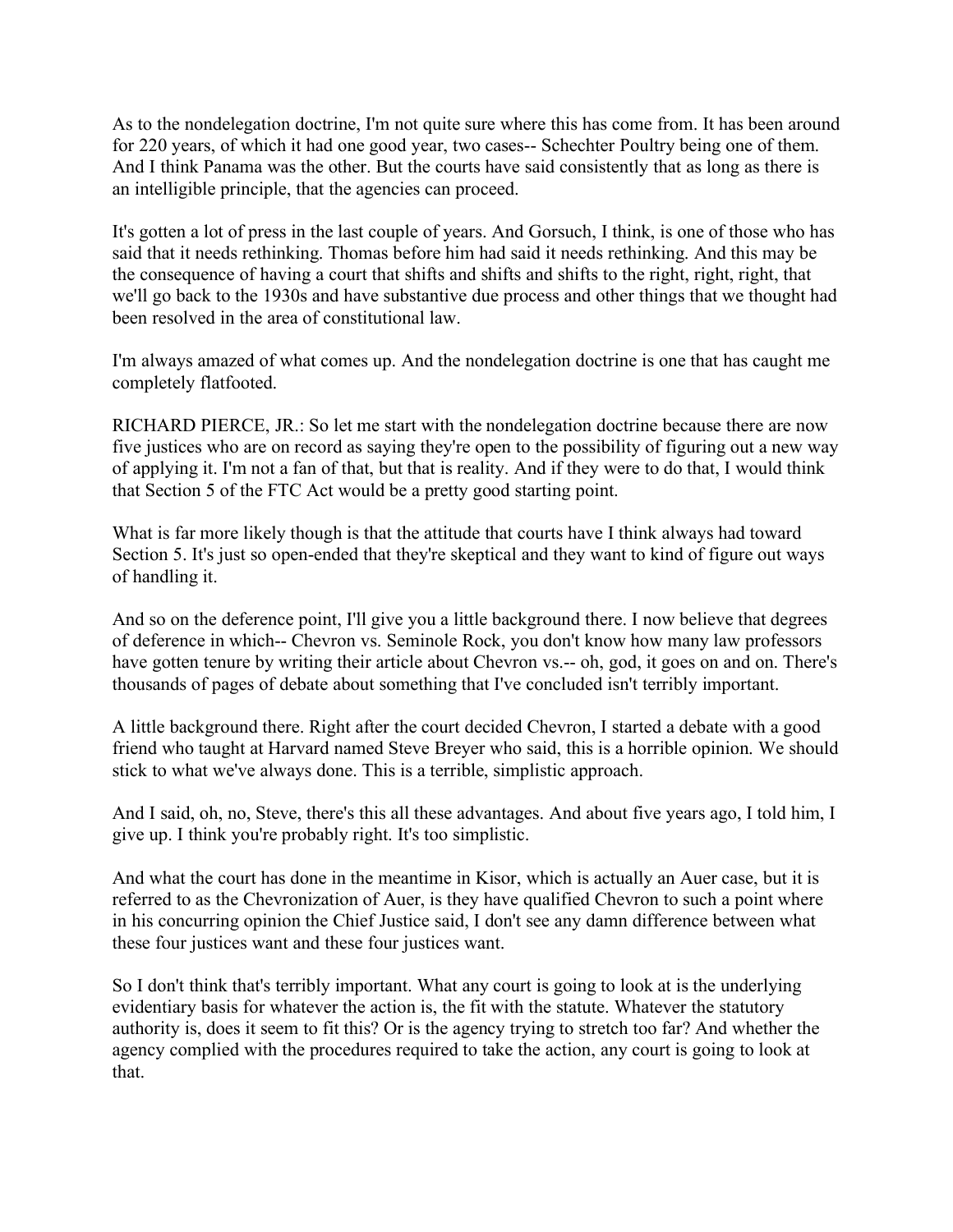No court is going to ignore what an agency said because they know the agency put a lot of effort into it and the agency knows more about the subject matter than they do. But they're always going to look at those three. And I don't think it makes a whole lot of difference whether you label that under one doctrine or another doctrine.

 KRISTEN LIMARZI: I think if I were trying to write the argument for why the Commission wouldn't get Chevron deference on the rule that you described, I would focus on the fact that deference is much, much less, the Supreme Court has said, when an agency is changing policy on which people have detrimentally relied.

 And here, the FTC would be writing on a backdrop, not necessarily of agency policy, but decades of federal and state antitrust law that don't treat agreements in this fashion, the non- compete agreements in this fashion, as well as federal and state constitutions, common law, state statutes, contract law, which are all over the map, not necessarily uniform in the way that-- none of which contemplate the sort of brighter-line rules that you're talking about.

 So I think that would be-- now the response might be, if I were the agency, just shift over, the response might be it's not a change in any of that policy because we're not bringing this as-- we're not passing this rule as an antitrust matter. We're not passing this rule as a contract matter, or a state constitutional matter.

 This is under our Section 5 authority to define unfair methods of competition. And then I think you run into the question that Commissioner Phillips raised, which is, what is that? How well-defined is that?

 And, if it's totally unbounded or undefined, then have you sort of gone beyond what is contemplated? If you can articulate what Section 5 reaches, that is, what is an unfair method of competition? What is the category of things that are an unfair method of competition that but are not an antitrust violation? And you have some conception of what that is that you can articulate and then this fits within it, that would be one thing.

 But I haven't heard that yet. And so I think it would be-- I think it would be to the Commission's benefit to think about that predicate question.

 AARON NIELSON: And so I speak with some trepidation because I may be mistaken. It was my understanding that it is very much an open question where the FTC would receive Chevron deference for an interpretation of Section 5. My understanding-- again, I could be wrong-- was that in the '80s in one of the dentist cases-- was it Indiana Dentists? Or California Dentists? One of the dentists--

HOWARD SHELANSKI: Cal Dental.

 AARON NIELSON: Cal, in 1986 or something, the court did not afford Chevron. And they said, but we'll give some deference or respectful consideration, or something of that effect, to the considered views of the agency.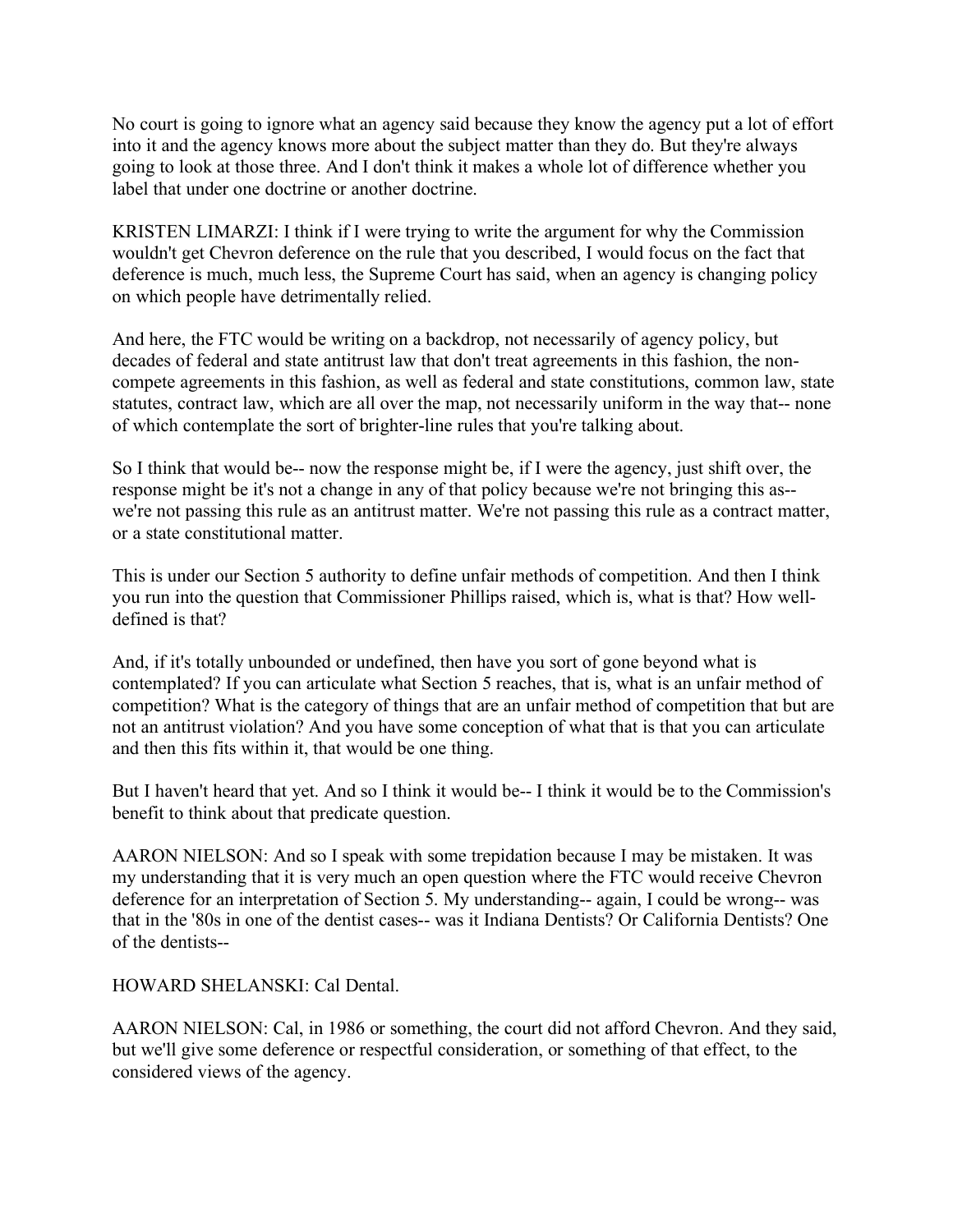But that goes to Dick's point. Does it matter, the label? Does the label matter? I'm not sure. I just think I believe that's still very much an open question whether you would receive Chevron deference.

deference.<br>They would give some-- look, to the extent that you have good analysis and that you've done the homework, obviously, that gets more respect because courts can tell that you've done the work. Even under Skidmore, at this point when we start saying Skidmore and Seminole Rock, I see eyes glaze over. But this is real law that I'm saying. They would obviously give respectful consideration

consideration.<br>As to the question about the nondelegation, I don't anticipate the first case in 70, 85 years to strike something down on nondelegation grounds being that it's Section 5 of the FTC. That strikes me as unlikely.

 But there is another way, and I think Dick alludes to it. What courts will often do for very amorphous delegations is they will try to find limiting constructions for them. So they tried to anchor, for instance, Section 5 to the interpretations of the Sherman Act. So you have maybe some wiggle room around the margins, but it's not just an open invitation to do anything you want.

want.<br>And they'll do that as a matter of ordinary statutory interpretation, to say, no, we'll interpret Section 5 not to be as broad as the text might suggest. In that sense, I think that there is a role of nondelegation, even if it's not a nondelegation case.

 That said, we live in times where folks are looking for that case to take to the justices because you have an invitation from five, including Justice Kavanaugh justices just a few months ago, a couple months ago. So if they can find that case-- I just don't think that this would be that that case. That strikes me as unlikely just in my sense of the legal world.

 RICHARD PIERCE, JR.: Let me just bring to everyone's attention three cases that are working their way through and at least the lawyers expect to take them to the Supreme Court in the near future that are going to be interesting applications of all this. Two of them are nondelegation doctrine cases. One of them is being argued before the Federal Circuit panel next week.

 And Alan Morrison, my good friend, plans to take it to the Supreme Court, if he loses there, which he most certainly will. And that involves his argument that Section 232 of the Trade Expansion Act of 1962 violates the nondelegation doctrine. That's the statute under which the president, in a single day, three times changed the tariffs applicable to products that come from Turkey.

 Turkey. Another one that's pending and working its way up, I think will get to the Supreme Court eventually, is a nondelegation challenge to the 1976 National Emergencies Act Provision that, without any boundaries at all, seems to confer on the president the powers that President Trump exercised to reallocate funding to fund the wall.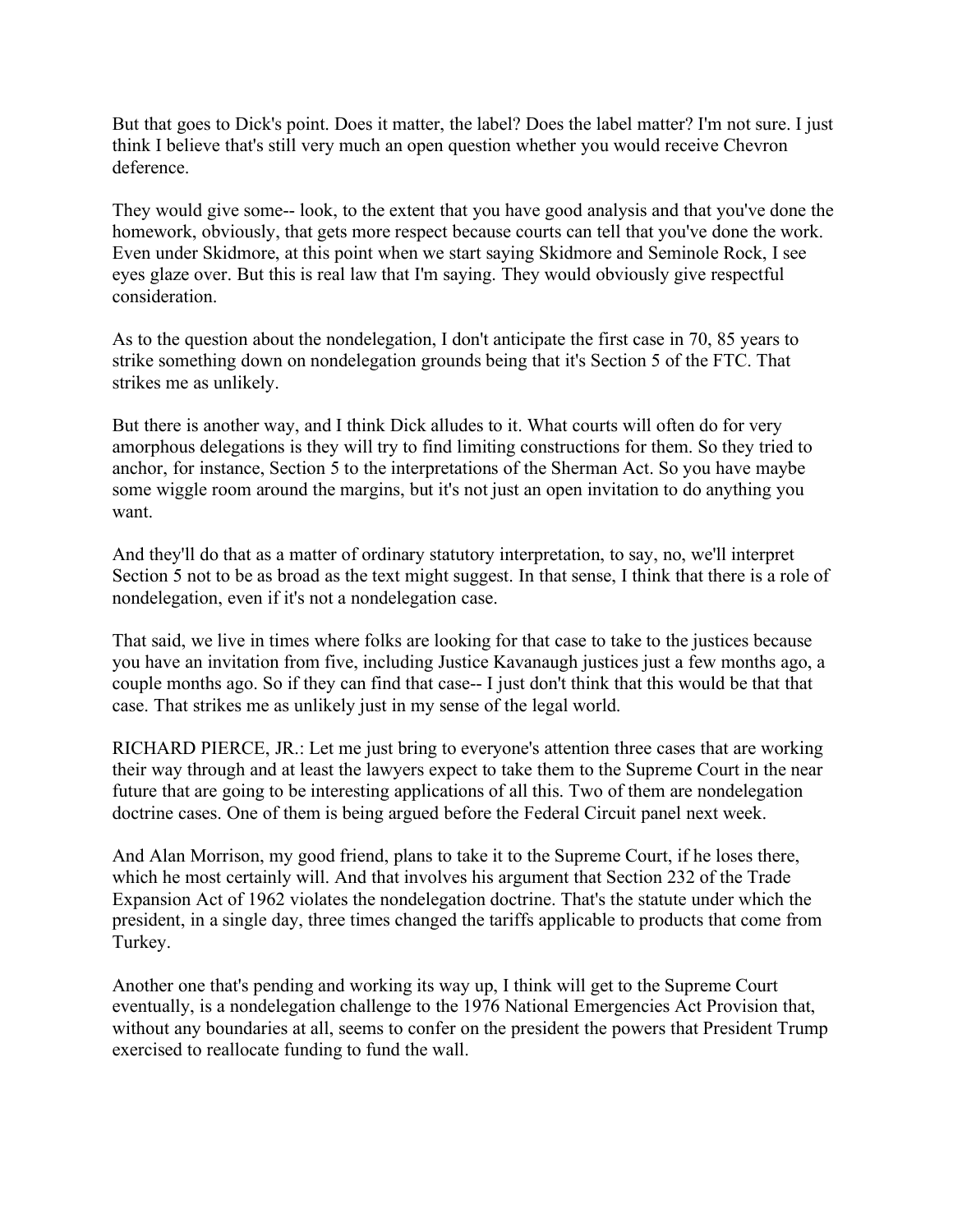That's going to be an interesting case. It's going to be interesting to see whether any of the conservatives bite there or whether some of the liberals perhaps join them in an opinion. And then there's a whole series of Chevron cases that are arising out of the immigration context, where I've been filing lots of amicus briefs.

 And what Attorney General Sessions did in case after case was he'd take five cases away from the Board of Immigration Appeals and say, I'm going to sign these myself. He has that power. There's no doubt about that.

 But then he issued this opinion that just said, well, we used to say this and now we say that. And that's the law, Chevron. And a circuit court said that we were right when we said that what we said in the past. That's no longer the law, citing Brand X.

 And he just goes through a dozen of the things that the agency had said in the past, half of them upheld by circuit courts, and just Chevron'd and Brand X'd all of them away. It's going to be interesting to see how the justices respond to the arguments about what Chevron means in the context of all of those attorney general decisions in the immigration context.

 HOWARD SHELANSKI: Yeah. I mean, the only thing I would say is I do think the nondelegation sentiment is growing. And the implications for Chevron is, I think, there remains substantial sympathy for the exercise of agency expertise when the topic or the subject of regulation is reasonably clearly covered by the statute.

 I think where Chevron is weakening is in the deference to the agency on the interpretation of the statutory authority. And I think that there is increasing impatience amongst some newly- appointed circuit judges, some reasonably recently-appointed Supreme Court justices for these very broad statutes that allow these agencies to then make decisions about what their authority can cover.

can cover.<br>So I think that is really the zone of reduced deference that I'm seeing. So when it comes to Section 5, I think the focus of the case would be, is it a reasonable interpretation if you're an authority that you can go after non-competes through a rule?

 I think you're likely to get standard kind of scrutiny of your record about whether your rule is well-justified by the record. Whether the sentiment against delegation is strong enough to have them say, we're not going to bother to issue a limiting interpretation, as Aaron suggested that they would, and that is what they do most of the time, I mean, they might say at a certain point, this is a really broad statute, Section 5.

 There is precedent saying that your authority under Section 5 is broader than the antitrust laws but doesn't say how broad. Congress never had the authority to grant you this authority. So they could just say Section 5 is done. And that could be a way that they put down a marker on nondelegation.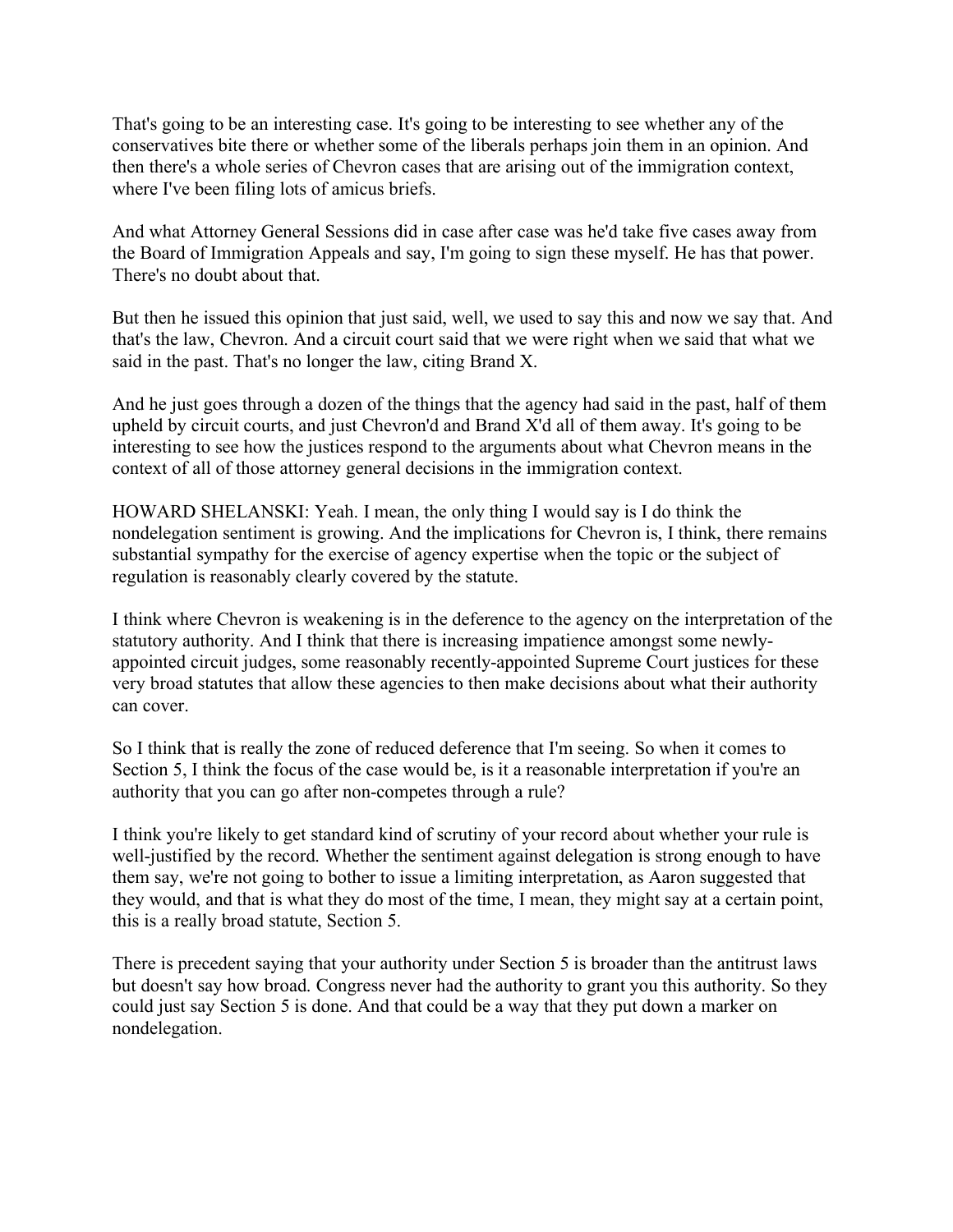And the quality of your rule will never be reached or discussed. It'll end up not being a fight about your interpretation of Section 5. It will end up not being a fight about the validity of the rule.

rule.<br>And then I'll give you the nightmare scenario.

SALLY KATZEN: That wasn't the nightmare scenario?

 HOWARD SHELANSKI: Oh, no. Well, the nightmare scenario is you're up there defending your rule and the Solicitor General calls you and says, I've decided to go ask the Supreme Court to overrule the statute, to say the statute's unconstitutional.

 So in a deregulatory, nay, anti-regulatory kind of environment, nondelegation could come in and totally-- now, whether Section 5 is the right candidate for it, I kind of share Aaron's skepticism. But it could happen.

KENNY WRIGHT: Well, on that happy note--

## [LAUGHTER]

 --as was discussed earlier in earlier panels, non-compete agreements are currently subject to a patchwork of state regulations and requirements. So the FTC has previously issued rules pursuant to the FTC Act and other enabling statutes that preempt inconsistent state laws.

 Does rule-making present potentially benefits for establishing a nationwide standard to govern non-compete agreements? And what issues should the FTC consider in assessing whether state law preemption is appropriate, if it undertakes rule-making in this area?

 So I will throw that out to-- we could start with Sally and Aaron, or anyone can jump in. Actually, Kristen, may I-- Kristen actually I think alluded to this a little bit earlier. So if you'd like to jump in, as well?

 KRISTEN LIMARZI: Well, I'm not going to try to answer the preemption question. I will leave that to Sally, and Aaron, and others. The only thought I had about it is, you know, and elsewhere in the outliner, I don't think we've talked about kind of cost benefit, and all the trappings of that that you'd need to establish for the rule. And I do think this preemption question is tied into that.

 Because if you are actually preempting state law and establishing a single national standard that employers could follow, and that national employers could follow, I think you have a much easier time making the argument that there's some salutary benefit in terms of efficiency.

 If you're layering this on top of the existing patchwork of state and it's just one other slightly different rule, I think that gets a lot harder. But I will leave it to Sally for the hard one.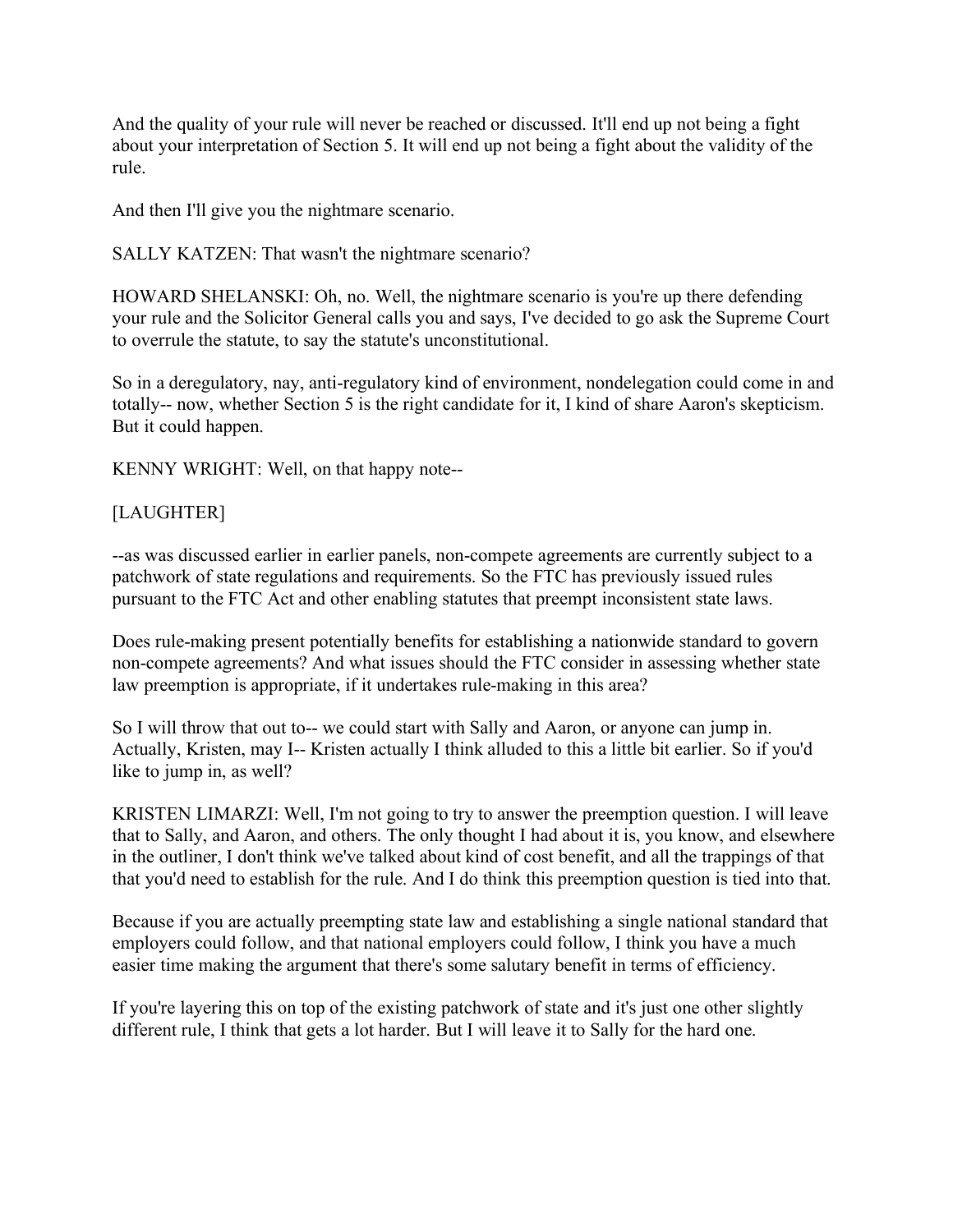SALLY KATZEN: So much is in flux. And preemption is one of them. It had been traditional to think about it in terms of states could do more, but could not do less. In other words, the federal, the national, rule was the floor. And then states could do more.

 That used to be what was the lore, if not the law, of preemption. That, too, has been challenged recently. The whole debate in the environmental area with whether California can set a higher standard with respect to automobile emissions, for example, is one where there are serious challenges to that principle.

 This is a harder area to apply that general principle to because of the complete patchwork and what is the floor that you're looking for. What is the minimal level? I'm not sure not only how this would play out but how it would be perceived by the courts.

 I tend to think that if the FTC were to do a rule-making, and were to focus on national trends, and include in the data that were examined companies that had facilities or offices in multiple states, that an argument could be made and based on documented evidence that there was a purpose for a single national level or at least again a floor that you could proceed.

 I think it would be a difficult analytical and a difficult data process. But I tend to think, given the old-fashioned way I think of things, that it might prevail.

AARON NIELSON: So just a couple of thoughts. One thought-- and this is not a legal thought. It is just I guess a practical thought. And that is, as I hear the economists speak about these, it seems like that there are certain types of non-competes that are more defensible than others. How are they distributed geographically? The groupings of where those are useful and where they are  $not?$ 

not?<br>So there is some danger that you will pick a national uniform standard that actually would be a good fit for some places and a bad fit for others. That just adds another level of complexity to how you would actually do that rule.

 Because it might very well end up that we have a bright-line rule that is a very poor fit for-- again, I'm just completely spit-balling it here-- like the oil fields in North Dakota might actually just be a different type of market than what's happening in California. So that adds just another level of complexity on the analytical side to make sure that you get the right rule.

 Just as a legal black letter admin law, yes, it's generally thought the agencies have power to issue preemptive rules because a legislative rules is essentially a statute. There's some pushback as to whether that's OK.

 Analytically, it gets hard when you start talking about Chevron in that context or other forms of deference because usually you need a clear expression of legislative authority to preempt because of the canons in favor of non-preemption. But if you already have that, then you don't really need Chevron anymore. And that's where it gets a little bit complicated.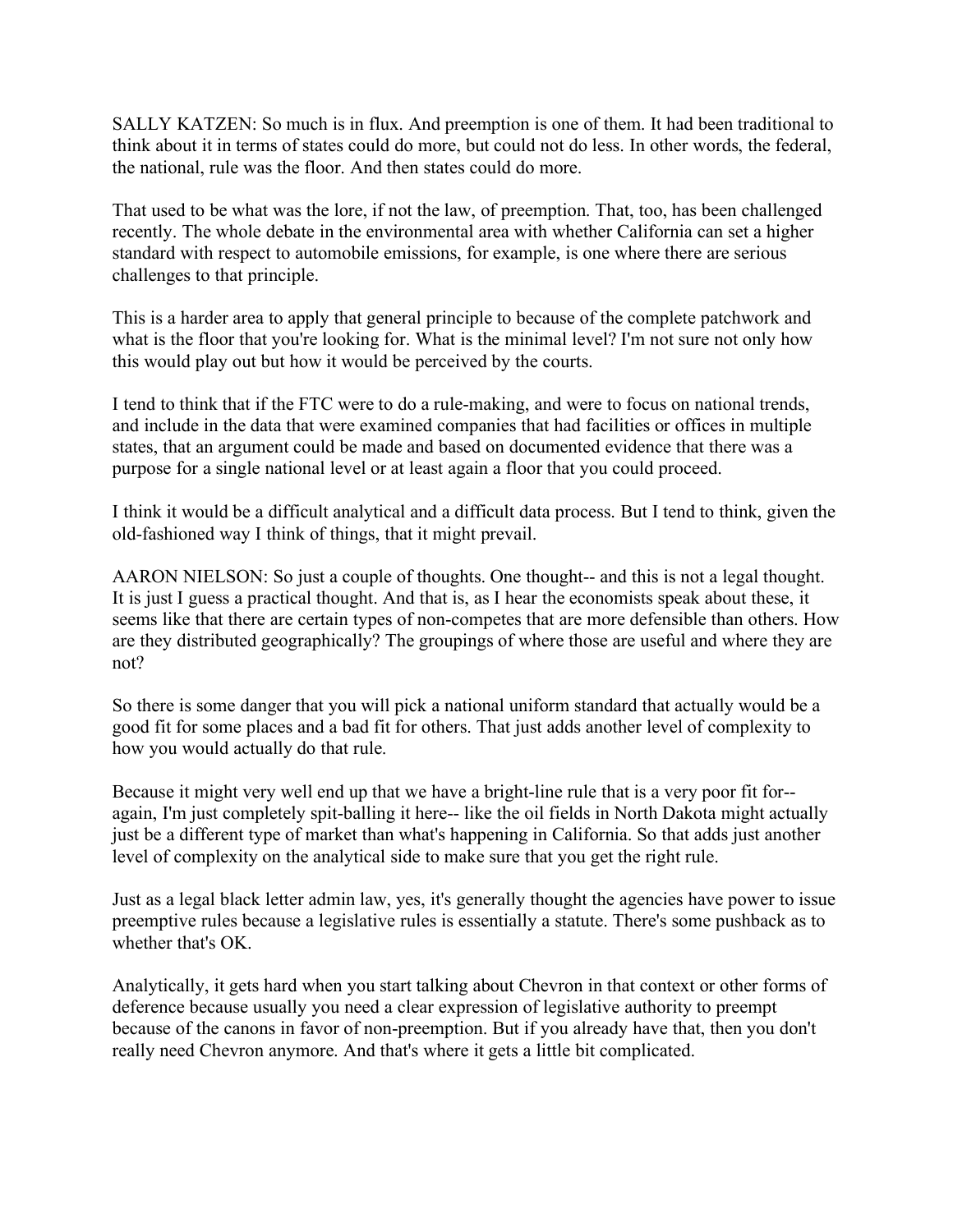So I think, prudentially, the question is, does it make sense to have a national rule? Legally, probably. You could probably do it. But I think it would depend on how you do it. And it can get messy kind of fast.

 And some courts, I think, might be wary, unless you have pretty strong preemption authority, that they would find inferred preemption authority.

 RICHARD PIERCE, JR.: I would urge the Commission to start by looking at the DC Circuit's opinion in the latest net neutrality battle. I suspect you all know the net neutrality is, in a sense, the poster child for Chevron deference. And it was the context in which the Supreme Court issued the Brand X opinion.

 Because the FCC has changed its position on net neutrality four times. And every time, the court has said, uh, OK. But it takes about a hundred pages, the last one. But, all right, Chevron. Brand X. Yeah. You can do it.

 But they added this time that it doesn't preempt states from regulating internet access. You think about that. You'd say, well, that's nuts. Whether you're for or against net neutrality, the idea that you will have 50 legal regimes applicable to the internet is-- so FCC then said, oh, dear.

 They said that it doesn't preempt. But the court actually provided a kind of a roadmap to how FCC could preempt it. And FCC now has taken another action in which it is explicitly found that there's a conflict between its no net neutrality rule that applies nationally and any rule-- like California already has one-- that would mandate net neutrality within a state. And we'll see how that works.

 But that opinion of the DC Circuit is a good illustration of how much more effort you have to take in order to go over the preemption hurdle, even if you cross all of the other hurdles.

HOWARD SHELANSKI: I don't have anything to add.

 DEREK MOORE: So I want to ask a few questions from the audience and remind everyone in the audience that, if you have additional questions, flag someone, and write them down on a note card

card.<br>So this is a question for the panel, volunteers, whomever is interested can go first. So the question is, could the FTC justify a rule on the following grounds? The rule does not go beyond our enforcement authority at all. We are doing a rule solely for the practical reason that non-competes are so ubiquitous that no realistic number of cases would deter them. Any takers?

KRISTEN LIMARZI: What does that mean, "no realistic number of cases would deter them"?

DEREK MOORE: I think--

KRISTEN LIMARZI: Like enforcement is impossible? Or inefficient?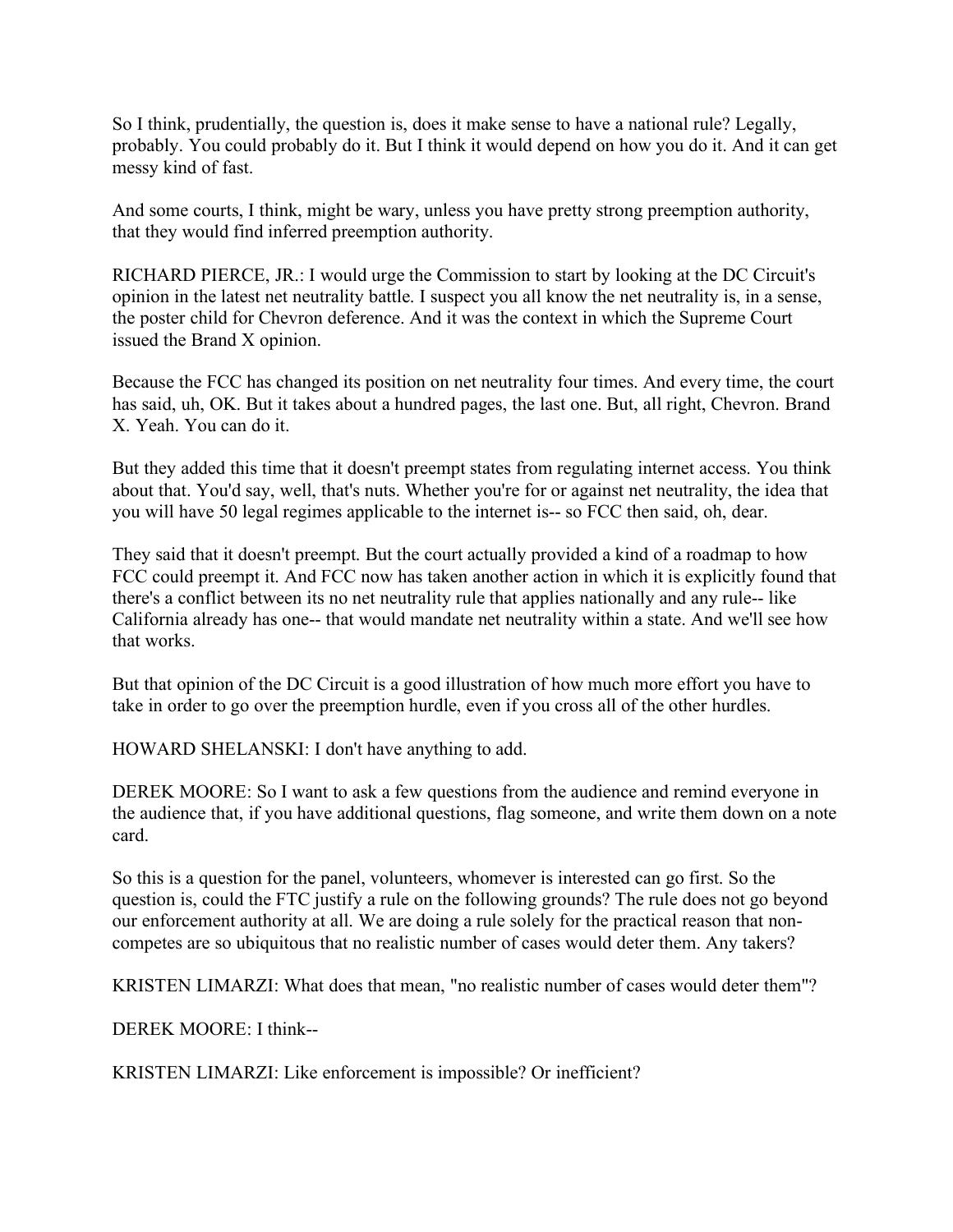DEREK MOORE: It's not impossible but insufficient, given our remedies, that non-competes are ubiquitous. They're everywhere. All sorts of employers use them. And an injunction, employer by employer, is not realistic to solve the problem. So it's incumbent upon us to do rule-making or to attempt some sort of market-wide solution

 KRISTEN LIMARZI: I think there's-- so that seems like two of what are at least three essential steps, right? They're everywhere. And we can't-- we don't have the resources to enforce them. The middle part is, they're problematic in these circumstances. Right? And we've established that with sufficient confidence that we'd fashion such and such rule that responds to that, right?

 HOWARD SHELANSKI: I'm just not really sure how a rule solves that problem. I mean, that seems like the grounds for legislation with a private right of action.

 DEREK MOORE: OK. That actually bleeds into another audience question which is near and dear to my heart as an attorney in the Office of Policy Planning, where it is often suggested by private parties and other entities from government that we use our 6(b) subpoena authority to study this and that. And the idea is that the tool is available and everybody wants to use it.

 And so this relates to Section 5 being fairly open-ended and, therefore, a potentially useful tool to get at a number of issues. So the question is, stepping back from what the rules should say or what the rules could-- what rule could be defended in court, is the FTC the right entity to be trying to solve this problem? Might Congress be a better avenue or a more appropriate place to address these sorts of questions?

 Or even another agency, like perhaps the Department of Labor, or perhaps the National Labor Relations Board, or some arm of the Department of Labor, given that the interests that are being sought to protect here are workers' interests. And sometimes workers' interests don't necessarily jibe with competition.

jibe with competition.<br>AARON NIELSON: I'll just take one stab at it. I mean, I always want Congress to be the one to act. A lot of these problems about legal authority, all that stuff would fall away, if Congress decided that it was the thing that it wanted to act on. So, yeah. I mean, assuming that the policy is correct, well, then I certainly think it'd be wonderful if Congress was the entity to do that. I don't think that's likely we're going get that legislation.

HOWARD SHELANSKI: I would ask where they're going to get the basis for the legislation?

SALLY KATZEN: From the FTC.

HOWARD SHELANSKI: Well, so that's where I was-- that's-- all right. I agree with Sally.

## [LAUGHTER]

 SALLY KATZEN: You do the study. You amass the information. You compile the extent to which it's pervasive, the various forms in which it takes, and the consequences on labor relations,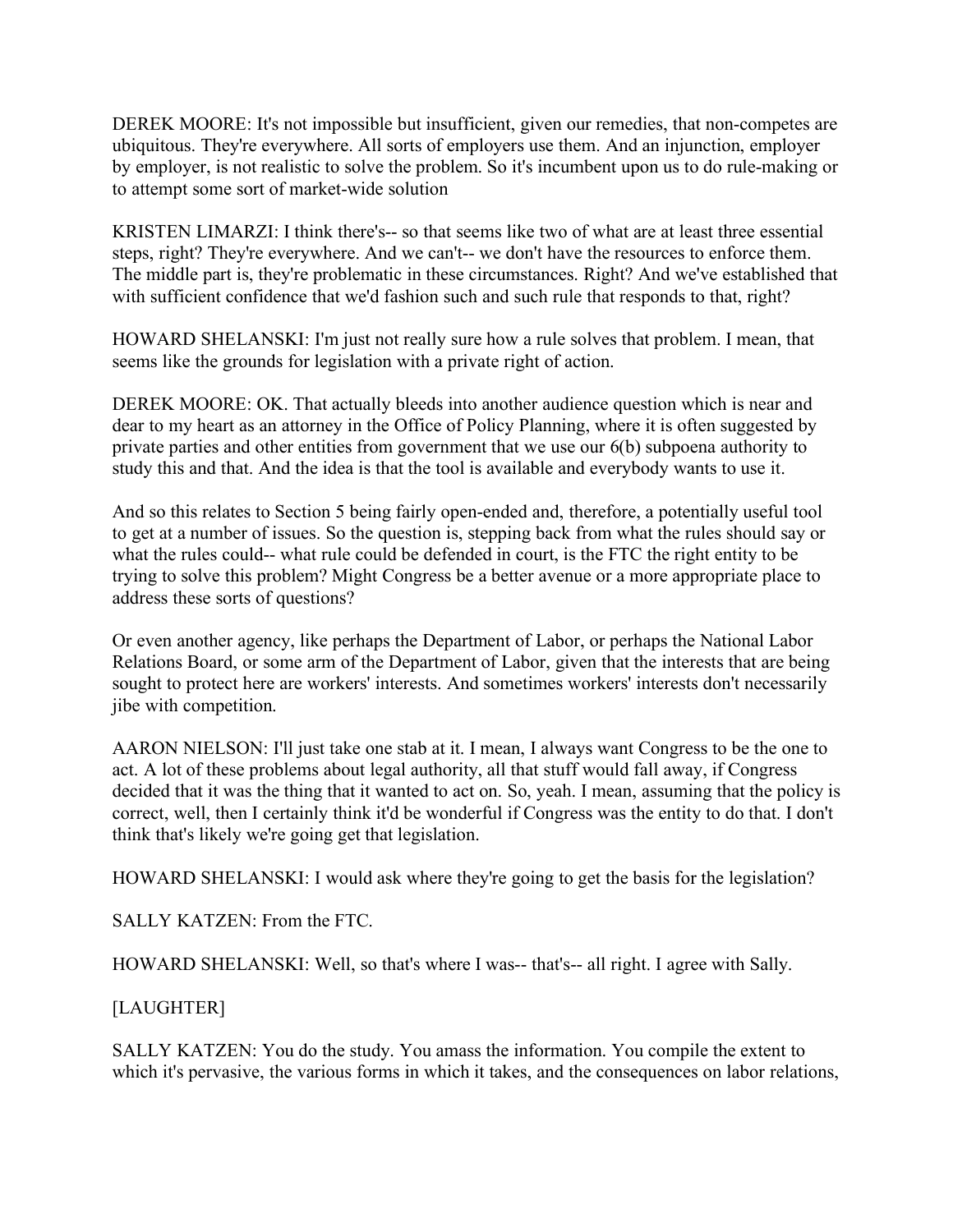on barriers to entry, on new-- we heard in the last panel new firms coming up. And you provide all that information to Congress and say, here.

 DEREK MOORE: What about the issue of whether the Federal Trade Commission, as opposed to a government agency that is specifically entrusted with thinking about and protecting workers, being the entity that ought to be thinking about these sorts of issues?

 And, Howard, this goes to your earlier statement about the Bureau of Economics being 80- something very talented economists who mostly study industrial organization economics, and not necessarily labor economics.

 HOWARD SHELANSKI: Yeah. So, I mean, there's no reason it has to be-- you know, you could put together a group of folks from CEA, BE, the Department of Labor. You look at the Bureau of Labor Statistics, it's historically been just a first rate operation.

 You've got the folks at ERS, at the Department of Agriculture on agriculture work. Yeah. I mean, there are a lot of places where you have repositories of knowledge and expertise that would be relevant to the stakeholders here.

 So industrial organization microeconomics, I think that the bargaining issues and the econometrics are very much in the skill set of BE, even if the specific subject matter is not one that they're as attuned to. So, to me, it's a question of capacity.

 And I just don't know that if the Department of Labor has people to contribute. I don't think it has to be one agency. But I certainly don't think it should just be the congressional hearing process that would be the input because you're going to get a lot of anecdotes, and a lot of stories.

stories.<br>But you're not going to get the kind of really serious analysis that would come out of statisticians and economists. And, again, if I had to pick one entity, I would pick BE for lots of reasons. I mean, it's not just because I spent three years very happily at BE. It's because I've spent a lot of time working with the expert capacity at all of the other agencies that you've mentioned.

 And, look, there's some fabulous people at those agencies, at every single one of them, today and always have been. I don't see the concentration of expertise, and focus, and balancing of the interests that I would anticipate would happen here.

 I mean, DOJ has a great group of economists, too. Not as good, but they're very good. Very good. Almost as good.

 KRISTEN LIMARZI: Would you say, Howard, that a joint-- I mean, if you're following the model Sally laid out, right? Which is the expert agencies do all of the analysis, hand the data to Congress, and say, craft legislation, is that analysis better by virtue of being a joint venture? That is, taking the extraordinary skills of BE, but also some of the sort of specific knowledge areas of Bureau of Labor Statistics, or AG, do you get a more robust and therefore potentially more effective presentation to make to Congress?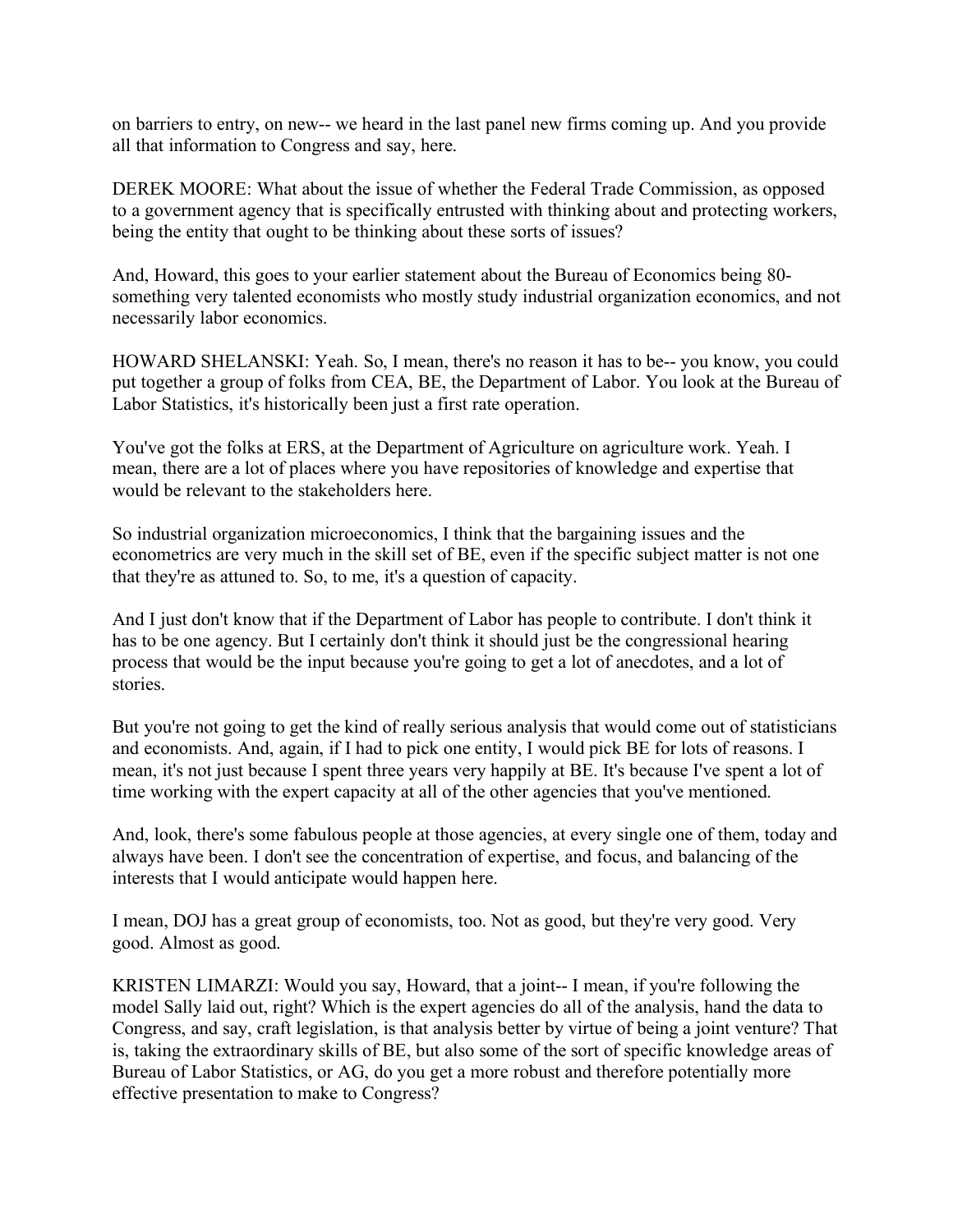HOWARD SHELANSKI: I think you do. And who would mediate that and assemble it? You know, whether it's CVO or whether it's Congressional Research Service, or who it is, but, I mean, I do think there's so much expertise that could be marshaled.

 And I'm with Aaron. With something like this, there's real virtue to having Congress put in place the relevant legislation, rather than making an agency on questionable authority try to leverage all of that.

 But we all know how hard-- look, President Obama did not want to do the Clean Power Plant Rule. He wanted Congress to legislate serious climate change legislation. Didn't happen. He fell back on regulation.

back on regulation.<br>So would Congress view this as something significant enough? We actually may be at a moment where it is. But I don't know.

 DEREK MOORE: So this last question-- I think we just have time for one more-- is for the antitrust lawyers or the antitrust experts on the panel. And it's about rules versus standards in antitrust. And I'm going to make an assertion that you should feel free to disagree with.

 So the assertion is, modern antitrust jurisprudence, over the last 40 years, courts have determined in a number of cases that practices previously considered unlawful per se should be governed by the rule of reason. A few examples would be vertical territorial restrictions, resale price maintenance, and others.

 Would competition rule-making generally run counter to that trend? And would that potentially cause some sort of problem in judicial review?

 RICHARD PIERCE, JR.: My answer is yes. But, as you guys know from the excellent workshops that you've run on vertical issues, there's a whole lot of work that's been done that suggests that somebody's got to persuade the courts to be more receptive to arguments that say that this kind of vertical restraint or that kind of vertical restraint is extremely problematic.

 So I think it'll be a battle, in this context or any other. But I think it's a battle that this agency has got to take on.

 HOWARD SHELANSKI: Look, I think for the rule to be meaningful, so you could just move into an agency and away from courts, the fact finding and enforcement decision under the same effective standard. So if the rule is going to actually do something that is regulatory and actually cover in a more prescriptive way a field of activity, it would have to counter the trend of moving towards more case-specific, fact-bound rule of reasoned inquiry.

 And I think that otherwise it's just shifting the locus of where that analysis happens. So the answer is, yes. If the rule-making is going to be meaningful, it would be contrary to that trend.

DEREK MOORE: Do you think that's a problem though?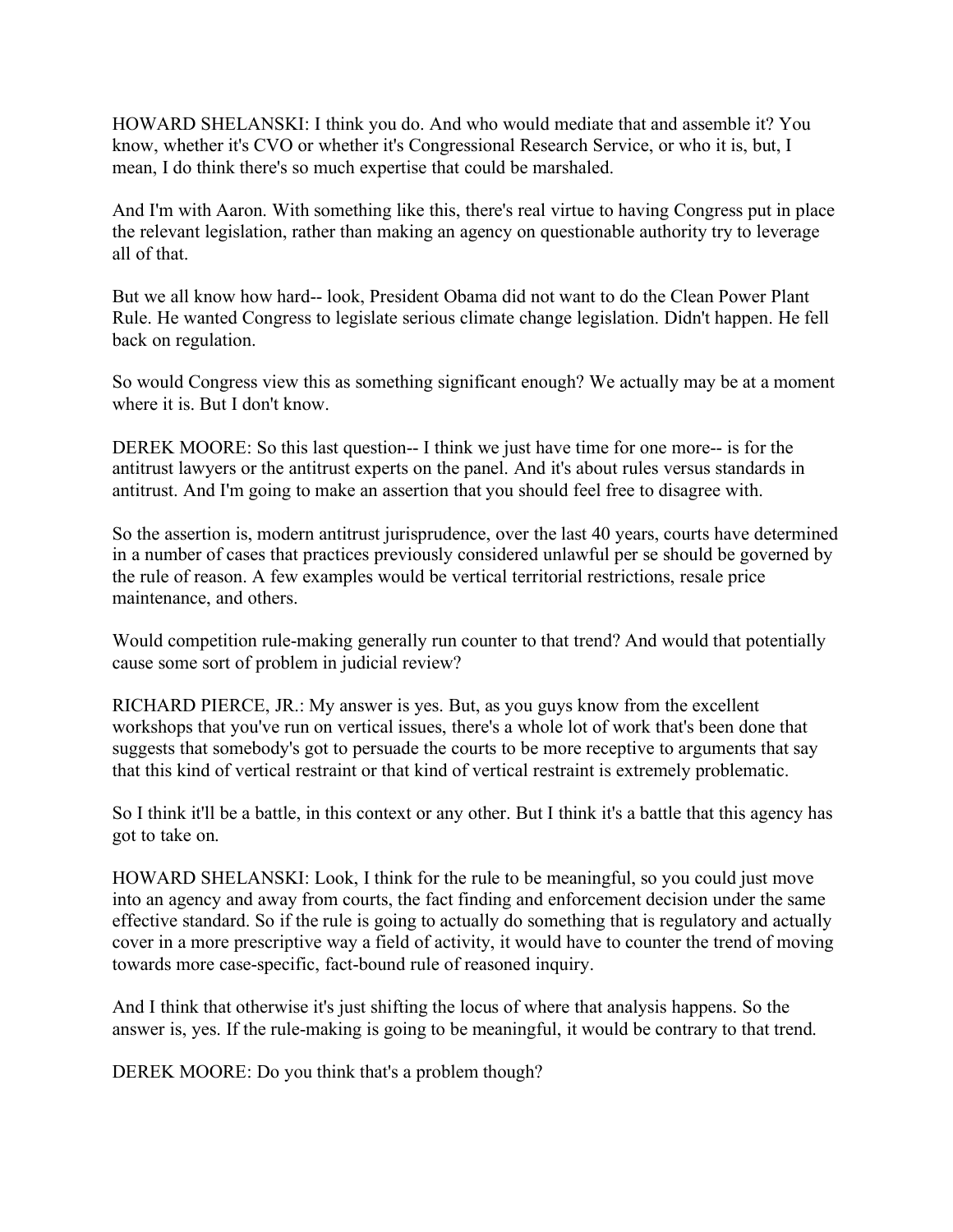HOWARD SHELANSKI: Look, I don't have time for the full answer on that. The answer is, not necessarily. There are some things that happen-- the thing that originally motivated the adjudicative model and that would make it look very attractive for antitrust leads over time to systematic shifts in doctrine that actually you can see ways iteratively over time it makes it harder to bring cases.

harder to bring cases.<br>To the extent that rule-making can be a corrective reset of the doctrinal baseline that holds more firmly, that is stickier, it could really have some advantages. But let's not forget the decades of deep experience and learning with the difficulties of getting the rule right and implementing the rule properly.

 I mean, regulation can always look like the thing that's greener on the other side of the fence. It has its own serious difficulties. So I think you would want to pick very carefully the areas that you did use regulation to correct that drifting doctrinal baseline.

## DEREK MOORE: Kristen?

 KRISTEN LIMARZI: Yeah. And I sort of alluded to this earlier, but this is where I feel like our conversation today merges with a sort of more existential question for the FTC about the scope of Section 5. And so let me back up to the shift from a rules-based approach to a standards-based approach.

approach.<br>To a certain extent, we have shifted in competition law over the last 50 years as a result of increased economic rigor, right? We have moved away from-- not entirely, but a lot of that shift has come from-- we moved away from the SCP, the structure conduct performance paradigm.

 We have a much better understanding now of the harms of potential anti-competitive conduct but also the context in which they're justified or potentially pro-competitive. We are much better at drawing those lines in the antitrust context. We have honed that spear.

 And we've honed that spear through demanding economic rigor in antitrust analysis. So I think if you say that you can't bring-- and I think there is a lot of consensus, not entirely, but a lot of consensus that it would be incredibly difficult to bring an antitrust action, an actual Section 1 action on non-compete agreements.

 It hasn't been done successfully by private plaintiffs. The agencies haven't attempted it. And so I think you need to think about why would that not be successful?

 Is it not successful because we cannot establish the sort of competitive effects with the economic rigor that the antitrust laws now demand? And if that's true, I don't think the answer is to say, well, in this instance, we're just going to forget about the spear we've honed and we're going to go back to the club. And never mind.

 Or do you want to say, this is a different animal. This is not competitive effects in the way that we have thought about them and the way that the Sherman Act addresses them. The problems